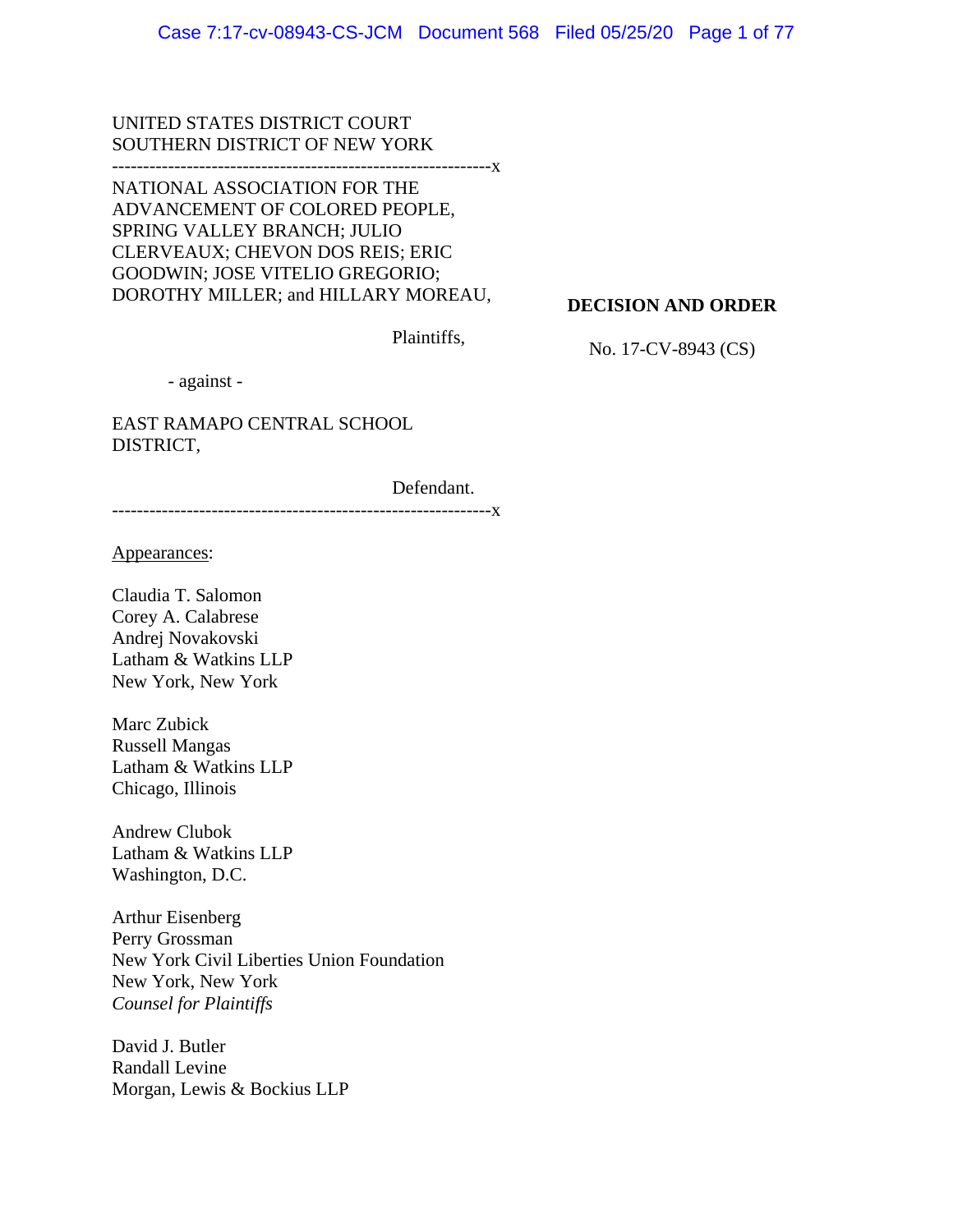# Case 7:17-cv-08943-CS-JCM Document 568 Filed 05/25/20 Page 2 of 77

New York, New York Washington, D.C.

William S.D. Cravens Clara Kollm Morgan, Lewis & Bockius LLP Washington, D.C. *Counsel for Defendant* 

Seibel, J.

1. This case involves a challenge to the election system that the East Ramapo Central School District (the "District") uses to elect members of its Board of Education (the "Board"). Plaintiffs allege that the election system results in vote dilution – that is, that it affords black and Latino residents "less opportunity than other members of the electorate to participate in the political process and to elect representatives of their choice," *Thornburg v. Gingles*, 478 U.S. 30, 36 (1986) (internal quotation marks omitted) – in violation of section 2 of the Voting Rights Act of 1965 ("VRA" or the "Act"), which provides, in pertinent part, that "[n]o voting qualification or prerequisite to voting or standard, practice, or procedure shall be imposed or applied by any State or political subdivision in a manner which results in a denial or abridgement of the right of any citizen of the United States to vote on account of race or color," 52 U.S.C. § 10301(a) ("Section 2"). Following a bench trial held on January 22, February 10-14, 18-21, and 24-27, and March 3, 5, and 24, 2020, I make the following findings of fact and conclusions of law.

# **I. BACKGROUND**

# **A. Plaintiffs**

2. Plaintiff National Association for the Advancement of Colored People, Spring Valley Branch ("NAACP") is a racial justice organization that includes District residents.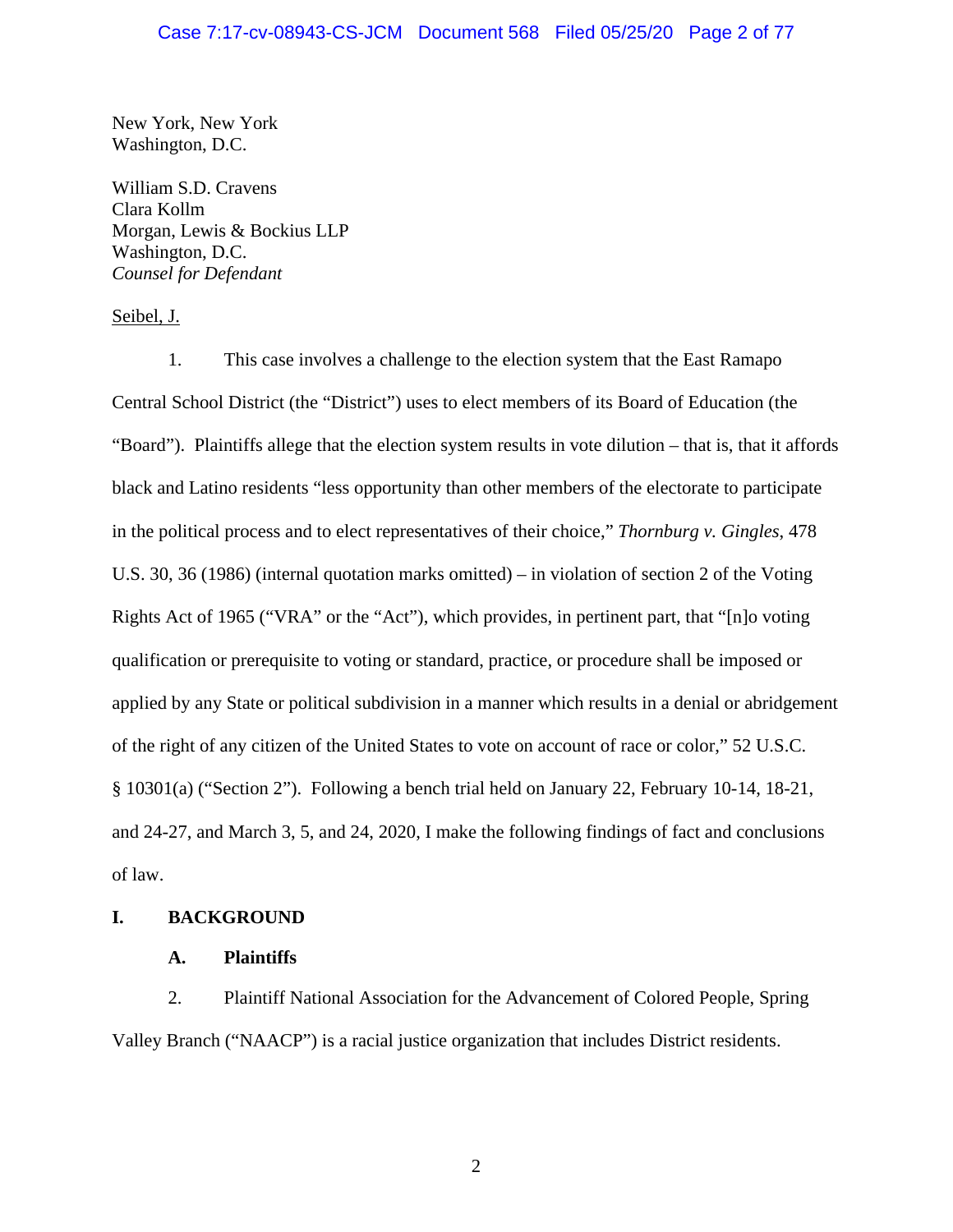$(PX 288 \text{ } \P \text{ } 3.)^1$ 

3. Plaintiffs Julio Clerveaux, Chevon Dos Reis, Eric Goodwin, and Dorothy Miller are minority registered voters in the District.<sup>2</sup> In 2017, Dos Reis and Goodwin ran for the Board and believe they were supported by the "public school community," a group of residents interested in improving public schools after past budget cuts. Both lost to white candidates by a margin of approximately 5,000 votes. (PX 279 ¶¶ 25, 64 (Dos Reis); PX 281 ¶¶ 23, 59 (Goodwin); JPTO at 10.) Since 2008, every candidate for whom Dos Reis, Clerveaux, Goodwin, and Miller voted in a contested Board election lost. (PX 279 ¶ 11 (Dos Reis); PX 280 ¶ 9 (Clerveaux); PX 281 ¶ 9 (Goodwin); PX 282 ¶ 11 (Miller).)

# **B. Defendant**

4. The District is a "highly segregated," (Tr. at  $514:17-20$  (Cooper)),<sup>3</sup> political subdivision of New York State located in Rockland County that in the 2017-2018 school year served approximately 8,843 public school students at fourteen schools and approximately 29,279 private school students, (JPTO at 4; PX 372  $\P$  24).<sup>4</sup> The District's population is approximately

<sup>&</sup>lt;sup>1</sup> "PX" refers to an exhibit offered by Plaintiffs and received at trial. "DX" refers to an exhibit offered by Defendant and received at trial. "Tr." refers to the transcript of the bench trial. "JPTO" refers to the Joint Pretrial Order. (Doc. 458.) For clarity and ease of reference, some record citations include the last name of the testifying witness.

 $2$  On November 5, 2018, Washington Sanchez voluntarily withdrew as a Plaintiff. (Doc. 195.) Plaintiff Jose Vitelio Gregorio passed away on April 30, 2020. (*See* Doc. 566.) Plaintiffs designated Plaintiff Hillary Moreau as a witness, (JPTO at 18), but she did not testify, and no information about her is in the record.

<sup>3</sup> William S. Cooper is Plaintiffs' expert in demography and redistricting, (*see* Tr. at 498:5-10), and the author of the expert report at PX 244A through PX 244X.

<sup>&</sup>lt;sup>4</sup> The District provides certain services to both public and private schools including transportation, special education, and textbooks. (Tr. at 2380:21-2381:9, 2381:24- 2382:19 (Wortham).) Deborah Wortham is the Superintendent of the District. (DX 173 ¶ 1.)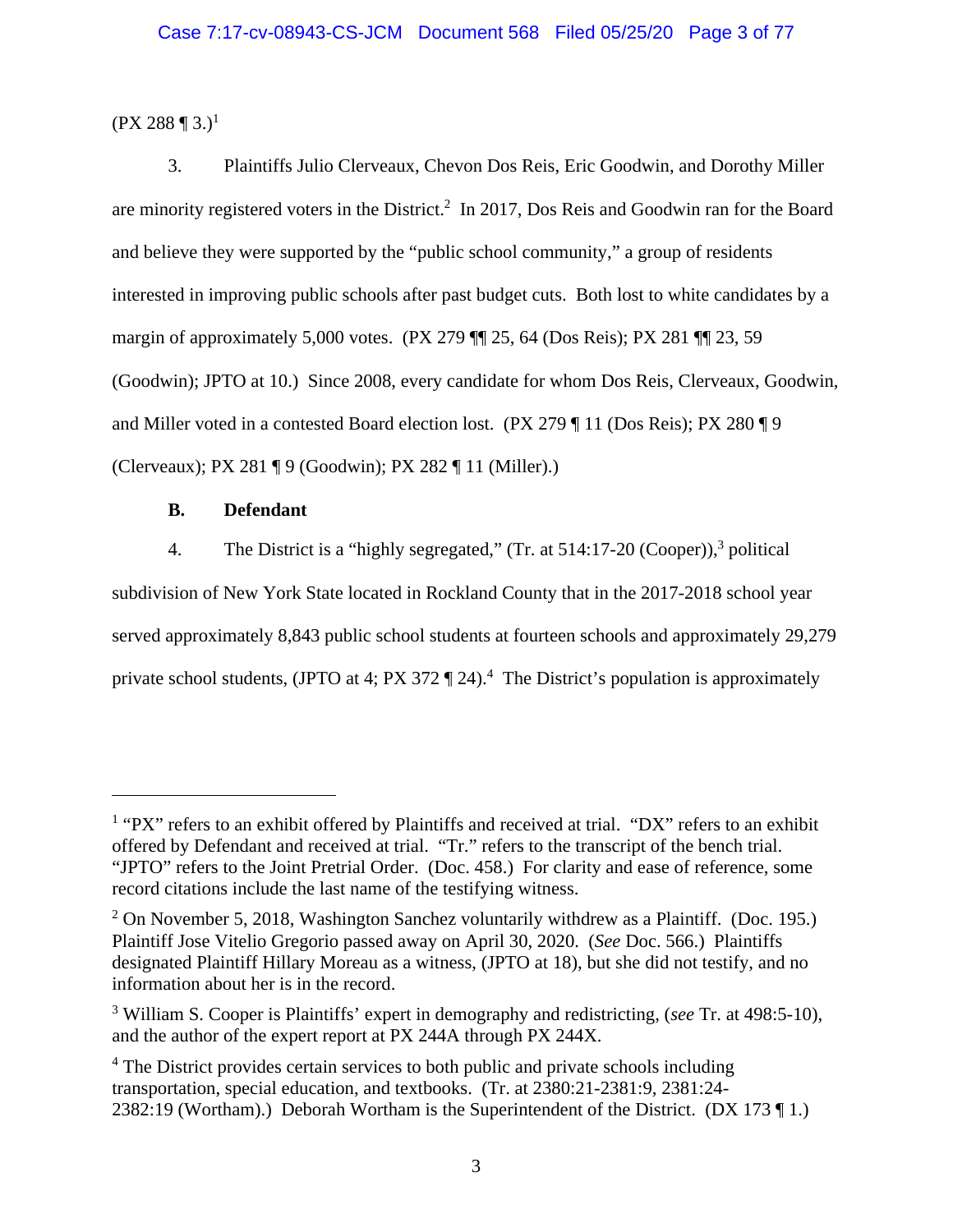# Case 7:17-cv-08943-CS-JCM Document 568 Filed 05/25/20 Page 4 of 77

65.7% white, 19.1% black, 10.7% Latino, and 3.3% Asian.  $(PX 244A \P 4.)^5$  Most white residents live in majority-white neighborhoods, and most minority residents live in majorityminority neighborhoods, according to data from the American Community Survey, which is a survey of 2% of households performed by the Census Bureau every year for five years, generating results for 10% of U.S. households. (Tr. at  $256:14-257:7$  (Barreto).)<sup>6</sup> Of the white residents in the District, 69.4% live in block groups that are 80% or more white and 33.03% live in block groups that are 95% or more white. Of the minority residents in the District – who are concentrated in and around Hillcrest, Spring Valley, and Nanuet – 55.7% live in block groups that are 83.6% to 98.2% minority. (PX 244A ¶¶ 28-29 & fig.8; *id.* ¶¶ 32-33 & fig.9; *see* Tr. at 512:7-23; 514:14-16 (Cooper)*.*) A "block group" is a collection of several blocks. (*See* note 17 below.)

5. Public school students are almost all black or Latino (92%), and students attending private schools located in the District are almost all white (98%). (JPTO at 4; PX 372  $\P$  24.)<sup>7</sup> Most witnesses acknowledged the existence of a "private school community," consisting of white Orthodox and Hasidic Jews who educate their children in yeshivas, and a "public school

<sup>&</sup>lt;sup>5</sup> The District's citizen voting age population ("CVAP") is  $61.4\%$  white, 24.1% black, 9.1% Latino, and 4.5% Asian. (PX 244A ¶ 4; Tr. at 510:5-17 (Cooper).)

<sup>6</sup> Dr. Matthew Barreto is Plaintiffs' political science and statistical analysis expert, (*see* Tr. at 154:5-11), and the co-author of the expert report at PX 242A and the preliminary expert report at PX 242B.

 $<sup>7</sup>$  Defendant contends that a "non-trivial" percentage of black families in the District send their</sup> children to private schools, (*see* Doc. 555 ¶ 78 n.2), and while it is obvious that some black and Latino students attend private schools, (PX 278 ¶¶ 9-10 (Castor); Tr. at 1237:23-24 (Germain)), there is no evidence that it is more than an insignificant number, (*see* PX 372\_0009 (New York State Education Department data show that 571 nonwhite students both reside and attend private schools in the District); *id.* at 0010 (no more than 813 nonwhite students reside in the District and attend private schools in New York State but outside of the District); *id.* at \_0030-31 (it is not possible to calculate the number of black and Latino students residing in the District and attending private schools outside of New York State).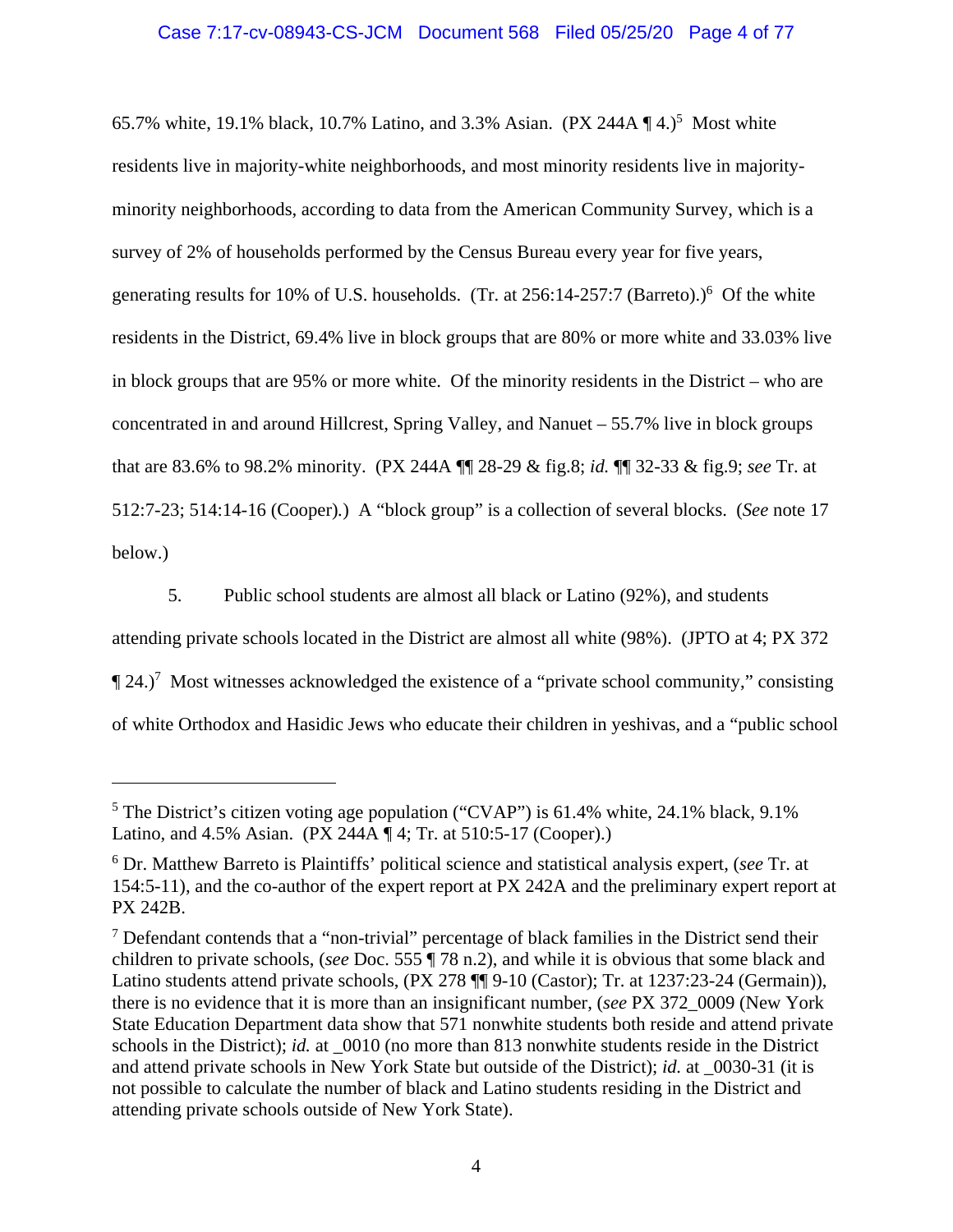#### Case 7:17-cv-08943-CS-JCM Document 568 Filed 05/25/20 Page 5 of 77

community," consisting of all races but primarily black and Latino persons, and virtually all witnesses involved in District elections used those terms. (Tr. at 612:15-614:6 (Castor); *id.* at 1238:11-14 (Germain); *id.* at 2560:11-14 (Charles-Pierre); PX 257 at 191:18-192:2 (Russell); PX 286 ¶ 12 (Price); PX 279 ¶ 58 (Dos Reis); Tr. at 655:25-656:10, 657:17-20 (same); PX 283 ¶¶ 40-41, 67 (Fields); PX 281 ¶¶ 20, 62 (Goodwin); PX 282 ¶¶ 11-15 (Miller); PX 288 ¶¶ 9, 37 (Trotman); Tr. at 1373:20-22 (same); *see* Tr. at 725:5-16, 730:14-17 (Board member Joel Freilich identifying himself as member of "private school community" and someone else as member of "public school community"); *id.* at 997:1-6 (Rabbi Hersh Horowitz discussing "private" and "public school community" vote totals); *id.* at 1896:6-24 (former Board member Suzanne Young-Mercer was on "public school team" but received support from "private school community" including Orthodox and Hasidic voters); *id.* at 1942:5-21 (public school advocate Oscar Cohen identifying public school community as "people of all races" and private school community as Orthodox and ultra-Orthodox); *id.* at 1082:15-18 (Board member Yehuda Weissmandl using term "public school community"); *id.* at 1523:12-14 (Board member Harry Grossman acknowledging "public school advocates" spoke at Board meetings); *id.* at 2479:10-24 (influential community leader Rabbi Yehuda Oshry vetted candidates by ensuring they would be responsive to needs of "Jewish community besides the public school").)

6. The District is governed by nine Board members whose responsibilities include selecting the Superintendent of Schools and approving District personnel, setting a budget and levying taxes, establishing District policies, and evaluating and communicating the "progress and needs of the District to the community, educational governing boards and legislators." (PX 259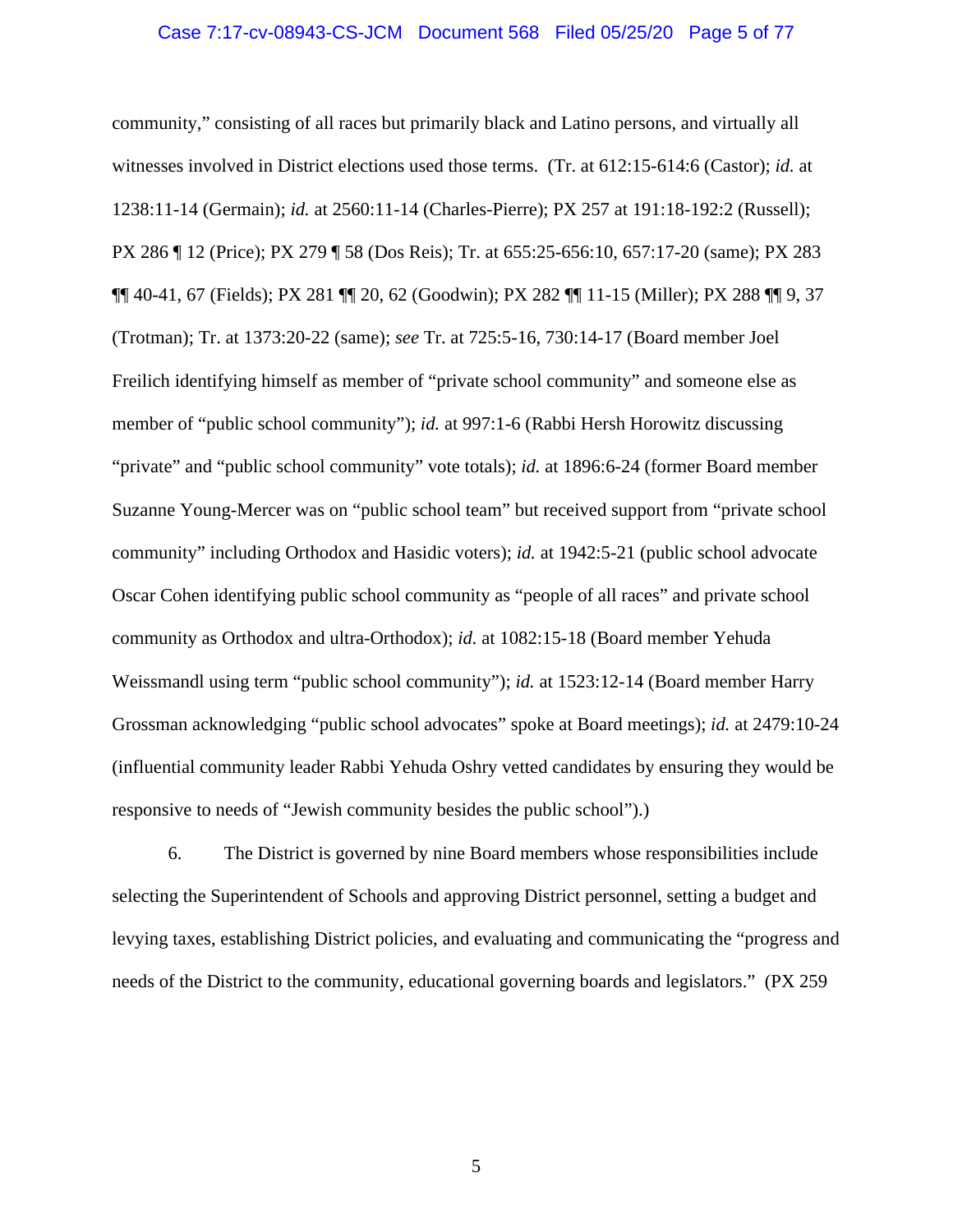### Case 7:17-cv-08943-CS-JCM Document 568 Filed 05/25/20 Page 6 of 77

at 1; JPTO at  $5.$ <sup>8</sup> To register to vote in elections for Board members and to vote on the annual school budget and other ballot referenda in the District, a person must be a United States citizen, a resident of the District for at least thirty days, eighteen years of age or older, and either registered for District elections or registered to vote in general elections in Rockland County. (JPTO at 5.) Board elections are not held with other local, state, or federal elections (that is, they are off cycle), and they are staggered such that three seats – each having a three-year term – are open each year (although on occasion an extra seat will be open if a Board member resigns, dies, or is removed). (*Id.*) Each candidate runs for an individual numbered seat that is elected at large, meaning that all eligible voters in the District cast votes in each race. (*Id.*)<sup>9</sup> Candidates can reside anywhere in the District. (PX 257 at 38:5-8.)

<sup>&</sup>lt;sup>8</sup> As of January 6, 2020, Board members were Harry Grossman (President), Sabrina Charles-Pierre (Vice-President), Mark Berkowitz, Bernard L. Charles Jr., Joel Freilich, Ashley Leveille, Yoel T. Trieger, Ephraim Weissmandl, and Yehuda Weissmandl. (JPTO at 6.) On February 6, 2020, Charles resigned from the Board after pleading guilty to a misdemeanor in state court. (Tr. at 1783:21-1784:22.) Thereafter, Carole Anderson was appointed on an interim basis until the next election, currently scheduled for June 9, 2020. (*See* Doc. 567; *Board Members*, E. Ramapo Cent. Sch. District, https://www.ercsd.org/Page/90 (last visited May 25, 2020).)

<sup>&</sup>lt;sup>9</sup> In an at-large system, all voters vote in all contests. In a ward system, also called a singlemember district system, political subdivisions are divided into "compact, contiguous and essentially equipopulous" geographical areas, commonly referred to as wards. *See Goosby v. Town Bd.*, 981 F. Supp. 751, 757 (E.D.N.Y. 1997), *aff'd*, 180 F.3d 476 (2d Cir. 1999). Under a single-member district system, candidates run for a seat associated with a particular ward, and only residents of that ward vote in that contest. *See, e.g.*, N.Y. Town Law § 85.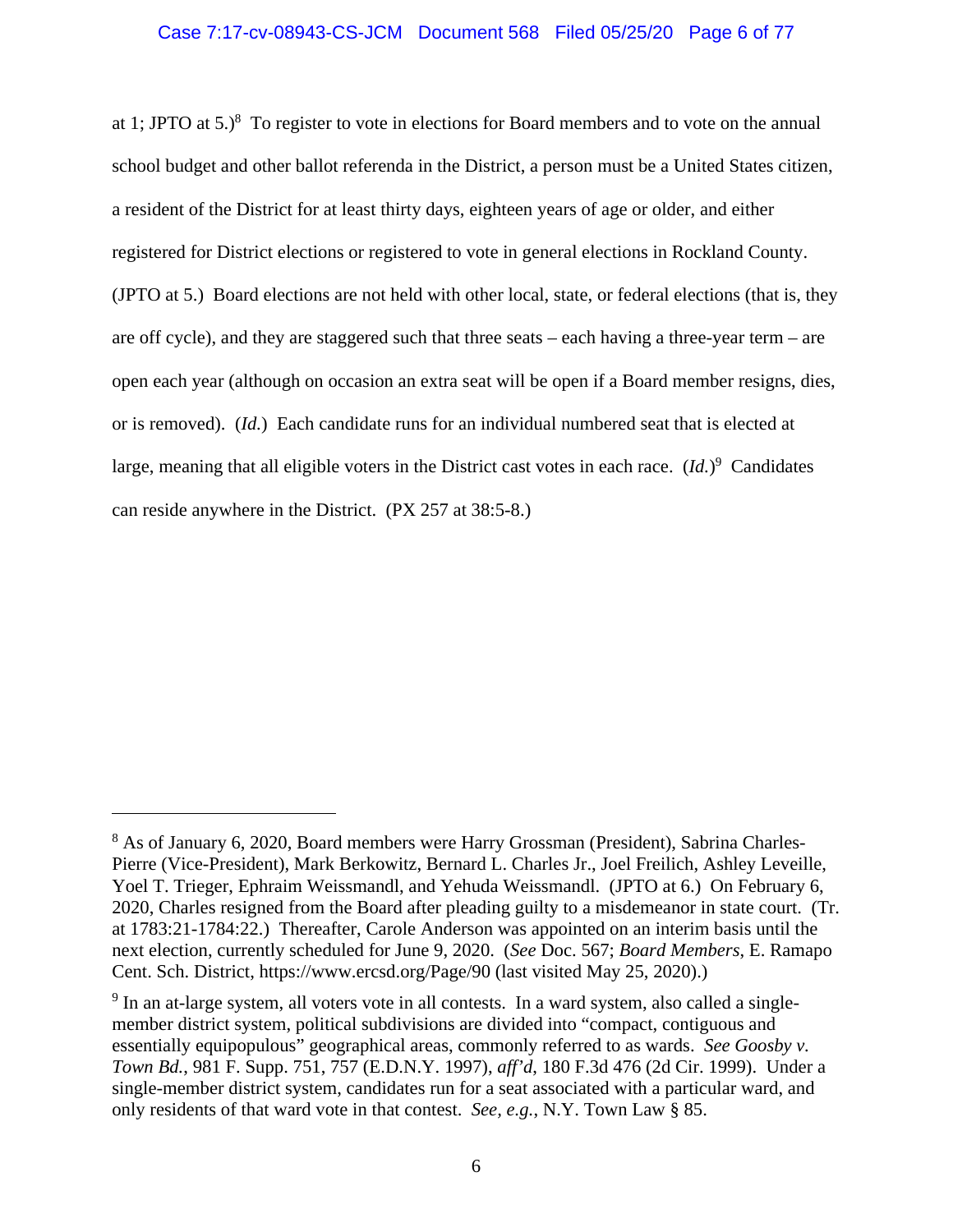# Case 7:17-cv-08943-CS-JCM Document 568 Filed 05/25/20 Page 7 of 77

7. A table summarizing the results of Board elections from 2008 through 2018 is set out below, including the year, the candidates, the candidates' races ("W" indicating white, "B" indicating black, and "L" indicating Latino), and the number of votes each received.

| Yr.  | Seat 1                                                                      |                                                                           | Seat 2                             |                                            |                                       |                                              | Seat 3                                 |                                                                        |                                        |  | Seat 4                                                | <b>TOTAL</b><br><b>VOTE</b><br><b>COUNT</b> |        |        |
|------|-----------------------------------------------------------------------------|---------------------------------------------------------------------------|------------------------------------|--------------------------------------------|---------------------------------------|----------------------------------------------|----------------------------------------|------------------------------------------------------------------------|----------------------------------------|--|-------------------------------------------------------|---------------------------------------------|--------|--------|
| 2008 | Aaron<br>Wieder<br>(W)<br>$(6,261)^*$                                       | <b>Steve</b><br>White<br>(W)<br>(2, 415)                                  |                                    | Moshe<br>Hopstein<br>(W)<br>$(6,533)^*$    |                                       |                                              |                                        | Nathan<br><b>Rothschild</b><br>(W)<br>$(5, 103)^*$                     |                                        |  |                                                       |                                             |        | 9,163  |
| 2009 | <b>Morris</b><br>Kohn<br>(W)<br>$(8,768)^*$                                 | Leonardo<br>Vera<br>(L)<br>(4, 548)                                       |                                    | Carolyn<br>Watson<br>(W)<br>(566)          | Margaret<br>Hatton<br>(W)<br>(4, 236) | Eliyahu<br>Solomon<br>(W)<br>$(8,578)$ *     |                                        | Emilia<br>White<br>(B)<br>(4, 149)                                     |                                        |  | Richard<br><b>Stone</b><br>(W)<br>$(9,224)^*$         |                                             |        | 13,708 |
| 2010 | Antonio<br>Luciano<br>(W)<br>(7,622)                                        | <b>Moses</b><br>Freidman<br>(W)<br>$(7,926)$ *                            |                                    | Stephen<br>Price<br>(W)<br>$(13, 612)^*$   |                                       |                                              |                                        | Suzanne<br>Young-Mercer<br>(B)<br>$(13,839)^*$                         |                                        |  |                                                       |                                             |        | 16,056 |
| 2011 | Moshe<br>Hopstein<br>(W)<br>$(9,904)*$                                      | M.<br><b>Hatton</b><br>(W)<br>(7,907)                                     |                                    | Yehuda<br>Weissmandl<br>(W)<br>$(9,923)^*$ |                                       | A.<br>Luciano<br>(W)<br>(7,909)              |                                        | Daniel<br>Schwartz<br>(W)<br>$(9,947)^*$                               |                                        |  | Carole<br>Anderson<br>(B)<br>(7, 818)                 | Joanne<br>Thompson<br>(B)<br>$(13,958)^*$   |        | 18,206 |
| 2012 | <b>Hiram</b><br>Rivera<br>(L)<br>(6, 315)                                   | Jacob<br>Lefkowitz<br>(W)<br>$(8,474)$ *                                  |                                    | <b>Kim</b><br>Foskew<br>(W)<br>$(6,276)^*$ |                                       | E.<br>Solomon<br>(W)<br>$(8,460)*$           |                                        | Yonah<br>Rothman<br>(W)<br>$(8,521)^*$                                 |                                        |  | J.<br><b>Thompson</b><br>(B)<br>(6, 335)              |                                             |        | 15,091 |
| 2013 | Maraluz<br>Corado<br>(L)<br>$(6,806)^*$                                     | Margaret<br><b>Tuck</b><br>(B)<br>(5, 244)                                |                                    | Eustache<br>Clerveaux<br>(B)<br>(5,085)    |                                       | Pierre<br>Germain<br>(B)<br>$(6,899)$ *      |                                        | Robert<br>Forrest<br>(B)<br>(5, 175)                                   |                                        |  | <b>Bernard</b><br><b>Charles</b><br>(B)<br>$(6,833)*$ |                                             |        | 12,317 |
| 2014 | M.<br>Hopstein<br>(W)<br>$(2,388)^*$                                        |                                                                           |                                    | Harry<br>Grossman<br>(W)<br>$(2,652)^*$    |                                       |                                              |                                        | Yakov<br>Engel<br>(W)<br>$(2,381)^*$                                   |                                        |  |                                                       | Υ.<br>Weissmandl<br>(W)<br>$(2,379)^*$      |        | 4,998  |
| 2015 | Sabrina<br>Charles-<br>Pierre<br>(B)<br>(4,600)                             | Alan<br>Jacob<br>Lefkowitz<br>Jones<br>(W)<br>(B)<br>$(6,380)^*$<br>(468) |                                    | Υ.<br>Rothman<br>(W)<br>$(6,523)$ *        |                                       | Natashia<br><b>Morales</b><br>(L)<br>(4,864) |                                        | S.<br>Yisroel<br>Eisenbach<br>White<br>(W)<br>(W)<br>(556)<br>(4, 615) |                                        |  | Juan<br>Pablo<br>Ramirez<br>(L)<br>$(6, 293)^*$       |                                             |        | 11,694 |
| 2016 | В.<br>K.<br>Foskew<br><b>Charles</b><br>(B)<br>(W)<br>$(7,973)*$<br>(3,972) |                                                                           | P.<br>Germain<br>(B)<br>$(7,860)*$ |                                            | Jean<br>Fields<br>(B)<br>(4, 137)     |                                              | Y.<br>Weissmandl<br>(W)<br>$(7,626)$ * |                                                                        | N.<br><b>Morales</b><br>(L)<br>(4,401) |  | S.<br>Charles-<br><b>Pierre</b><br>(B)<br>$(5,014)*$  |                                             | 12,311 |        |

Table 1: Summary of Board Elections: 2008-2018. (JPTO at 12 tbl.1.)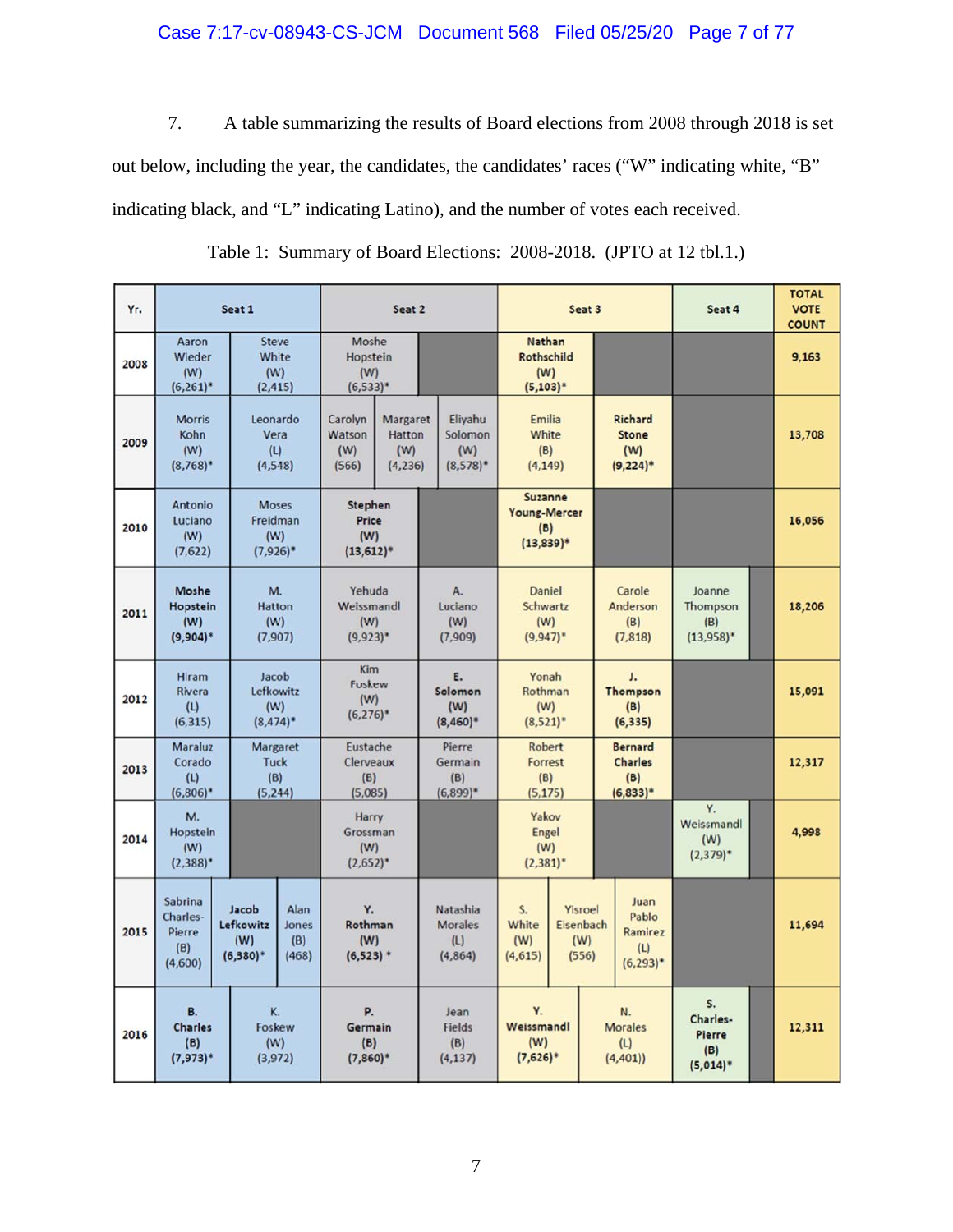### Case 7:17-cv-08943-CS-JCM Document 568 Filed 05/25/20 Page 8 of 77

| 2017 | Alexandra<br>Manigo<br>(W)<br>(4, 964)                                               | Mark<br><b>Berkowitz</b><br>(W)<br>$(9, 158)^*$ | Eric<br>Goodwin<br>(B)<br>(4, 910)            | Н.<br>Grossman<br>(W)<br>$(9, 137)^*$     | Joel<br>Frielich<br>(W)<br>$(9,530)*$ | Chevon<br><b>Dos Reis</b><br>(L)<br>(4,503) |  | 14,343 |  |  |  |  |  |
|------|--------------------------------------------------------------------------------------|-------------------------------------------------|-----------------------------------------------|-------------------------------------------|---------------------------------------|---------------------------------------------|--|--------|--|--|--|--|--|
| 2018 | Charles-<br><b>Pierre</b><br>(B)<br>$(9,180)^*$                                      |                                                 | Yoel<br><b>Trieger</b><br>(W)<br>$(7, 179)^*$ | Miriam<br><b>Moster</b><br>(W)<br>(1,996) | E.<br>Weissmandl<br>(W)<br>$(6,977)*$ | Joselito<br>Cintron<br>(L)<br>(2,308)       |  | 9,714  |  |  |  |  |  |
|      | Key: An $*$ denotes the election winner, <b>Bold</b> denotes the incumbent candidate |                                                 |                                               |                                           |                                       |                                             |  |        |  |  |  |  |  |

# **C. Legal Standard**

8. "The essence of a § 2 claim is that a certain electoral law, practice, or structure interacts with social and historical conditions to cause an inequality in the opportunities enjoyed by [minority] and white voters to elect their preferred representatives." *Gingles*, 478 U.S. at 47. To establish that the minority vote is diluted, a plaintiff must show that (1) the minority group "is sufficiently large and geographically compact to constitute a majority in a single-member district," (2) the minority group is "politically cohesive," and (3) "the white majority votes sufficiently as a bloc to enable it – in the absence of special circumstances  $\dots$  – usually to defeat the minority's preferred candidate," (together, the "*Gingles* preconditions"). *Id.* at 50-51 (citation omitted). These "showings are needed to establish that the challenged districting thwarts a distinctive minority vote by submerging it in larger white voting population." *Growe v. Emison*, 507 U.S. 25, 40 (1993).

9. "Lack of electoral success is evidence of vote dilution, but courts must also examine other evidence in the totality of circumstances, including the extent of the opportunities minority voters enjoy to participate in the political processes." *Johnson v. De Grandy*, 512 U.S. 997, 1011-12 (1994). Thus, if a plaintiff satisfies the *Gingles* preconditions, the court must then examine the totality of the circumstances, including by assessing the following factors identified by the U.S. Senate in Section 2's legislative history: (1) "'the history of voting-related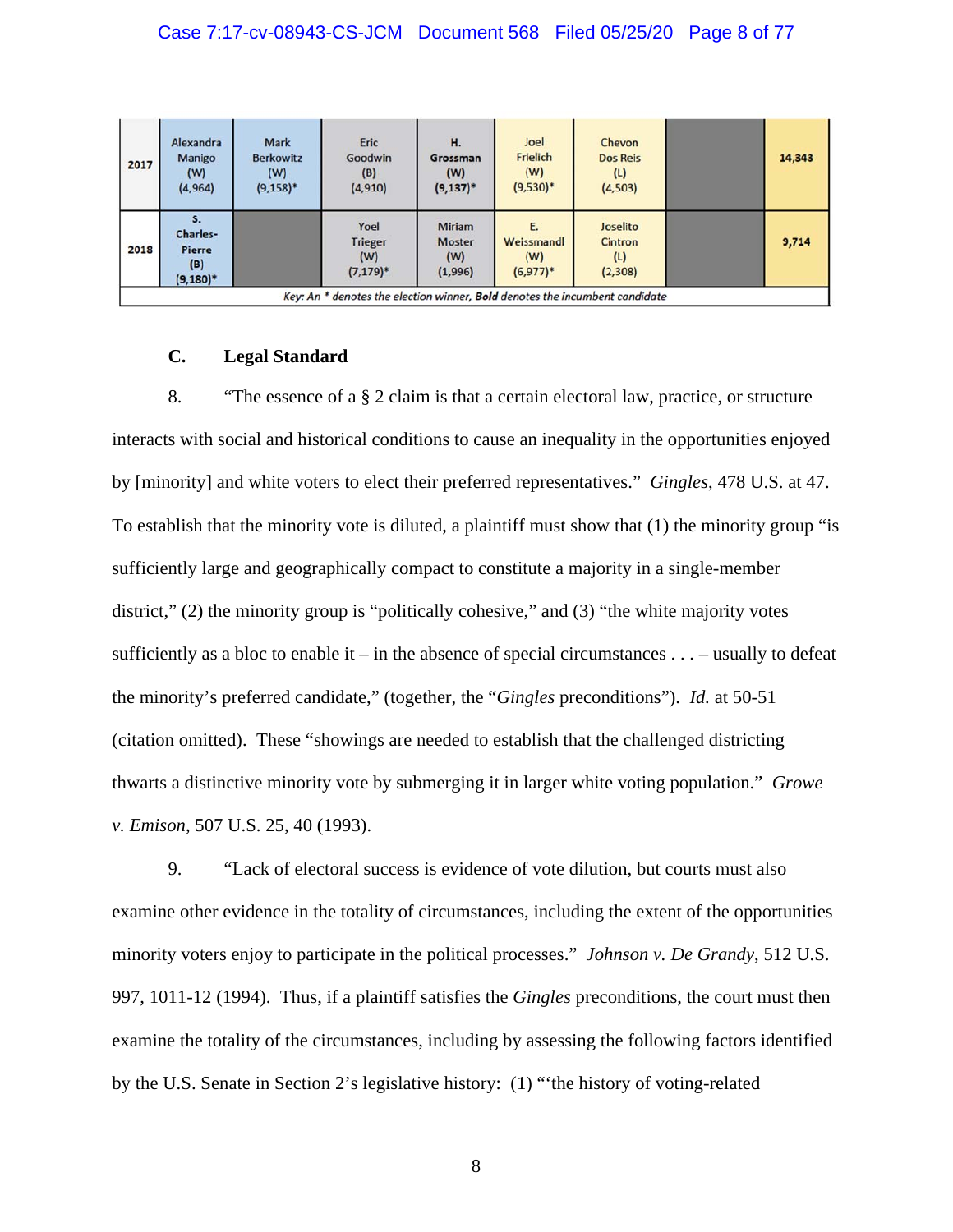#### Case 7:17-cv-08943-CS-JCM Document 568 Filed 05/25/20 Page 9 of 77

discrimination in the . . . political subdivision,'" (2) "'the extent to which voting. . . is racially polarized,'" (3) the extent to which voting practices "'enhance the opportunity for discrimination,'" (4) "'the exclusion of members of the minority group from candidate slating processes,'" (5) "'the extent to which minority group members bear the effects of past discrimination in areas such as education, employment, and health,'" (6) "'the use of overt or subtle racial appeals in political campaigns,'" and (7) "'the extent to which members of the minority group have been elected to public office in the jurisdiction,'" as well as two factors that might have probative value in some cases: (8) the responsiveness of elected officials to the needs of the minority community and (9) whether "'the policy underlying the . . . use of the contested practice or structure is tenuous.'" *Goosby*, 180 F.3d at 491-92 (quoting *Gingles*, 478 U.S. at 44-45). "The list of factors is neither comprehensive nor exclusive." *NAACP, Inc. v. City of Niagara Falls*, 65 F.3d 1002, 1008 (2d Cir. 1995) (internal quotation marks omitted). "[N]o specified number of factors need be proved, and . . . it is not necessary for a majority of the factors to favor one position or another." *Goosby*, 180 F.3d at 492.

10. Plaintiffs must prove the *Gingles* preconditions and vote dilution under the totality of the circumstances by a preponderance of the evidence. *See Arbor Hill Concerned Citizens Neighborhood Ass'n v. County of Albany*, 281 F. Supp. 2d 436, 443 (N.D.N.Y. 2003). "[I]t will be only the very unusual case in which the plaintiffs can establish the existence of the three *Gingles* factors but still have failed to establish a violation of § 2 under the totality of circumstances." *Niagara Falls*, 65 F.3d at 1019 n.21 (internal quotation marks omitted). But Section 2 does not confer on blacks and Latinos "a right to [be] elected in numbers equal to their proportion in the population" or insulate minority candidates from defeat at the polls. 52 U.S.C. § 10301(b).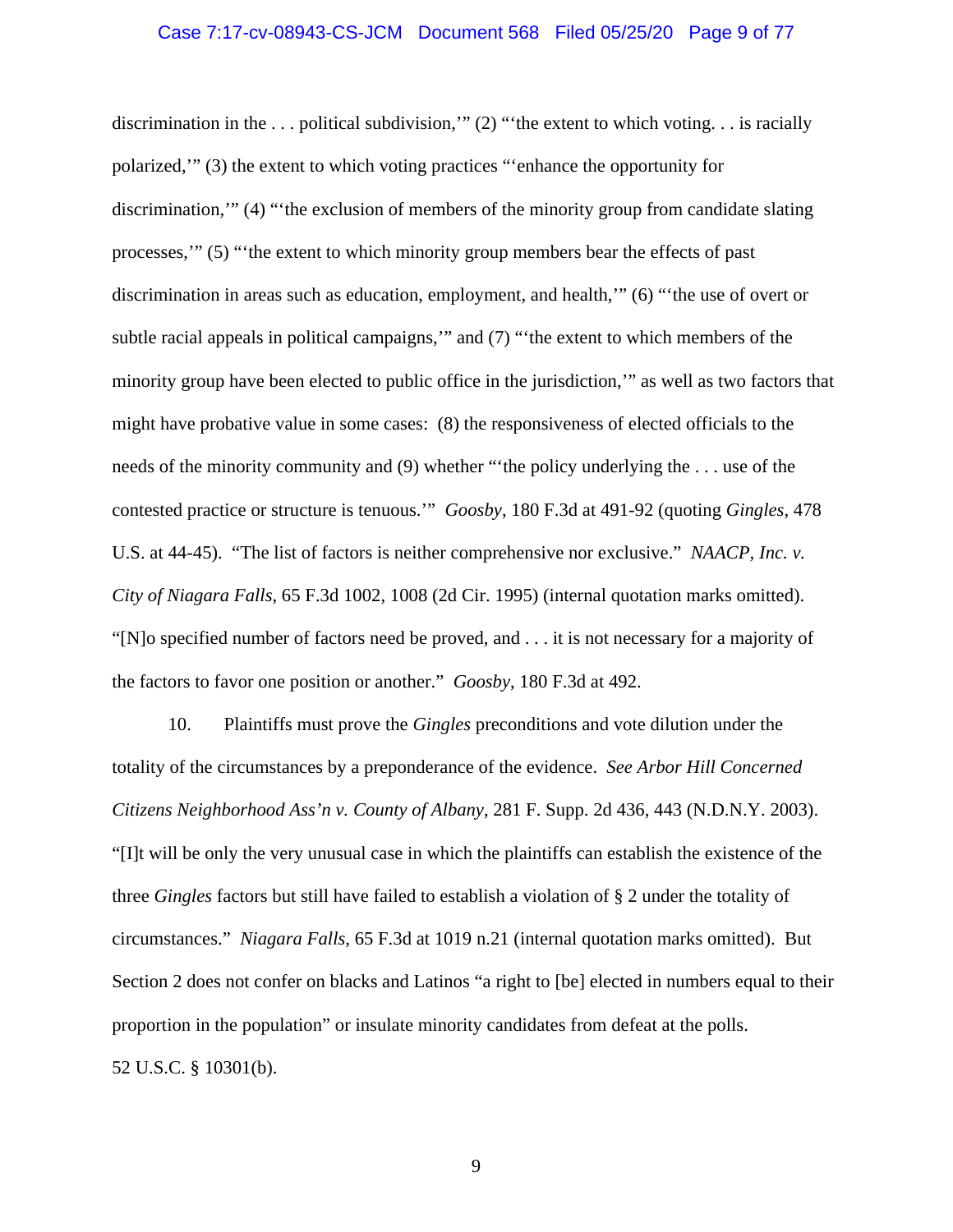### Case 7:17-cv-08943-CS-JCM Document 568 Filed 05/25/20 Page 10 of 77

11. In 1982, Congress amended the VRA to make clear that the Act does not require plaintiffs to show a specific intent to discriminate. *See* S. Rep. No. 97-417, at 2, 27 (1982), *as reprinted in* 1982 U.S.C.C.A.N. 177, 179, 205. "The amendment was largely a response to [the Supreme] Court's plurality opinion in *Mobile v. Bolden*," 446 U.S. 55 (1980), which held that "minority voters must prove that a contested electoral mechanism was intentionally adopted or maintained by state officials for a discriminatory purpose." *Gingles*, 478 U.S. at 35. Congress adopted the Court's "'results test,'" applied in *White v. Regester*, 412 U.S. 755 (1973), and "ma[d]e clear that a violation could be proved by showing discriminatory effect alone," *Gingles*, 478 U.S. at 35, while also establishing that the VRA did not confer on minorities the right to win elections, *see* 52 U.S.C. § 10301(b). Accordingly, there is "inherent tension" between the results test and § 10301(b) "because any theory of vote dilution must necessarily rely to some extent on a measure of minority voting strength that makes some reference to the proportion between the minority group and the electorate at large." *Gingles*, 478 U.S. at 84 (O'Connor, J., concurring). But it is clear that the VRA prohibits voting practices that result in vote dilution even if such dilution was not intended. *See id.* at 70-71 (majority opinion).

12. "[D]iverse minority groups can be combined to meet VRA litigation requirements," *Arbor Hill*, 281 F. Supp. 2d at 445, provided they are shown to be politically cohesive, *see Pope v. County of Albany*, No. 11-CV-736, 2011 WL 3651114, at \*3 (N.D.N.Y. Aug. 18, 2011), *aff'd*, 687 F.3d 565 (2d Cir. 2012); *Rodriguez v. Pataki*, 308 F. Supp. 2d 346, 374-75 (S.D.N.Y.), *aff'd*, 543 U.S. 997 (2004).

#### **II. DISCUSSION**

## **A. First** *Gingles* **Precondition**

13. The first *Gingles* precondition is satisfied because the population of black and Latino voters in the District is sufficiently large and geographically compact to constitute a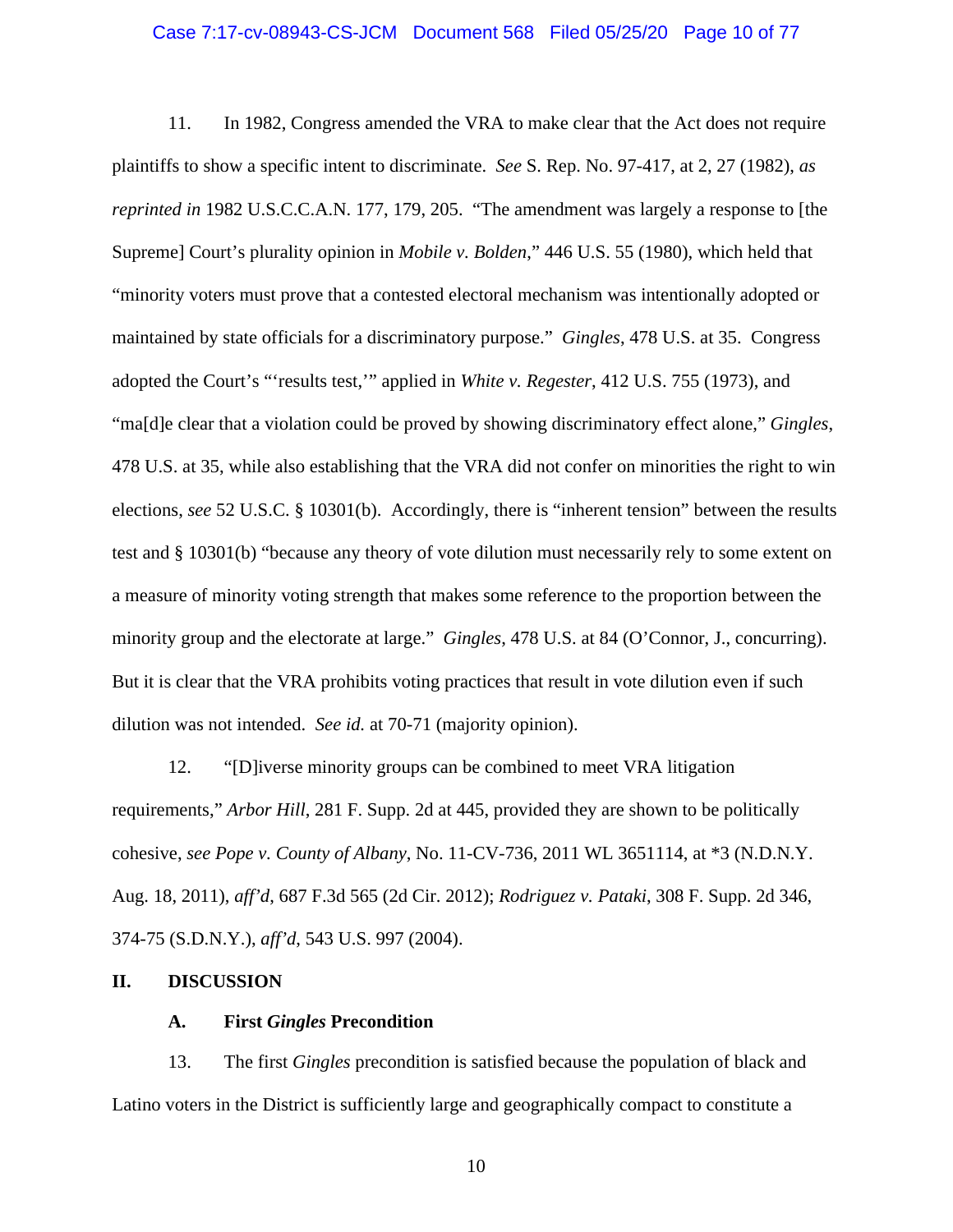# Case 7:17-cv-08943-CS-JCM Document 568 Filed 05/25/20 Page 11 of 77

majority in at least one single-member district under a ward system. Specifically, Plaintiffs' demography expert William Cooper has demonstrated that the demographics of the District allow for the creation of (1) three majority-black (or majority-minority) wards or (2) four majority-minority wards, if the District's black and Latino voters are combined into a single minority population. (PX 244A ¶ 3; *id.* ¶¶ 55-67 & figs.15-16 (Cooper's illustrative plan showing that black population is sufficiently large and geographically compact to create three majority-minority districts); *id.* ¶¶ 68-82 & figs.17-18 (Cooper's illustrative plan showing that population of blacks and Latinos combined is sufficiently large and geographically compact to create four majority-minority districts).)<sup>10</sup> Although Defendant stipulated only that black voters alone are sufficiently numerous and geographically compact to constitute a majority in at least one potential election district, (JPTO at 14), it does not provide evidence to dispute that it is possible to create three majority-black districts, (*see* Doc. 555 ¶¶ 21-25), or four, if black and Latinos can be combined.<sup>11</sup> Further, Defendant concedes that combining minority groups is

<sup>&</sup>lt;sup>10</sup> A summary of Mr. Cooper's redistricting experience is available at PX 244C. Although his testimony may have been shaky on unrelated matters such as the location of private schools attended by District residents and the number of students of color attending private schools, (*see* Tr. at 555:2-15, 561:1-17), his testimony and conclusions regarding redistricting – upon which he is eminently qualified to opine – were convincing and essentially unchallenged by Defendant.

<sup>&</sup>lt;sup>11</sup> Rather, Defendant contends that Plaintiffs may not assert a VRA claim on behalf of a combined minority group because such a group would be a political rather than racial coalition. (*See* Doc. 555 ¶ 24 (citing *Hall v. Virginia*, 385 F.3d 421, 431 (4th Cir. 2004) ("[A]ny construction of Section 2 that authorizes the vote dilution claims of multiracial coalitions would transform the Voting Rights Act from a law that removes disadvantages based on race, into one that creates advantages for political coalitions that are not so defined.")).) But Defendant's argument is disingenuous because in *Hall*, plaintiff sought to combine black and white voters to show vote dilution. *See* 385 F.3d at 424-25. The Fourth Circuit held that black and white voters combined would form a political coalition, not a minority group. *Id.* at 431. *Hall* does not stand for the proposition that minority groups cannot be combined. To the contrary, courts "recognize the permissibility of coalition claims under § 2, as long as plaintiffs are able to demonstrate the political cohesiveness of the coalition." *Ga. State Conference of the NAACP v. Gwinnett Cty. Bd. of Registrations & Elections*, No. 16-CV-2852, 2017 WL 4250535, at \*1 (N.D. Ga. May 12,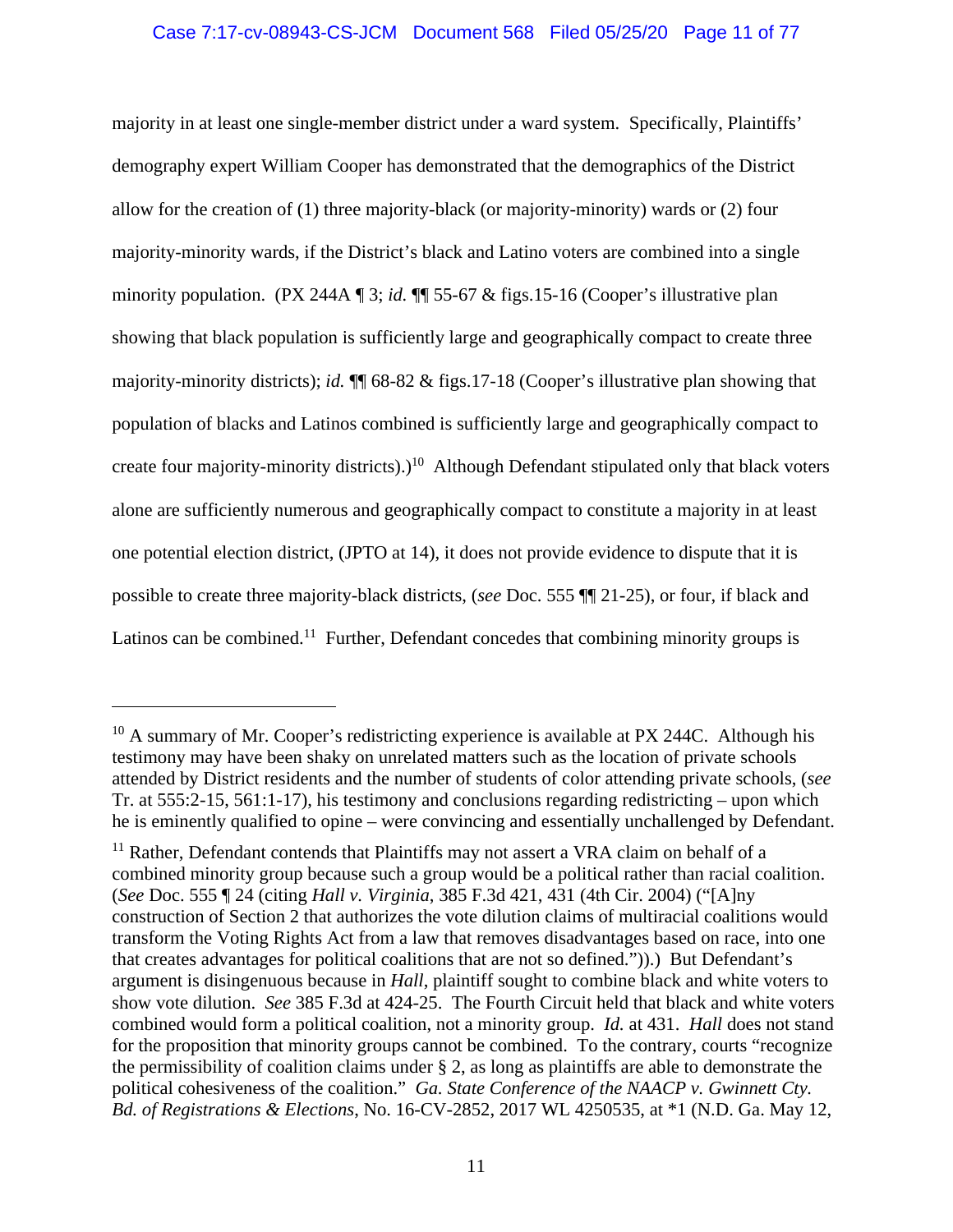## Case 7:17-cv-08943-CS-JCM Document 568 Filed 05/25/20 Page 12 of 77

permissible "'where the statistical evidence is that the minority groups vote cohesively for the same candidates.'" (*Id.* ¶ 37 (quoting *Reed v. Town of Babylon*, 914 F. Supp. 843, 848 (E.D.N.Y. 1996)); *see id*. ¶ 25.) As discussed below in connection with the Court's analysis of the second *Gingles* precondition, (*see* ¶¶ 26-27 below), black and Latino voters are sufficiently cohesive within and across those groups for them to be combined, (Tr. at 289:2-9; *id.* at 289:21- 24 (Barreto) ("Black and Latino voters voted for the same candidates. So it wasn't as though blacks were voting for one candidate and Latinos are voting for a third. Black and Latino voters were also voting cohesively with each other.")).<sup>12</sup> Accordingly, the population of minority voters in the District is sufficiently large and geographically compact to constitute a majority in four single-member districts under a ward system.

# **B. Second and Third** *Gingles* **Preconditions**

14. Where a "significant number of minority group members usually vote for the same candidates," the minority group is politically cohesive and satisfies the second *Gingles* precondition. *Gingles*, 478 U.S. at 56. Plaintiffs can rely on both statistical and anecdotal evidence to show political cohesion. *Pope v. County of Albany*, 94 F. Supp. 3d 302, 333 (N.D.N.Y. 2015).

15. Where the majority votes as a bloc and usually defeats the minority-preferred candidate absent special circumstances, the third *Gingles* precondition is satisfied. *Gingles*, 478 U.S. at 51. Whether a candidate is minority preferred cannot be proven by anecdotal evidence but rather only by statistical evidence showing that a candidate received support from more than

<sup>2017) (</sup>collecting cases); *see Bridgeport Coal. for Fair Representation v. City of Bridgeport*, 26 F.3d 271, 276 (2d Cir.), *vacated and remanded on other grounds*, 512 U.S. 1283 (1994).

 $12$  I need not reach whether the District's Latino voters alone are sufficiently large and geographically compact to constitute a majority, (*see* Doc. 555 ¶¶ 22-23), because I conclude that they vote cohesively with black voters.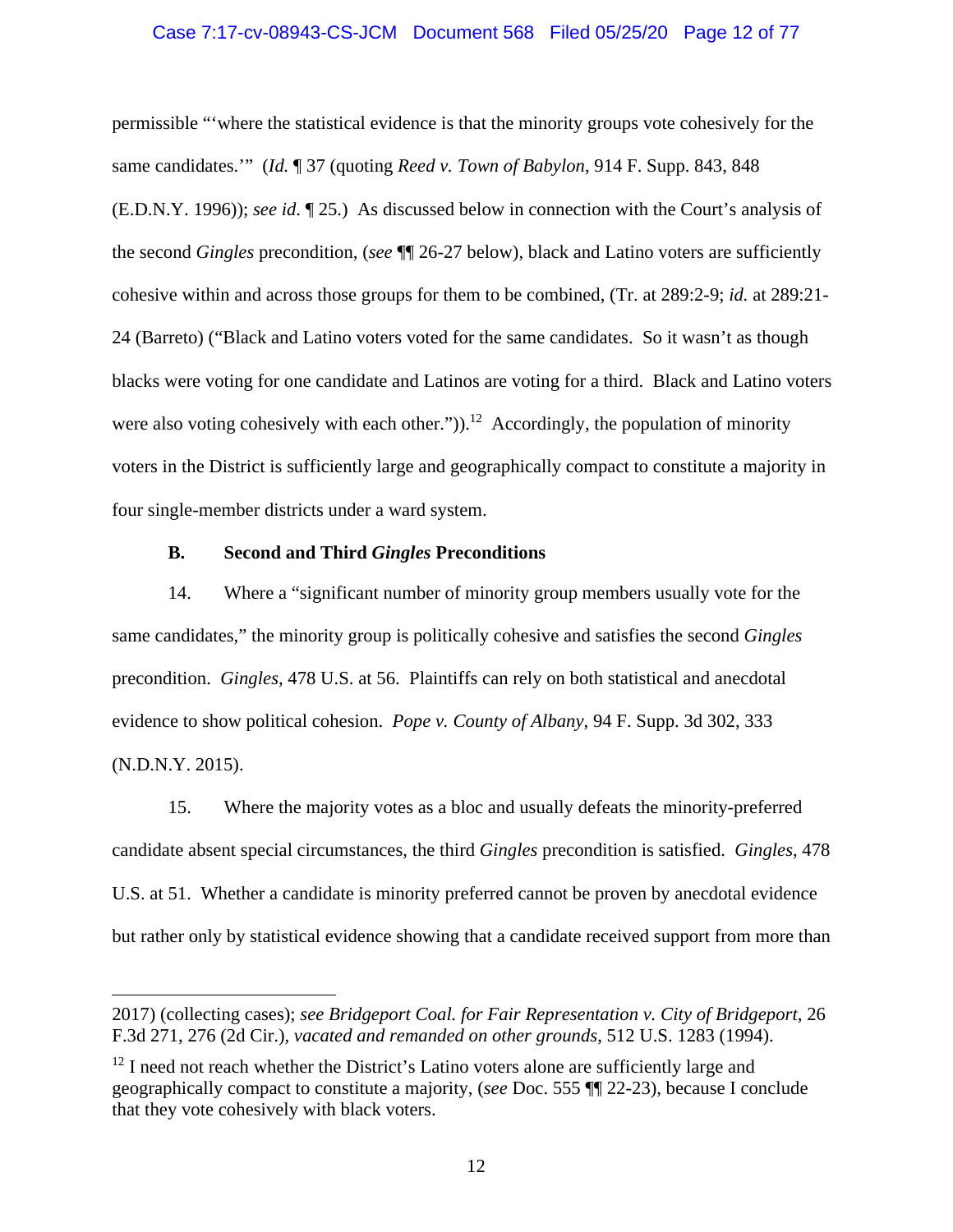#### Case 7:17-cv-08943-CS-JCM Document 568 Filed 05/25/20 Page 13 of 77

50% of minority voters. *Niagara Falls*, 65 F.3d at 1018-19. "[E]vidence [of minority candidates' success] does not necessarily negate a finding of bloc voting, particularly if elections are shown usually to be polarized or the success of minority candidates in particular elections can be explained by special circumstances, such as the absence of an opponent or incumbency.'" *Pope*, 687 F.3d at 582 (internal quotation marks and alteration omitted). "Courts have disregarded elections won by minorities after the initiation of a voting rights suit, where Anglos preferred the minority candidate, or manipulated the election of a safe minority candidate or provided unusual organized political support or campaigned to insure the election of a minority candidate." *Aldasoro v. Kennerson*, 922 F. Supp. 339, 375-76 (S.D. Cal. 1995) (citations omitted); *see Ruiz v. City of Santa Maria*, 160 F.3d 543, 557-58 (9th Cir. 1998) (*per curiam*) ("special circumstances" include majority support for minority-preferred candidates intended to thwart litigation). "[A] pattern of racial bloc voting that extends over a period of time is more probative of a claim that a district experiences significant polarization than are the results of a single election." *Gingles*, 478 U.S. at 57.

16. Plaintiffs contend that the District's black and Latino communities are politically cohesive and that the white majority votes as a bloc in Board elections so that no minoritypreferred candidate has won a contested election since 2007. For the reasons stated below, I find that Plaintiffs are correct and that they have satisfied the second and third *Gingles* preconditions.

17. Plaintiffs' expert in political science and statistical analysis, Dr. Matthew Barreto, (*see* Tr. at 154:5-11), used accurate and scientifically validated methods to identify and analyze racially polarized voting in the District. He is a professor of political science and Chicana/o studies at the University of California, Los Angeles, and the co-founder of a successful political and electoral consulting firm called Latino Decisions. (PX 242B at 44; Tr. at 150:1-3, 151:11-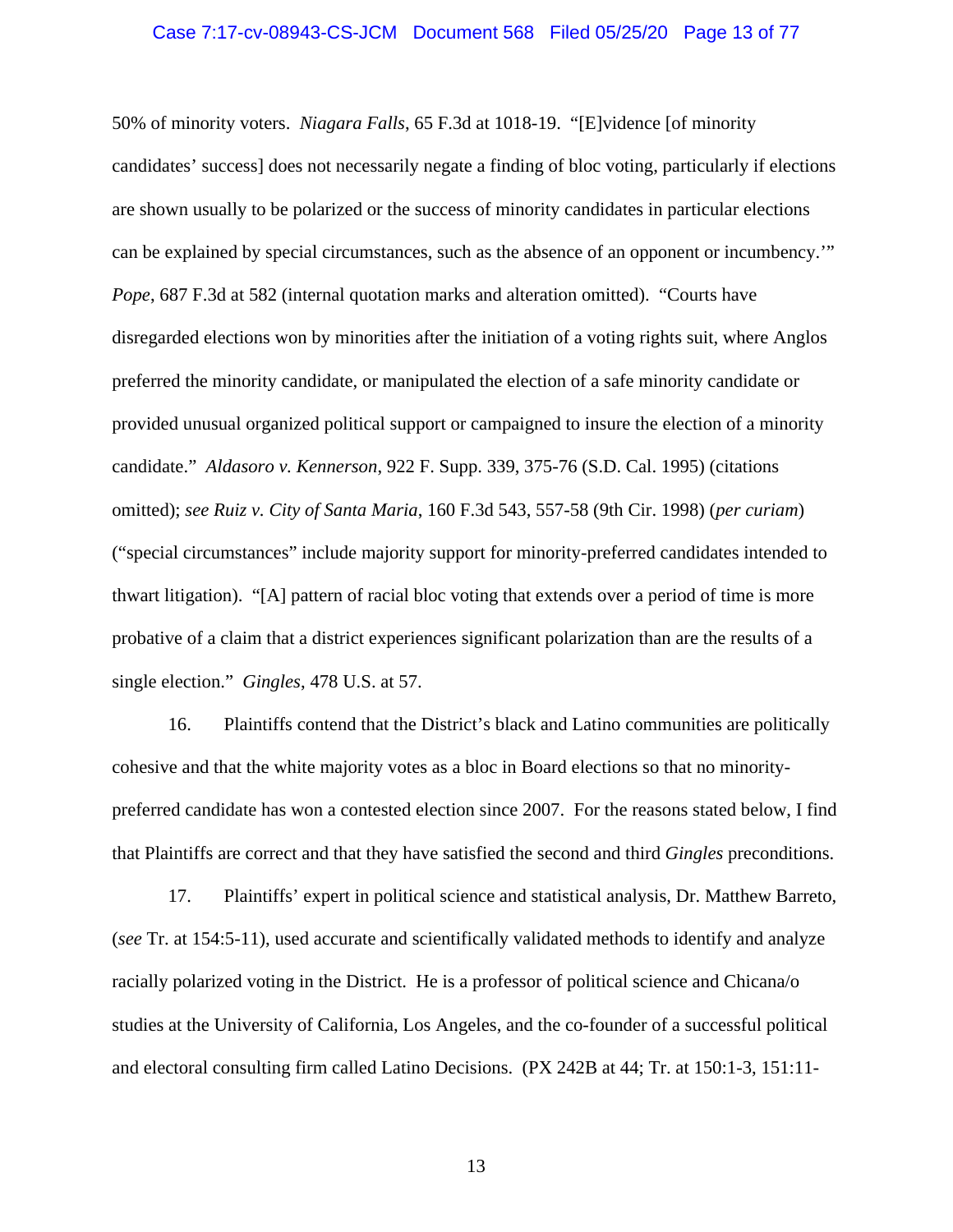### Case 7:17-cv-08943-CS-JCM Document 568 Filed 05/25/20 Page 14 of 77

 $14.$ )<sup>13</sup> Dr. Barreto has published extensively and recently on voting, race, and statistical methods, including four books and sixty journal articles and book chapters, (*see* PX 242B at 45- 48), and has been honored with research awards and fellowships, (*id.* at 49-50). He has published with many of the other leading experts in this field and is up to date on the newest, most innovative methods. He teaches courses on the VRA, racial and ethnic politics, electoral politics, demographics, and statistical analysis. (Tr. at 151:18-152:7.) In sum, Dr. Barreto is extremely well credentialed and at the leading edge of political science and statistical analysis with respect to racially polarized voting and voting estimates. I found him to be entirely credible.

18. Defendant's political science expert, Dr. John Alford, is a professor of political science at Rice University. (*Id.* at 2146:9-10.) He has testified as an expert approximately thirty to forty times in VRA cases, primarily for defendants. (*Id.* at 2146:19-23, 2147:4-7, 2264:23- 2265:5.) He teaches courses on voting behavior in elections and, in those courses, covers material on racial voting patterns, (*id.* at 2264:5-8), but he has not published a paper on racially polarized voting, taught any courses on minority politics or voting behavior, or written about a Section 2 case in an academic publication, (*id.* at 2263:25-2264:16). He has not published any peer-reviewed articles using methods of ecological inference or involving surname analysis, and his last article on geocoding analysis was published thirty years ago. (*Id.* at 2263:9-23.) And he is not (nor does he consider himself to be) an expert in the area of race and ethnicity politics. (*Id.* at 2264:17-19.) His testimony, while sincere, did not reflect current established scholarship and methods of analysis of racially polarized voting and voting estimates.

19. In New York, voters do not self-report their race, so voting patterns have to be

<sup>&</sup>lt;sup>13</sup> All references to PX 242B are to the page numbers stamped at the top-center of each page.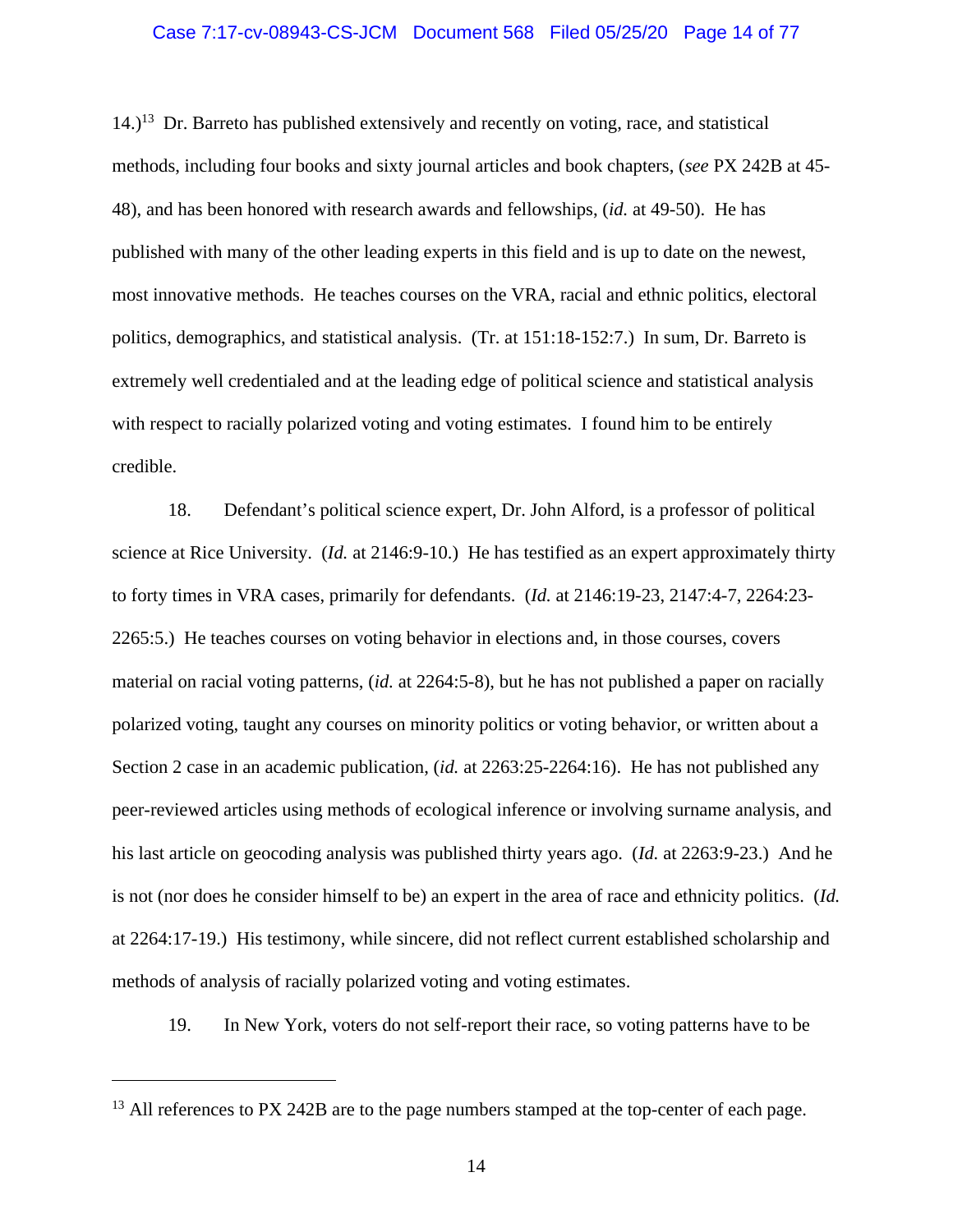# Case 7:17-cv-08943-CS-JCM Document 568 Filed 05/25/20 Page 15 of 77

estimated. To perform this estimation, Dr. Barreto and his colleague Dr. Loren Collingwood used ecological statistical models that "attempt to draw an inference regarding how groups voted using aggregate ecological data."  $(PX 242A \P 7.)^{14}$  Dr. Barreto used two ecological inference ("EI") methods to analyze various data sets.15 The first method, King's Ecological Inference ("King's EI"), identifies patterns between the racial make-up of voters in certain precincts and the number of votes candidates received at the corresponding polling places. (*See* PX 242B at 5, 10-11.) The second method, row by column ("RxC"), is an improved EI technique that can generate estimates for more racial groups and more candidates. (*Id.* at 11.) Dr. Barreto's results were consistent across every methodology:

> Across a variety of analyses that Dr. Collingwood and I performed, we found strong and consistent evidence that blacks and Latinos are politically cohesive and that they consistently vote for the candidates which lose elections.

We found strong and consistent evidence that white voters vote cohesively as a bloc[] and that they vote for candidates that have won every single election.

(Tr. at 155:6-12.)

20. Of the various data sets that could be used as EI input, Dr. Barreto primarily relied on Bayesian Improved Surname Geocoding ("BISG") data. "BISG is a methodology that uses individual-level data, including a voter's surname, geographic location, and the racial composition of the voter's census tract or block to generate the probability that an individual belongs to a particular group where self-reported information is not available." (PX 242B at 15.)

<sup>&</sup>lt;sup>14</sup> I refer to Dr. Barreto alone throughout because he provided live expert testimony in this case, but Drs. Barreto and Collingwood "work[ed] together on all of the reports and analyses," with Dr. Collingwood serving as lead programmer. (Tr. at 164:23-165:13.)

<sup>&</sup>lt;sup>15</sup> "Generally speaking, both methods take ecological data in the aggregate – such as precinct vote totals – and use Bayesian statistical methods to find voting patterns by regressing candidate choice against racial demographics within the aggregate precinct." (PX 242B at 11.)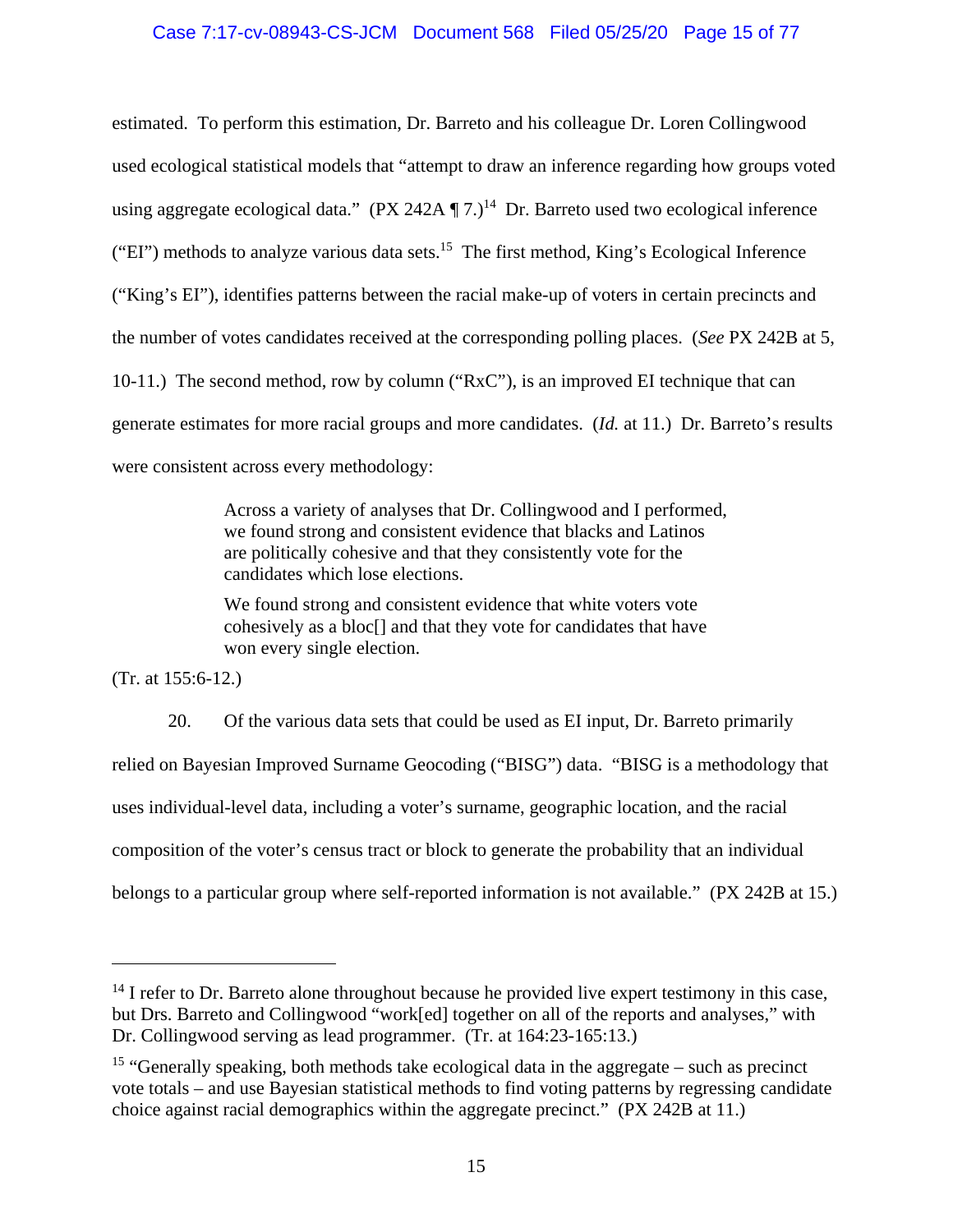# Case 7:17-cv-08943-CS-JCM Document 568 Filed 05/25/20 Page 16 of 77

Starting with the list of actual voters in each election (the "voter file"), Dr. Barreto used the "Who Are You" or "WRU" software package created by scholars Kosuke Imai and Kabir Khanna to estimate the probability that each voter was white, black, Latino, or other using a surname list<sup>16</sup> and geolocation data from the decennial census.<sup>17</sup> (PX 242A  $\P$  7; Tr. at 166:13-20, 168-11-172:11; PX 305\_0008-09; *see* PX 269 (Kosuke Imai & Kabir Khanna, *Improving Ecological Inference by Predicting Individual Ethnicity from Voter Registration Records*, 24 Pol. Analysis 263 (2016)).)<sup>18</sup>

21. The first step of the BISG analysis plugs in a race estimate based on the voter's surname – for example, census data that shows that of individuals with the surname Jackson, 39% are white and 53% are black. The next step looks at the voter's census block. If, for example, voter Jackson lives on a block that is 80% black and 20% white, that increases the likelihood that voter Jackson is black and makes an estimation of voter Jackson as black more reliable. The software calculates the probability that someone with a 53%-probable black surname who lives in an 80%-black census block is actually black. (Tr. at 168:9-170:10, 170:24-

<sup>&</sup>lt;sup>16</sup> For every surname that occurs at least 1,000 times, demographers at the Census Bureau have created a race probability estimate based on census respondents' self-reported race. (Tr. at 168:16-24.)

<sup>&</sup>lt;sup>17</sup> The Census Bureau collects data at various geographic levels, the smallest being a "block," which is about one city block in size, and the next smallest being a "block group," which is a collection of several blocks. (PX 244 ¶¶ 3-4, 29.) That data can then be aggregated to the precinct (or polling place) level. (*See* Tr. at 2200:16-21.)

<sup>&</sup>lt;sup>18</sup> In 2016, Imai and Khanna published an article in the leading political science statistics and methods journal proposing the use of surname and geocoding analysis to estimate voter preference and turnout. (PX 269; *see* Tr. at 190:3-8.) They validated their statistical package WRU by comparing its results to the self-reported race of 9 million Florida voters. (PX 269 at 267.) They concluded that BISG "enables academic researchers and litigators to conduct more reliable ecological inference in states where registered voters are not asked to report their race." (*Id.* at 271.)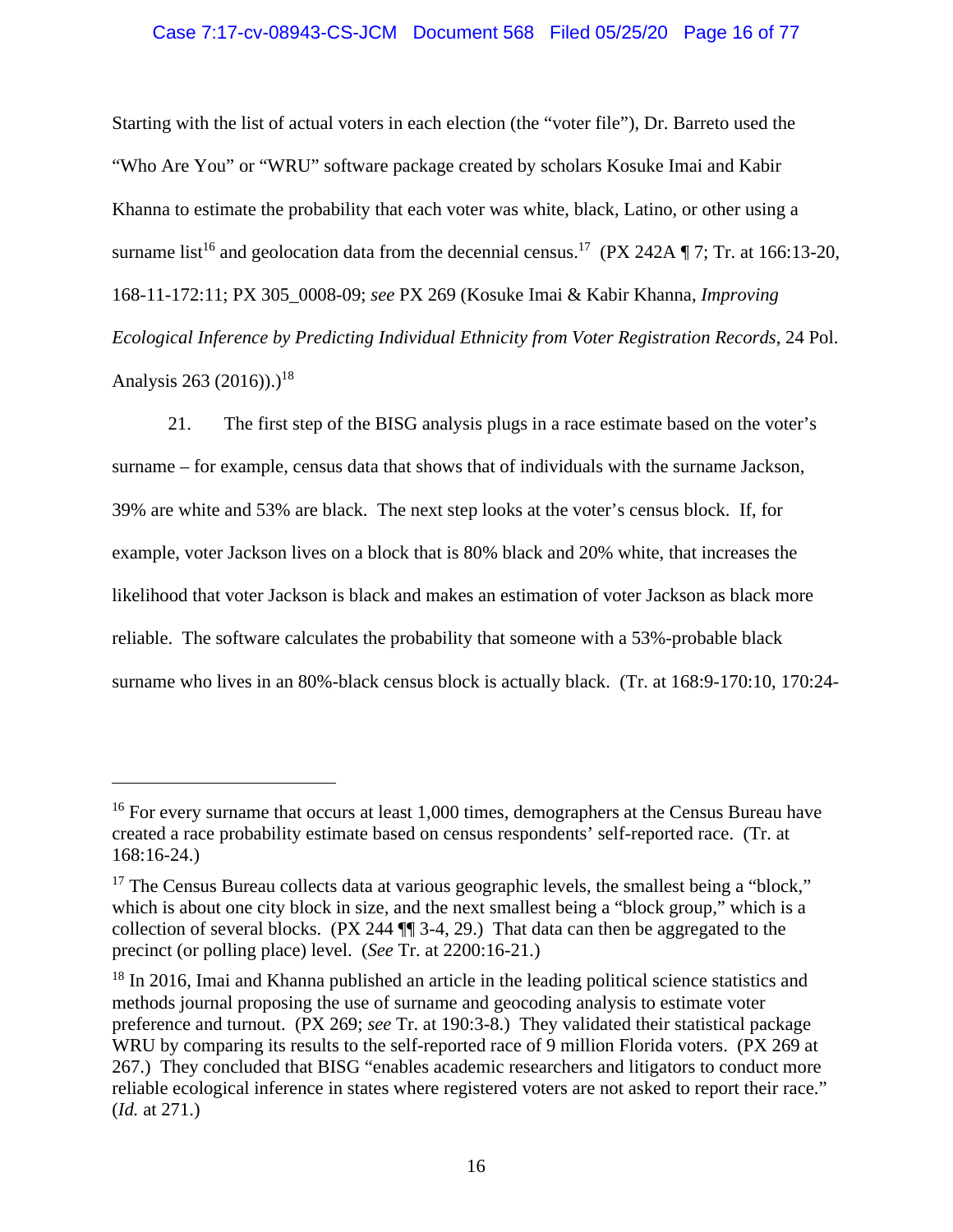$172:11.$ <sup>19</sup>

22. After Dr. Barreto estimated voter race probabilities, he aggregated those probabilities to the precinct level to estimate the racial make-up of each precinct. (*See id.* at 185:23-186:4.) Through a statistical package and method called eiCompare, Dr. Barreto then used both King's EI and RxC to estimate voting preference by race and compared the results. (*Id.* at 164:1-11, 165:5-18.) He used both ecological inference methods because they enabled him to see if the results were consistent across the models and provided "more evidence, more data points [to] take in to draw [his] conclusion." (*Id.* at 287:22-288:7.)

23. The use of BISG has been extensively validated by experts. Dr. Barreto first used surname and geocoding analysis on voter files around 2003 and has continued to use and publish about that method since. (*Id.* at 170:16-23.) In 2009, scientists from the RAND Corporation evaluated the census surname list and geocoding information from the census at the block level and found that the probability that self-reported race matched with a BISG race estimate (that is, "concordance") was 95% for Hispanics and 93% for blacks and whites. (DX 101 at 70, 78.) In 2016, RAND published a second article that describes how BISG can produce estimates of racial disparities within populations with a concordance of 90 to 96%. (PX 274 at 2; Tr. at 181:13-24, 182:5-183:1.) Many respected scholars have used and validated BISG in the political science context and across a variety of disciplines. (Tr. at 192:2-14; *see* PX 269 (validating BISG with

 $19$  Dr. Barreto did not purport to have expertise on how the equation underlying Imai and Khanna's software package functions, and it appears he may not have fully understood it, (*see* Tr. at 1597:11-1607:20 (Barreto); *id.* at 2227:15-2228:21 (Alford)), but he used the software as published by Imai and Khanna without alteration, (*id.* at 1598:3, 1598:25-1599:1, 1599:20-22, 1600:7-9, 2727:23-2728:6), and his understanding of the results produced is manifest, (*see, e.g.*, *id.* at 167:3-10, 168:9-170:10, 170:24-175:8, 185:11-18).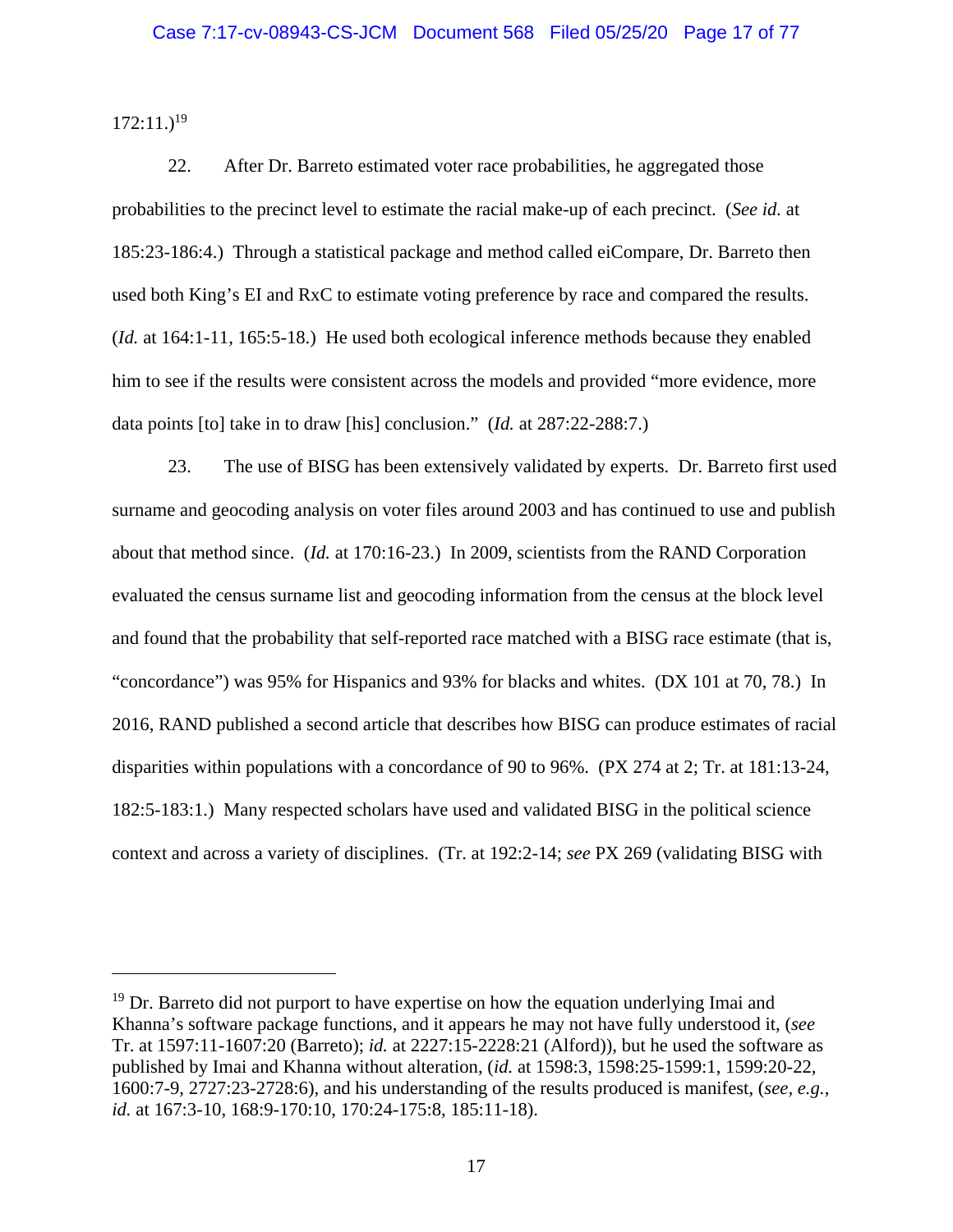results of Florida presidential election);<sup>20</sup> PX 367 (2015 article using surname and geocoding data purchased from data vendor Catalist LLC to estimate race of voting populations in nationwide elections to calculate turnout differences between racial groups); PX 369 at 223-26 (2018 book validating accuracy of Catalist data); PX 368 at 5-6, 13 (2016 article using BISG to estimate voter race and King's EI to estimate precinct-level votes and racial voting preferences); PX 370 (2020 article using BISG race estimates to estimate differences in political campaign contributions across racial groups); s*ee also* PX 274 at 1 (BISG "can produce accurate estimates of racial/ethnic disparities within populations served when self-reported data are lacking" in health-care context); *id.* at 5 (citing fifteen validation studies and peer-reviewed articles using surname and geocoding analysis); Tr. at 182:19-183:10, 183:20-184:6 (Barreto) (PX 274 summarized validation studies using surname and geocoding analysis); PX 305 0014 (citing peer-reviewed articles on health care and epidemiology); DX 209 at 3 (using BISG in consumerprotection context).) The political science articles were peer reviewed and published in leading journals. (Tr. at 189:23-191:11, 192:2-14.) And both of Defendant's experts, Dr. Alford and demographer Dr. Peter Morrison, have advocated for the use of surname and geocoding analysis to derive racial estimates by geographic unit. (*See* DX 67-02 ¶ 26 (Dr. Alford suggesting that flaws in Plaintiffs' previous expert's preliminary report could have been corrected if that expert had "estimated voter turnout by race using surnames and voter sign-in records," citing the Imai & Khanna article); DX 99 at 12 n.21 (article co-authored by Dr. Morrison noting availability of BISG to "assign a race to registrants in a voter file where this quantity is not present and then

 $20$  Dr. Barreto explained that Imai and Khanna's validation in particular supports the use of BISG in the District because Florida and the District have similar demographics, including large Latino, Haitian, and Hasidic populations. (Tr. at 194:4-11.)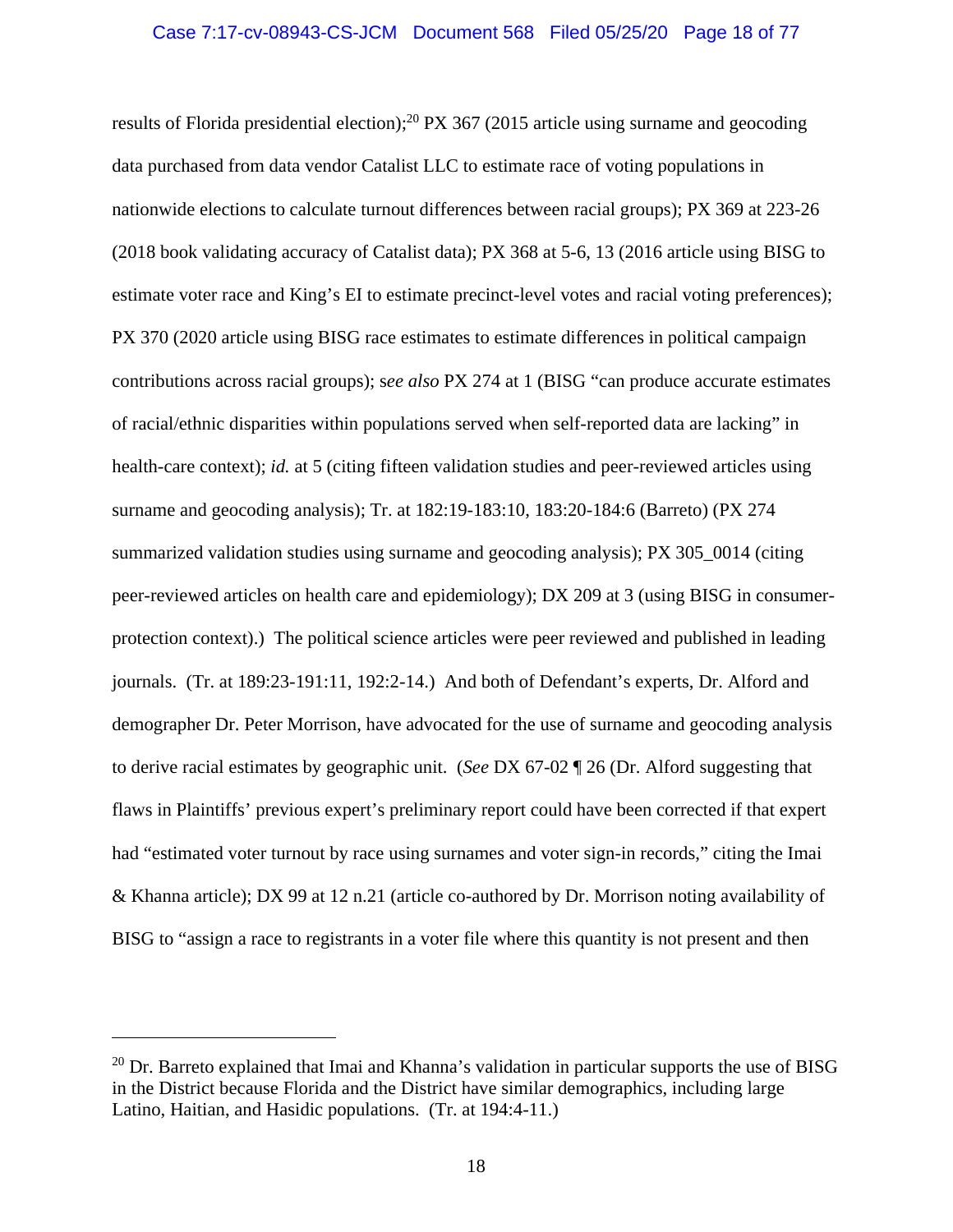### Case 7:17-cv-08943-CS-JCM Document 568 Filed 05/25/20 Page 19 of 77

aggregate these individuals by a geographic unit such as a voting precinct").)<sup>21</sup>

24. Dr. Barreto applied BISG in the manner proposed in the academic literature – not by attempting to assign individuals to racial categories, but by aggregating individual race estimates to create precinct-level demographic estimates. (Tr. at 185:13-186:4; PX 242A ¶ 7; PX 305\_0012; PX 274 at 2-3.) He then used that data as an input to the EI models, which is "exactly the same" as how other scholars have used BISG in the health-care and campaigndonation contexts. (Tr. at 2728:7-23.) Defendant contends that Dr. Barreto did not identify support in the academic literature for using BISG race estimates as an EI input, (*see* Doc. 555 ¶ 107(c)), but his methodology is supported, as described in paragraph 23 above. And Dr. Barreto did not simply estimate a probability distribution for each individual (*e.g.*, a 60% probability that voter  $X$  is white, a 30% probability that voter  $X$  is black, etc.), as Defendant suggests, (*see* Doc. 555 ¶ 107(b)); rather, he aggregated his estimations to the precinct level as described in the literature, (PX 242A ¶ 7; *see* Tr. at 187:13-21).

25. BISG is particularly reliable for use in the District because of its unique characteristics. BISG models work best in places "where there's more differentiation between names and more differentiation between racial populations of neighborhoods," like the District. (Tr. at 201:18-24.) The District has large populations of Hispanic voters with very commonly occurring Spanish surnames and large populations of white voters with very commonly occurring white surnames. (*Id.* at 202:7-11.) Black and Hispanic surnames rarely overlap, so BISG is still highly precise even in neighborhoods where blacks and Hispanics live together. (*Id.* at 203:23-204:2; *see id.* at 208:5-10.) The District's neighborhoods are racially segregated

<sup>&</sup>lt;sup>21</sup> Dr. Morrison testified that Dr. Barreto should not have used BISG, (Tr. at  $23:15-19$ ), but this testimony was not consistent with his earlier published statement that BISG could be used in vote dilution analysis, (*see* DX 99 at 12 n.21).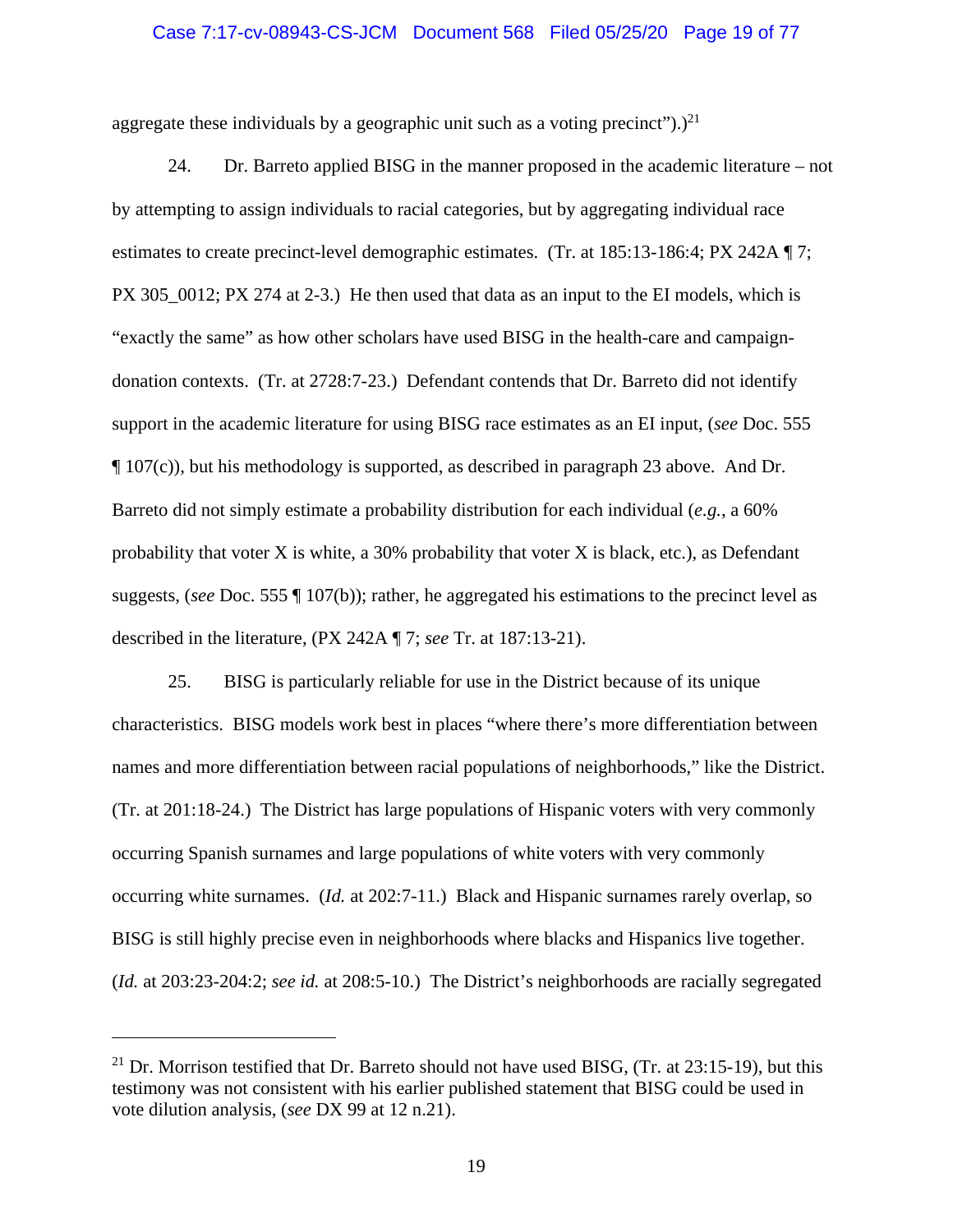### Case 7:17-cv-08943-CS-JCM Document 568 Filed 05/25/20 Page 20 of 77

to "a very high degree," (*id.* at 202:18-20), and many approach 100% white or 100% minority, (*id.* at 210:4-17, 212:20-217:5, 217:25-218:4). And even in neighborhoods where blacks and Latinos live together in the same census block groups, census blocks are more highly segregated, lending confidence to BISG results, which rely on census block data. (*Id.* at 1673:2-1675:19; *see* PX 300; PX 301.) For all these reasons, BISG is likely to provide accurate, reliable estimates in the District.

26. Dr. Barreto's King's EI and RxC analyses using BISG data showed that white voters were highly cohesive and consistently voted for the winning candidate in every election. Black and Latino voters were also highly cohesive, both as individual groups and when considered together, $^{22}$  and they consistently voted for the losing candidate. In every contested election, "the candidates who were preferred by a cohesive white voting bloc[] beat the candidates preferred by blacks and Latinos." (Tr. at 289:14-290:1; *see* PX 242A ¶¶ 8, 10, 12, 16; PX 243 ¶ 32.) Dr. Alford conceded that white voters are cohesive, concluding that "[a]ll of the results from all of the data sources and all of the methods show the same stable level of 70-80% white support for one candidate in each contest" and that "it is clear that whites are voting cohesively." (DX 13 at 23.)

 $22$  In other words, black voters tended to vote for the same candidates as each other, Latino voters tended to vote for the same candidates as each other, and both groups supported the same candidates; "it wasn't as though blacks were voting for one candidate and Latinos are voting for a third. Black and Latino voters were also voting cohesively with each other." (Tr. at 289:16- 24.)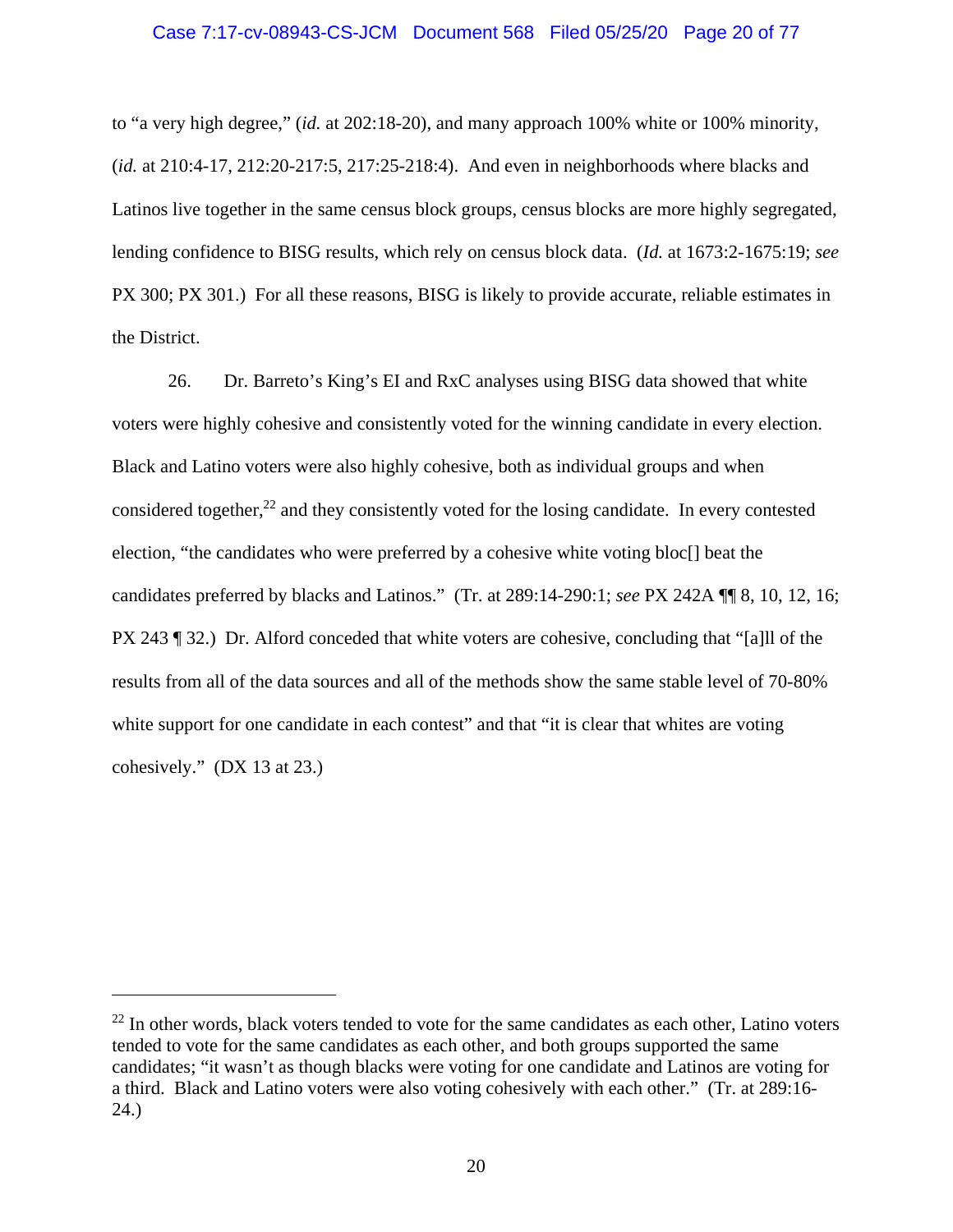# 27. A table summarizing Dr. Barreto's results is set out below.<sup>23</sup>

| Analysis |                            |       | White, Black, Latino (BISG) |              |     |        |     |      | Analysis                     |          |          | White, Black, Latino (BISG) |          |         |          |  |  |  |
|----------|----------------------------|-------|-----------------------------|--------------|-----|--------|-----|------|------------------------------|----------|----------|-----------------------------|----------|---------|----------|--|--|--|
|          |                            |       |                             |              |     |        |     |      |                              | White    |          | <b>Black</b>                |          | Latino  |          |  |  |  |
| Year     | Candidate (Lost)           | White |                             | <b>Black</b> |     | Latino |     | Year | Candidate (Lost)             | EI       | RxC      | ΕI                          | RxC      | EI      | RxC      |  |  |  |
|          |                            | ΕI    | RxC                         | EI           | RxC | ΕI     | RxC |      | Charles                      | 77       | 75       | 17                          | 25       | 5       | 41       |  |  |  |
|          | Corado                     | 75    | 68                          | 3            | 15  |        | 34  |      | Foskew $(L)$                 | 23       | 25       | 94                          | 75       | 89      | 59       |  |  |  |
|          |                            |       |                             |              |     |        |     |      | German                       | 77       | 74       | 4                           | 24       |         | 40       |  |  |  |
|          | Tuck(L)                    | 25    | 32                          | 98           | 85  | 99     | 66  | 2016 | Fields(L)                    | 22       | 26       | 90                          | 76       | 97      | 60       |  |  |  |
|          | Germain<br>Clerveaux $(L)$ | 70    | 67                          | 5            | 26  |        | 39  |      | Weissmand, Y.<br>Morales (L) | 78       | 72       | 3                           | 19       | 3       | 36       |  |  |  |
| 2013     |                            | 29    | 33                          | 94           | 74  | 90     | 61  |      |                              | 22       | 28       | 96                          | 81       | 98      | 63       |  |  |  |
|          | Charles<br>Forrest $(L)$   | 68    | 66                          | 4            | 22  | 10     | 44  |      | <b>Berkowitz</b>             | 72       | 73       | 10                          | 23       |         | 36       |  |  |  |
|          |                            | 31    | 34                          | 93           | 78  | 91     | 56  |      | Manigo (L)                   | 28       | 27       | 93                          | 77       | 94      | 64       |  |  |  |
|          | Lefkowitz                  | 74    | 67                          | 2            | 25  | 24     | 18  | 2811 | Grossman                     | 72       | 74       | $\overline{c}$              | 23       | 5       | 36       |  |  |  |
|          |                            |       |                             |              |     |        |     |      | Goodwin (L)                  | 29       | 26       | 91                          | 77       | 91      | 64       |  |  |  |
|          | Charles-Pierre (L)         | 20    | 31                          | 96           | 71  | 95     | 61  |      | Freilich                     | 75       | 77       | 14                          | 27       | 5       | 40       |  |  |  |
|          | Rothman                    | 76    | 70                          | 5            | 13  |        | 30  |      | Dos Reis $(L)$               | 25       | 23       | 93                          | 73       | 87      | 60       |  |  |  |
| 2015     | Morales $(L)$              | 23    | 30                          | 97           | 87  | 88     | 70  |      | Trieger                      | 85       | 62       | 20                          | 18       | 3       | 39       |  |  |  |
|          | Ramirez                    | 73    | 65                          | 3            | 22  | 10     | 35  | 2018 | Moster(L)                    | 14       | 38       | 72                          | 82       | 97      | 61       |  |  |  |
|          | White $(L)$                | 19    | 31                          | 95           | 76  | 88     | 55  |      | Weissmand, E.<br>Cinton(L)   | 83<br>17 | 83<br>17 | 5<br>91                     | 16<br>84 | 2<br>95 | 40<br>60 |  |  |  |

Table 2: BISG Results for White, Black, and Latino Voters. (PX 305\_0049.)

The numbers in the columns labeled "White," "Black," and "Latino" represent the estimated percentage of each racial group that voted for each candidate. This analysis showed high levels of racially polarized voting in every contested election. White support for the winning candidates ranged from 62-85%. Black support for losing candidates ranged from 71-98%, and Latino support for losing candidates ranged from 55-99%. (*Id.*) 24

<sup>23</sup> The 2014 election was not analyzed because all candidates that year ran unopposed. (*See* JPTO at 8-9; *see also* Table 1 above.)

 $24$  Both sides agree that white voters have supported black and Latino candidates to the same extent as white candidates, but contrary to Defendant's suggestion, (Doc. 555 ¶ 73), that does not show the absence of racial polarization or a Section 2 violation. A minority candidate is not necessarily preferred by minority voters. *See Goosby*, 180 F.3d at 497 (acknowledging that black candidate was not minority preferred); *see also Niagara Falls*, 65 F.3d at 1018 (cautioning against "degenerat[ing] into racial stereotyping"). And the election of a minority candidate is discounted where whites preferred the minority candidate, manipulated the election of a "safe" minority candidate, engineered the election of a minority to evade a VRA challenge, or provided unusual political support to the minority candidate or otherwise campaigned to ensure that candidate's election, *see Aldasoro*, 922 F. Supp. at 375-76, all of which occurred here (as discussed below).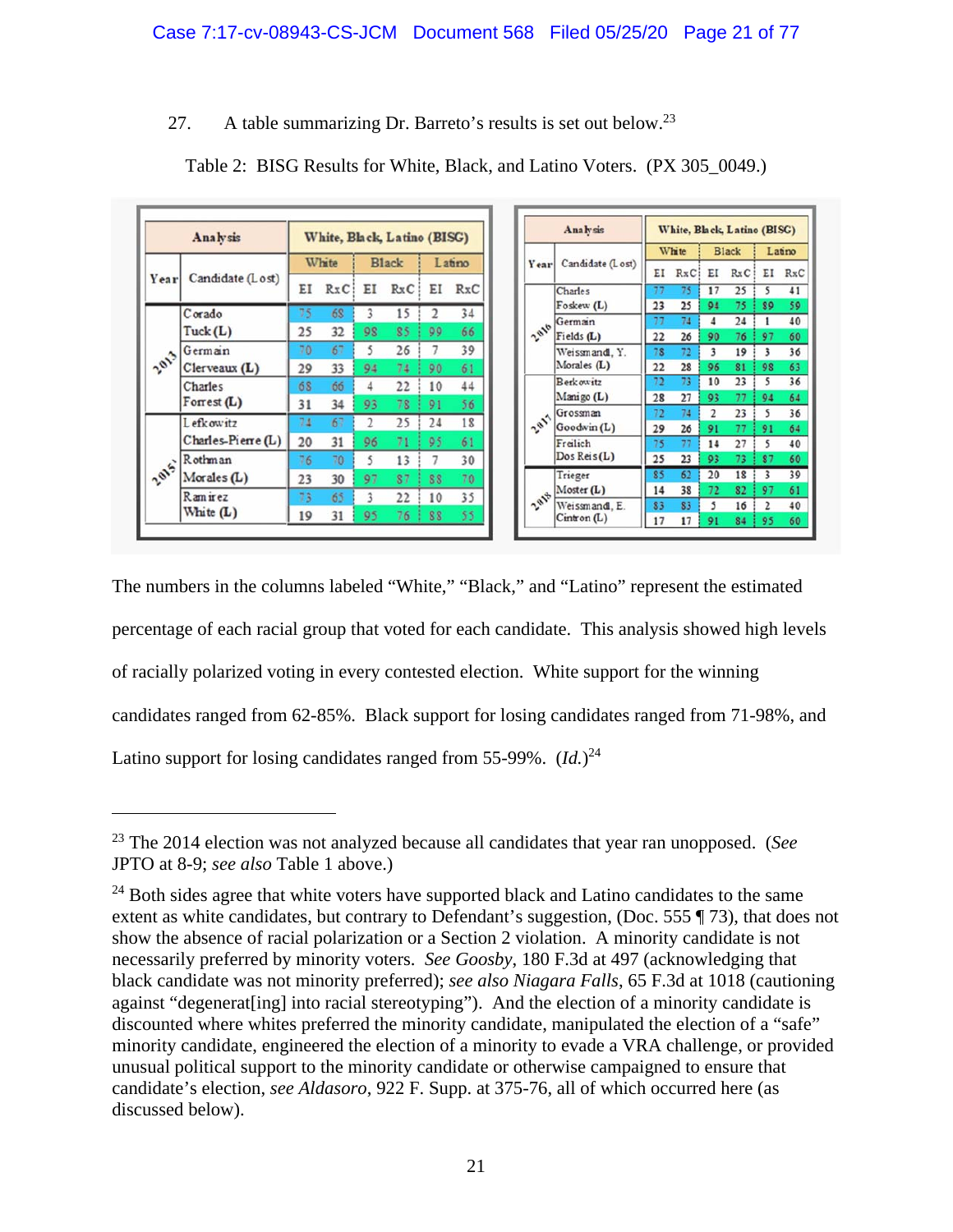### Case 7:17-cv-08943-CS-JCM Document 568 Filed 05/25/20 Page 22 of 77

28. Dr. Barreto validated his analysis using other methodologies to "see if the data all stack[] up and point[] in the same direction," (Tr. at 162:14-16), and each method supported his conclusions.

- First, he purchased a data set from a private consulting company called Catalist LLC ("Catalist"), which provides data, analytics, and modeling to political campaigns, civic organizations, and research institutions. (PX 258 at 21:9-17 (deposition of designated Catalist witness); *see* Tr. at 242:1-6 (Barreto).) Catalist's database of over 240 million voters includes first name, surname, census, and self-reported data. (PX 258 at 52:6-18, 61:19-63:7; Tr. at 245:15-246:9.) Dr. Barreto has used the Catalist data set in the past and found it to be extremely accurate, (Tr. at 242:9-14), it has won awards for accuracy from political and commercial consulting groups, (*id.* at 252:1-3), and it is a highly successful commercial product on which campaigns and others rely, all of which suggest that its results are reliable. Other experts have also relied on and validated Catalist's data, including in VRA cases. (*See* PX 367 at 102; PX 369 at 223-224; *Lee v. Va. State Bd. of Elections*, 188 F. Supp. 3d 577, 598-99 (E.D. Va. 2016), *aff'd*, 843 F.3d 592 (4th Cir. 2016); *Veasey v. Perry*, 71 F. Supp. 3d 627, 661-63 (S.D. Tex. 2014), *vacated and rev'd in part on other grounds sub nom. Veasey v. Abbott*, 830 F.3d 216 (5th Cir. 2016).) Dr. Barreto compared Catalist's estimates of voter race from the District's 2017 elections with his own results and found both methodologies produced similar results, which gave him more confidence in his conclusions. (PX 242A ¶ 18; Tr. at 254:21-24, 291:15-24.)
- Second, he used a different data set citizen voting age population data from the Census Bureau ("CVAP data") – to perform King's EI and RxC analyses, both of which also showed racially polarized voting with white voters always voting cohesively for the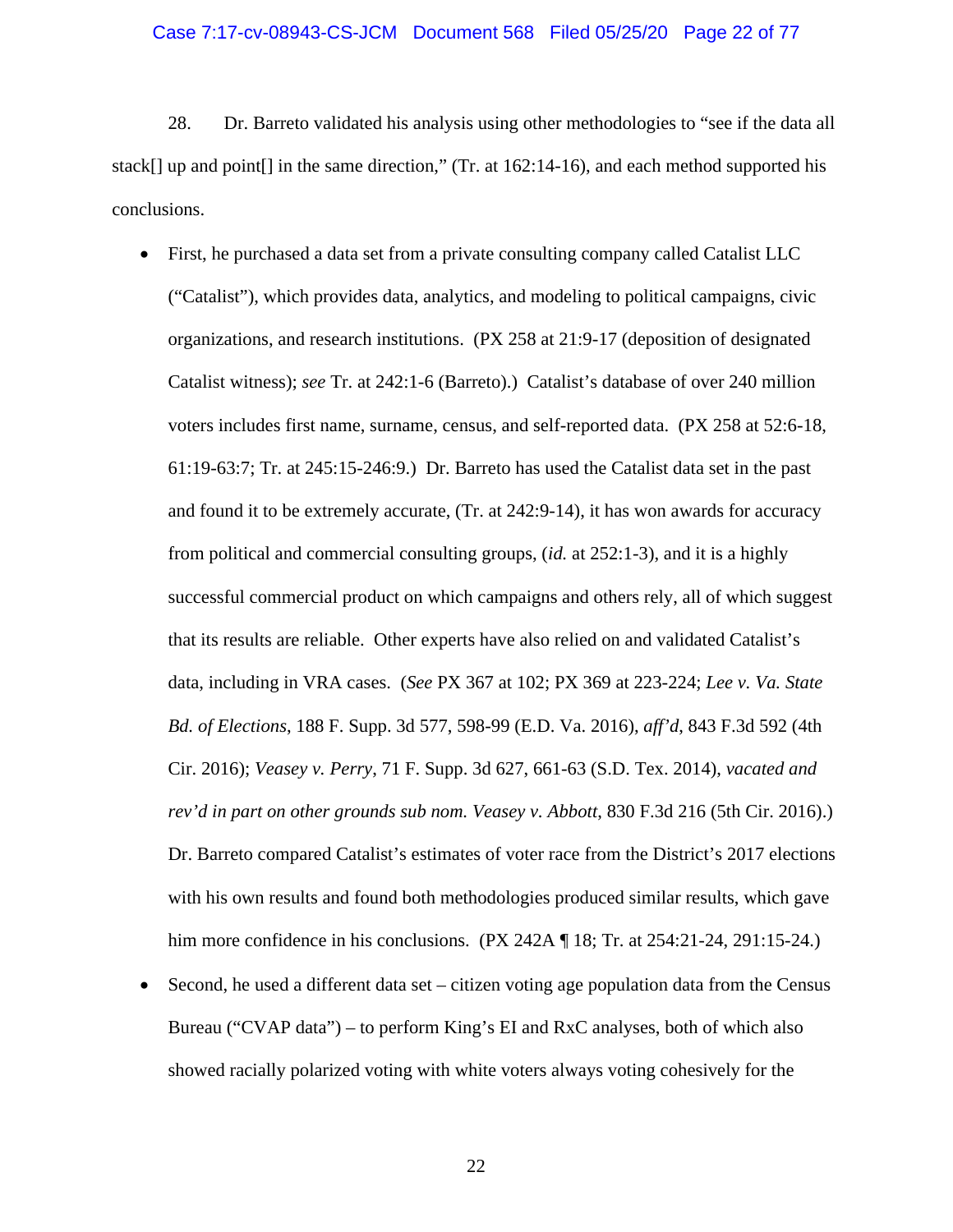winning candidate (and a combined "non-white" group of voters always voting for the loser). (Tr. at 291:25-292:20, 293:16-294:9; PX 242B at 25-26.)<sup>25</sup>

- Third, Dr. Barreto generated white voter estimates using CVAP and subtracted those estimates from the total votes for each candidate to estimate nonwhite votes, (Tr. at 296:16-25), which also showed voter cohesion, (*id.* at 300:14-22; PX 242B at 16-25).26
- Fourth, Dr. Barreto examined the 2012 U.S. presidential election and concluded that it was also highly racially polarized, with whites and minorities "voting in opposite directions," (Tr. at 306:17-307:17), which further supported his conclusions.
- Fifth, as additional backup for his results, he analyzed the surnames from nomination petitions and found that white voters supported the winning candidates and black and Latino voters supported the losing candidates. (*Id.* at 357:20-358:15.)

In sum, by performing ecological inference on BISG-generated data, Dr. Barreto proved consistent white voting cohesion for the winning candidates and consistent minority voting cohesion for the losing candidates, and the other methods he employed supported these

 $25$  In this CVAP analysis Dr. Barreto combined black and Latino voters into a single "non-white" category. Dr. Barreto testified that he did not believe "the CVAP data was appropriate or precise" and so he "did not attempt to make CVAP estimates for Blacks or Latinos" but rather performed a white/non-white analysis of CVAP to "start to understand voting patterns. (Tr. at 420:20-25, 421:24-422:8.) While this might not be a reliable methodology in the first instance, (*see id.* at 2184:22-2185:11 (Alford testifying that if Barreto were concerned with reliability, he should have reported black/white/Latino results and explained them); *id.* at 2751:19-2752:4 (Barreto admitting that he was aware of Alford's CVAP results)), it is appropriately considered here because grouping the minority voters increased the sample size being analyzed, (*id.* at 284:1-14), and helped to mitigate the turnout problem, (*see id.* at 284:1-3), described below, and because Dr. Barreto used this method just as a cross-check of his BISG analysis, (*id.* at 283:20- 24).

<sup>&</sup>lt;sup>26</sup> Dr. Barreto used Dr. Alford's own method and conclusions in this analysis. (Tr. at 294:20-295:14, 306:204.) The results showed that even if every black and Latino voter voted for the losing candidate, that candidate would still lose by thousands of votes because the white voting bloc was too powerful to overcome. (*Id.* at 304:6-19, 306:2-8.)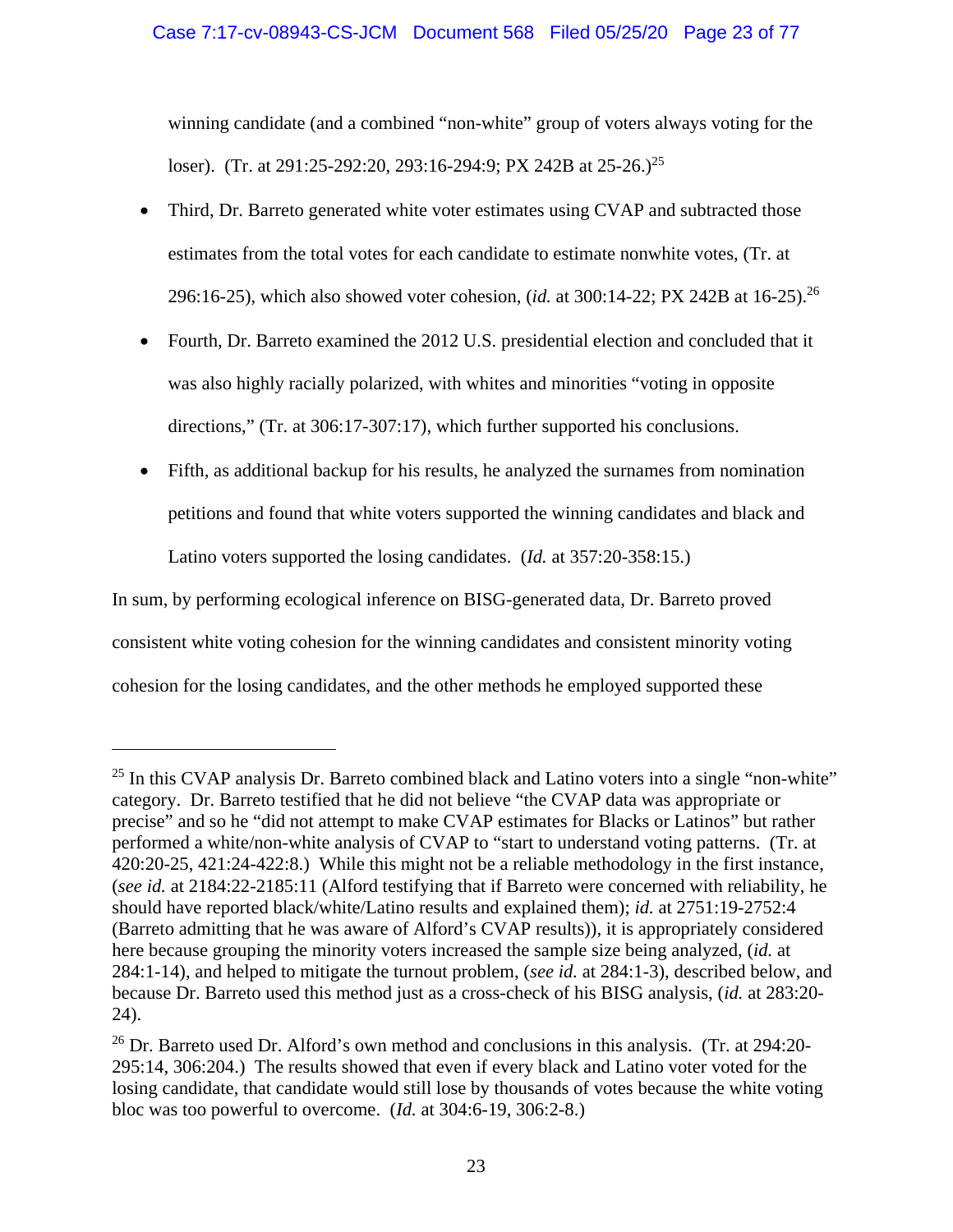conclusions. (*Id.* at 352:23-353:14.)

29. There is also anecdotal evidence of minority cohesion under the second *Gingles* precondition that supports Dr. Barreto's conclusions.<sup>27</sup> Witnesses called by both sides perceive a large white voting bloc of Orthodox and Hasidic people whose children attend private schools voting for the "private school community" slate, and black and Latino people whose children attend public schools voting for the "public school community" slate. (*Id.* at 1238:11-14, 1849:1-4, 2560:11-14; PX 243 ¶ 55 n.71; *id.* ¶¶ 58-65; PX 257 at 191:18-192:2; PX 286 ¶ 12.) Many witnesses referred to the private and public school communities and testified that the public school community's slate always loses. (*See* PX 279 ¶ 11; PX 280 ¶¶ 7-9; PX 281 ¶¶ 9, 60-62; PX 282 ¶¶ 11-15; PX 283 ¶¶ 67, 69-70; PX 288 ¶ 6; Tr. at 1818:5-9; *see also* ¶ 5 above.)

30. Defendant concedes that whether Plaintiffs have satisfied the second and third *Gingles* preconditions hinges on whether BISG is a good data input. (Doc. 555 ¶ 99 ("[T]he Court's main task is to decide whether it agrees with Dr. Barreto that using BISG generated race estimates as the demographic data input for an EI:RxC analysis is better than using . . . CVAP.").) I find that, given the unique characteristics of the District, BISG is a better data set than CVAP for use as an input for ecological inference, and Dr. Barreto therefore used the superior methodology. Defendant's expert Dr. Alford relied on CVAP, which is less reliable here for three reasons.

31. First, CVAP is less precise. BISG begins with the actual voter file – that is, the names of the individuals who actually voted – whereas a CVAP data set contains all eligible

 $27$  As noted in paragraph 15 above, anecdotal evidence is not considered in determining which candidates are minority preferred under the third *Gingles* precondition. As to whether white voters vote as a bloc under that precondition, courts likewise rely on statistical analysis. *See Niagara Falls*, 65 F.3d at 1012; *Pope*, 94 F. Supp. 3d at 336-37; *Rodriguez*, 308 F. Supp. 2d at 422-26.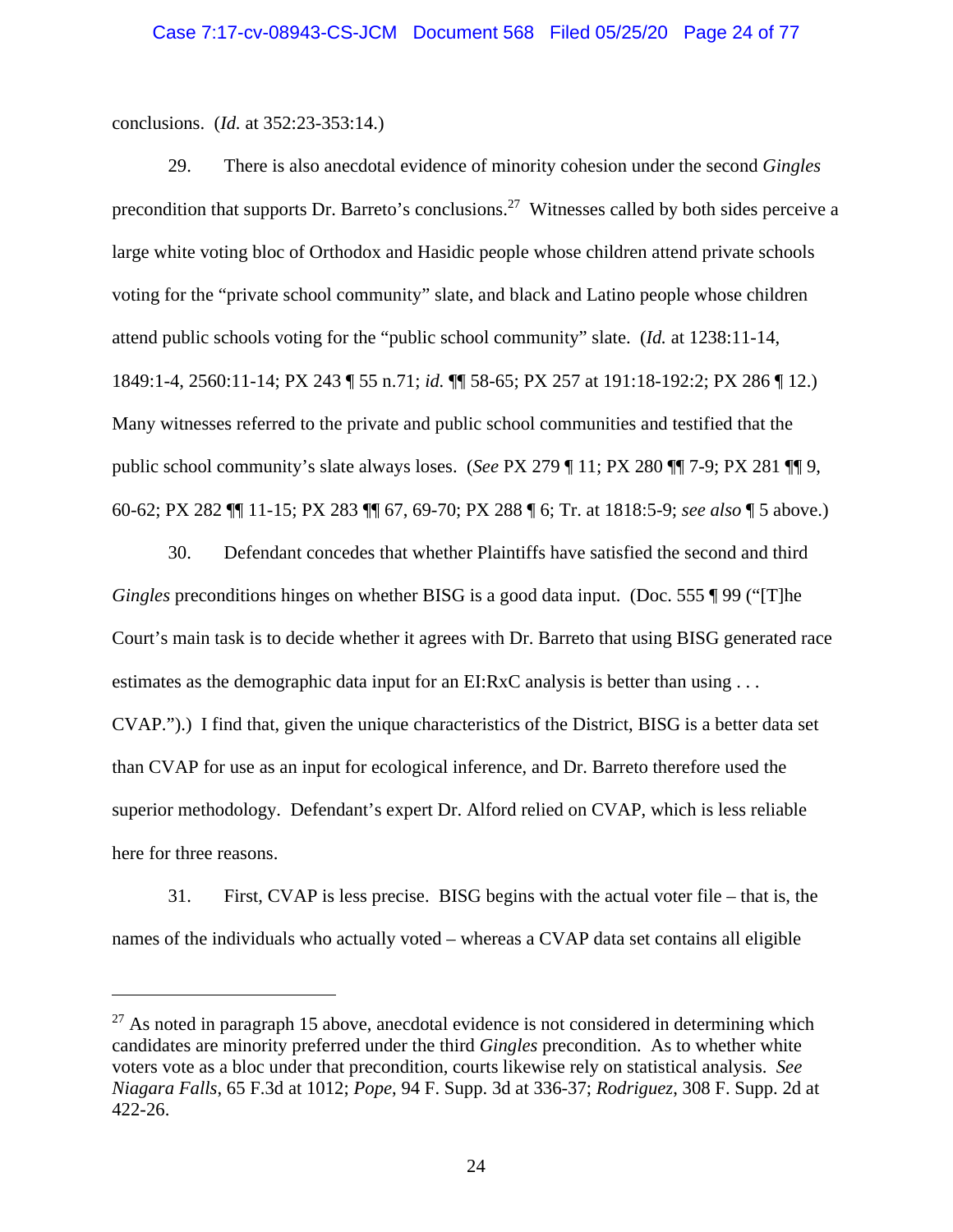### Case 7:17-cv-08943-CS-JCM Document 568 Filed 05/25/20 Page 25 of 77

voters in the District, whether they voted or not. In addition, CVAP data come from the American Community Survey. (Tr. at 255:15-21.) Because that Survey only accounts for 2% of the population over each of five years, CVAP requires an inference to apply the 10% sample to the whole population, which can introduce bias. (*Id.* at 256:23-257:7, 282:7-18.) Using CVAP data, Dr. Alford was not able to draw definitive conclusions about minority voter cohesion or the existence of racially polarized voting. (*Id.* at 2271:17-19 (Alford could neither conclude nor rule out that minorities were voting cohesively); *see id.* at 2158:2-2166:17, 2268:13-16.)

32. Second, there is a misalignment between the voter precincts analyzed and the census block-group data from which the CVAP data set is pulled. To analyze voters in a given precinct, experts would want data from that specific precinct. But CVAP data provide racial proportions within census block groups, which almost never correspond to the voter precincts. Because the BISG data set begins with the voter file, it contains the actual voters within in each precinct. (*Id.* at 257:8-259:11.) "CVAP has . . . 'geographic misalignment' between census boundaries and precinct boundaries, whereas BISG has the exact same alignment." (*Id.* at 257:16-18.)

33. Third, because CVAP data sets do not contain information on actual voters, voter turnout must be estimated, which fails to reliably produce the precinct-by-precinct estimates required for EI analysis. (*Id.* at 264:11-19.) Although the District has 60,000 eligible voters, only about 13,000 to 14,000 people actually vote, so using CVAP introduces "noise . . . influencing who is in a precinct." (*Id.* at 259:20-260:1.) Both King's EI and RxC can estimate turnout and incorporate it into the choice percentage, (PX 242B at 18), but such estimations do not produce results that are as reliable as the results produced by BISG.

As to King's EI, Dr. Barreto testified that a double-equation approach is necessary to help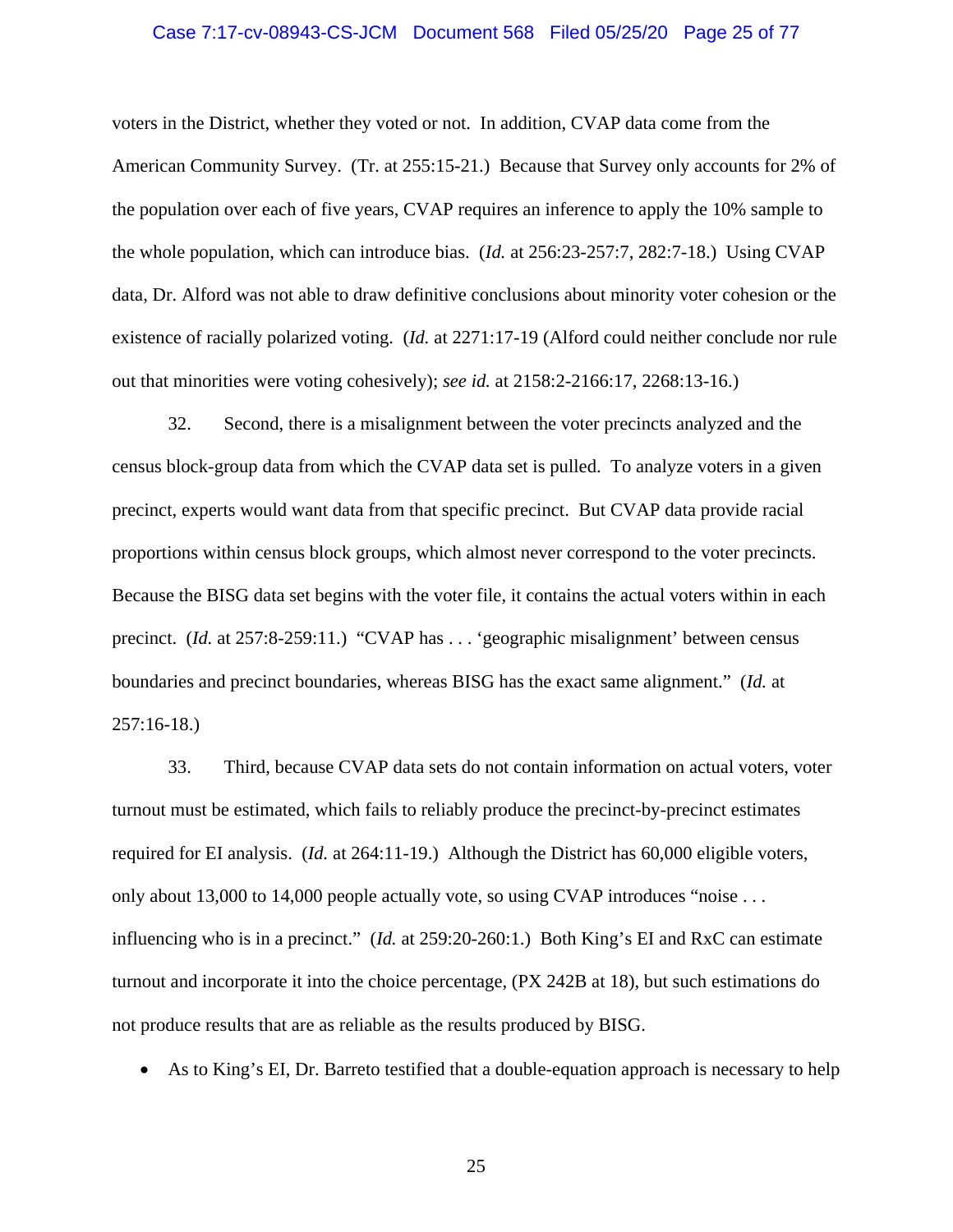account for "turnout issues," (Tr. at 2707:13-15), such as "substantial difference in turnout across racial groups," (PX 364 at 611 (article by Dr. Barreto and Dr. Bernard Grofman explaining that double regression can mitigate turnout problem)), as there is in the District.<sup>28</sup> Such an approach would estimate voter turnout and make adjustments to CVAP data before estimating voter choice. (Tr. at 2708:19-24.) But even using a double-equation approach would not "solve[] the problem CVAP has," and the voter file would still be the better data source. (Tr*.* at 2711:8-2712:20; *see* PX 364 at 607-08.). In other words, the turnout estimated by EI is not as accurate without a double-equation approach, and even with such an approach, is not as accurate as using the voter file, which BISG uses.

 The experts disagree about precisely how turnout is estimated by RxC. Dr. Alford testified that RxC estimates turnout "simultaneously," (Tr. at 2209:22-2210:6), by including "a category that didn't vote," which "estimate[s] for each racial group at each precinct . . . the proportion that are not voting," (*id.* at  $2208:17-22$ ).<sup>29</sup> Dr. Barreto testified that the software package that runs RxC can be programmed to estimate turnout by race at the precinct level, (*id.* at 2715:1-8), but that it would require "a formula or a model that just predicted voter turnout" using a different set of commands and specifications before candidate choice can be estimated, (*id.* at 2715:9-21).

 $28$  The turnout problem is amplified in the District. Dr. Barreto's testimony confirms that the CVAP data set used in this case overestimates black and Latino turnout and underestimates white turnout. (*See* Tr. at 272:11-274:10, 274:14-275:8, 275:17-276:14.) Accordingly, EI estimates of voter preference relying on CVAP underestimate the extent of racially polarized voting. (*Id.* at 281:15-24.)

 $^{29}$  In so opining, Dr. Alford contended that PX 364 – Dr. Barreto and Dr. Grofman's article – claimed that RxC can also account for turnout, (*see* Tr*.* at 2208:4-15), but the article covered King's EI, not RxC, (*see id.* at 2707:21-2708:7).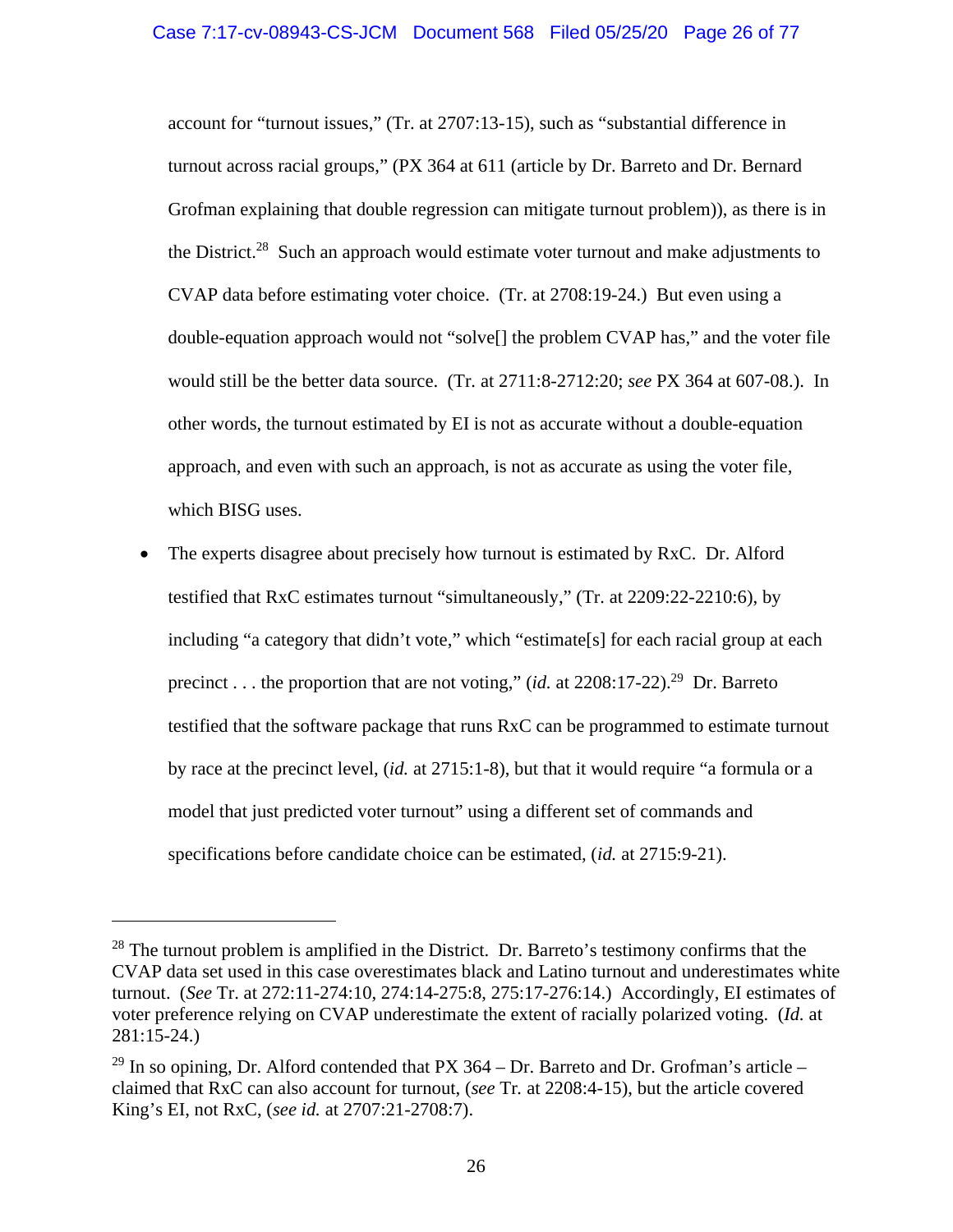#### Case 7:17-cv-08943-CS-JCM Document 568 Filed 05/25/20 Page 27 of 77

In any event, it does not appear that Dr. Alford properly accounted for turnout. It seems that he did not perform a double-equation regression, (*id.* at 2711:3-7), or include a voter turnout model in his RxC script, (*id.* at 2716:2-16, 2717:25-2718:5). He variously claimed that he performed a double regression on the CVAP data before running EI analysis, (*id.* at 2292:2-9), and that the double regression was happening automatically within RxC to estimate turnout at the precinct level, (*id.* at 2208:4-15). But Dr. Barreto testified that Dr. Alford's scripts used a single-equation approach that introduced error by mixing turnout estimates with candidate choice estimates. (*Id.* at 2717:25-2720:17.) Thus, although Dr. Alford suggested that inclusion of a no-vote (or abstained) category in RxC, rather than just estimating votes for candidate 1 and candidate 2, would solve the problem of CVAP not accounting for turnout, Dr. Barreto explained that turnout by racial group should be estimated first, without "mixing it with the candidate choice," (*id.* at 2720:2), and then used to adjust the input variable in the voter-choice model, (*id.* at 2720:8-11). But Dr. Alford did not do a separate calculation. He used unadjusted CVAP as the input variable to estimate votes for candidate 1, candidate 2, and no-vote, and then calculated the percentage of votes for candidate 1 and candidate 2 as a percentage of all votes. (*Id.* at 2714:2-2723:11.) He did not "chang[e] the input variable . . . to account for the turnout rate. [He] just transform[ed] it into a share." (*Id.* at 2721:17-19.) For all these reasons, Dr. Alford's conclusions based on CVAP, (*see id.* at 2158:2-2166:17), are not as reliable as Dr. Barreto's conclusions based on BISG.

34. Indeed, in criticizing the methodology of Plaintiffs' previous expert, Dr. Alford also admitted that CVAP was not a "good data set" for EI because it did not use "the number of *actual voters* from each racial group," (DX 62 ¶ 24 (emphasis in original); *see* Tr. at 2335:4-17), and opined (citing the Imai and Khanna article) that BISG-like analysis could correct for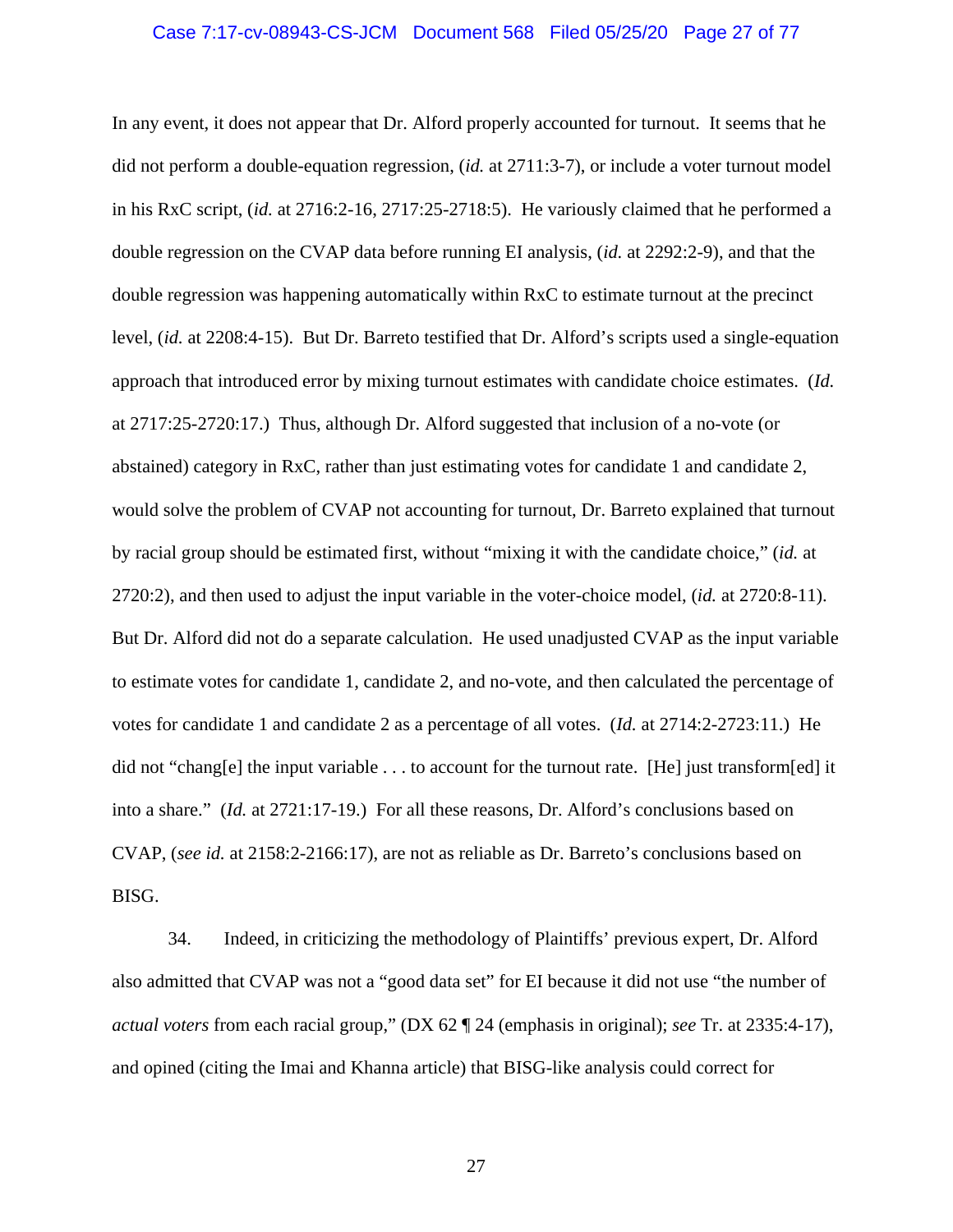## Case 7:17-cv-08943-CS-JCM Document 568 Filed 05/25/20 Page 28 of 77

CVAP's flaws, (DX 62 ¶ 26 & n.17; *see* Tr. at 2236:14- 2337:13). He acknowledged that CVAP "assumes, without justification, that racial groups vote in proportion to their size," but black and Latino voters typically have significantly lower turnout than white voters. (DX 62  $\P$  24.)

35. The District's criticisms of Dr. Barreto and of BISG are unpersuasive. First, Dr. Alford testified that the accepted practice for political scientists is to reject results that do not report a 95% confidence interval. (Tr. at 2169:22-2170:15.) Dr. Alford testified that where a result has a wide confidence interval (for example, 11% to 88% support for a candidate), the likelihood of the point estimate (for example, 52%), is lower than it would be were the confidence interval narrower. (*Id.* at 2167:6-2168:19.)<sup>30</sup> He contends that such an interval means that he "can't reject the possibility that . . . the actual value [of support for a candidate] might have been 49 percent" because the confidence interval goes below 50%. (*Id.* at 2168:4- 12.) But Dr. Barreto credibly explained why reliance on confidence intervals is not required and, moreover, why the confidence intervals he did report, (*see* PX 242B at 34-42, PX 242A at 40- 47), do not undermine his conclusions.<sup>31</sup> The use of 95% confidence intervals "depends entirely on the type of question you're asking and the type of research inquiry you're doing" and is more helpful when testing samples of data rather than using the voter file. (Tr. at 347:14-348:19.) He testified that there is no consensus around their use, and while some scholars rely on them, others

 $30$  A point estimate is the most likely outcome as generated by a statistical model such as King's EI or RxC. (*See* Tr. at 336:5-10, 336:22-25, 337:23-338:4 (Barreto).) The confidence interval is the rest of the distribution and shows the probability of other estimates. (*Id.* at 336:18-21.)

 $31$  In his expert report, Dr. Barreto reported confidence intervals using CVAP data for the contested races in 2013, 2016, 2017, and 2018, (PX 242A at 40-44, 46-47), and 2017 King's EI and RxC analysis using Catalist data, (*id.* at 44-46). He did not analyze the 2015 election in that report because the data contained incorrect precinct assignments. (*Id.* ¶ 7.) In his preliminary report, Dr. Barreto reported confidence intervals using CVAP data for the contested races in 2013, 2015, 2016, and 2017; the 2012 presidential election; and the 2017 races using BISG. (PX 242B at 34-42.) At the time of the preliminary report, Dr. Barreto was able to apply BISG only to the 2017 voter file, which had been produced in discovery by that point. (*Id.* at 9, 12-13.)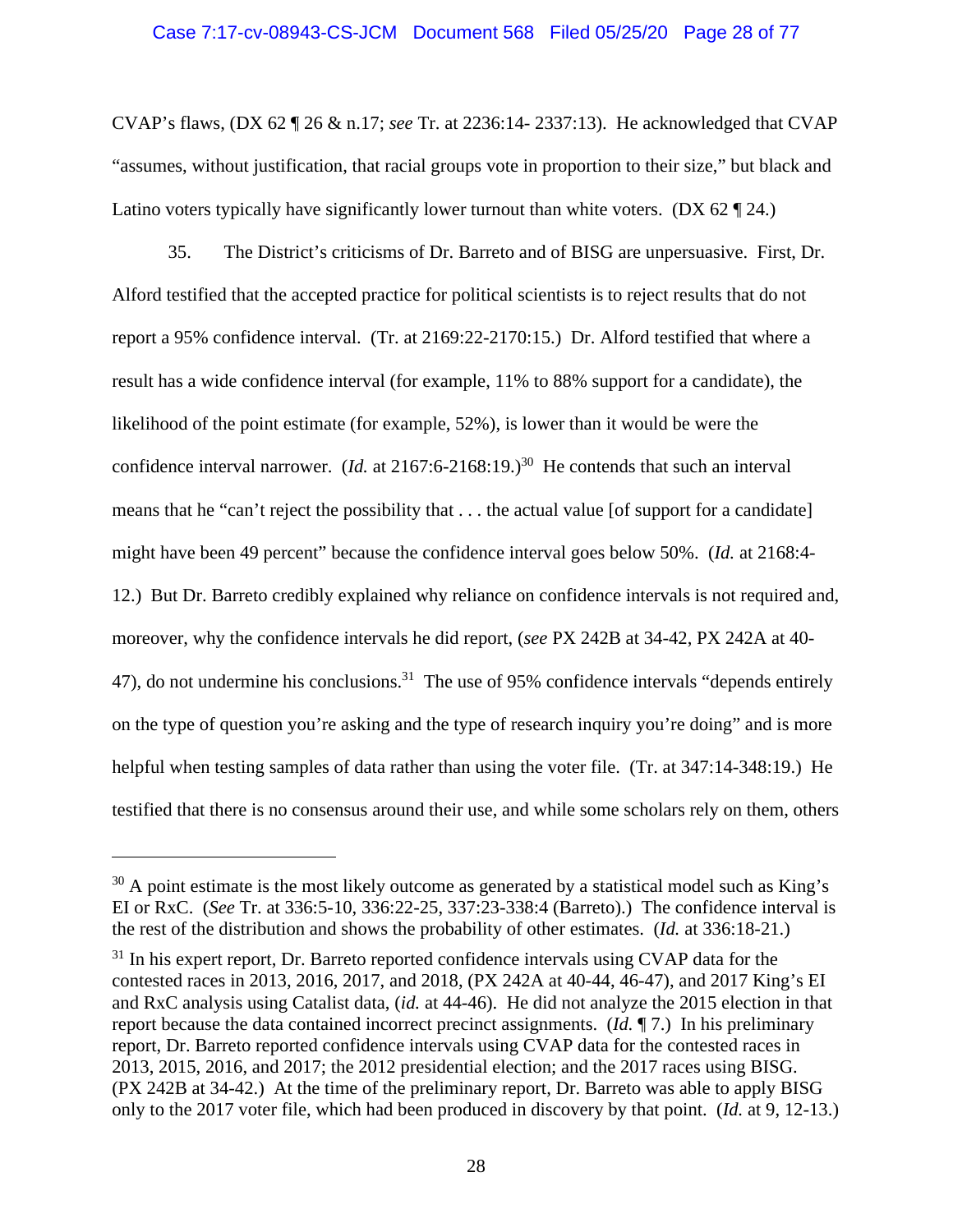# Case 7:17-cv-08943-CS-JCM Document 568 Filed 05/25/20 Page 29 of 77

provide point estimates, examine patterns, and draw conclusions from those. (*Id.* at 348:20- 349:2.) Because Dr. Barreto's BISG scripts calculated racial probabilities rather than race predictions and error rates, based on instruction from the academic literature, (*id.* at 218:14-25), using probability terminology rather than "strict confidence interval testing" was more appropriate,  $(id.$  at  $1683:10-1684:5)$ .<sup>32</sup> Drawing conclusions "about patterns of point estimates," as in BISG analysis, "does not require a 95 percent statistical test." (*Id.* at 347:16-18.) Accordingly, Defendant's argument that voters' preference cannot be determined with 95% confidence where a confidence interval goes below 50%, (*see* Doc. 555 ¶ 65; Tr. at 2167:4- 2168:3), is unavailing. Further, the reported confidence intervals for the CVAP analyses, the presidential election, and the 2017 BISG analysis do not undermine Dr. Barreto's conclusions. None of the confidence intervals for white voters crossed 50%. (Tr. at 1683:3-9; *see* PX 242A at 40-47; PX 242B at 34-42.) The intervals for black voters did not cross 50% for twelve of the fourteen races, and for the other two races, the lower "tail" of the distribution that could fall below 50% is still very close to 50%, indicating that the outcome of voter support below 50% is unlikely to occur. (Tr. at 350:20-351:2, 1679:2-21, 1681:24-1682:10; PX 242 B at 41; PX 242A at 42.) The point estimate patterns of Latino voting show preference for the losing candidate in all contests, and in the "handful of elections where the confidence intervals for Latinos did cross below 50 percent," in no instance "was there a majority probability that this event would occur," and "the most likely outcome for all of our data . . . was cohesiveness in support of the candidate

 $32$  Dr. Barreto explained that "the error rate in BISG is built into the model, ... it is part of the probability. And so it's not an otherwise published statistic." (Tr. at 1578:19-21.) In other words, "when [BISG] spits out estimates, what is the error rate on that specific estimate, and my answer to that is that it is baked into that estimate, and that's why it gives us a probability instead of an assignment. It gives you a .83 White and a .07 Black and .05 Hispanic." (*Id.* at 1580:6- 11.)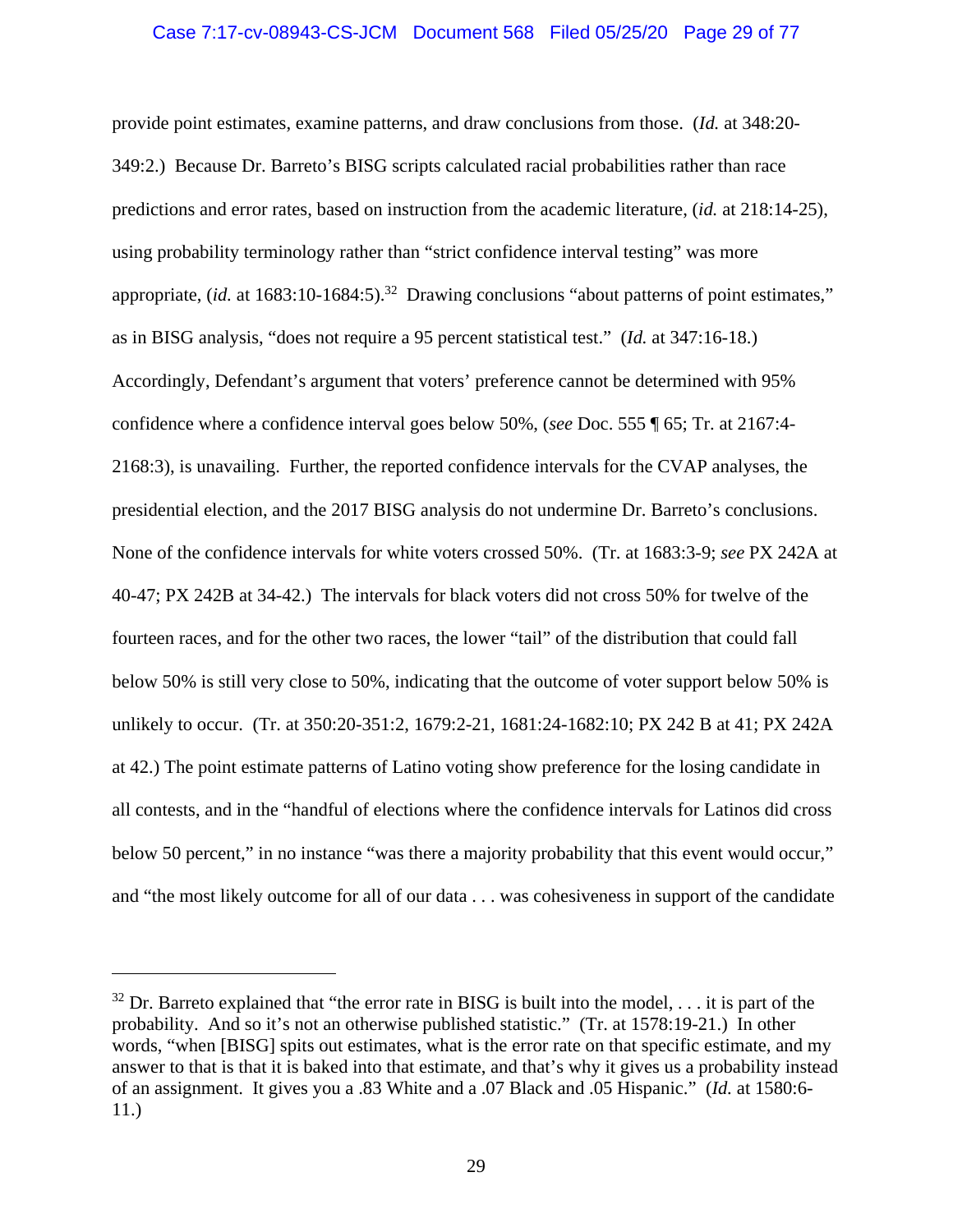### Case 7:17-cv-08943-CS-JCM Document 568 Filed 05/25/20 Page 30 of 77

who lost." (Tr. at 351:3-14; *see id.* at 1684:12-1685:9.) As Dr. Barreto explained, the better practice would be to determine the probability that any results would cross the 50% threshold rather than to reject the results out of hand. (*See id.* at 341:11-24, 343:4-11.) Indeed, Dr. Alford admitted that point estimates are the most likely outcomes, that "similar results repeating year after year" would constitute a "pattern," and that in another case, he did not rely on confidence intervals where voting patterns were consistent. (*Id.* at 2351:20-23, 2354:6-8, 2357:12-2358:9.) Dr. Barreto's results were all consistent with each other and with the anecdotal evidence year after year. For all of these reasons, I find Dr. Barreto's analyses credible and reliable.

36. The District also contends that Dr. Barreto did not use BISG the way the literature instructs. It offered the testimony of Dr. Morrison, who contributed to the 2009 article about BISG, but his main purpose was to ensure that the demography was correct, and he did not perform any statistical analysis in connection with that article. (*Id.* at 68:19-21, 69:2-4.) Dr. Morrison is not a political scientist. (*See id.* at 10:8-17.) Accordingly, his criticism that Dr. Barreto misused BISG rings hollow because Dr. Barreto credibly explained that he applied BISG the way political scientists use it: to generate probabilities, aggregate them to the precinct level, and use those estimates as the input for EI, not to assign a race to an individual person. (*Compare id.* at 21:17-25 (Morrison's description), *with id.* at 187:13-21 (Barreto's description).)<sup>33</sup> Dr. Morrison also opined that BISG would not work well in the District because

<sup>&</sup>lt;sup>33</sup> As noted, elsewhere Dr. Morrison appeared to understand how political scientists use BISG in voting analysis. A 2017 paper co-authored by Dr. Morrison cited the Imai and Khanna article in support of the contention that "one could assign a race to registrants in a voter file where this quantity is not present and then aggregate these individuals by a geographic unit such as a voting precinct" and then use that as an EI input, (DX 99 at 12 n.21) – exactly what Dr. Barreto did, (Tr. at 201:1-12). I did not find persuasive Dr. Morrison's attempt to backtrack at trial by suggesting that he did not intend for readers to rely on the footnote where this statement was made. (*Id.* at 29:3-30:4.)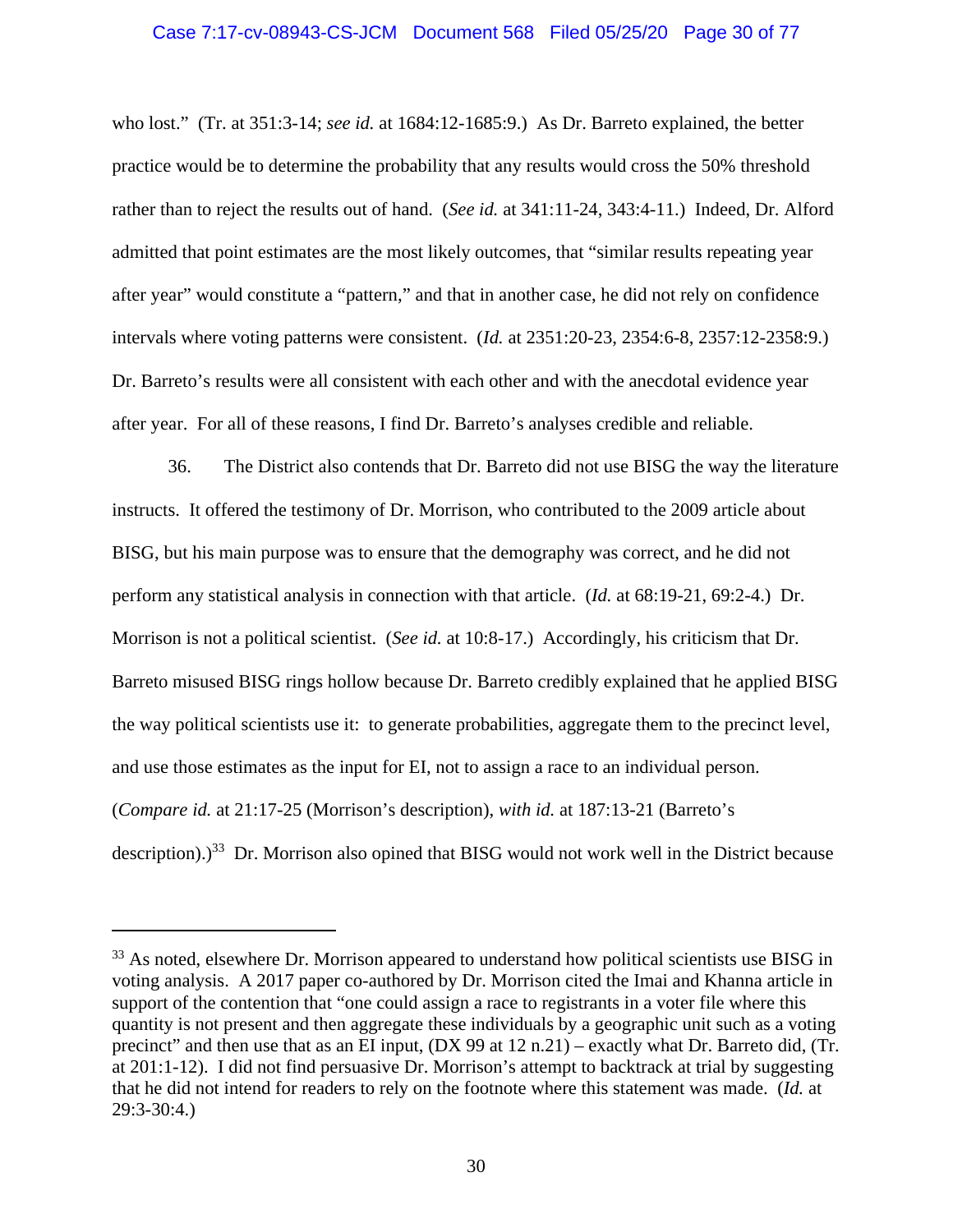### Case 7:17-cv-08943-CS-JCM Document 568 Filed 05/25/20 Page 31 of 77

"one's immediate neighborhood location does little to improve an estimate of one's race/ethnicity." (DX 70 ¶ 35.) To whatever extent that could be true in some localities, it is not true in the District, in which housing is highly racially segregated, even at the block-to-block level, as discussed above. In sum, Dr. Morrison's critiques do not undermine Dr. Barreto's credibility or the accuracy of his results.

37. In an attempt to attack Dr. Barreto's results based on Catalist data, the District pointed to a small percentage – about 1.4% – of names that were anomalies or appear to have been miscoded. Assuming those names were all coded in error, they would be well within validation rates for Catalist's model. (Tr. at 1685:18-1686:4.) This criticism, as well as the criticism that two people with the same last name and address were coded with different race probabilities, *(id.* at  $2255:6-2257:5$ ),  $34$  amount to cherry-picking and do not undermine the evidence that Catalist's database is highly reliable – as evidenced by, among other things, its success in the commercial marketplace. In any event, Dr. Barreto's Catalist-based results are a helpful cross-check that lend confidence to his conclusions, but his opinion does not rise and fall with the fidelity of every individual entry in Catalist's database.

38. Finally, the District argues that there were problems with Dr. Barreto's scripts. As an initial matter, both Dr. Alford and Dr. Barreto relied on someone else to run the scripts – neither performed the technical analysis himself – and neither side called those individuals. As Dr. Barreto explained, Dr. Collingwood programmed the scripts according to Imai and Khanna's instructions and the code from their WRU package. (*Id.* at 237:8-19.) Drs. Barreto and Collingwood did not manipulate the scripts. (*Id.* at 1675:20-1676:17.) Dr. Alford claimed that

<sup>&</sup>lt;sup>34</sup> This anomaly could be explained by the fact that the Catalist database incorporates first name and self-reported data, (*see* PX 258 at 52:6-21, 61:19-63:7; Tr. at 245:15-246:9, 250:8-9, 479:11- 16), not just surname and geolocation data.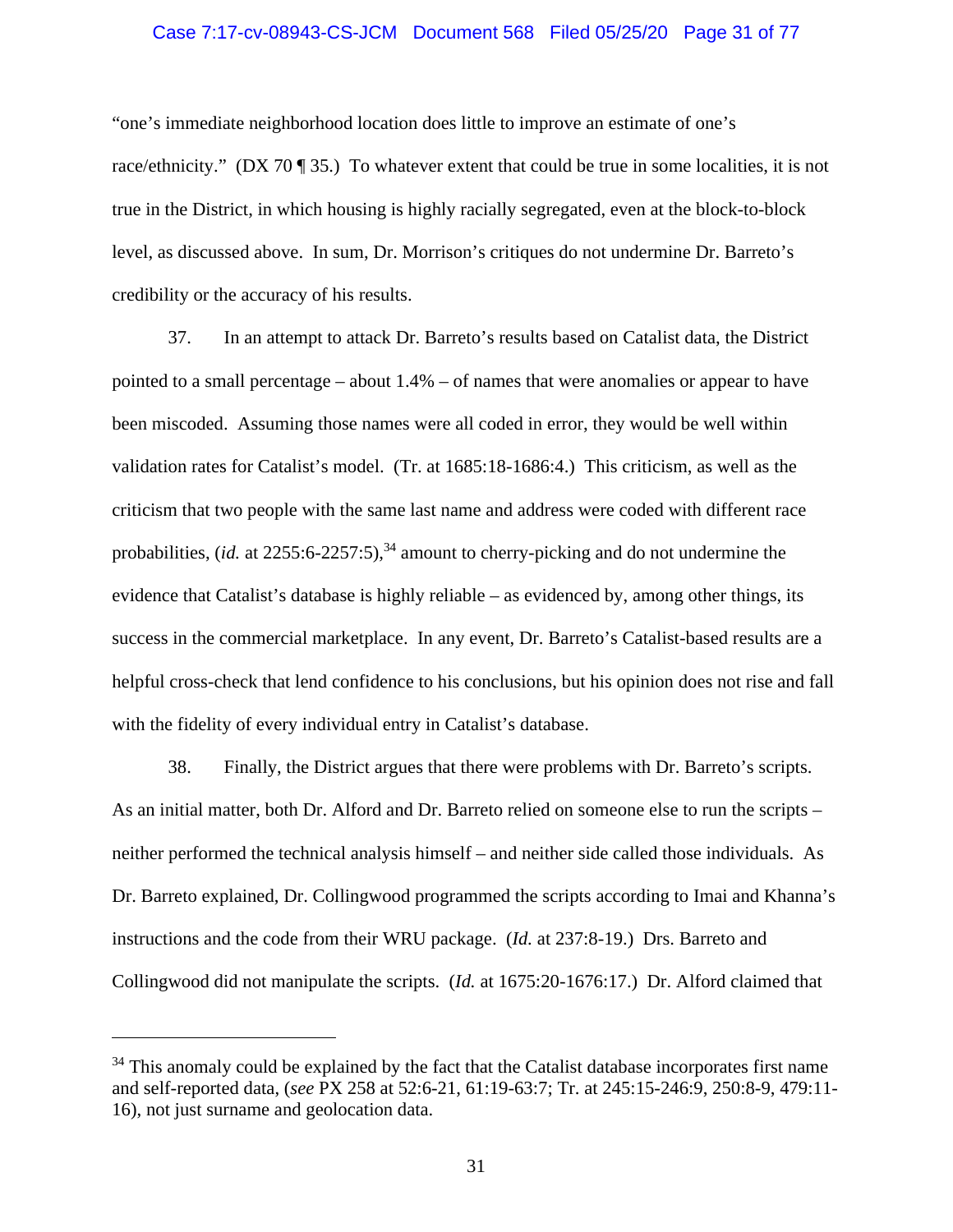### Case 7:17-cv-08943-CS-JCM Document 568 Filed 05/25/20 Page 32 of 77

his assistant had difficulty getting the scripts to run, but did not offer a clear explanation of why or what happened and did not undermine Dr. Barreto's credible testimony that Defendant had "everything . . . needed to run the replication." (*Id.* at 234:15-17.) Moreover, Dr. Alford testified that his colleague Dr. Randy Stevenson said he was able to get the scripts to run, (*id.* at 2348:4-2349:14), and the District produced the results, (*id.* at 233:19-234:6). Accordingly, these criticisms are unpersuasive.

39. This may be the first time that voter-preference estimates based on BISG have been admitted into evidence at a VRA trial. But that is no reason to reject a recently developed, reliable method of analysis. There must always be a first time. The method has been endorsed by respected social scientists in leading publications. At least one other court has found such evidence reliable enough to be admitted in a bench trial involving a Section 2 challenge to an atlarge voting system, *see United States v. City of Eastpointe*, 378 F. Supp. 3d 589, 612-13 (E.D. Mich. 2019), although the case settled before trial, *see* No. 17-CV-10079, 2019 WL 2647355 (E.D. Mich. June 6, 2019), *motion for relief from judgment denied*, 2020 WL 127953 (E.D. Mich. Jan. 10, 2020). And the Court is convinced that in the circumstances of this case, it is a strong and reliable method for estimating voter preference, minority-group cohesion, bloc voting, and racial polarization. Using that method, as confirmed by a variety of other methods, Plaintiffs have proven that black and Latino voters are politically cohesive within and across those groups and that the white majority votes as a bloc to routinely defeat the minority's preferred candidates.

40. Thus, Plaintiffs have satisfied the *Gingles* preconditions.

## **III. THE TOTALITY OF THE CIRCUMSTANCES**

### **A. Senate Factor 1**

41. The first Senate Factor examines "the extent of any history of official discrimination in the state or political subdivision that touched the right of the members of the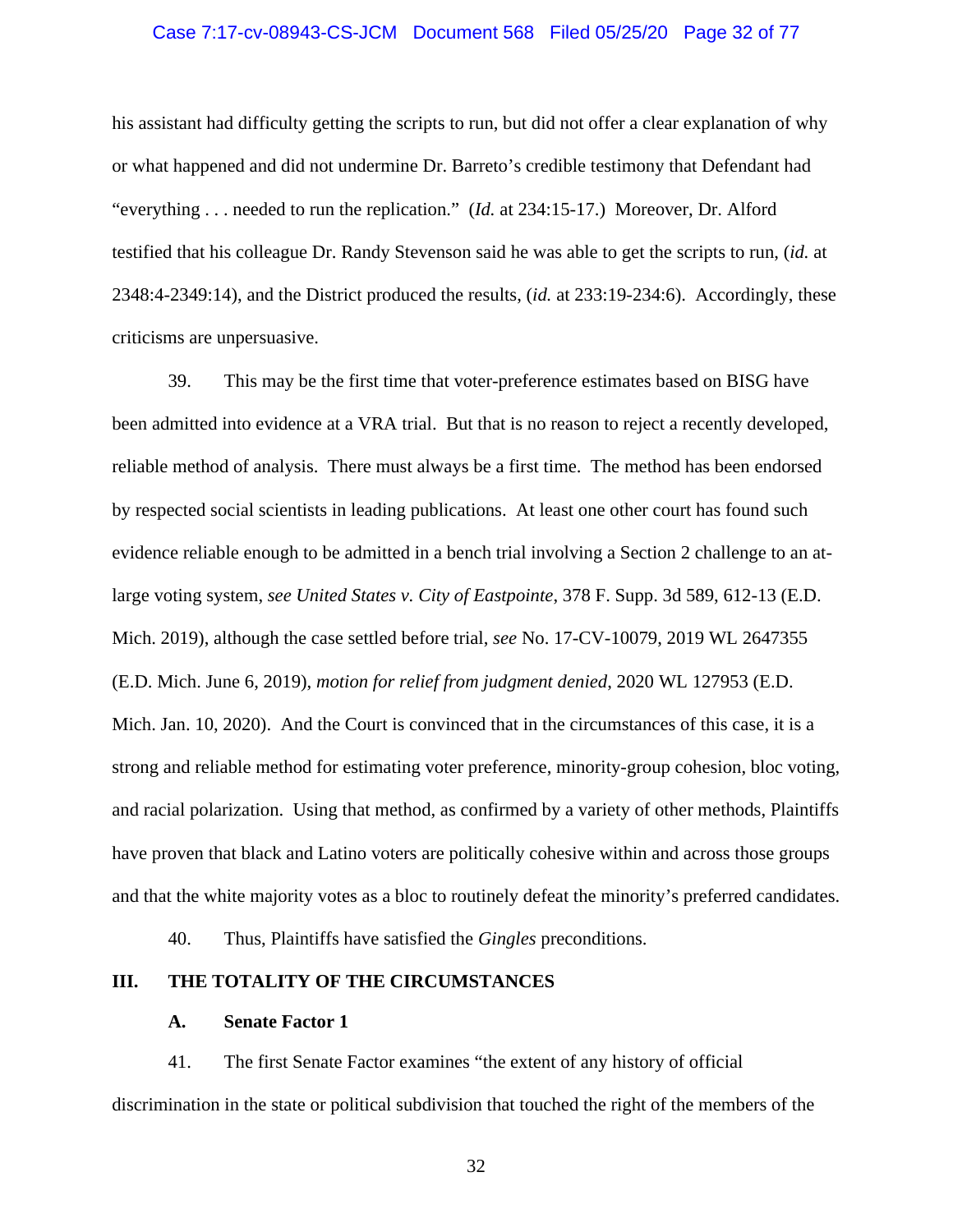## Case 7:17-cv-08943-CS-JCM Document 568 Filed 05/25/20 Page 33 of 77

minority group to register, to vote, or otherwise to participate in the democratic process."

*Gingles*, 478 U.S. at 36-37 (internal quotation marks omitted). There is no evidence of official discrimination in the District. Accordingly, this factor favors Defendant.

# **B. Senate Factor 2**

42. Senate Factor 2 "requires the Court to consider 'the extent to which voting in the elections of the State or political subdivision is racially polarized.'" *Pope*, 94 F. Supp. 3d at 342 (quoting *Goosby*, 180 F.3d at 491). Whether a white voting bloc may be explained as "an expression of political partisanship" is properly considered under this factor, *Goosby*, 180 F.3d at 493, but "[t]he fact that divergent voting patterns may logically be explained by a factor other than race does not end the inquiry, nor does it require plaintiffs to prove racial bias in community," *Pope*, 94 F. Supp. 3d at 342 (internal quotation marks omitted).

> [E]ven if proof of a race-neutral cause of divergent voting patterns is forthcoming, the defendant does not automatically triumph. Instead, the court must determine whether, based on the totality of the circumstances, the plaintiffs have proven that the minority group was denied meaningful access to the political system on account of race.

*Goosby v. Town Bd. of Hempstead*, 956 F. Supp. 326, 355 (E.D.N.Y. 1997) (internal quotation marks and alterations omitted), *aff'd*, 180 F.3d 476. Even where Senate Factor 2 favors a municipality because of a "strong correlation between political partisanship and the voting behavior of blacks and whites," plaintiffs can still prevail under the totality of the circumstances where minority voters' "failure to elect representatives of their choice . . . is not best explained by partisan politics." *Id.* At least one court has held that where the influence of race and of political affiliation on voting patterns "are too closely related to isolate and measure for effect . . . the evidence fails to demonstrate that race-neutral factors explain the voting polarization" in the locality. *United States v. Charleston County*, 316 F. Supp. 2d 268, 304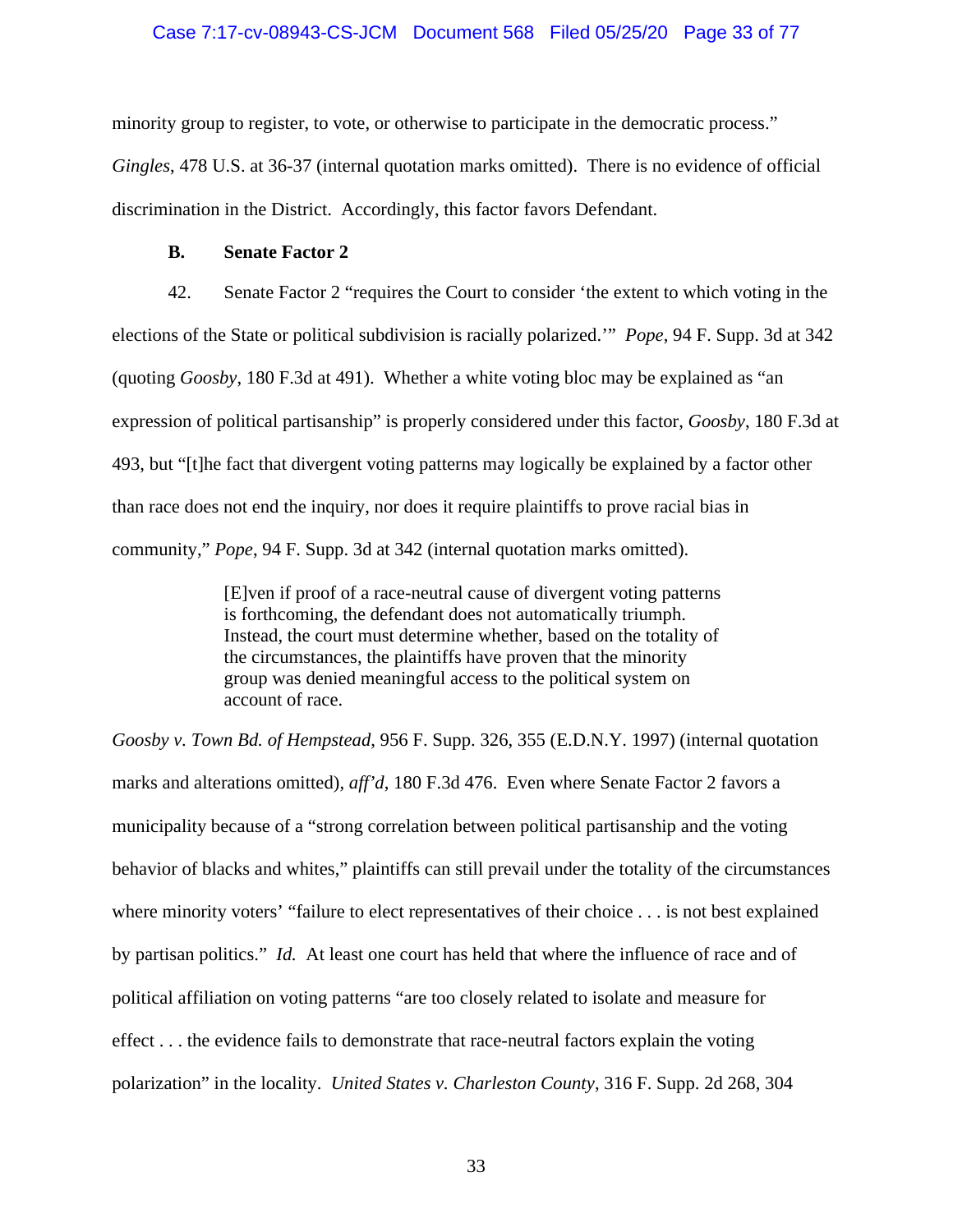(D.S.C. 2003), *aff'd*, 365 F.3d 341 (4th Cir. 2004).35

43. The District cites cases that hold that "[u]nless the tendency among minorities and white voters to support different candidates, and the accompanying losses by minority groups at the polls, are somehow tied to race, voting rights plaintiffs simply cannot make out a case of vote dilution." *Nipper v. Smith*, 39 F.3d 1494, 1523-24 (11th Cir. 1994); *see Solomon*, 221 F.3d at 1225. But that does not mean that a possible race-neutral explanation for racial polarization is dispositive. As described above, the Second Circuit has not followed such an all-or-nothing approach but instead considers possible explanations other than race as one aspect of the totality of the circumstances. *See Goosby*, 180 F.3d at 493.

44. Plaintiffs have shown high levels of racially polarized voting in the District, as described above in connection with the Court's *Gingles* analysis. (*See* ¶¶ 26-27 above.) That showing is confirmed by witness testimony. For example:

 Sabrina Charles-Pierre is a black woman who was appointed to fill a vacancy on the Board after the Board came under pressure from a state-imposed monitor of the District<sup>36</sup> to appoint a public school parent, (*see* Tr. at 2576:14-24; PX 81\_0047 (Grossman told

 $35$  Defendant contends that "'[P]laintiffs cannot prevail on a VRA § 2 claim if there is significantly probative evidence that whites voted as a bloc for reasons wholly unrelated to racial animus.'" (*See* Doc. 555 ¶ 127 (alteration in original) (quoting *Uno v. City of Holyoke*, 72 F.3d 973, 981 (1st Cir. 1995)).) But this approach is at best an oversimplification because "it ignores language in the Senate Report which expressly states that such an inference of racial animus is unnecessary." *See Solomon v. Liberty County*, 957 F. Supp. 1522, 1548 n.55 (N.D. Fla. 1997), *aff'd*, 221 F.3d 1218 (11th Cir. 2000); *accord Charleston County*, 316 F. Supp. 2d at 299 n.35.

<sup>&</sup>lt;sup>36</sup> On June 10, 2014, the New York State Commissioner of Education appointed a fiscal monitor to oversee the District due to "the District's history of and continued signs of fiscal distress," (PX 210), and to ensure that the District provide "appropriate educational programs and services for all its students and properly manage<sup>[]</sup> and account<sup>[]</sup> for State and federal funds received," (PX 169\_0001). Thereafter, and to this day, the Commissioner has continued to appoint monitors not only to oversee District finances, but also to address the educational decline, community rifts, failures of accountability, and need for planning in the District. (*See* PX 152; PX 156; PX 169; PX 206; PX 207; PX 208.)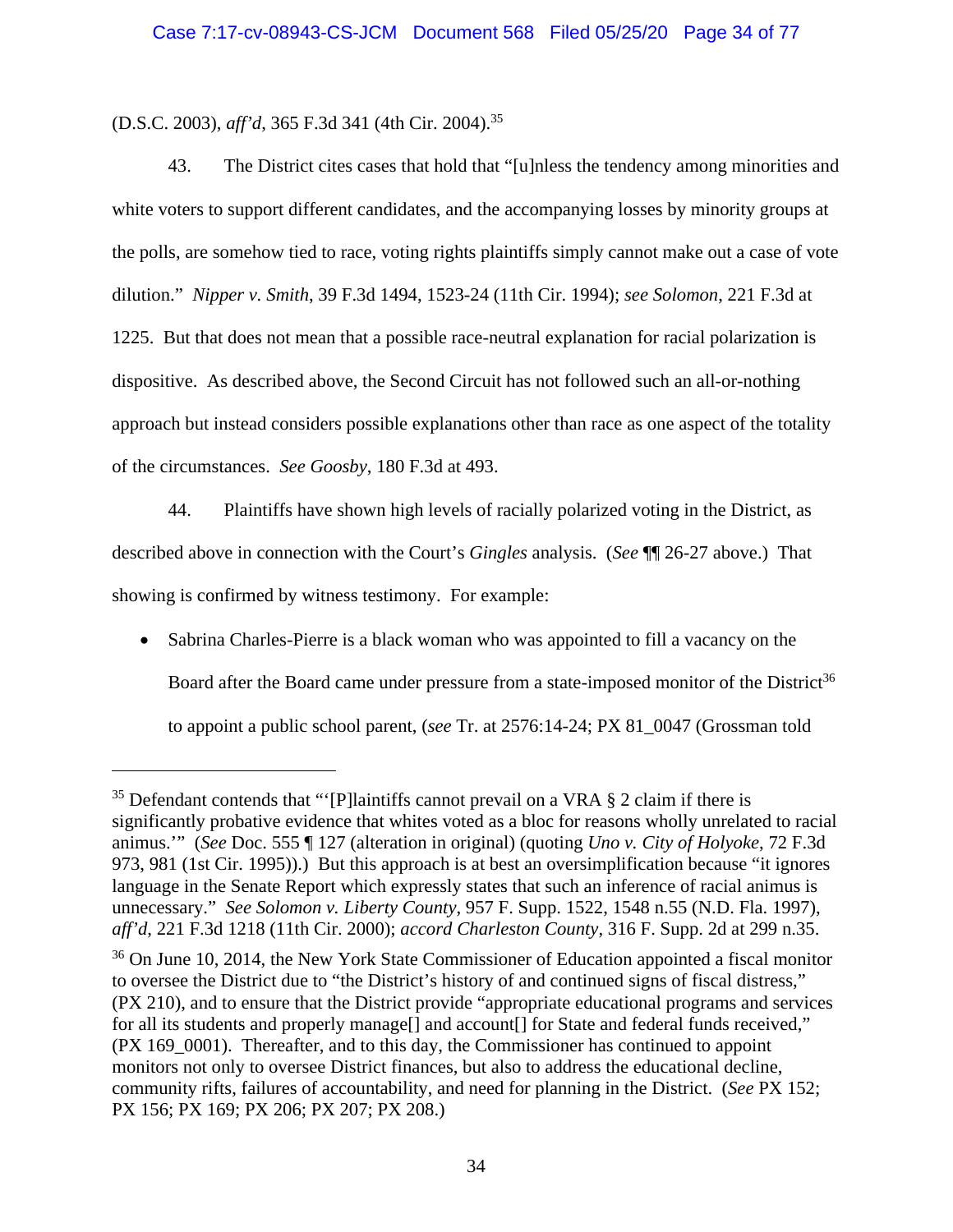Charles-Pierre that Weissmandl said, "The only reason [Charles-Pierre] is there and ran unopposed is because the board wants to do what [the state-appointed monitor] said," which was to "[h]ave at least one [public] school parent."); *see also* PX 156\_0014-15 (monitor report recommending that all candidates for at least one Board seat must be parents of public school students and selected by other public school parents)), and was thereafter re-elected with the support of the private school community, (*see* PX 81\_0016- 18, 29, 35, 40). According to Charles-Pierre, between 2015 and 2018, in every single contested Board election, the preferred candidates of black and Hispanics lost to the other candidates. (Tr. at 2572:15-22.) She also agreed that the white majority had all of the electoral power, (*id.* at 2579:11-14, 2670:12-24), which was obvious because a candidate supported by the overwhelming majority of black and Hispanic voters could still lose by 4,000 votes, (*id.* at 2571:16-22). Other Board members and private school community leaders corroborate Charles-Pierre's observations and confirm that the white bloc is determinative of electoral success. Former Board member Yonah Rothman wrote in a WhatsApp group chat called "School Board Support Group" that included private school advocates, "If private school really wanted [Charles-Pierre's] seat she would have lost the election like the rest of them." (PX 80 at 427.) Hersh Horowitz, an influential rabbi, wrote in the same chat, "I hear we had over 9000 [votes] and they under 5000." (*Id.* at 774.) Board President Harry Grossman repeatedly reminded Charles-Pierre that the white community could easily replace her, texting her, "If there really was any desire by anybody to remove you from the board, all that would need to be done was to run a candidate against you in May. That candidate would have garnered 8,000 votes and you would have lost by 4,000 votes just like the other 3," (PX 81\_0035), and, "[I]f people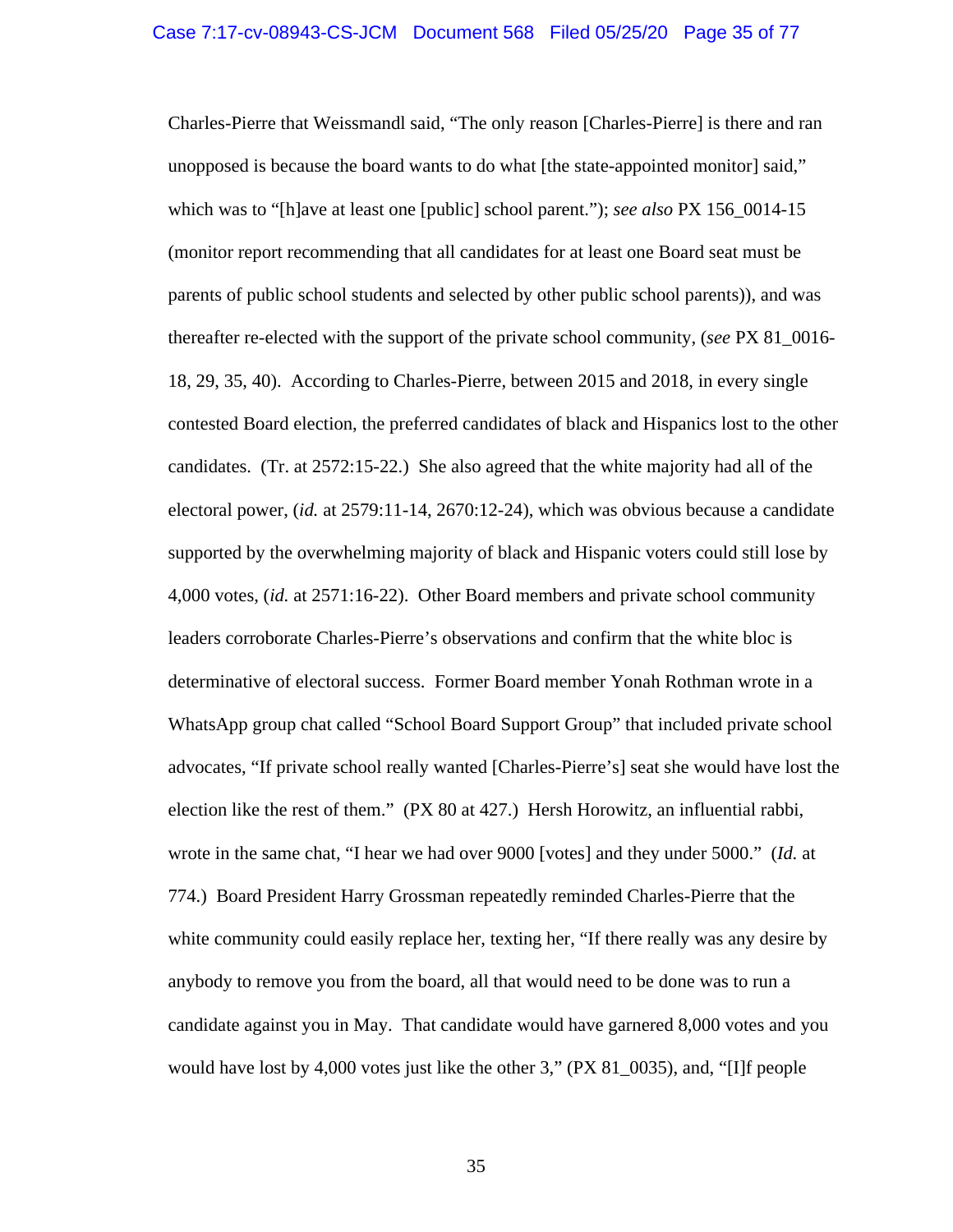### Case 7:17-cv-08943-CS-JCM Document 568 Filed 05/25/20 Page 36 of 77

wanted you off the board they just would have run a candidate against you and you would have lost as [other public school candidates] Fields, Foskew, and Morales did," (*id.* at \_0040; *see* Tr. at 1534:13-21, 1536:5-1539:20, 1546:5-19).

• Private school community leaders have also acknowledged more generally that the white bloc vote holds all the power and controls election outcomes. Former Board member Bernard Charles, who is black, agreed that the Orthodox and Hasidic community "has the voting power to place anyone they want on the Board," and "the leaders in the Orthodox and Hasidic community could replace [him] if they wanted to." (Tr. at 1816:22-1817:3.) In a text with Grossman, Horowitz wrote that the public school community is "getting weaker," and Grossman said, "They feel disempowered because they are." (PX 88\_0002; *see* Tr. at 990:23-991:11.)<sup>37</sup> Grossman said in the private school group chat that the outcome of the 2016 election would be "whatever we want it to be." (PX 80 at 279.) He also told Charles-Pierre, "Nothing can pass without [O]rthodox support." (PX 81\_0050.)

45. Plaintiffs have made a strong showing of racially polarized voting and a white bloc vote that controls the outcome of elections, which gives rise to an inference that the targeted electoral process dilutes their votes, and that inference "will endure unless and until the defendant adduces credible evidence tending to prove that detected voting patterns can most logically be explained by factors unconnected to the intersection of race with the electoral system." *Pope*, 94 F. Supp. 3d at 343 (internal quotation marks omitted). The District contends that the polarization is best explained by policy preferences, but the record lacks sufficient credible evidence to support such a conclusion.

 $37$  In that same text exchange Horowitz seemed to call public school advocates "haters." (PX 88\_0002.) He testified unconvincingly at trial that he was probably talking about a few individuals but did not know who they were. (Tr. at 962:16-963:12.)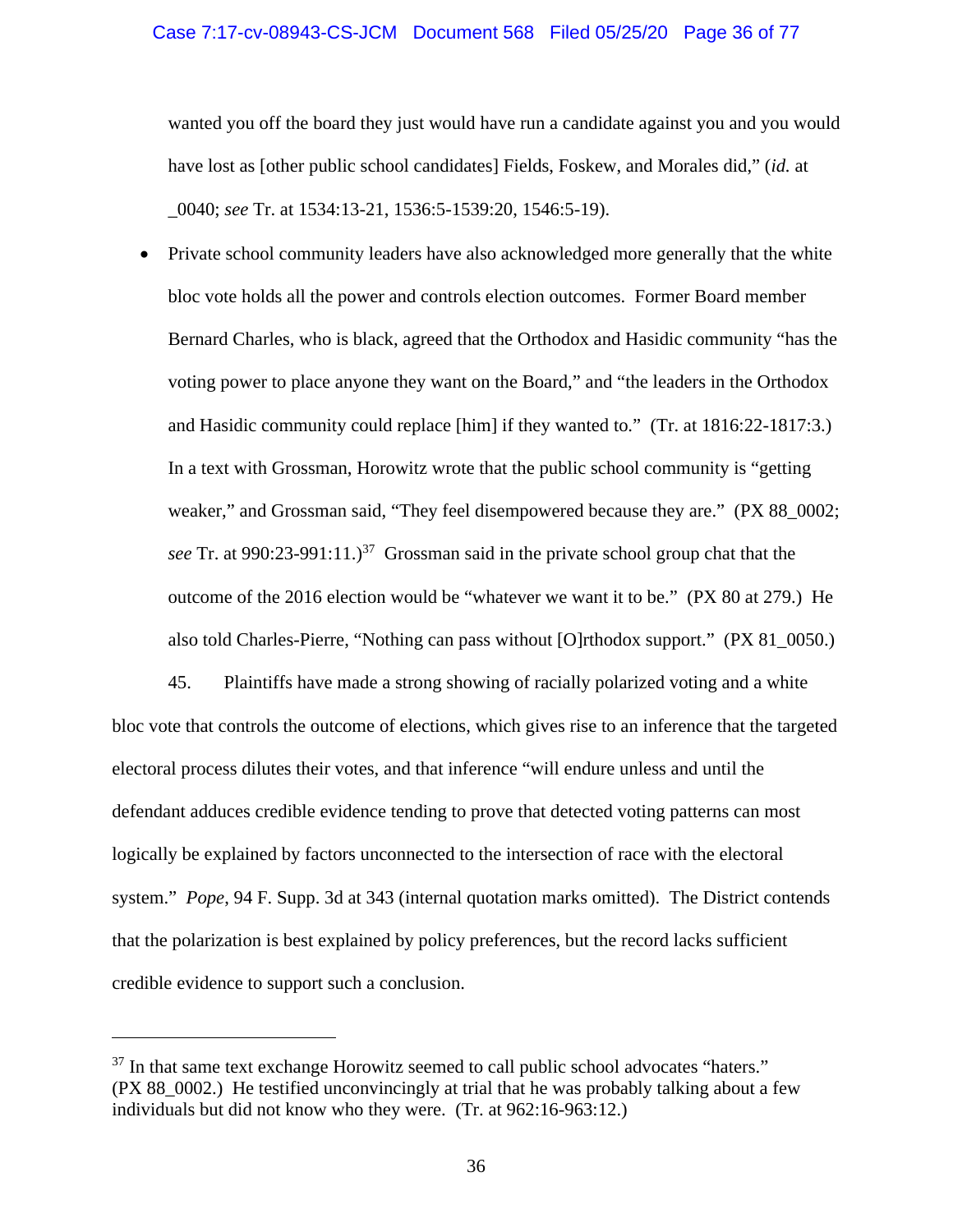# Case 7:17-cv-08943-CS-JCM Document 568 Filed 05/25/20 Page 37 of 77

46. In this unique community, policy preferences are not "unconnected" to race. As described above, the so-called private and public school communities in the District are essentially the white and minority communities, respectively.<sup>38</sup> There is nearly perfect concordance between race and the populations of public and private schools that cannot be ignored. In the District, policies benefitting private schools or reducing expenditures on public education benefit the white community, and policies benefitting public schools or reducing expenditures on private education benefit the black and Latino communities. Put differently, if the white community votes down a budget because the budget increases taxes, minority children lose access to services. (*See, e.g.*, PX 76\_0024-26 (Grossman advocating for voting down budget); Tr. at 1548:22-1554:2 (Grossman admitting voting down budget would result "massive cuts to the public schools"); *id.* at 1811:19-25 (Charles admitting that the Board's cuts to certain programs predominantly affected the black and Latino community); *id.* at 1177:23-25 (Former Board member Aron Wieder admitting that budget cuts for public schools primarily impact black and Latin students); *see also* PX 218A (ads in Jewish magazine telling readers to "vote no" on the budget); Tr. at 644:13-645:18 (former student explaining that policy and race are "intersectional," not "distinctive buckets," and that people supporting cuts to public schools and voting down the budget are white, and people attending public schools are black and Latino).) At the same time that public school cuts almost exclusively affect black and Latino children, any services for private schools beyond what is mandated by New York State almost exclusively

<sup>&</sup>lt;sup>38</sup> The Court does not mean to suggest that there are no white voters in the District who support public education or that there are no minority voters whose interests correspond to those of Orthodox or Hasidic voters. But the racial polarization in voting and in the populations attending the public and private schools is so strong that the observation in the text – shared by witnesses from both communities – holds.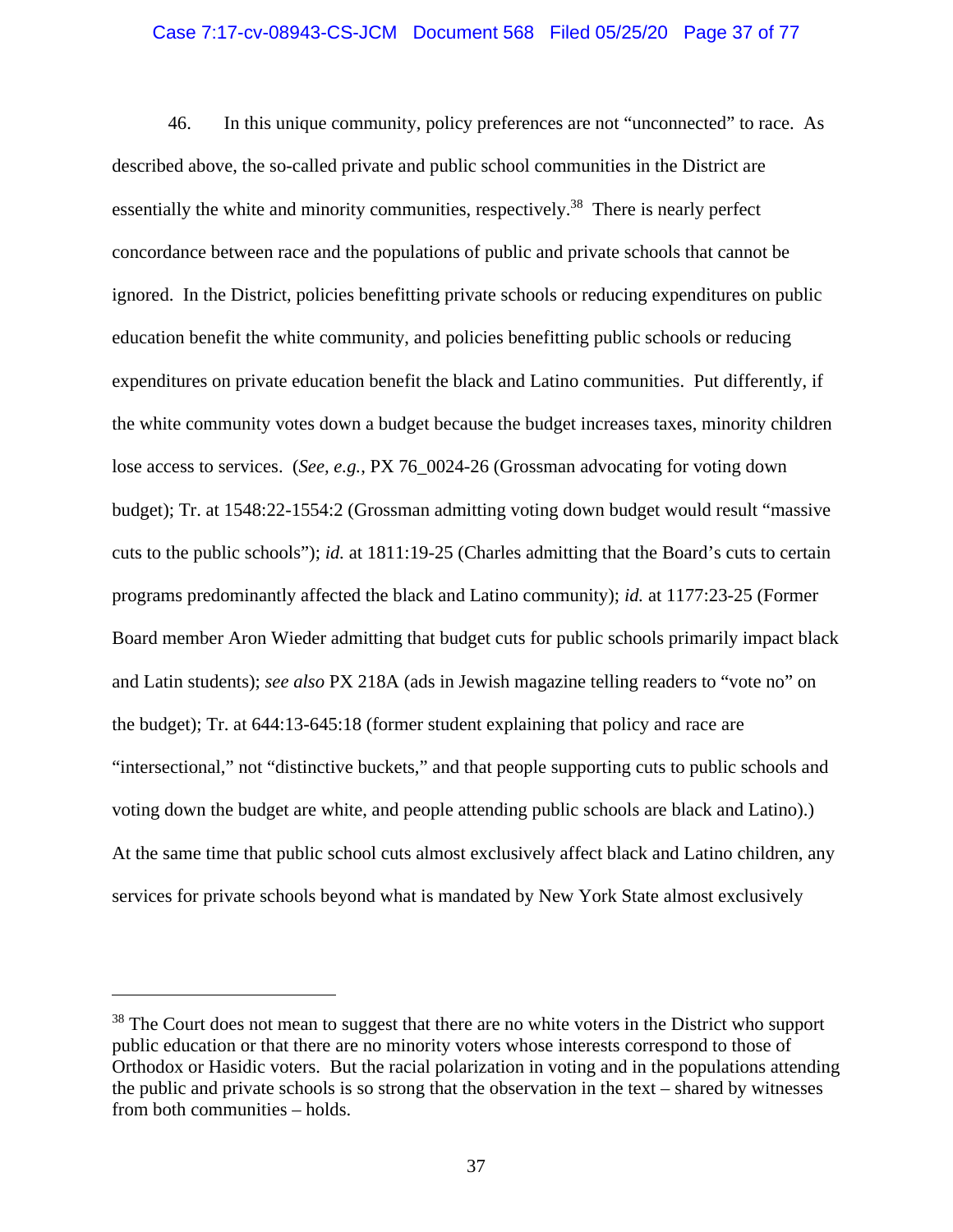# Case 7:17-cv-08943-CS-JCM Document 568 Filed 05/25/20 Page 38 of 77

benefit white children.39

47. Accordingly, race and policy cannot be isolated in a community where public school students are almost all black or Latino (92%), and students attending private schools located in the District are almost all white (98%). (*See* JPTO at 4; PX 372 ¶ 24.) This makes it all but impossible to untangle race and policy, and thus for Defendant to show that the voting discrepancies are based on the latter and not the former. *See Charleston County*, 316 F. Supp. 2d at 304.

48. The District argues that the private school community supports candidates who advocate for lower property taxes and maintaining and increasing mandated services for private schools, while the public school community supports candidates who advocate for policies supporting public education. (*See* Doc. 555 ¶¶ 154, 157.) But the record evidence to that effect came from past and present Board members, (*see* DX 174 ¶ 70; DX 176 ¶ 68; DX 172 ¶ 41; DX 177  $\sqrt{68}$ ; DX 251  $\sqrt{56}$ ; DX 175  $\sqrt{31}$ , each of whom had credibility problems. The following is a nonexhaustive list of examples showing why their testimony is not credible.

 Grossman testified that he was not aware of any slating organization in the District, (DX 174 ¶ 34), but he clearly participated in slating with Hersh Horowitz, Yehuda Oshry, and private school advocate Shaya Glick, (*see* Tr. at 1411:8-1412:6, 1412:11-18, 1413:6- 12, 1427:22-1428:6, 1436:13-19, 1437:12-1438:4, 1438:13-22, 1444:15-1446:16, 1446:18-1447:7, 1447:12-21, 1451:5-1452:19, 1453:14-1454:13, 1458:24-1459:17, 1465:24-1466:7, 1468:15-1469:2, 1477:17-25, 1485:1-5, 1485:15-1486:8, 1515:16-20,

<sup>&</sup>lt;sup>39</sup> School services required under state law are called "mandated" services. For example, state law requires the District to provide busing services to private schools on certain days, called "mandated" days. The District is not required to provide private school busing on days when public school is not in session, or "nonmandated days." (*See* Tr. at 805:25-806:8 (Goodwin); *id.* at 2380:21-2384:3 (Wortham).)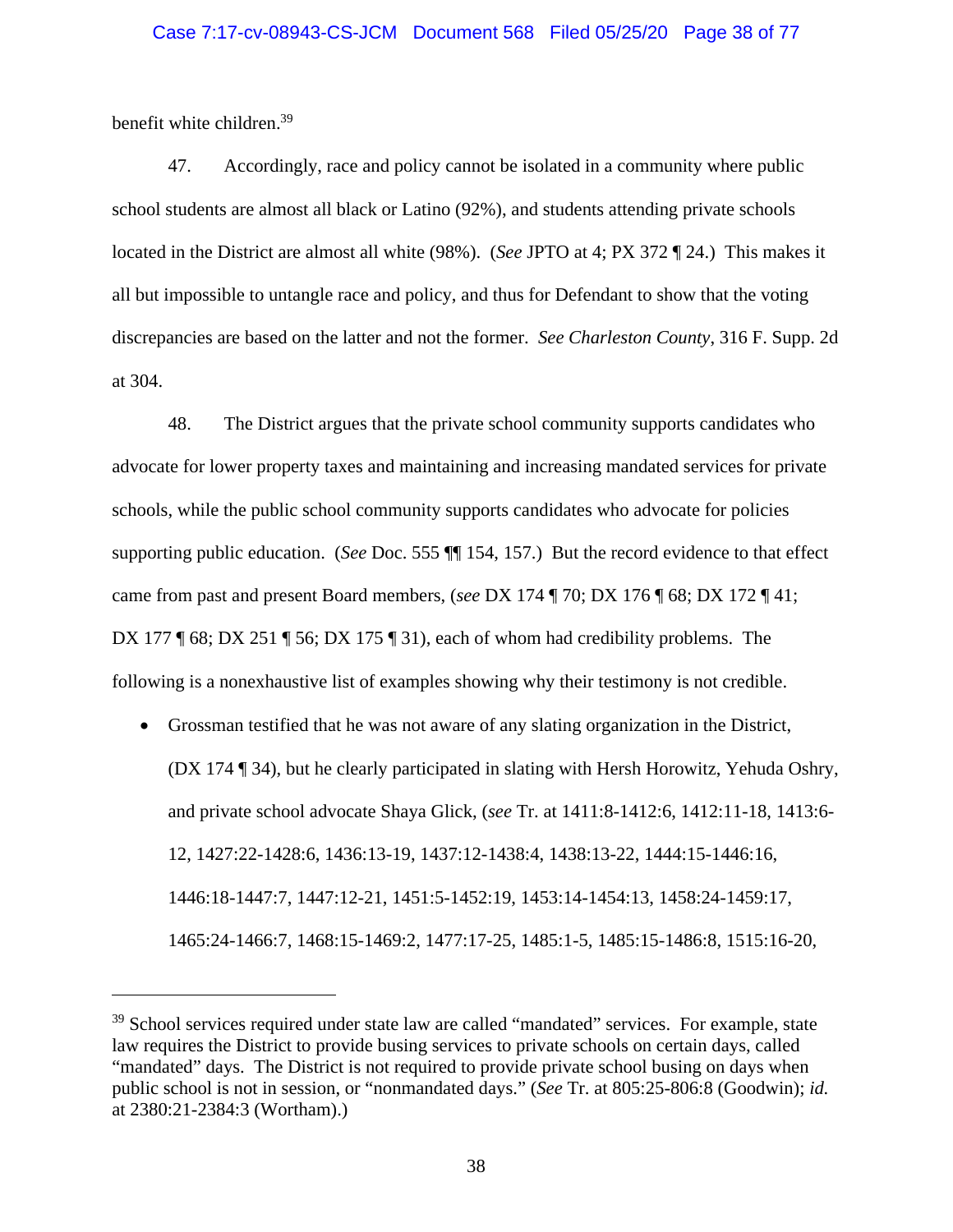1516:5-16, 1517:6-10). He seems to have no compunction about compromising his legal obligations when it suits his purposes, as evidenced by actions that would seem to conflict with his obligations as President or Board member and harm the Board, including writing the text for a petition to be presented to the Board protesting a proposal of the Superintendent, (*id.* at 1525:23-1529:9; PX 80 at 1451-52), and advocating for, among other things, lawsuits against the District, voting down the school budget, and voting out "non-frum" Board members, (Tr. at 1549:17-1554:8; *see* PX 76\_0024).40 He also lied to Board members of color about the purpose of a settlement conference in this case. (*See* Tr. at 2675:23-2676:23; *see also* note 58 below.) Plaintiffs impeached him at least three times with his prior sworn deposition testimony. (*See id.* at 1433:1-1434:2, 1510:1- 1511:12, 1511:14-1512:2; *see also* PX 339 at 8-9.)41 I found Grossman to be one of the more incredible witnesses I have encountered.

• In his written testimony, Weissmandl testified that "there is no 'slating' organization within the Orthodox and Hasidic Jewish communities in the District that recruits, vets or endorses candidates." (DX 176 $\P$ 16.) Later, when confronted with evidence that he texted the private school group chat saying that he "personally got the blessing for [their] slate" for the past three years through the son of an influential Rabbi, (Tr. at 1073:1-4), he testified unconvincingly that he did not know what he was talking about, that he may have been talking about some slate other than the school board slate, and that he never went to get support from any Rabbi for Board elections, (*id.* at 1073:8-1074:25). When

<sup>&</sup>lt;sup>40</sup> "Frum" describes an observant Jew.

 $41$  At trial, Plaintiffs used video clips showing portions of certain witnesses' depositions to impeach those witnesses, and the content of those videos is not reflected in the trial transcript. PX 339 contains excerpts of the deposition transcripts that correspond to those videos.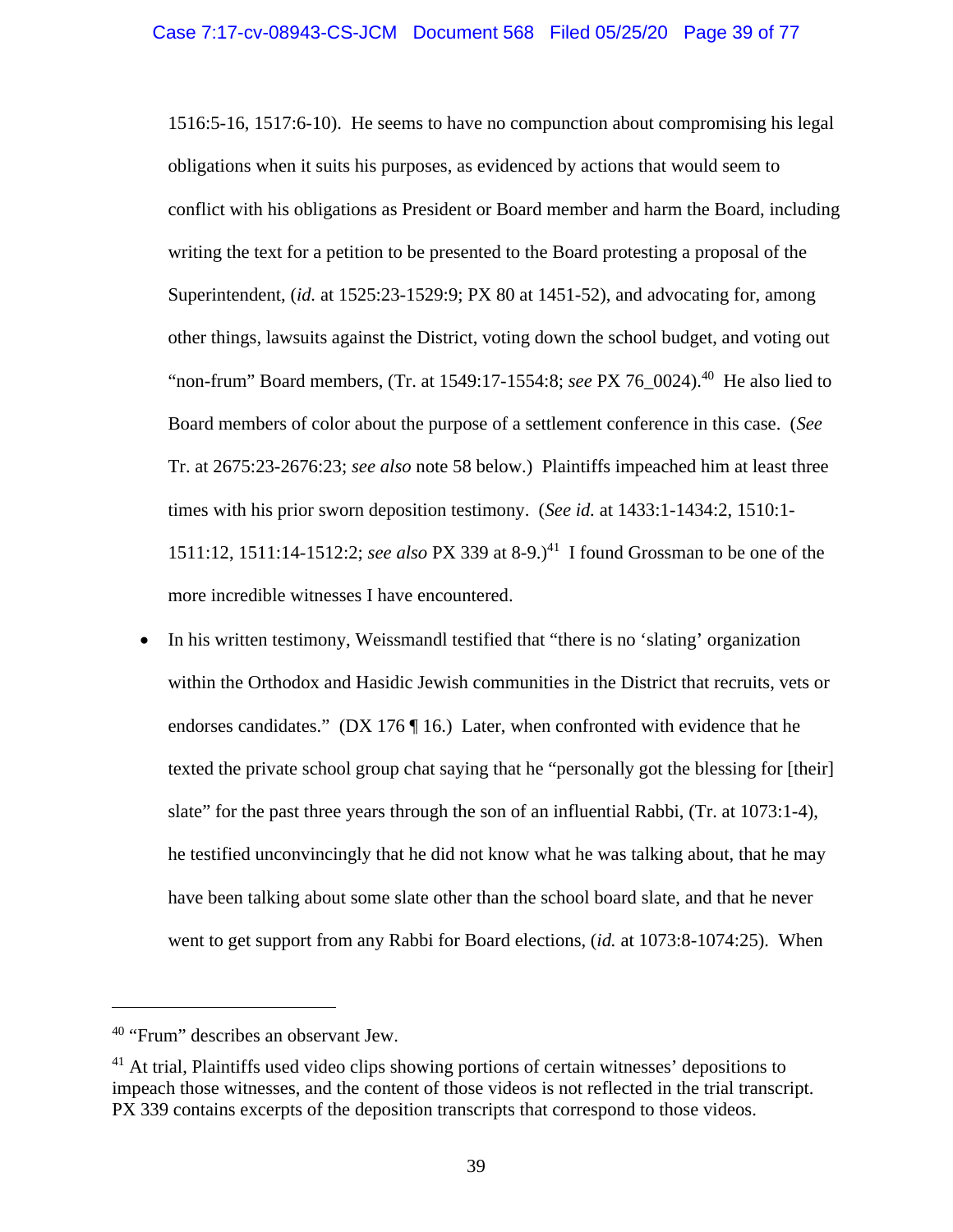asked at trial whether he went with Horowitz to get the "blessing" that he had mentioned in the group chat, he answered "I guess." (*Id.* at 1076:7-19.) Another chat shows that Weissmandl told Grossman to connect an interested Board candidate with Horowitz, (PX 75\_0035), and when asked at trial whether that Horowitz was Hersh Horowitz, he said "[p]robably" and "I know many Horowitzes, but I would assume in this context it's . . . " before answering "I think so," (Tr. at 1077:20-1078:11). In 2016, Weissmandl forwarded an email regarding filling a Board vacancy only to the white Board members with the note, "Please respond ASAP as we discussed. One choice." (PX 73\_0001.) The candidate ultimately chosen to fill the vacancy was Joe Chajmovicz, a white person with no relevant experience for the position whose application was riddled with spelling and grammatical errors. (*See* PX 167 (Chajmovicz statement); Tr. at 1853:16-1856:6 (Charles).) Weissmandl testified that he did not know what "one choice" meant, did not remember the discussion, and "might have been referring to anything." (Tr. at 1125:7- 15.) He said that he did not know whether he ever spoke to the white Board members about filling the vacancy with Chajmovicz. (*Id.* at 1126:7-10.) Weissmandl also testified that he did not recall soliciting suggestions for Board candidates in 2018, (*id.* at 1079:21- 1080:12), but then later admitted to doing so, (*id.* at 1081:8-14). Plaintiffs impeached him twice with his prior sworn deposition testimony. (*See id.* at 1056:10-1057:19, 1107:14-1108:14, *see also* PX 339 at 4-6.) In sum, Weissmandl's claimed lack of memory on critical topics such as slating and Board appointments was utterly unconvincing.

 Former Board member Aron Wieder submitted written testimony that he was not aware of any recognized slating organization in the Orthodox and Hasidic communities,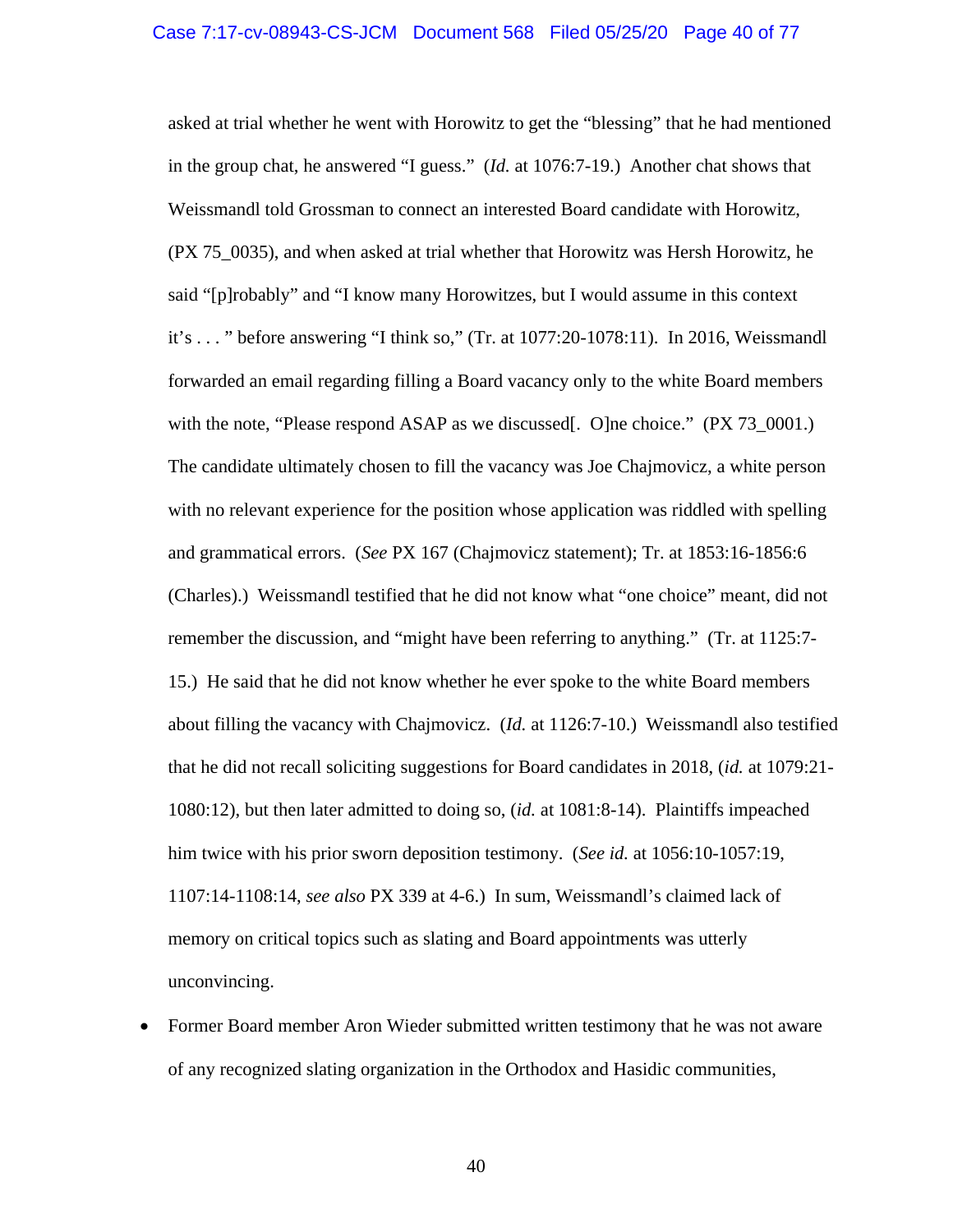(DX 172 ¶ 25), but then testified that a group of people in the Orthodox and Hasidic community select people to run for the Board, he was asked to run for the Board in 2007 by Yakov Horowitz (a leader in the Orthodox community), and community leaders selected him as the candidate to endorse, (Tr. at 1155:6-11, 1162:8-14, 1167:15-20). His written testimony said that endorsement was not a guarantee of electoral success, (DX 172 ¶ 26), but he then testified at trial that Orthodox and Hasidic Jewish voters usually supported candidates based on community leaders' endorsement, (Tr. at 1173:6- 12).

 Former Board member Yonah Rothman also submitted written testimony that "there is no 'slating' organization within the Orthodox and Hasidic Jewish communities," (DX 177 ¶ 122), but his other testimony raises the opposite inference. A private school advocate named Shimmy Walfish asked Rothman to run for the Board in 2012. (*Id.* ¶ 12.) He told Walfish that he did not have time to campaign, (*id.* ¶ 17), and Walfish told him not to worry because he would "talk to people who help organize signatures," (Tr. at 1386:6- 22). Thereafter, he was introduced to Wieder, Oshry, and Glick. (*Id.* at 1387:13-25.) Rothman then denied knowing the first thing about how he was elected. In 2012 he ran on a slate with two other candidates, (*id.* at 1388:8-19), but said he did not meet them until after the election, did not collect any signatures for his petition or submit it, did not know who did, could not explain how lawn signs bearing the three candidates' names appeared in the community, and did not know how he came to run for a particular seat against JoAnne Thompson, a black woman. (*Id.* at 1381:21-1383:12, 1383:19-1384:8, 1384:12-1385:10, 1388:1-4.) Rothman testified that in 2015, Wieder either took care of Rothman's nominating petition or spoke to someone who did and, as in 2012, Rothman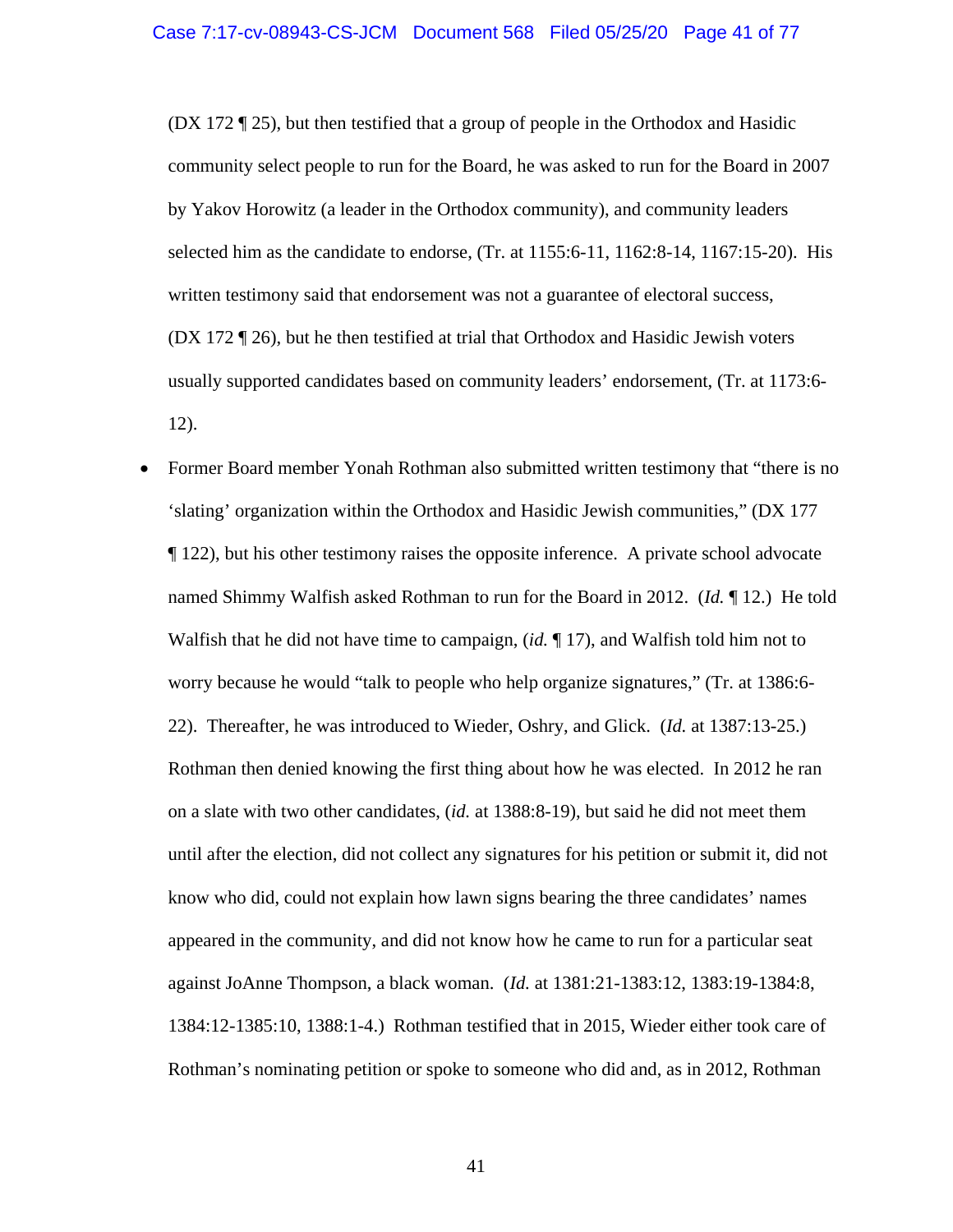# Case 7:17-cv-08943-CS-JCM Document 568 Filed 05/25/20 Page 42 of 77

did nothing to get elected and knew virtually nothing about how he got elected. (*Id.* at 1391:1-1392:20, 1393:3-5.)

- Charles denied running on a private school slate,  $(DX 251 \text{ } \textcircled{1} 26)$ , yet admitted that "when it comes to running for the school board . . .you're either working with the white community or you're working with the other community," (Tr. at 1849:1-4). His written testimony states that, although he and the other candidates on his slate met with "members of the Orthodox and Hasidic community," he was not aware of any slating organization, and that he was not "vetted" by leaders, and did not need the approval of a local Rabbi to become part of the private school slate. (DX 251 ¶¶ 22, 27.) Then, at trial, he admitted that he asked the Rabbi for his approval to add two people to the slate, and the Rabbi "indicated that he would like to vet [them] like he did me." (Tr. at 1819:4- 1820:13.)
- Germain, another black former Board member, also contradicted himself with respect to whether he received or needed the approval of private school leaders to win an election. (DX 175 ¶¶ 18-19; Tr. at 1242:3-4, 1243:1-11.) He swore that no one told him he needed approval to run, and that he sought out Orthodox and Hasidic leaders only to receive support, yet he admitted that he had to meet with Rabbis and receive their approval before formally joining the slate with Charles. (Tr. at 1243:1-6.) He averred that he did not know what the South East Ramapo Taxpayers Association ("SERTA") is or what it might have done to support his candidacy,  $(DX 175 \text{ T} 21)$ , but then spoke about its activities and admitted that the organization made the only contribution to his "campaign," (Tr. at 1248:17-24).

The Court will not attempt to apportion fault between the witnesses and Defendant's counsel for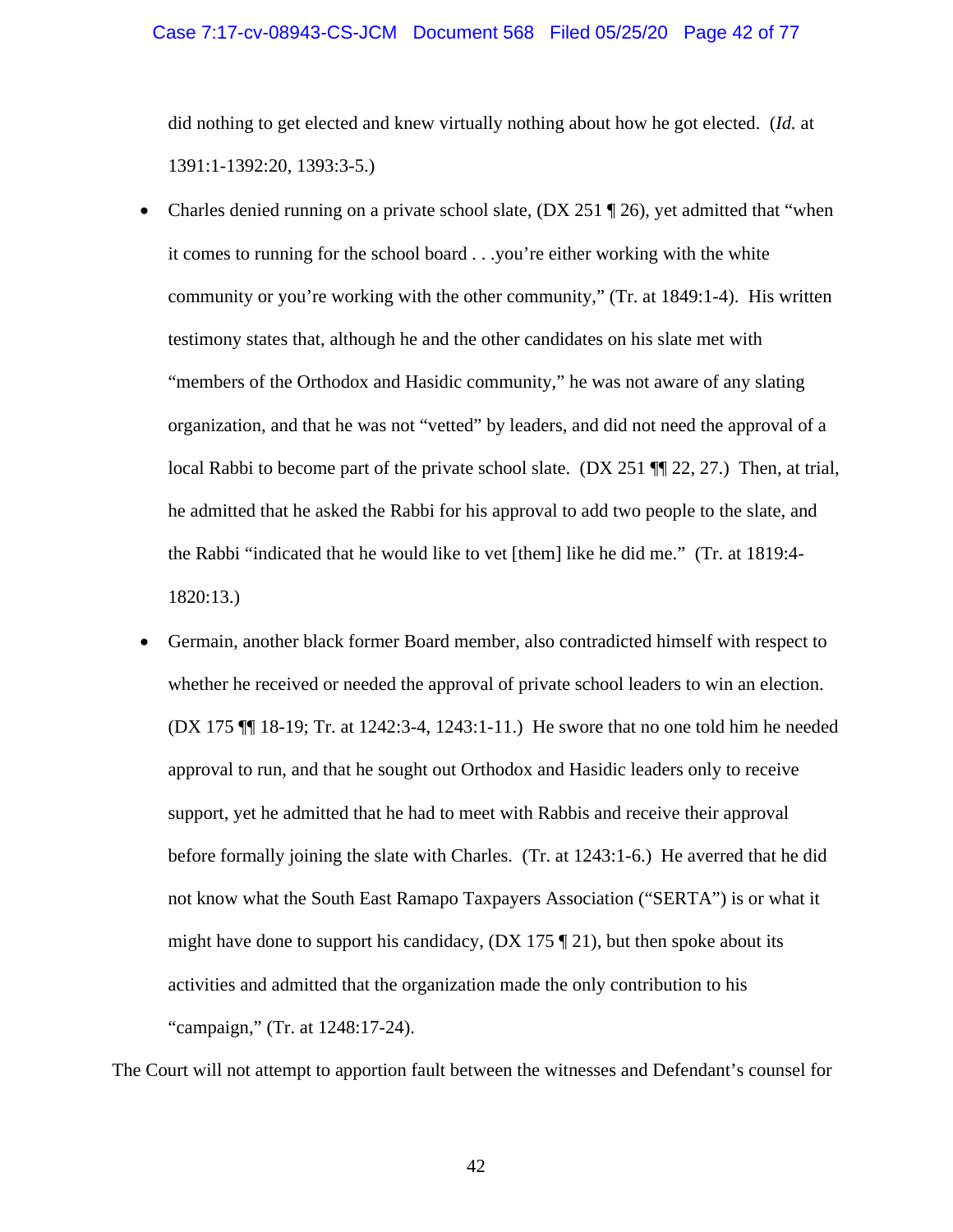## Case 7:17-cv-08943-CS-JCM Document 568 Filed 05/25/20 Page 43 of 77

the extent to which the witnesses' affidavits – especially Charles's and Germain's – were contradicted by their live testimony, but regardless of who is to blame, their testimony overall was so rife with dissembling that it offered scant, if any, value.

49. The argument that private school candidates were elected because of their policy platforms is also unavailing because it is unrefuted that those candidates did not advocate policies, campaign, or spend money. (*See id.* at 1381:12-1385:10 (Rothman did not do "anything" to get elected); *id.* at 714:22-716:7, 718:9-719:19, 720:13-724:7 (Freilich did not campaign); *id.* at 1835:3-16 (Charles did not spend any of his own money on campaign); *id.* at 384:18-23 (no campaign expenditures filed by winning candidates for 2015, 216, or 2017 elections).)<sup>42</sup> The Rabbis who slated private school candidates did not ask about their policies. (*See id.* at 2578:3-23; 2587:20-2588:12 (Charles-Pierre); *id.* at 1787:20-1788:10 (Charles); DX 175 ¶ 16 (Germain).) Although some witnesses testified that voters in the private school community wanted lower taxes, (Tr. at 725:5-8, 1012:19-1013:14), there is little evidence that the private school candidates ran on any particular platforms. As for the policies of minoritypreferred candidates, no minority-preferred candidate ran on a platform that promoted raising taxes or reducing services to private schools, although two (Young-Mercer and Dos Reis) supported a budget that would have affected taxes. (*See* PX 343 ¶ 12 (Young-Mercer); Tr. at 1889:12-1890:14, 1891:22-1892:6 (same); PX 279 ¶¶ 32, 37, 39-41 (Dos Reis); Tr. at 661:2- 662:8 (same); PX 283 ¶ 52 (Fields); Tr. at 861:19-862:3, 944:20-946:1 (same); PX 281 ¶¶ 32-36 (Goodwin); PX 286 ¶ 9 (Price); Tr. at 1208:3-11, 1211:15-22 (same); DX 253 ¶¶ 3-4, 7 (Charles-Pierre).) Nevertheless, minority-preferred candidates – who did campaign – did not do much

<sup>42</sup> Ads placed in a Yiddish newspaper by a private school advocate warn of a tax hike, (*see, e.g.*, PX 218A 0002, 0004, 0005, 0009), but this is little support for the notion that policies advocated by the candidates drove election results.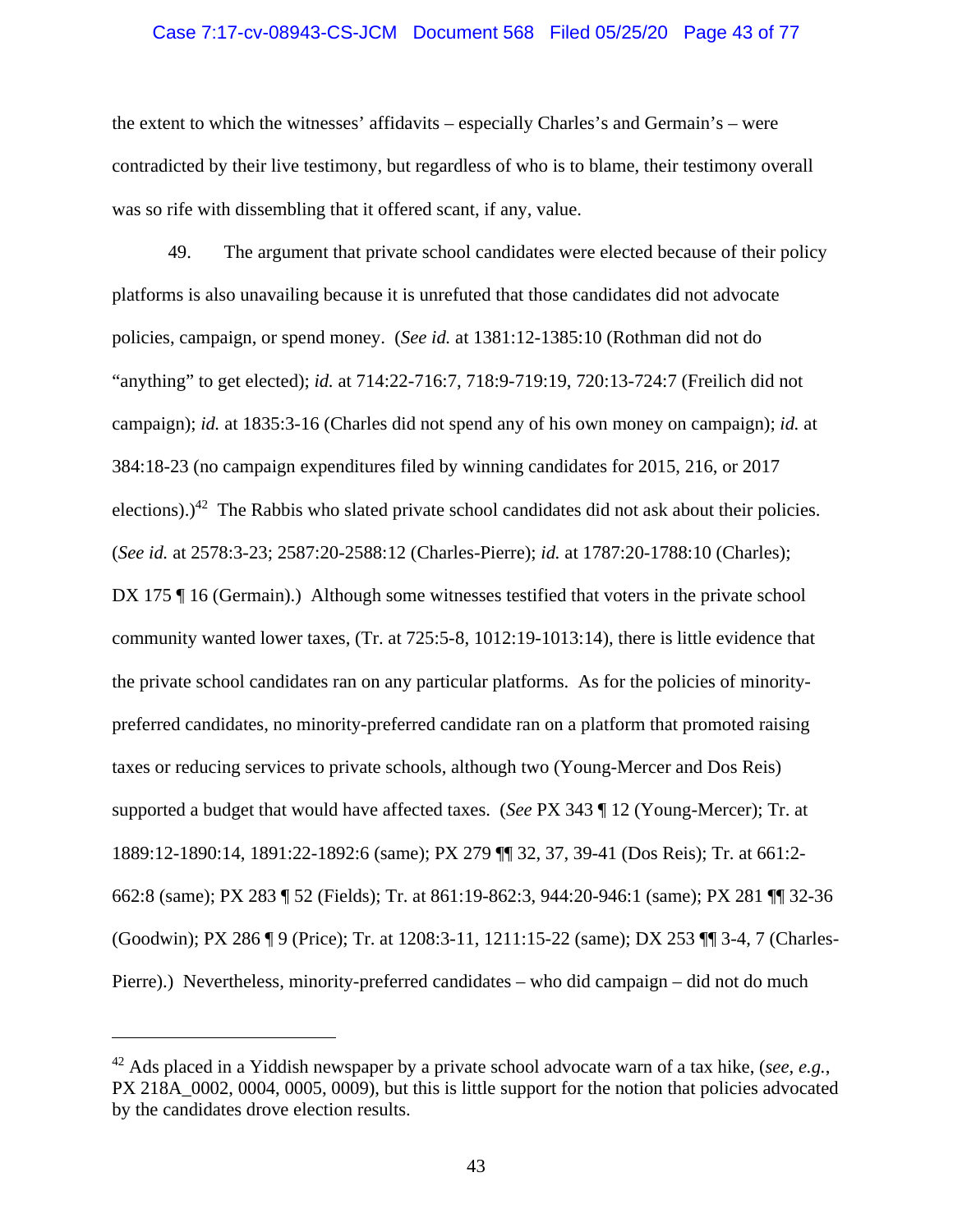#### Case 7:17-cv-08943-CS-JCM Document 568 Filed 05/25/20 Page 44 of 77

campaigning in white neighborhoods because they knew such efforts would be fruitless or they felt unwelcome there. (*See* PX 283 ¶ 60 (Fields); PX 281 ¶ 54 (Goodwin); Tr. at 801:3-14, 812:5-11 (same); *id.* at 1174:6-8 (Wieder admitting that he told Mr. Goodwin, a black man, "that the best use of his time was to campaign in his own community").) One candidate, Jean Fields, who is black, explained that sometime in the 1990s a group of white men in New Square stopped and surrounded her car and told her, "[Y]ou don't belong here, you need to leave," which is why she did not feel comfortable campaigning in white neighborhoods. (Tr. at 950:12-951:8.)

50. The District contends that "[t]he consistent success of minority candidates, with the unvaried support from the majority of White voters, conclusively demonstrates that . . . if there is polarization in District elections, it must be driven by policy or political differences – not by racial animus." (Doc. 555 ¶ 137.) But this theory is unavailing for several reasons.

 First, the District cites *Goosby* as providing that "where 'it could be said that white voters [have] supported minority candidates . . . at levels equal to or greater than those of white candidates, it [is] proper to conclude in that case "that divergent voting patterns among white and minority voters are best explained'" by factors other than race, such as partisanship or policy preferences." (Doc. 555 ¶ 132 (alterations in original) quoting *Goosby*, 180 F.3d at 496 (quoting *League of United Latin Am. Citizens, Council No. 4434 v. Clements* (*LULAC*), 999 F.2d 831, 861 (5th Cir. 1993))).) But this quotation, as presented by Defendant, is misleading. It substitutes an ellipsis for the phrase "elected by their parties." *Goosby*, 180 F.3d at 496. *LULAC* dealt with partisan elections in which minority candidates were nominated by both sides. *See* 999 F.2d at 861. *Goosby* explained that *LULAC* did not control because there, "white voters, both Democrat and Republican, supported minority candidates elected by their parties," so party affiliation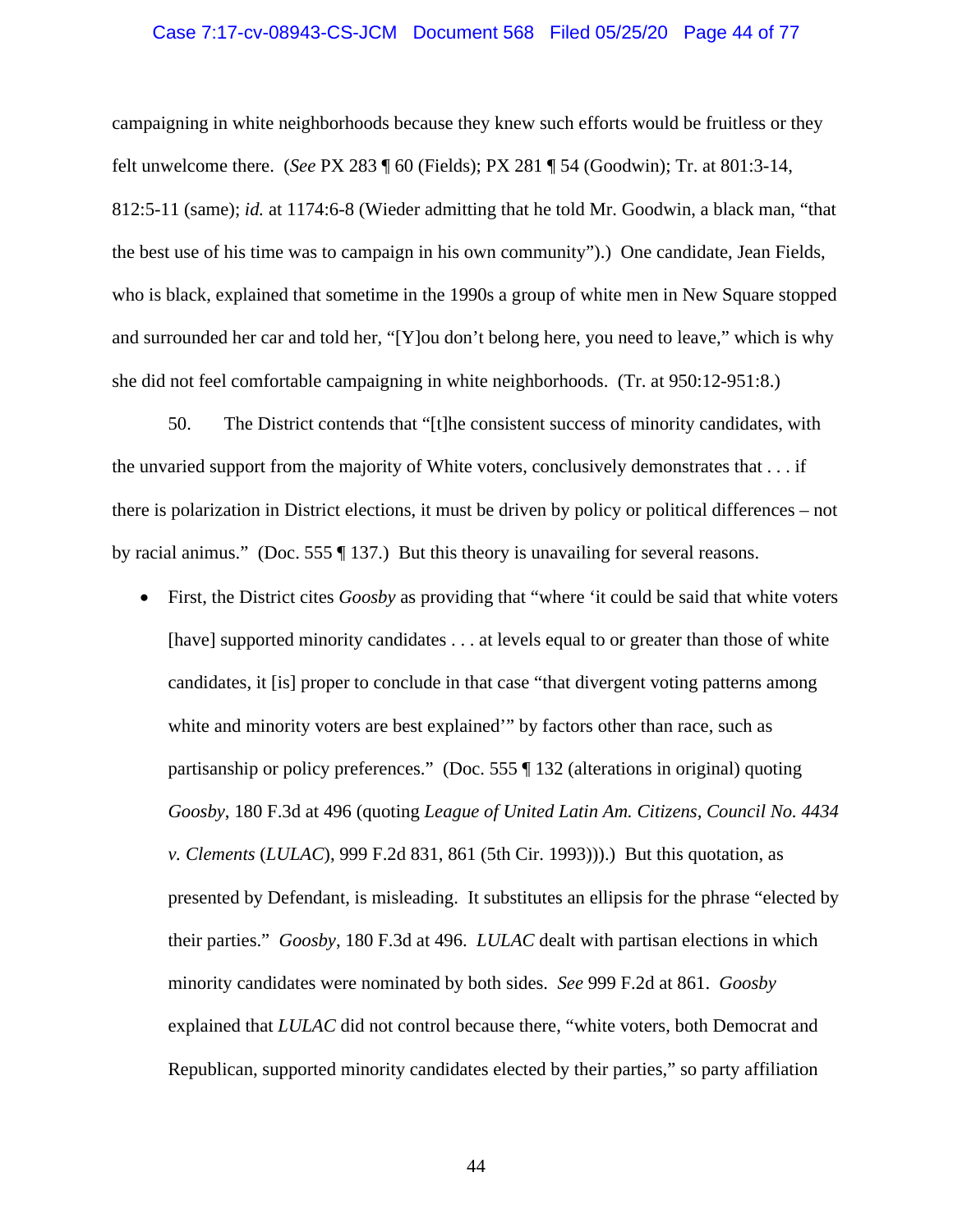# Case 7:17-cv-08943-CS-JCM Document 568 Filed 05/25/20 Page 45 of 77

best explained divergent voting patterns among white and minority voters. *Goosby*, 180 F.3d at 496. *Goosby*, too, involved partisan elections, where Republicans were overwhelmingly white and won elections and Democrats were overwhelmingly black and lost elections, and black voters had no access to the Republican party's slating process. *See id.* at 482, 496-97. Accordingly, black Republicans were "unable to advance their preferred candidates as nominees." *Id.* at 497. *LULAC* does not control here because these are not partisan elections, and because (as discussed below) minority voters have no access to the slating process of the overwhelmingly white private school community that wins elections. *Goosby* is also not controlling for same reasons, but this case is more like *Goosby* than *LULAC* because the white community's tight control of the slating process of the dominant bloc prevents black and Latino voters from electing their preferred candidates.

- Next, the District argues that *Reed v. Town of Babylon*, 914 F. Supp. 843 (E.D.N.Y. 1996), compels its conclusion. But that case is readily distinguishable. First, here, the public and private school communities are proxies for race, which was found not to be the case in *Reed*. *See* 914 F. Supp. at 883. Second, *Reed* was decided before *Goosby* separated the *Gingles* preconditions analysis from the Senate Factor analysis, and the point Defendant cites is now analyzed as part of the third *Gingles* precondition.
- Further, as discussed below in connection with Senate Factors 4 and 7, it is proper to explore whether white support for minority candidates can be explained as "manipulating the election of a 'safe' minority candidate," *Gingles*, 478 U.S. at 75, or by other special circumstances, *Pope*, 94 F. Supp. 3d at 345-46. The issue is not simply whether a candidate is a member of a minority community, but whether the candidate is minority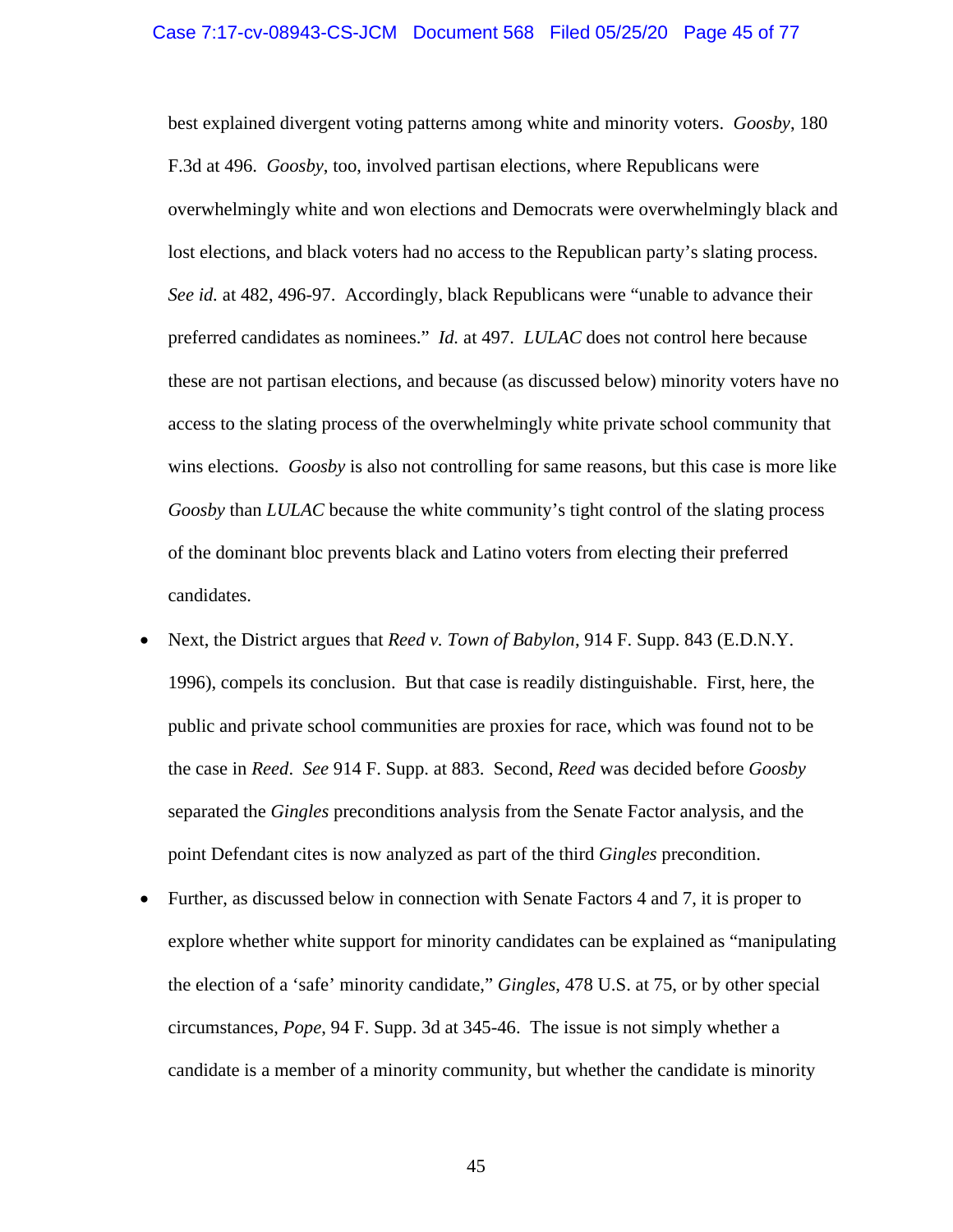preferred. *Cf. Goosby*, 956 F. Supp. at 340-41, 344 (black appointee "safe" where, among other things, he was appointed over local black interest group's recommended appointee). If, as here, a successful minority candidate is not minority preferred, that is evidence of racial polarization, not the lack thereof.

Accordingly, the success of minority candidates does not prove that elections were policy driven for purposes of this factor.

51. To the extent it is fair to infer that parents who send their children to private schools (and other like-minded individuals) want lower taxes, and parents who send their children to public schools (and other like-minded individuals) want more spending on public education, that inference is not enough to tilt this factor in favor of Defendant in light of the high racial polarization in voting, the paucity of evidence of policy-driven campaigns, and the identity between race and politics in this community. Cases crediting a "better explanation" defense tend to look to something structural, like party affiliation or a superior ground organization. *See, e.g.*, *Uno*, 72 F.3d at 983 & n.4 (defendant must prove "detected voting patterns can most logically be explained by factors unconnected to the intersection of race with the electoral system," such as "organizational disarray [and] want of campaign experience"); *Flores v. Town of Islip*, 382 F. Supp. 3d 197, 216-17 (E.D.N.Y. 2019) (party affiliation predicted outcomes better than race did). Nothing comparable is present here. This is not to say that the white bloc voters harbor conscious racial animus. But if we assume that the white "private school community" votes as it does to reduce taxes, it would deny reality to pretend that its members were unaware that the students to be negatively affected by their votes are overwhelmingly children of color. Where that is the case; where it is difficult, if not impossible, to disentangle race from school affiliation; and where the evidence supporting the District's race-neutral explanation for divergent voting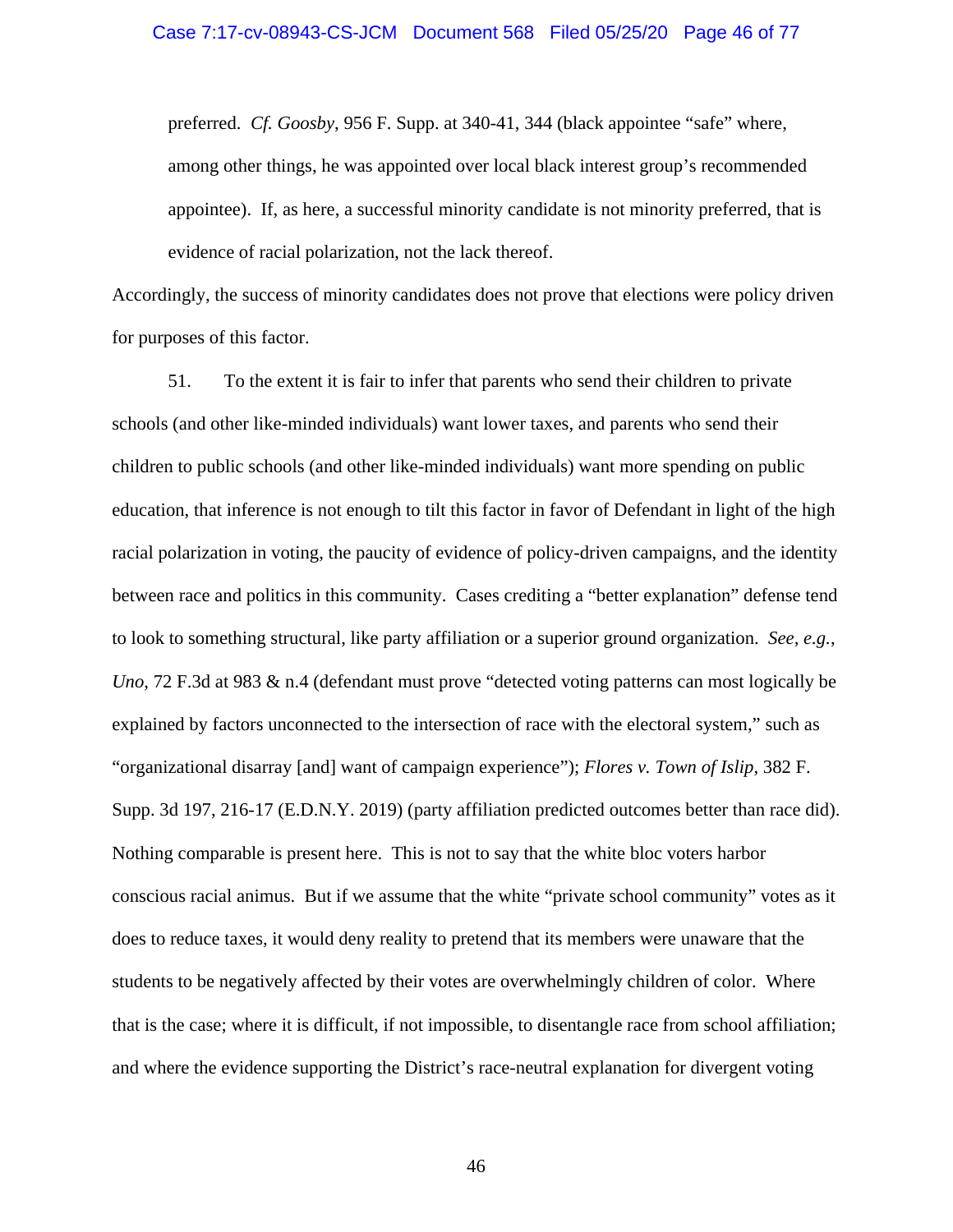# Case 7:17-cv-08943-CS-JCM Document 568 Filed 05/25/20 Page 47 of 77

patterns is weak, Defendant's attempt to show that policy preferences best explain divergent voting patterns is, on balance, not sufficient to undermine Plaintiffs' strong showing of racial polarization, and thus Senate Factor 2 favors Plaintiffs.<sup>43</sup>

# **C. Senate Factor 3**

52. Senate Factor 3 examines "the extent to which the State or political subdivision has used voting practices or procedures that tend to enhance the opportunity for discrimination against the minority group, such as unusually large election districts, majority vote requirements, and prohibitions against bullet voting." *Gingles*, 478 U.S. at 37, 45.<sup>44</sup> "Where members of a racial minority group vote as a cohesive unit, . . . at-large electoral systems can reduce or nullify minority voters' ability, as a group, to elect the candidate of their choice." *Shaw v. Reno*, 509 U.S. 630, 641 (1993) (internal quotation marks omitted). In districts where candidates run for specific seats (that is, numbered posts), dilution is enhanced because that practice "prevents a cohesive political group from concentrating [all of their votes] on a single candidate." *Montes*, 40 F. Supp. 3d at 1411. Other dilutive practices include few, inconveniently located polling places with limited hours, *Perez v. Pasadena Indep. Sch. Dist.*, 958 F. Supp. 1196, 1222-23 (S.D.

 $43$  The outcome of the case would be the same even if Defendant had provided sufficient evidence to show that Senate Factor 2 was a wash or tilted in its favor. As noted, even if divergent voting patterns may be explained by a factor other than race, the court must still assess the totality of the circumstances and may find  $-$  as I do  $-$  that the minority citizens' inability to elect their preferred candidates is best explained by the fact that the political processes leading to the slating and election of candidates are not equally open to them. *See Goosby*, 956 F. Supp. at 355.

<sup>&</sup>lt;sup>44</sup> Bullet, or single-shot, voting refers "to a voting practice in which a voter is allowed to cast fewer than all of his or her votes." *Reed*, 914 F. Supp. at 849. "An anti-single-shot provision prohibits this practice" and may "force[] minority voters to vote for white candidates whom the minority voters may not favor, thereby increasing the vote totals of those white candidates." *Id.* at 849 n.2 (internal quotation marks omitted). Plaintiffs here do not allege that there is an antisingle-shot-voting practice in the District, but, as discussed below, elections for numbered posts – which the District does have – effectively "neutralize[] the single-shot voting strategy." *Montes v. City of Yakima*, 40 F. Supp. 3d 1377, 1411 (E.D. Wash. 2014).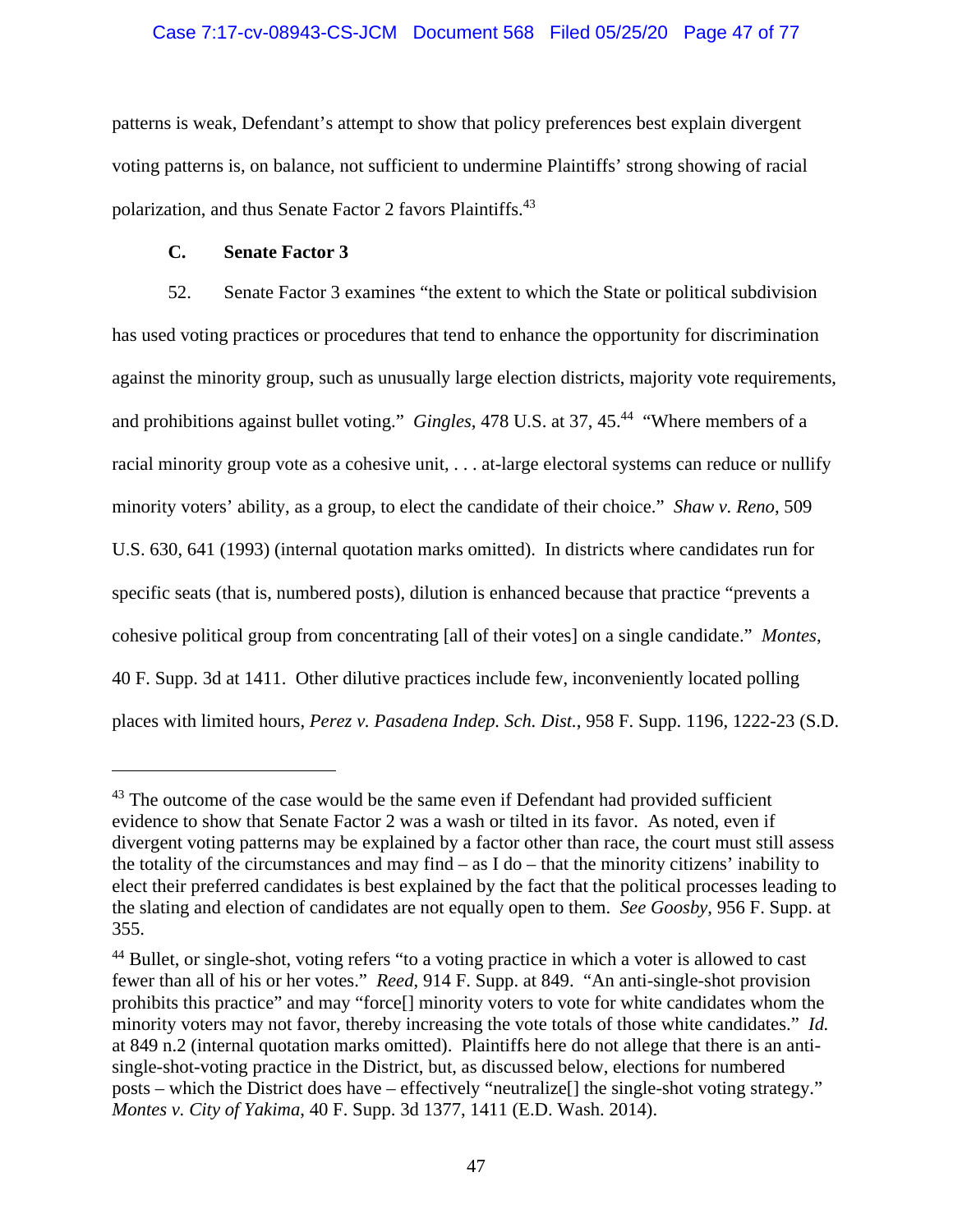Tex. 1997), *aff'd*, 165 F.3d 368 (5th Cir. 1999), and staggered elections and off-cycle voting, *United States v. Village of Port Chester*, No. 06-CV-15173, 2008 WL 190502, at \*28 (S.D.N.Y. Jan. 17, 2008).

53. The District holds at-large, staggered, off-cycle elections with numbered posts, all of which have the effect of diluting minority votes. (PX 242A ¶¶ 20-35; Tr. at 364:12-20, 366:6- 367:19, 369:25-371:14.) The numbered posts and one-vote-per-seat requirement prevent minorities from casting all of their votes for one candidate. (PX 242A ¶¶ 32-33; Tr. at 369:25- 371:1.) As to off-cycle elections, Dr. Barreto explained that awareness and information is lower, (Tr. at 366:19-21 ("[T]here's just less awareness and information surrounding 'election day,' which is very high in November of even-numbered years.")), and voters who feel disenfranchised tend to stay home during off-cycle elections, so minority turnout is even lower in District elections, (PX 242A ¶¶ 25-28; Tr. at 366:6-368:19).

54. State and federal elections have twenty-four polling places, but the District uses only thirteen for the same geographic area, which increases confusion and enhances discrimination. (PX 242A  $\P$  29; Tr. at 368:20-369:24.)<sup>45</sup> The District has also failed to produce critical voting and election materials in a language other than English, although 37% of the District's public school students are English Language Learners and 53.6% of Latinos and 21.9% of blacks in the District speak English "less than very well." (JPTO at 4-5; PX 244A ¶ 51; Tr. at 371:2-372:18.) The District admitted that it has failed to make many of its election materials – including ballots, ballot applications, absentee ballots, information on voter registration,

<sup>&</sup>lt;sup>45</sup> In 2018, the District increased the number of polling places from ten to thirteen. Grossman solicited input on the location of the new polling places from white, private school activist Shaya Glick, who suggested two locations in overwhelmingly Orthodox Jewish neighborhoods, (Tr. at 1473:6-19), and said, "Great opportunity to help ourselves," to which Grossman responded, "Bingo," (*id.* at 1475:24-1476:8).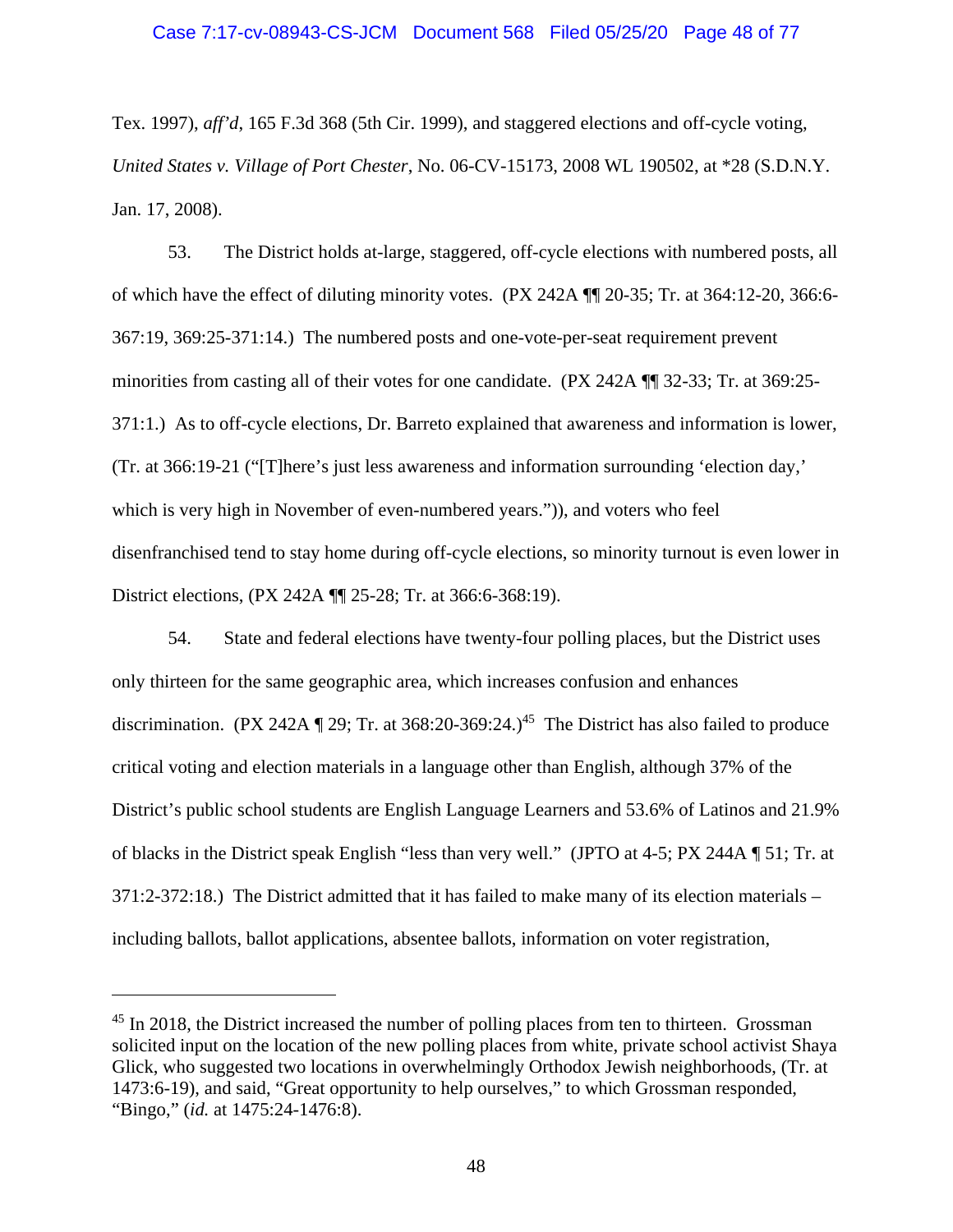#### Case 7:17-cv-08943-CS-JCM Document 568 Filed 05/25/20 Page 49 of 77

nominating petitions, and information on polling locations – available in the primary languages of many of the District's black and Latino voters, such as Creole or Spanish. (PX 257 at 22:2- 24, 41:18-20; 42:20-43:3, 105:16-25, 106:11-22, 148:17-149:4, 150:12-151:10, 152:14-153:4; PX 243 ¶¶ 49-51; PX 288 ¶ 34; Tr. at 1266:7-19.)

55. Defendant argues that any election-practice issues that might exist were not intentional. (*See, e.g.*, Doc. 555 ¶ 163 (at-large system required by state law); *id.* ¶ 172 (District uses fewer polling places because of lack of staffing); *id.* ¶¶ 173-174 (new polling places selected by committee that did not consider race, and preferred plan could not be implemented because fire department would not allow use of its building).) But the third Senate Factor does not examine intent; rather, it asks whether the subdivision has used election practices "that tend to enhance the opportunity for discrimination." *Gingles*, 478 U.S. at 37, 45. Here, Plaintiffs have offered ample evidence showing that the District employs such practices. Thus, Senate Factor 3 weighs in favor of Plaintiffs.

#### **D. Senate Factor 4**

56. Under Senate Factor 4, courts ask, "if there is a candidate slating process, whether the members of the minority group have been denied access to that process." *Gingles*, 478 U.S. at 37 (internal quotation marks omitted).<sup>46</sup> "[A] system that provides only a theoretical avenue for minority . . . candidates to get their names on the ballot while for all practical purposes making it extremely difficult for such candidates to have a meaningful opportunity to participate . . . contribute[s] to a violation of Section 2 of the Voting Rights Act." *United States* 

<sup>&</sup>lt;sup>46</sup> Slating is "a process in which some influential non-governmental organization selects and endorses a group or 'slate' of candidates, rendering the election little more than a stamp of approval for the candidates selected." *Westwego Citizens for Better Gov't v. City of Westwego*, 946 F.2d 1109, 1116 n.5 (5th Cir. 1991).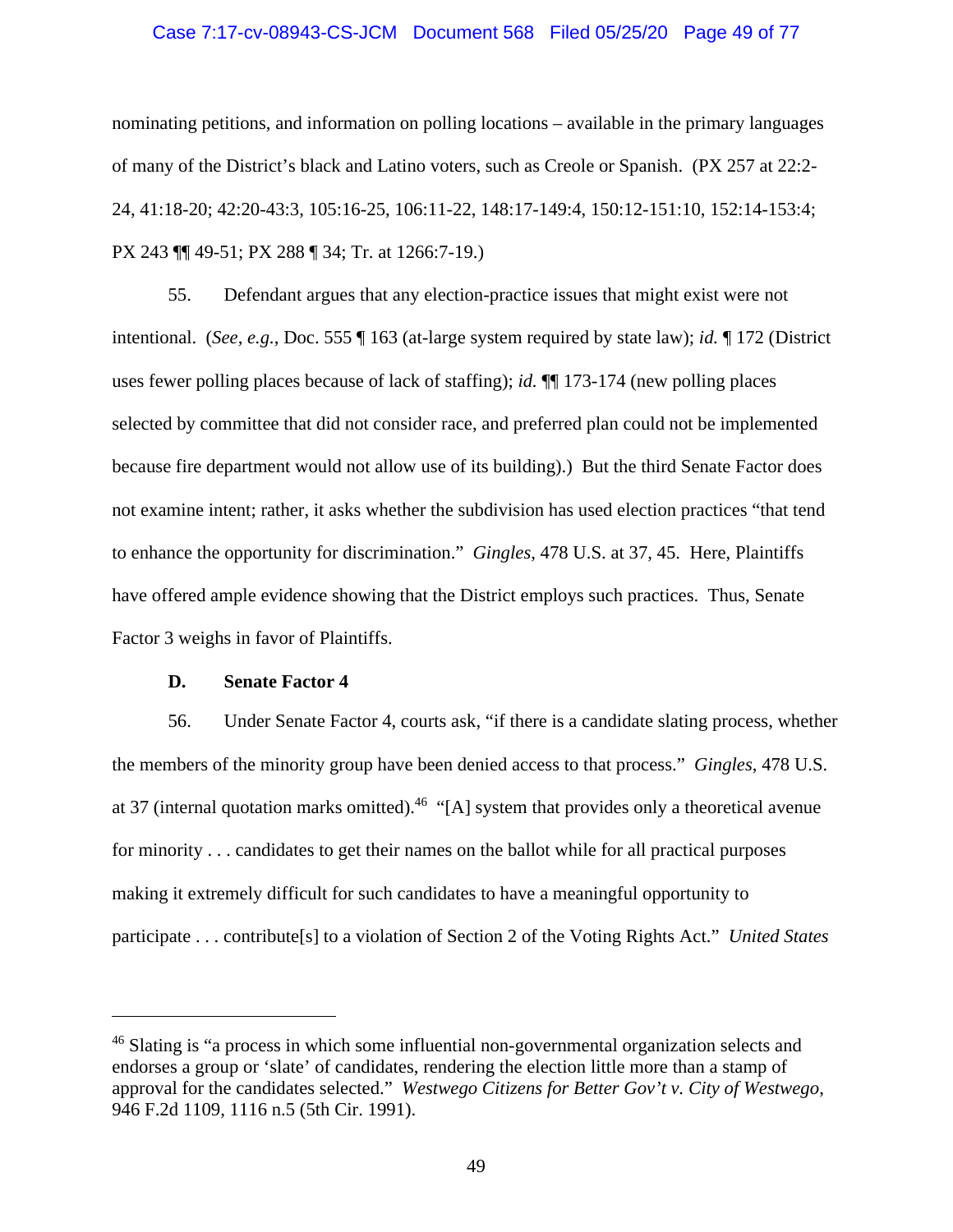*v. Village of Port Chester*, 704 F. Supp. 2d 411, 444-45 (S.D.N.Y. 2010). Slating organizations can be formal or informal. *See Westwego Citizens for Better Gov't*, 946 F.2d at 1116 & n.5; *United States v. Marengo County Comm'n*, 731 F.2d 1546, 1569 (11th Cir. 1984), *United States v. City of Euclid*, 580 F. Supp. 2d 584, 608 (N.D. Ohio 2008). Where minority voters do not "have any choice in determining what issues or candidates should or should not be endorsed" by the slating organization, the slating process is racially exclusive. *See Citizens for a Better Gretna v. City of Gretna*, 636 F. Supp. 1113, 1123 (E.D. La. 1986), *aff'd*, 834 F.2d 496 (5th Cir. 1987). The process is not made inclusive by the selection and election of a few minority candidates who may not be "true representatives of the minority population." *Velasquez v. Abilene*, 725 F.2d 1017, 1022-23 (5th Cir. 1984); *see Goosby*, 180 F.3d at 496-97; *McNeil v. Springfield*, 658 F. Supp. 1015, 1031 (C.D. Ill. 1987), *appeal dismissed sub nom. In re City of Springfield*, 818 F.2d 565 (7th Cir. 1987). Thus, the question is not simply whether minority candidates get on the ballot, but whether minorities have any "substantial input into the slating process." *Harper v. City of Chicago Heights*, No. 87-CV-5112, 1997 WL 102543, at \*9 (N.D. Ill. Mar. 5, 1997).

57. Influential members of the white, private school community in the District participate in a slating process by which they select, endorse, promote, and secure the election of their preferred candidates, and minorities have no input into this process. (Tr. at 372:19-374:5; *see* PX 242A ¶ 37.)<sup>47</sup> There is abundant evidence of this slating process. Witnesses for both sides testified that an informal organization slates the white community's candidates. Wieder

<sup>&</sup>lt;sup>47</sup> Slating group members include current and former Board members Aron Wieder, Harry Grossman and Yehuda Weissmandl, community activists Shaya Glick and Kalman Weber (who runs SERTA, an association that organizes private school voters), and influential Rabbis Yehuda Oshry, Hersh Horowitz, and the late Rabbi Beryl Rosenfeld, as discussed further below.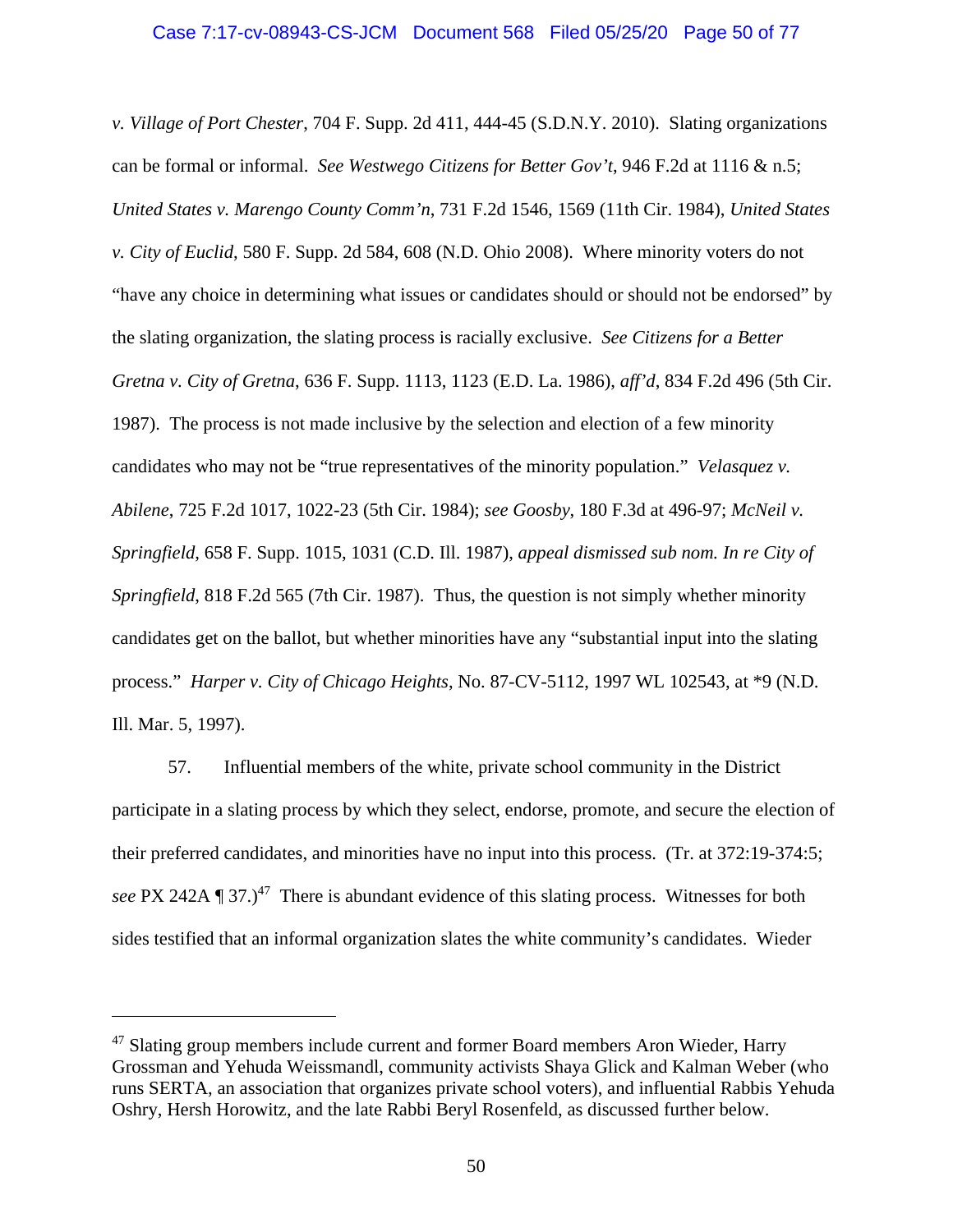# Case 7:17-cv-08943-CS-JCM Document 568 Filed 05/25/20 Page 51 of 77

admitted that "there is a group of people in the Orthodox and Hasidic community who select people to run for School Board." (Tr. at 1155:6-9.) Freilich admitted that Grossman connected him with Glick and Oshry, who were "looking for somebody to run." (*Id.* at 706:23-708:8.) Weissmandl explained that the signatures on his required nominating petition were collected by Rabbi Rosenfeld, who was his "go-to guy" for election assistance, that Weber supported his election (discussed further below), and that he never raised or spent any money in an effort to get elected. (*Id.* at 1035:4-25, 1067:12-1068:18.)<sup>48</sup> Rothman testified to a similar lack of campaigning and to getting approval to run from Oshry and Glick. (*Id.* at 1381:12-1382:19, 1383:10-1388:4.) As noted earlier, Weissmandl testified unconvincingly, to be charitable, that he did not remember what he was talking about when he texted a private school group chat saying, "I personally got the blessing for our slate every year last three years through the son [of an influential Rabbi]." (*Id.* at 1072:9-1076:19.) Grossman also did not collect signatures or spend any money, and ran on a slate with Weissmandl. (*Id.* at 1420:8-1424:4.) Charles, who is black, was connected to Rabbi Rosenfeld through a friend, met with Rosenfeld twice, and said that Rosenfeld told him that Charles's proposed running mates would have to be interviewed and vetted to "see if [Rosenfeld would] accept them as part of what [he] wanted to do." (*Id.* at 1787:2-1789:16, 1819:4-1820:13.) Charles testified that he met with other Orthodox people, but could not remember their names, and that Weber spent money on his campaign and distributed lawn signs and posters. (*Id.* at 1790:7-1792:10.) He also admitted that "leaders in the Orthodox and Hasidic community could replace [him] in an election if they wanted to." (*Id.* at 1816:25-

 $48$  Candidates must submit nominating petitions with the signatures of 2% of the actual voters from the previous election to get on the ballot. (JPTO at 5.) While public school candidates find the process "daunting" and time consuming, (Tr. at 785:20-786:2 (Goodwin); *see* PX 283 ¶ 56), candidates backed by the private school slating organization could have all their signatures collected "in one morning in the synagogue," (Tr. at 2505:15-17 (Oshry)).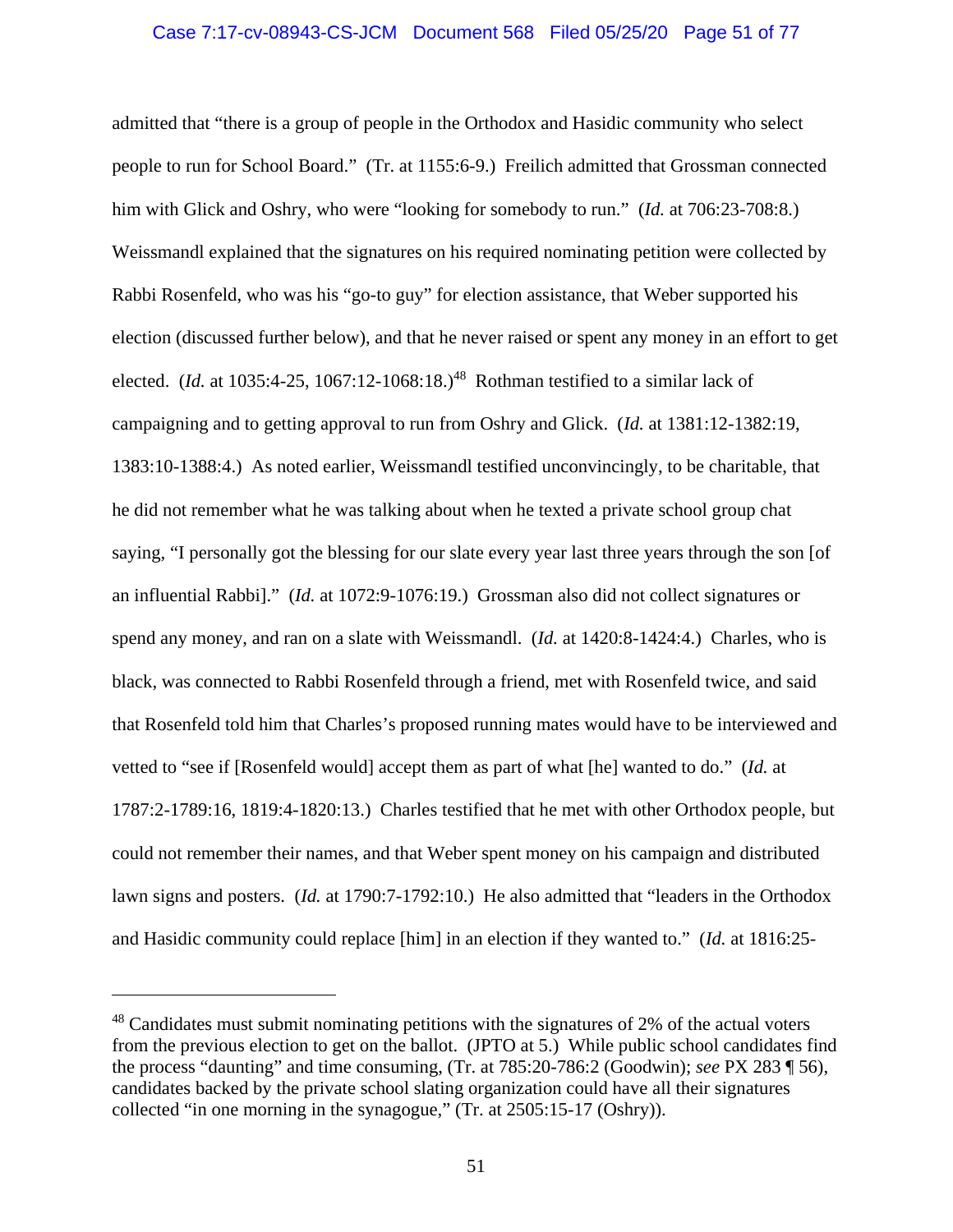#### Case 7:17-cv-08943-CS-JCM Document 568 Filed 05/25/20 Page 52 of 77

1817:3.) Germain, who is also black, testified that he had to meet with and get the approval of six Rabbis before he could formally become Charles's running mate. (*Id.* at 1241:5-1243:11.)

58. The slating organization made no open calls for candidates, and only people with some kind of connection to the organization were introduced, vetted, and selected. Horowitz admitted that he was not aware of any public notices welcoming candidates to meet religious leaders in open forums, and that he never introduced a public school candidate to Orthodox leaders. (*Id.* at 1025:23-1026:7.) Charles admitted that "when it comes to running for the school board . . . you're either working with [the] white community or you're working with the other community." (*Id.* at 1849:1-4.) Young-Mercer, who is black, testified that the Orthodox and Hasidic voters let her win in 2007. (*Id.* at 1894:19-21.) Candidates of color who lost their elections were never approached by anyone connected to the slating organization. (PX 279 ¶ 60 (Dos Reis); PX 281 ¶ 55 (Goodwin).)

59. The roles of the leaders of the slating organization are as follows.

• Rabbi Oshry selects and approves candidates, controls access to the slating process, and submits petitions on behalf of candidates. He testified that he, Glick, Rosenfeld, Weber, and/or Horowitz selected candidates and that he met with and endorsed several whitepreferred candidates; that he met with some non-Jewish people, but he could not remember their names; that he submitted nominating petitions; and that he "okayed" candidates. (Tr. at 2468:23-2469:16, 2474:3-2477:13, 2479:10-24, 2483:15-21, 2487:14- 2488:16, 2493:11-2494:6, 2495:12-2497:16, 2500:18-2501:24, 2502:9-2506:18; *see* PX 88\_0004 (Horowitz writes regarding the 2017 candidates: "Oshry has been busy with it, and he has 4 people for the 2 other seats. Last I spoke he hadn't decided yet."); *id.* (Grossman: "I know somebody who would like to run for one of the seats. Who should I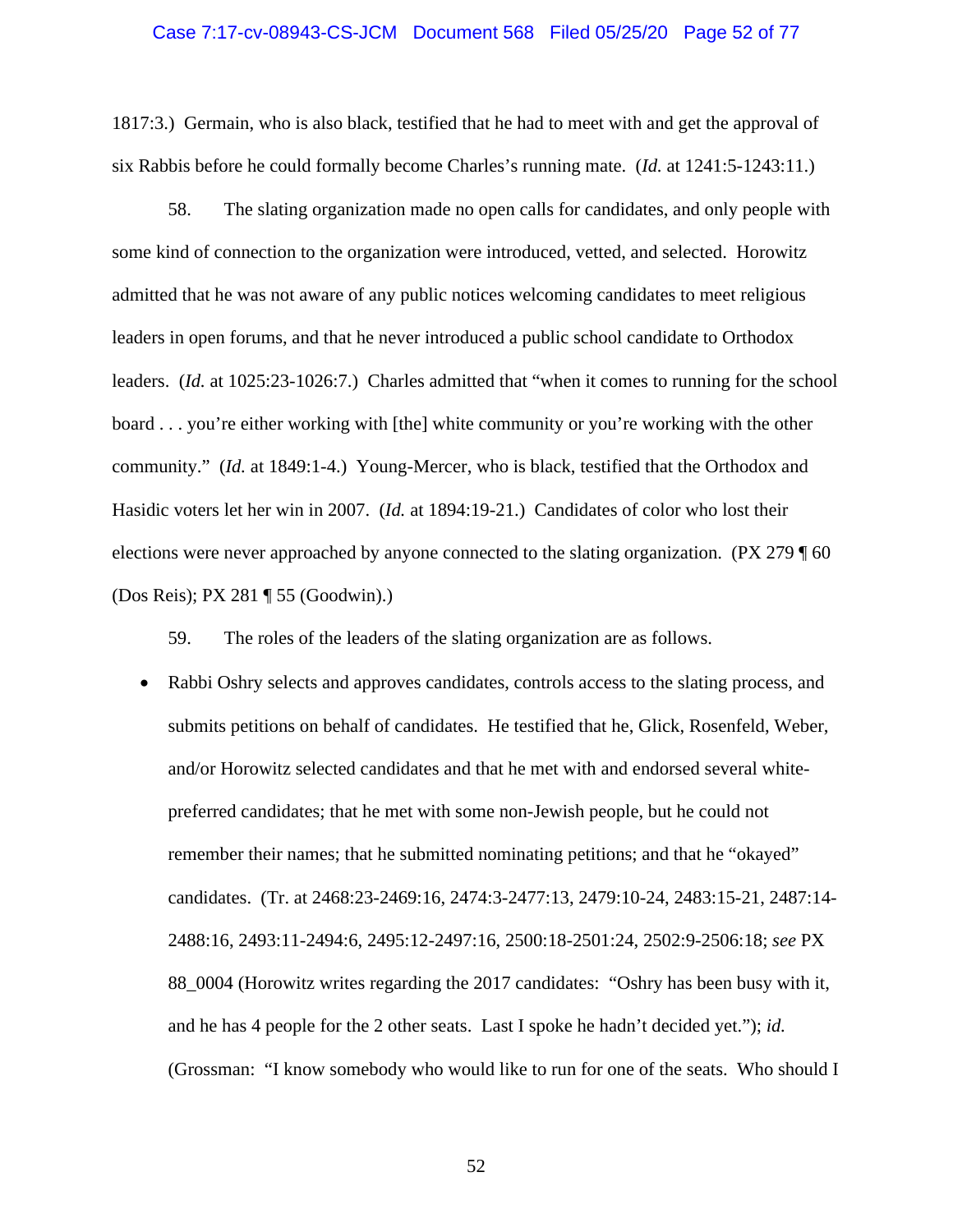connect him to?" Horowitz: "Give me his number and Rabbi Oshry will call him.").)<sup>49</sup>

- Glick helps select candidates, publicizes their candidacy, and organizes get-out-the-vote efforts. (*See* Tr. at 2503:15-2506:23 (Oshry); *id.* at 1410:6-1413:15, 1427:24-1428:6, 1430:10-1431:1, 1438:13-22, 1441:3-13, 1451:12-1454:13, 1455:6-1458:12, 1458:24- 1461:4, 1464:13-21, 1466:1-1467:23, 1468:15-1470:15 (Grossman);50 *id.* at 1736:2-10 (Russell); *id.* at 1792:2-10, 1836:13-24 (Charles); *id.* at 993:9-24, 996:17-999:2 (Horowitz).)
- Horowitz connects potential candidates to Oshry and approves candidates. (*See id.* at 1424:23-25, 1432:14-1434:2, 1436:1-19, 1437:16-1438:4, 1444:1-1447:21, 1477:8- 1479:24 (Grossman); PX 339 at 8 (same).) Charles-Pierre testified that Grossman told

<sup>&</sup>lt;sup>49</sup> In the weeks leading up to and during trial, Rabbi Oshry went to great lengths to avoid testifying. He ignored repeated attempts by Plaintiffs to serve a subpoena *ad testificandum*. On February 13, 2020, Plaintiffs' agent accomplished service by alternative means ordered by the Court. (Doc. 517.) Rabbi Oshry did not appear as instructed on February 18, 19, 20, or 21. On February 20, Plaintiffs filed a motion for a finding of civil contempt, (Doc. 522), which they served, along with a new subpoena, commanding Oshry to appear on February 24. When he did not appear, the Court found him to be in contempt of court for his failure to appear and testify at trial and ordered a warrant for his arrest. The Court issued an Order indicating that Oshry would be subject to arrest by the U.S. Marshals at any time and that, should he not appear on February 26 or 27, he risked being incarcerated for some period of time pending his testimony. (*See* Doc. 530.) Oshry finally appeared to testify on February 27 and, accordingly, the contempt was purged and the warrant vacated. (Tr. at 2508:25-2509:12.) Oshry's defiance, along with his attempts at evasion in his testimony, betray a remarkable reluctance – shared by several other witnesses associated with the private school community – to admit the obvious existence of the slating process.

<sup>&</sup>lt;sup>50</sup> On the topic of slating, Grossman at times testified unconvincingly that he did not know what he was talking about in certain text messages, (*see, e.g.*, Tr. at 1448:3-1449:21, 1458:8-12), gave glib responses, (*see, e.g.*, *id.* at 1431:2-6, 1446:23-1447:7), and seemed to have a selective memory when it came to conversations he had as recently as 2019, (*see id.* at 1517:6-16). He and several other Board members and white witnesses associated with the private school community were not credible in their claimed lack of knowledge of the slating process, and the sometimes absurd lengths to which they went to feign ignorance suggests their understanding of how that process excludes blacks and Latinos. (*See* ¶ 48 above.)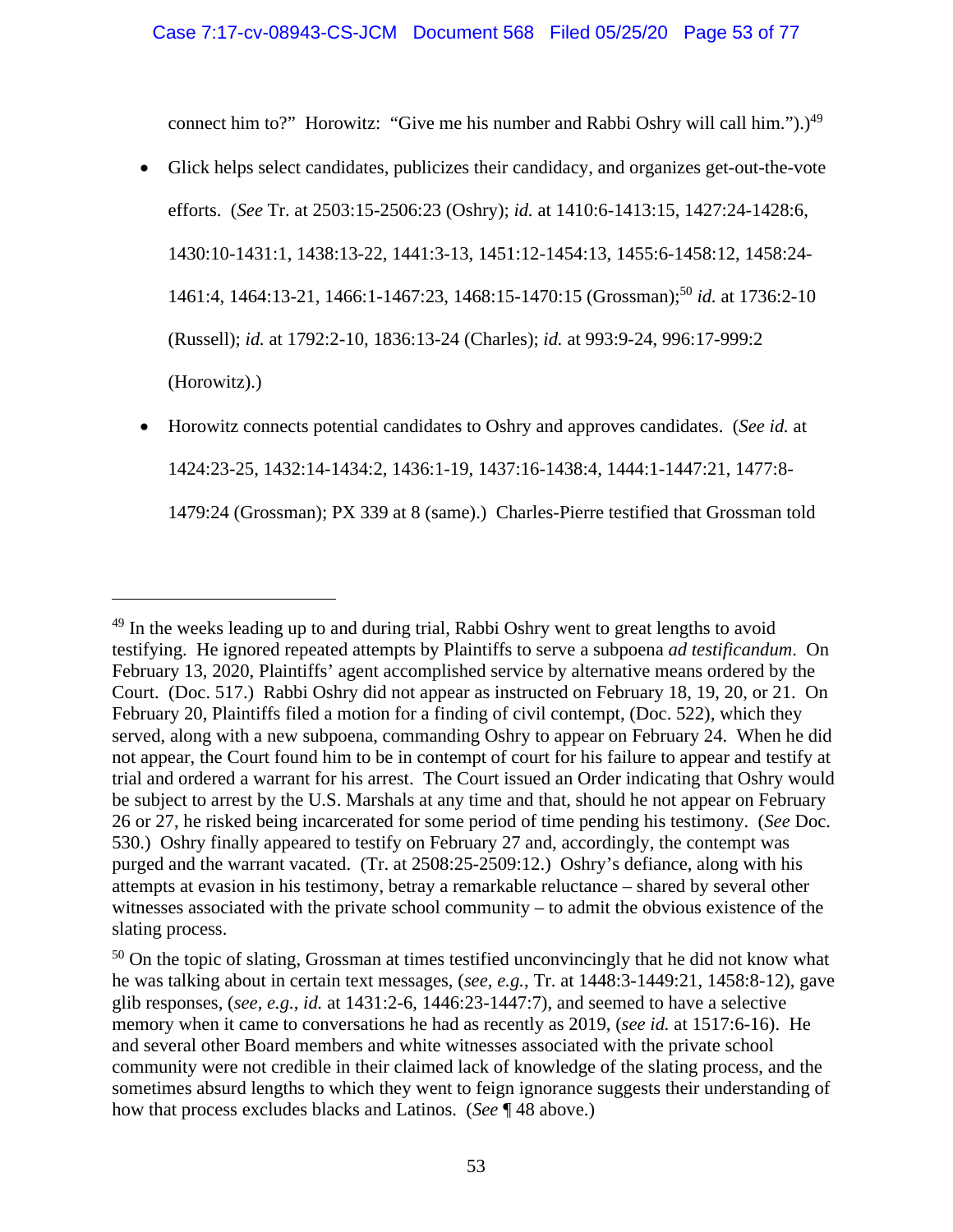her that Horowitz was key to her being unopposed in 2016. (Tr. at 2575:11-14 (Charles-Pierre).) During the course of this litigation, Grossman texted Horowitz, "Spoke to [Defendant's counsel] David Butler today. He asked me to convey message that it would be good for the case to have a [m]inority to run against Sabrina [Charles-Pierre] that [the] community could support. Message conveyed." (PX 88\_0010; Tr. at 972:24-975:2 (Horowitz); *id.* at 1477:17-1479:24 (Grossman).)<sup>51</sup>

 SERTA, Weber's organization, places ads in a local magazine and works to get out the vote. (Tr. at 991:16-992:10 (Horowitz); *id.* at 1063:18-1067:11 (Weissmandl).)

60. In each contested election, the slating organization helped to secure the whitepreferred candidate's election.

- In 2008, the slating organization created a phone script urging support "for our Heimishe" candidates."  $(PX 188.)^{52}$
- In 2011, Rabbi Rosenfeld handled Weissmandl's nominating petitions. (Tr. at 1035:4-25) (Weissmandl).)
- In 2012, Glick and Walfish handled everything for Rothman's election including getting all signatures on his nominating petition, and Rothman did not do anything to get elected or even meet the two other candidates on his slate. (*Id.* at 1381:12-1389:5.)
- In 2013, Charles, Germain, and Maraluz Corado were supported by SERTA, Glick, and Horowitz, (*id.* at 1010:19-24 (Horowitz); *id.* at 1243:21-1245:6, 1247:1-1249:18,

<sup>&</sup>lt;sup>51</sup> Grossman claimed that he inaccurately conveyed Butler's message, (Tr. at 1482:20-21), but he was impeached with his deposition testimony, in which he admitted that the text accurately conveys what Butler told him to convey, (*see* Tr. at 1511:14-1512:2; *see also* PX 339 at 9), and he never explained what was supposedly inaccurate about his text.

<sup>&</sup>lt;sup>52</sup> "Heimishe" is a Yiddish term meaning homey, homegrown, or one of the group.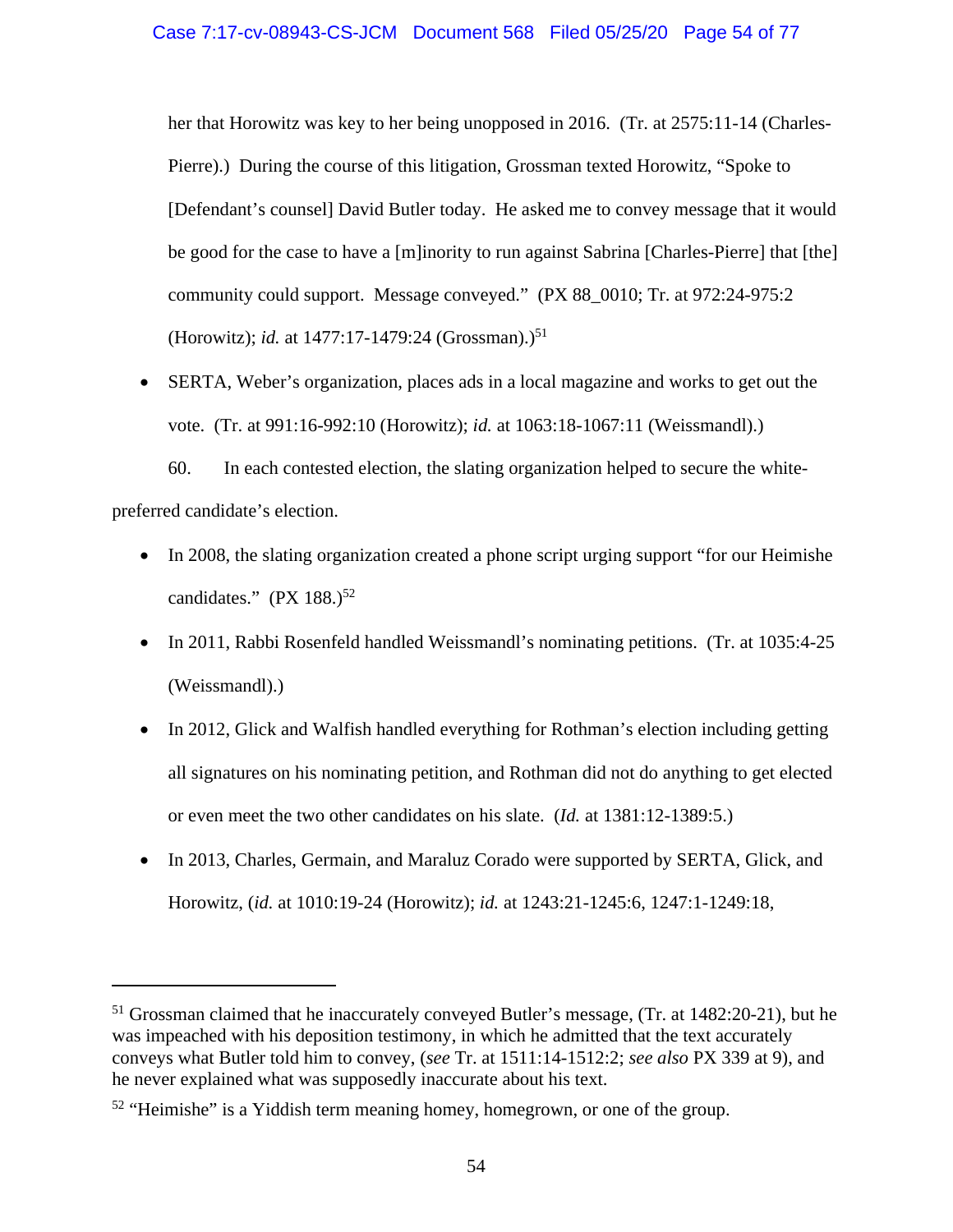1251:25-1252:14 (Germain); *id.* at 1791:3-15, 1836:13-24 (Charles)), and vetted and approved by Rabbi Rosenfeld, (*id.* at 1782:2-1791:19, 1818:20-1819:21 (Charles); *see id.* at 1242:9-1243:11 (Germain); *id.* at 2503:16-2505:13 (Oshry)).

- In 2015, Rabbi Rosenfeld vetted Juan Pablo Ramirez, (*id*. at 1820:22-1821:17 (Charles)), and Weissmandl and Horowitz assisted. (Tr. at 1024:20-1025:11 (Horowitz); *see* PX 80 at 1532.) Rothman, who was also elected, did nothing to campaign. (Tr. at 1391:23- 1393:5.)
- In 2016, Charles, Germain, and Weissmandl, were approved and endorsed by SERTA, Oshry, Horowitz, and Glick. (*Id.* at 1242:9-1243:11, 1246:11-1251:2 (Germain); *id.* at 1010:19-24 (Horowitz); *id.* at 1836:13-1838:6, 1846:4-1847:8 (Charles); *id.* at 1513:14- 21 (Grossman); *see* PX 80 at 1532.) The private school slating organization arranged for Charles-Pierre to run unopposed, securing her win. (Tr. at  $1395:17-1396:6$  (Rothman).)<sup>53</sup>
- In 2017, Horowitz and Oshry endorsed Freilich at Grossman's recommendation. (*Id.* at 706:23-709:7 (Freilich); *id.* at 1432:14-1434:2, 1434:8-15, 1436:1-19 (Grossman); PX 339 at 8 (same).) Oshry, Glick, and SERTA supported his election. (Tr. at 1410:6- 1413:15, 1420:8-1421:22, 1427:24-1428:6, 1430:10-1431:1 (Grossman); *id.* at 994:18- 995:5, 996:17-999:2 (Horowitz); *id.* at 706:23-709:7, 709:12-713:17, 720:13-724:7 (Freilich); PX 339 at 3 (same).) Freilich did nothing in support of his own candidacy beyond once announcing at a synagogue that he was running. (Tr. at 714:22-716:7, 718:9-719:19, 720:13-724:7 (Freilich); PX 339 at 3 (same).)
- In 2018, Ephraim Weissmandl and Yoel Trieger were assisted by Glick, Grossman, and

 $53$  That year, the minority-preferred candidates in contested races – Fields, Morales, and Foskew – lost. (*See* Tables 1-2 above.) Charles-Pierre admitted that "if [she] didn't have the support of the majority of the white community, [she had] basically no chance to win." (Tr. at 2566:11-15.)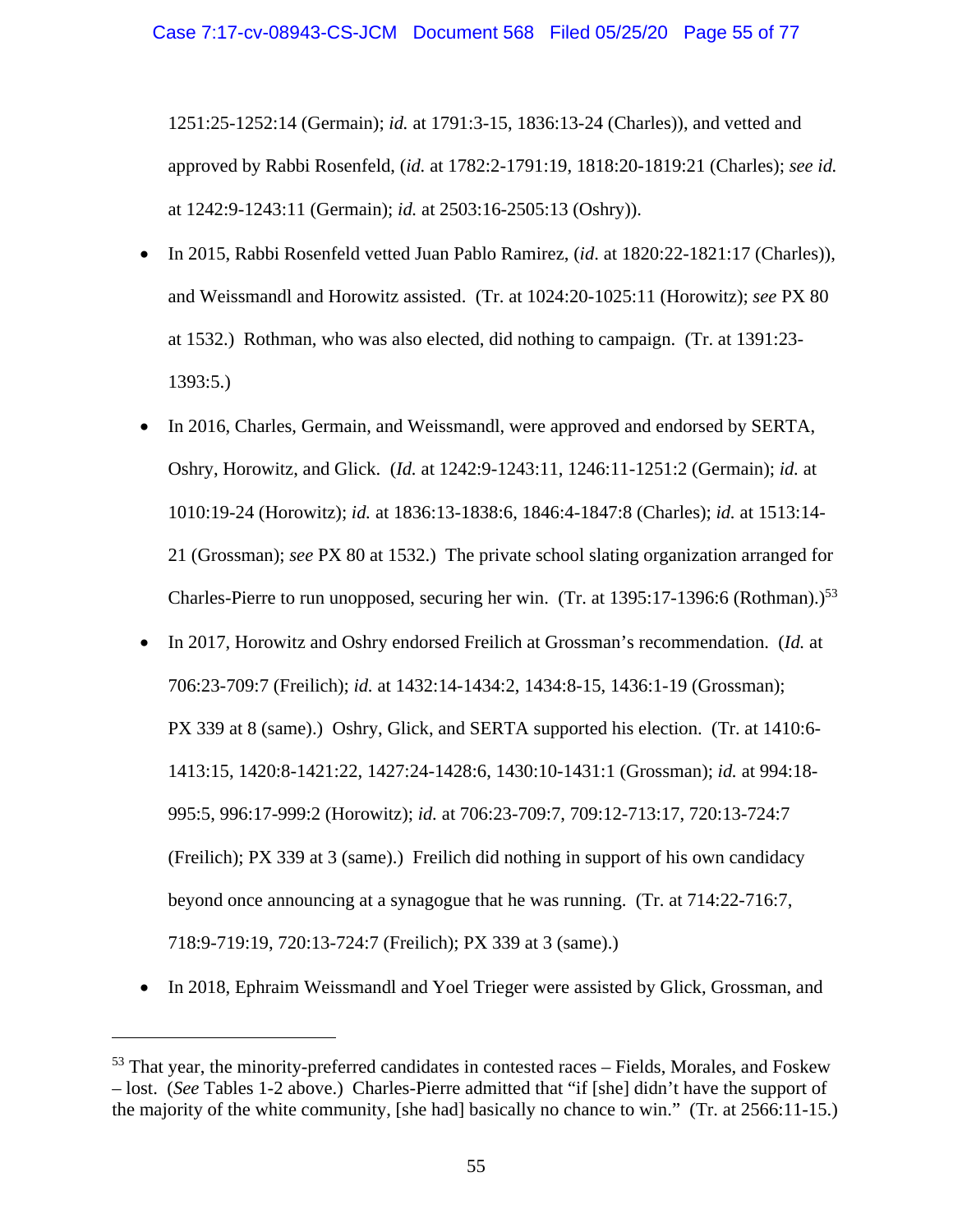Oshry. (PX 74\_0005; Tr. at 2487:14-2488:16.) The slating organization again arranged for Charles-Pierre to run unopposed. (*See* Tr. at 2569:10-2570:2 (Charles-Pierre).)

 In 2019, as discussed in detail at paragraph 76 below in connection with Senate Factor 7, the white slating organization engineered a minority-versus-minority race and a victory for the public school community candidate Ashley Leveille, (DX 12), along the lines of what Grossman told Horowitz would be "good for the case."<sup>54</sup>

61. To the extent minority candidates have been elected with the support of the white community, they have been chosen by the white slating mechanism (as described above), they are often not minority-preferred, (*see* Tables 1-2 above), or special circumstances exist, (as described below in connection with Senate Factor 7). Accordingly, their election does not undermine the Court's finding of the existence of a white slating mechanism into which minorities have no significant input. *See Velasquez*, 725 F.2d at 1022 n.1.

62. The witness testimony corresponds with Dr. Barreto's testimony about and the academic literature on slating. The presence of slating is indicated by a pattern of two-candidate elections as well as nearly identical vote totals in every contest, which are present here. (PX 242A ¶¶ 43-44; Tr. at 377:4-383:25.) Dr. Barreto discussed a leading article on exclusive slating organizations and testified that, as here, such organizations refuse minority participants access to the nominating process by "vesting authority in a handful of community leaders who were largely unaccountable to others in the organization" and not "maintain[ing] consistent procedures from year to year." (PX 242A ¶ 38; *see* Tr. at 374:6-375:12.) All slating groups in the seminal study described in the article included "'some minority group members, but they were often described by minority leaders not involved in the slating process as tokens, and in

<sup>&</sup>lt;sup>54</sup> The parties did not introduce expert testimony on the 2019 election.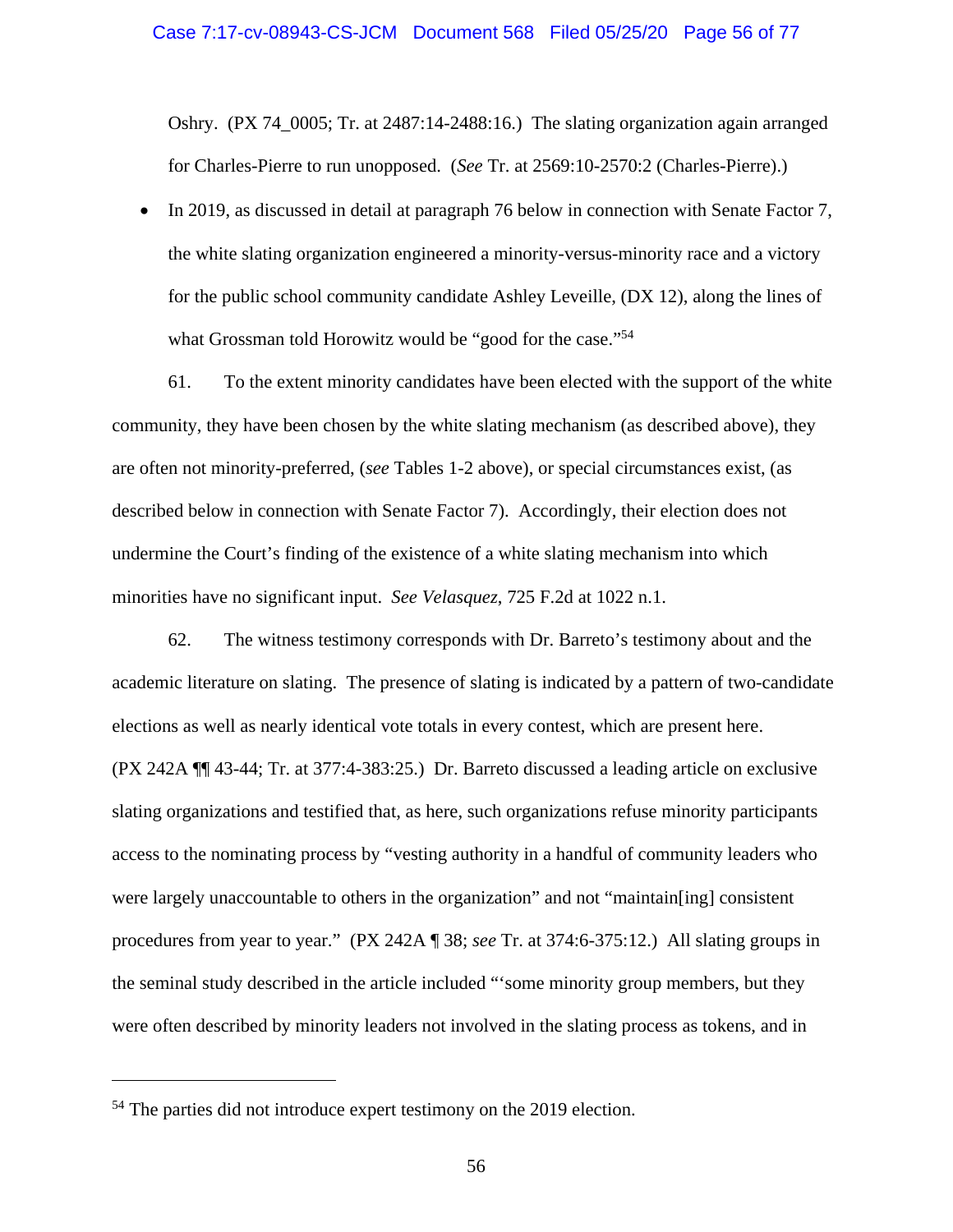# Case 7:17-cv-08943-CS-JCM Document 568 Filed 05/25/20 Page 57 of 77

some cases the minority nominees were not the choice of minority voters.'" (PX 242A ¶ 38 (quoting Chandler Davidson & Luis Ricardo Fraga, *Slating Groups as Parties in a "Nonpartisan" Setting*, 41 W. Pol. Q. 373, 382 (1988)) (PX 271)).)

63. In sum, it is clear that a slating organization exists in the white, private school community and that it consistently guarantees election outcomes. The organization may not be formal or official, but it need not be. *See Euclid*, 580 F. Supp. 2d at 608; *Gretna*, 636 F. Supp. at 1123. There is little evidence that any private school candidates created platforms or shared their views, or that the public school candidates, who did have platforms and positions, were heard within the white community. Rather, the evidence is that blacks and Latinos did not have the opportunity to participate in the private school slating process, which was tightly controlled by a few white individuals. Further, it is irrelevant whether there is a public school slating process. Even though the public school community engages in traditional electioneering, its candidates always lose. (Tr. at 2133:21-2134:6 (White); PX 279 ¶¶ 34-57 (Dos Reis); PX 281 ¶¶ 30-50 (Goodwin); PX 283 ¶¶ 53-58 (Fields); *see* PX 242A ¶ 39.) The public school community's process is open to the public, and candidates do not need any insider information or special access to decision makers to participate. As Dr. Barreto testified, the literature explains that frustrated communities who are "locked out" of the dominant winning slate try to form their own slates, but because they represent "a numeric minority," as here, they can never "overcome the more powerful slate" and win. (Tr. at 379:8-14.) For all these reasons, this factor favors Plaintiffs.<sup>55</sup>

<sup>&</sup>lt;sup>55</sup> Plaintiffs made a motion for sanctions seeking an adverse inference against the District for what they argue was Defendant's failure to preserve and produce certain documents relevant to Senate Factor 4. (*See* Docs. 518, 521 at 1.) The motion is denied as moot, in that Plaintiffs have adduced sufficient evidence to decisively establish Senate Factor 4 without the adverse inference.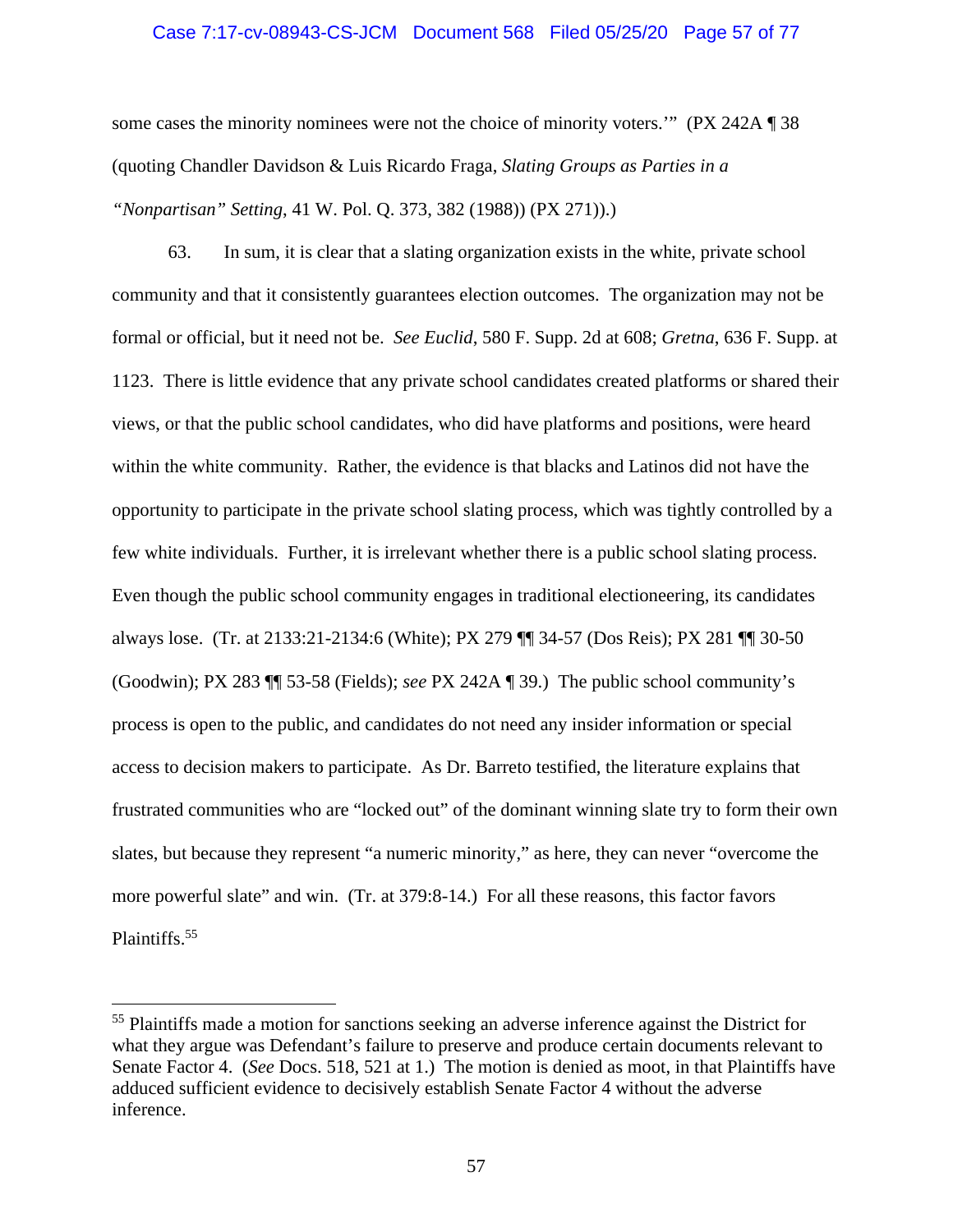# **E. Senate Factor 5**

64. Senate Factor 5 considers "the extent to which minority group members bear the effects of past discrimination in areas such as education, employment, and health, which hinder their ability to participate effectively in the political process." *Goosby*, 180 F.3d at 491 (internal quotation marks omitted). "[W]here minority group members suffer effects of prior discrimination" and "the level of minority participation in politics is depressed, plaintiffs need not prove any further causal nexus between their disparate socioeconomic status and the depressed level of political participation." *Village of Port Chester*, 704 F. Supp. 2d at 445 (internal quotation marks and alteration omitted). Rather, "the burden falls to Defendant to show that the cause is something else." *Id.*

65. In the District, blacks and Latinos have higher unemployment rates than whites, and a higher percentage of whites work in management or professional jobs, whereas blacks and Latinos are more likely than whites to work in service occupations. (PX 244H\_0051-56.) Blacks and Latinos also trail whites in earning high school diplomas and bachelor's degrees. (Tr. at 743:25-744:17 (Cooper).)

66. By some measures, including poverty rates, median income, and *per capita* income, the data seem to show that blacks are doing better than whites. (*See* PX 244A ¶ 44.) But as Plaintiffs' demographer William Cooper explained, these figures do not accurately reflect the white community's wealth, because even if income is lower, a larger percentage of whites have opted out of the labor force, (Tr. at 750:23-751:1; PX 244H\_0053), and the white population "has a lot of wealth built up into . . . their homes," (Tr. at 748:21-749:1; *see id.* at 745:23-747:12), which are located in higher value areas, (*see* PX 244A ¶¶ 47-48). *See Mo. State Conference of the NAACP v. Ferguson-Florissant Sch. Dist*., 201 F. Supp. 3d 1006, 1073 (E.D. Mo. 2016) (noting "wealth gap" in home ownership is a key driver of disparities), *aff'd*, 894 F.3d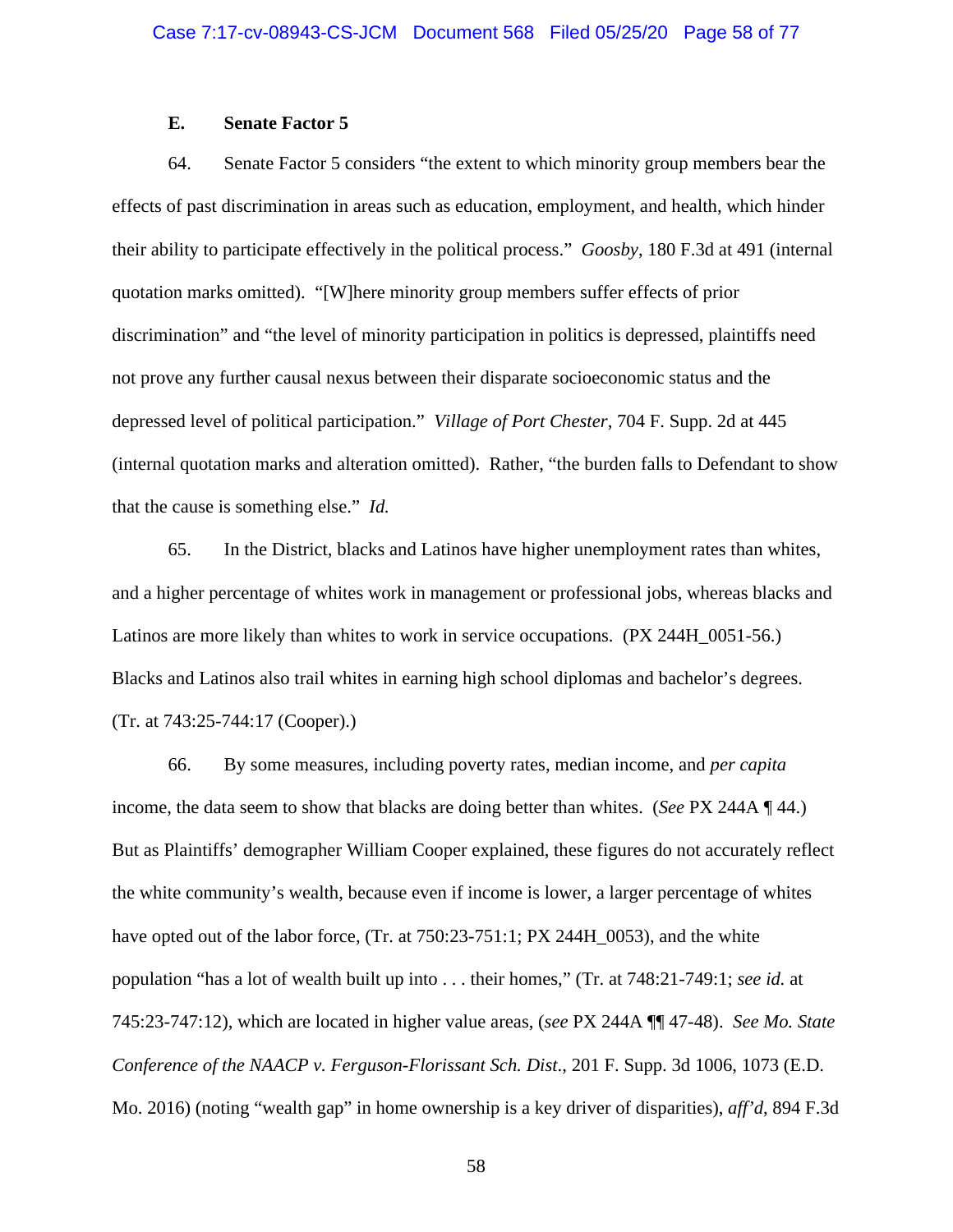# Case 7:17-cv-08943-CS-JCM Document 568 Filed 05/25/20 Page 59 of 77

924 (8th Cir. 2018), *cert. denied*, 139 S. Ct. 826 (2019). Further, the unusually large average household size of whites in the District serves to depress household financial statistics. (PX 244A ¶ 43.) Latinos lag behind blacks and whites "across most of these same key socioeconomic measures." (*Id.* ¶ 44; *see* Tr. at 532:4-6 (Cooper).)

67. Defendant contends that blacks and Latinos in the District do better than blacks and Latinos statewide, (*see* Doc. 555 ¶¶ 201-202), which is not relevant here. This factor concerns how blacks and Latinos are doing socioeconomically compared to whites in the District. Even though blacks may be doing well by some measures, the lags they experience in education and employment are consistent with their lower (and declining) turnout rates compared with whites, (PX 242A ¶ 57 & tbl.7; *see id.* ¶ 58-59), and their feelings of "election futility," which is one of the strongest factors correlated with low minority voter turnout rates, (Tr. at  $398:10-19$  (Barreto)).<sup>56</sup> There is also demonstrated religious and housing segregation in the District, and those separations, along with social and economic separations, "make<sup>[]</sup> it especially difficult for [minority] candidates . . . to reach out to and communicate with the predominantly white electorate from whom they must obtain substantial support to win an at-large elections." *Charleston County*, 316 F. Supp. 2d at 291. As Dr. Barreto explained, in the District, "there's ample evidence of election hindrance in the [m]inority community; that they don't have equal access to slating organizations and mobilizing groups which turn out the vote for candidates" and are thereby "hindered," which "limits their ability to participate in the political process." (Tr. at

<sup>56</sup> The testimony of Charles, NAACP of Spring Valley President Willie J. Trotman, and Grossman confirms the election futility faced by the District's black and Latino voters. Charles explained that minority voters do not turn out to vote in Board elections. (Tr. at 1818:13-16.) Trotman testified that the NAACP works to encourage minorities to vote, even though they feel that "they don't have a voice," and if "[they] can't win[,] why bother?" (*Id.* at 1282:14-1283:6.) Grossman texted Horowitz that public school voters "feel disempowered because they are." (PX 88\_0002.)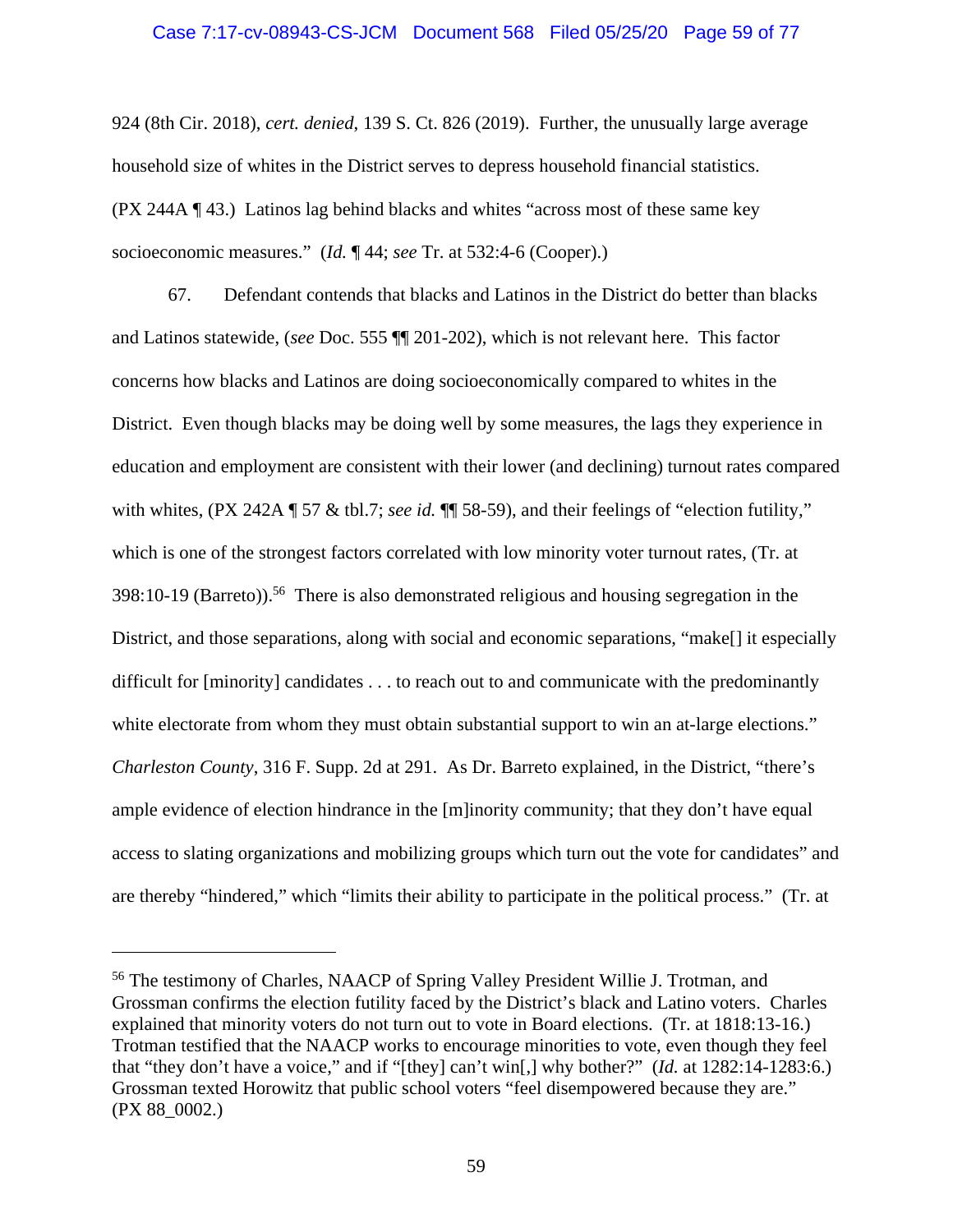#### Case 7:17-cv-08943-CS-JCM Document 568 Filed 05/25/20 Page 60 of 77

1631:2-12.) Accordingly, Plaintiffs need not prove any further causal nexus. *See Village of Port Chester*, 704 F. Supp. 2d at 445.

68. Although both sides can point to statistics in their favor on this factor, Plaintiffs have shown that blacks and Latinos in the District lag behind whites socioeconomically, and these conditions have resulted in a depressed level of participation by the minority community in the political process. Thus, Senate Factor 5 weighs in Plaintiffs' favor, although not heavily.

# **F. Senate Factor 6**

69. Senate Factor 6 looks to "the use of overt or subtle racial appeals in political campaigns." *Goosby*, 180 F.3d at 491 (internal quotation marks omitted). Appeals can be racial when they operate on "heightened racial tension," *id.* at 488, or when a candidate sends campaign materials to white constituents that suggest that an opponent is a person of color, *see Charleston County*, 316 F. Supp. 2d at 295. Racial appeals need not be permanent or pervasive. *See Euclid*, 580 F. Supp. 2d at 610.

70. Plaintiffs have offered little evidence showing the use of racial appeals in political campaigns in the District. Plaintiffs suggest that white candidates' targeted messaging to white voters constitutes a racial appeal, (*see* Doc. 556 ¶ 187 (citing Tr. at 719:6-17 (Freilich); *id.* at 1061:1-9 (Weissmandl))), but there is no evidence that this activity suggested that opponents were people of color or sought to capitalize on heightened racial tension. The only evidence of a campaign activity that comes close to a racial appeal is a Yiddish phone script given to private school volunteers that translated to "the fate of Jewish money and Jewish children is in your vote." (*See* Tr. at 1169:14-1170:8 (Wieder); PX 188.) But there is no evidence that the script was ever used, and in any event, it hardly shows that racial appeals have formed a part of campaigns. Accordingly, this factor favors Defendant.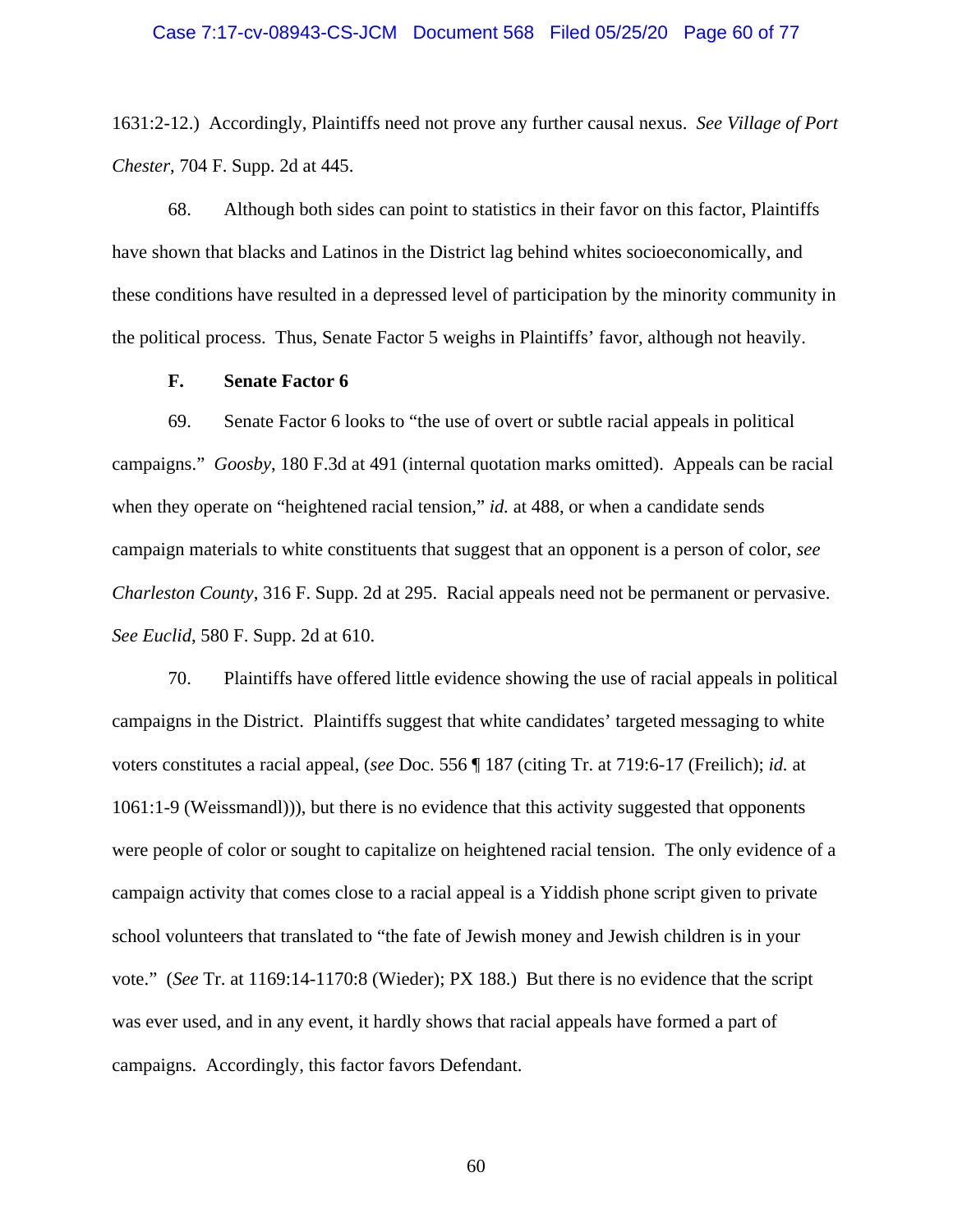# **G. Senate Factor 7**

71. Senate Factor 7 examines "the extent to which members of the minority group have been elected to public office in the jurisdiction." *Goosby*, 180 F.3d at 491 (internal quotation marks omitted). "[T]he election of a few minority candidates does not necessarily foreclose the possibility of dilution of the [minority] vote . . . ." *Gingles*, 478 U.S. at 75 (internal quotation marks omitted). "[I]f it did, the possibility exists that the majority citizens might evade § 2 by manipulating the election of a safe minority candidate." *Id.* (internal quotation marks and alteration omitted). "Safe" candidates have included a black man who, once elected as a town officer, was unresponsive to the needs of black constituents, *see Goosby*, 956 F. Supp. at 339-45, and a minority candidate who won an election having received only about 30.7% of the minority vote, *see Charleston County*, 316 F. Supp. 2d at 278-79, 279 n.14. The election of a minority candidate is also discounted where whites preferred the minority candidate, engineered the election of a minority to evade a VRA challenge, or provided unusual political support to the minority candidate or otherwise campaigned to ensure that candidate's election. *See Aldasoro*, 922 F. Supp. at 375-76. Special circumstances surrounding minority elections, such as unopposed races and appointment prior to election, likewise weigh against a finding of minority success in elections. *See Pope*, 94 F. Supp. 3d at 345-46.

72. Minority candidates have won seven out of thirty-two contested races from 2005 through 2018. (PX 242A  $\P$  61.)<sup>57</sup> Of the eighteen of those races in which the candidates were of different races, minority candidates won three. (*Id.*) Defendant argues that these victories indicate that divergent voting is best explained by policy differences rather than vote dilution.

 $57$  Dr. Barreto analyzed the voting patterns in six of the seven races. Data for 2007 were unavailable. (PX 242A  $\P$  63.)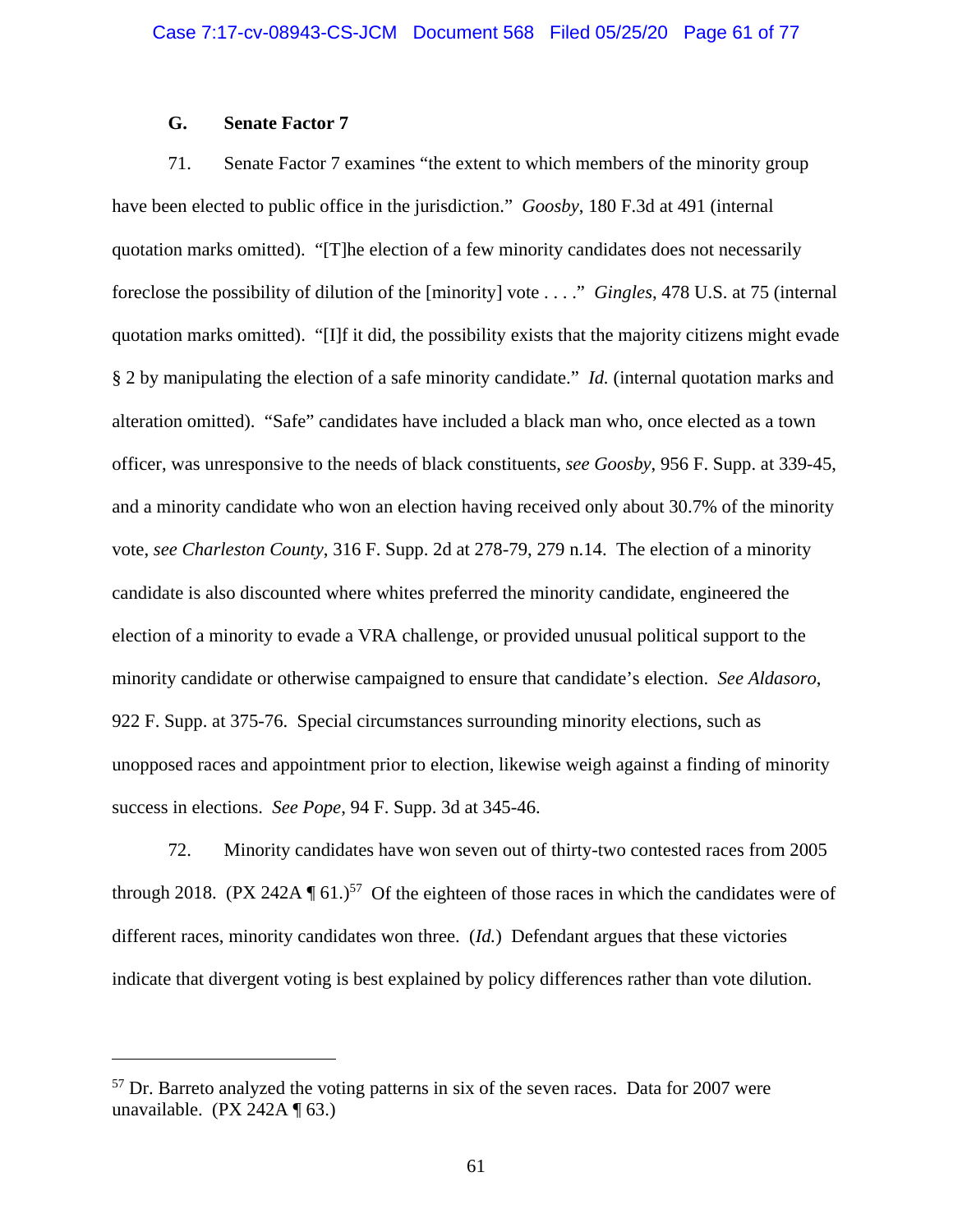#### Case 7:17-cv-08943-CS-JCM Document 568 Filed 05/25/20 Page 62 of 77

(Doc. 555 ¶ 233.) But from 2008 to 2018, no minority-preferred candidate won a contested Board election, (PX 242A ¶ 64; *see* Table 1 above), and every candidate of color who won was either perceived as "safe" by the white slating organization or affected by special circumstances.

73. Without deciding whether any particular Board member was "safe," I find that the white slating organization was certainly looking for and supporting candidates believed to be "safe." Charles and Germain, black men who won four of the six contested elections analyzed, both admitted that they were vetted by the white slating organization, (Tr. at 1819:4-1820:3 (Charles); *id.* at 1243:1-6 (Germain)), and elected because the white community approved of their candidacy, (*see id.* at 1846:4-1847:8, 1849:1-4 (Charles's campaign materials were created and distributed by members of Orthodox and Hasidic community, with whom he was working); *id.* at 1242:9-1243:11, 1250:2-1251:2 (Germain had to meet with Orthodox and Hasidic community leaders before formally joining Charles's slate and members of that community collected signatures for his nominating petition); *id.* at 1487:20-1488:6 (Grossman referring to Charles and Germain as members of the private school slate)). They apparently had no interest in or need for campaigning in or appealing to any other community because they knew they would win by virtue of the white slating organization's support. (*See* Tr. at 1847:9-1848:15 (Charles admitting that he never attended public NAACP candidate forum and felt he had no reason to attend, and that in 2013, he chose to attend a campaign event with all white attendees); *id.* at 1814:10-1815:14 (Charles acknowledging that he won with support of Orthodox and Hasidic leaders); PX 339\_0010 (Charles stating that support of the Orthodox and Hasidic community was necessary to win an election); PX 288 ¶ 37 (Trotman stating that Germain did not attend 2013 NAACP forum and attended 2016 forum only briefly), Tr. at 1254:18-21 (Germain testifying that he believed he received approximately 90 percent of his votes from the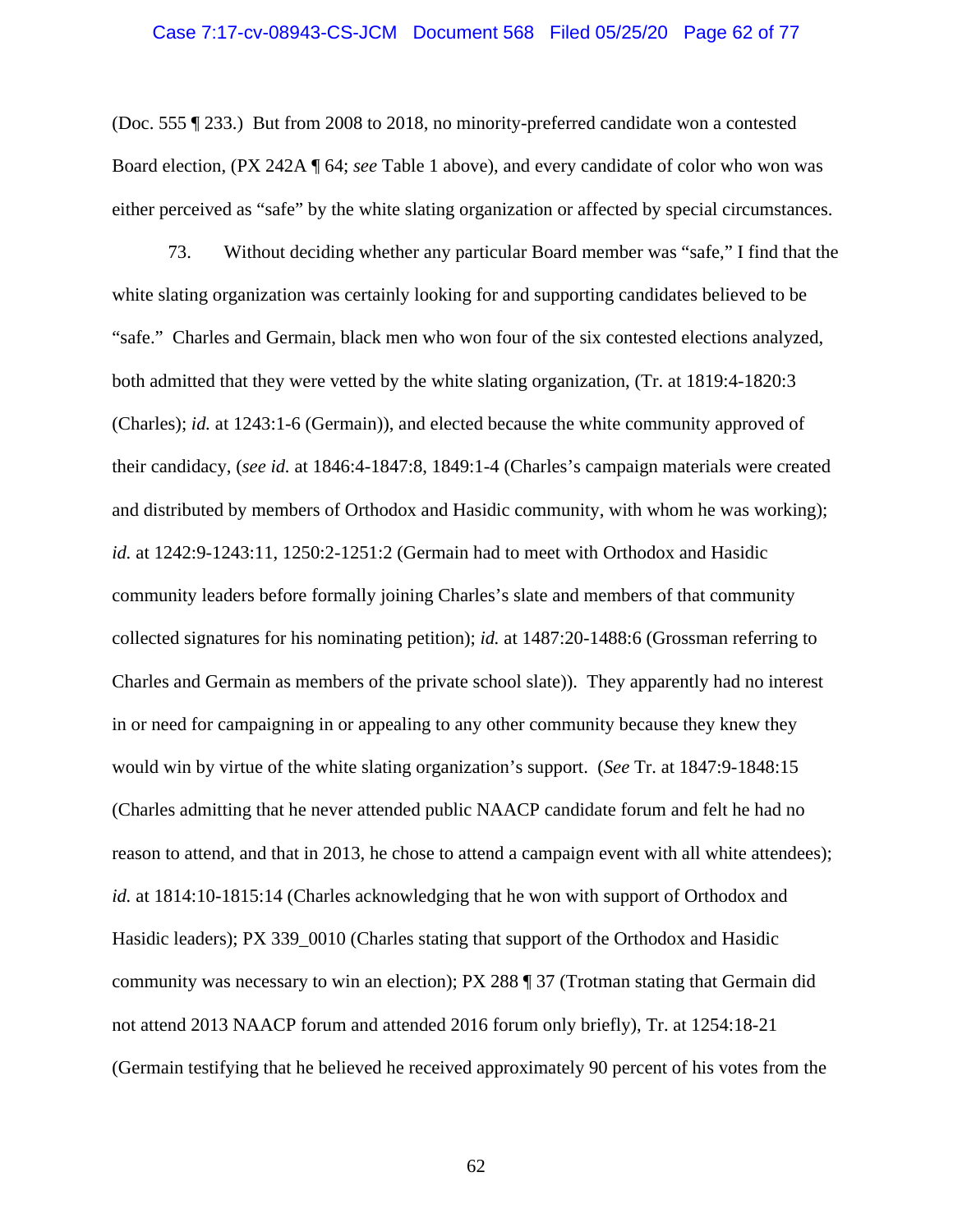#### Case 7:17-cv-08943-CS-JCM Document 568 Filed 05/25/20 Page 63 of 77

Jewish community).) And, once elected, Charles and Germain appeared to join with the white majority. For example, they did not seem to support the addition of minority Board members and appeared determined to maintain the *status quo*. (*See* Tr. at 1849:5-1851:19 (Charles did not support appointment of Charles-Pierre, a black woman whom he perceived to be "on the opposing side," and in an email to Grossman called her the "lamb who will certainly lead to a slaughter of this board"); *id.* at 1264:18-1265:21 (Germain supported Charles-Pierre only because he believed Board could "have better control of [her]" because she is "not . . . aggressive" like another candidate, whom he called "the Spanish girl"); *id.* at 1853:16-1856:6 (Charles "went along" with other Board members and voted for appointment of Joe Chajmovicz, an inexperienced white man with a poor command of written English, over a retired District principal with two master's degrees who is black); *see* PX 167-168 (Chajmovicz and Fields statements).) Members of the public school community did not support Charles and Germain, (*see* PX 280 ¶ 9 (Clerveaux); PX 279 ¶¶ 12-15 (Dos Reis); PX 283 ¶¶ 43, 62, 70 (Fields); PX 281 ¶¶ 9-10, 12-13 (Goodwin); Tr. at 2565:14-23, 2567:21-24, 2598:4-7 (Charles-Pierre); *id.* at 1858:12-14 (Charles describing calls for his resignation); *id.* at 1260:25-1261:14 (Germain describing protest in front of his house that resulted in another Board member's resignation)), and some were of the view that Charles and Germain were identified with the private school community, (*see* Tr. at 841:10-25, 842:8-19 (Miller); *id.* at 1927:24-1928:10 (Cohen)). On this evidence, I need not reach a conclusion about whether Charles or Germain were "safe" candidates to conclude that the white slating organization believed that they would go along with the white community's wishes.

74. Other successful minority candidates won under unusual circumstances. Corado and Ramirez won with the support of the white community in 2013 and 2015, respectively,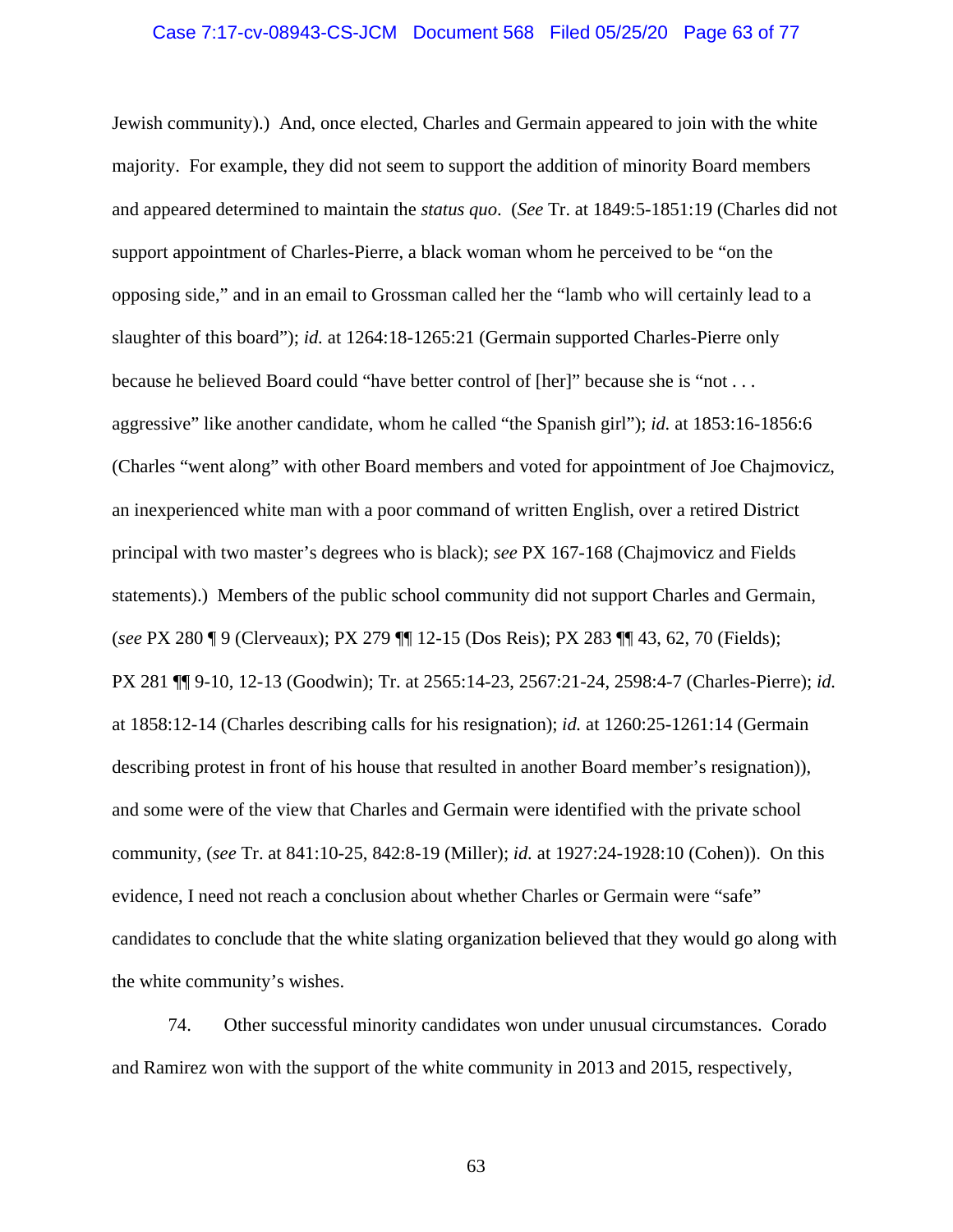#### Case 7:17-cv-08943-CS-JCM Document 568 Filed 05/25/20 Page 64 of 77

(PX 242A ¶¶ 8-9, 14; *see* Table 1 above), and resigned from the Board shortly thereafter, (Tr. at 1252:5-7, 1261:2-6 (Germain); *id.* at 1113:17-23 (Weissmandl)), leaving the Board to appoint Grossman and Charles-Pierre, (*see id.* at 1110:11-1111:1, 1115:7-9 (Weissmandl); PX 172). Charles and Germain were incumbent in three races, which gives an electoral advantage. (PX 242A ¶ 62.) Young-Mercer and Thompson were unopposed incumbents, but Thompson lost to Rothman the next year and Young-Mercer resigned in frustration and because she was confident she would not be re-elected. (*See* PX 234; PX 242A at 34-35; Tr. at 1876:2-1877:12, 1880:14-1881:15 (Young-Mercer).)

75. Charles-Pierre was initially appointed to the Board in 2015 as a result of pressure on the Board from the state-imposed monitor to appoint a public school parent. (*See* PX 81\_0047 (Grossman told Charles-Pierre that Weissmandl said, "The only reason [Charles-Pierre] is there and ran unopposed is because the board wants to do what [the state-appointed monitor] said," which was to "[h]ave at least one [public] school parent."); Tr. at 2576:14-2577:2 (same); PX 156\_0014-15 (monitor report recommending that all candidates for at least one Board seat must be parents of public school students and selected by other public school parents).) She ran unopposed and won in 2016 because she had the imprimatur of the white slating organization. (*See* PX 81 at 16-18; Tr. at 1009:9-1010:15, 1024:23-1025:11 (Horowitz supported Charles-Pierre in 2016 "[i]f it's the year she won"); *id.* at 2565:17-2566:23 (Charles-Pierre campaigned with other public school candidates who "worked just as hard" as she did but lost, while she won because she met with slating organization and got the majority of the white vote); *id.* at 2567:11-16 (Grossman told Charles-Pierre that he and Weissmandl convinced Horowitz that they would support Charles-Pierre and she would run unopposed).) After she won, Grossman repeatedly reminded her that her continued presence on the Board depended on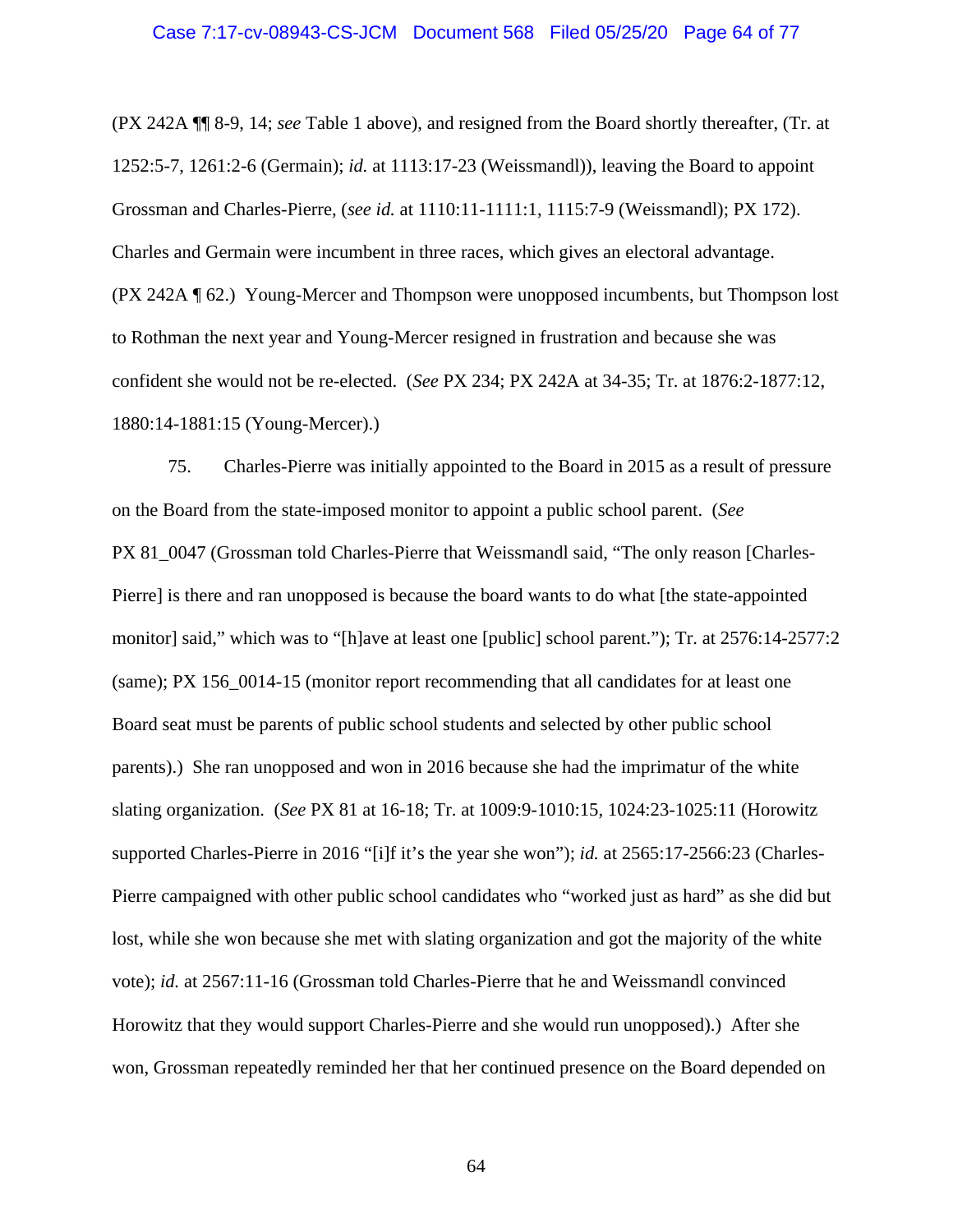# Case 7:17-cv-08943-CS-JCM Document 568 Filed 05/25/20 Page 65 of 77

the white slating organization's support. (Tr. at 2582:22-2583:16 (Charles-Pierre); *see* PX 81\_0029 (Grossman texted Charles-Pierre, "When you look at the vote totals from last night, you know you are on the board because the Jewish community trusted me and Yehuda [Weissmandl] not to run another candidate."); *id.* at \_0035 (Grossman texted Charles-Pierre, "If there really was any desire by anybody to remove you from the board, all that would need to be done was to run a candidate against you in May. That candidate would have garnered 8,000 votes and you would have lost by 4,000 votes just like the other 3 . . . . Orthodox community could just have voted you out in May. WE told them that you were good and not to run a candidate."); *id.* at \_0040 (similar statements from Grossman to Charles-Pierre).) She believed that she was kept out of important discussions and that the Board tried to placate the monitor without giving her any real power or clout. (Tr. at 2595:17-23, 2639:14-2640:9 (Board members said they believed they could control Charles-Pierre and that she had "zero control or influence on direction"); *id.* at 2626:25-2527:7 (Charles-Pierre believed Board members were making her look "stupid" and "keeping [her] in the dark").) Indeed, Board members limited certain discussions to white members only, including discussions on important matters such as the settlement of this litigation, (*see* Doc. 533), and the appointment of a new Board member, (*see* Tr. at 1530:24- 1533:24 (Grossman testifying that Weissmandl forwarded resumes of Board candidates to white Board members with message, "Please respond ASAP as we discussed. One choice.")).<sup>58</sup>

76. Further, Leveille's election in 2019 appears to have been engineered by the white slating organization, as mentioned above, after Defendant's counsel had suggested the previous

<sup>58</sup> As to the settlement discussions, Grossman affirmatively misled Charles-Pierre by telling her that the reason for a settlement conference was "Judge wants to talk/yell at" the Board "for not doing what N.A.A.C.P. wants." (Tr. at 2675:23-2677:1; DX 233 at 382-83.) He sent similar messages to Ashley Leveille, another black Board member, (*see* Doc. 553-1 ¶ 9; *id.* Ex. 1), who was also not included on emails about settlement proposals, (*see* Docs. 545-2, 553-1 ¶¶ 6-8).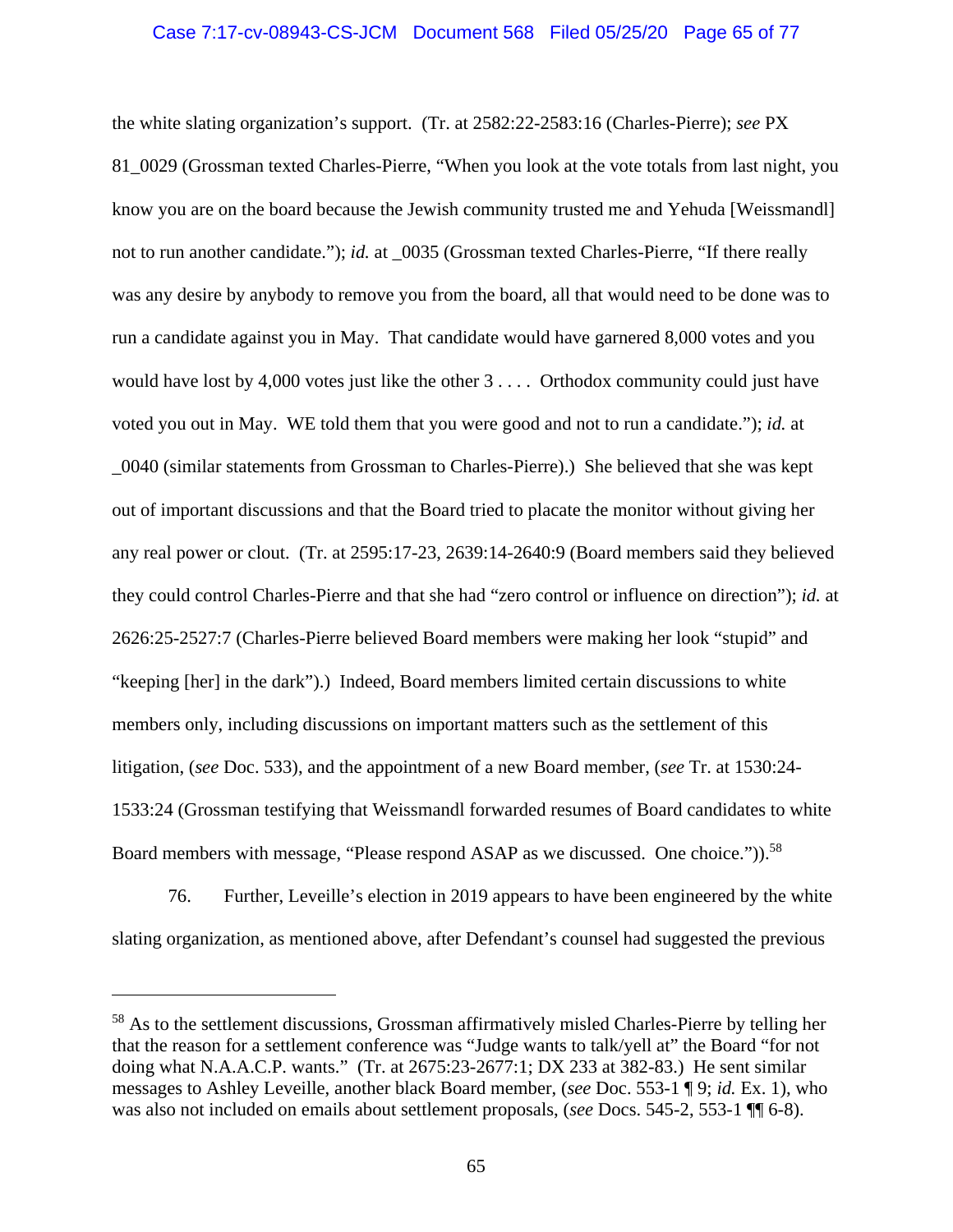# Case 7:17-cv-08943-CS-JCM Document 568 Filed 05/25/20 Page 66 of 77

year that "it would be good for the case to have a minority to run against Sabrina [Charles-Pierre] that the community could support." (Tr. at 2648:22-2649:6 (Charles-Pierre); PX 88\_0010.) In 2019, Pastor Joselito Cintron, who is Latino, ran for a seat to be vacated by Weissmandl, who is white. (Tr. at 1772:8-11, 1773:9-21 (Leveille); *id.* at 2590:8-12 (Charles-Pierre).) Cintron agreed to run on a ticket with Leveille and Goodwin, both of whom are black and public school advocates. (*See id.* at 792:21-24 (Goodwin); *id.* at 1773:17-20 (Leveille); PX 281 ¶¶ 3, 20, 23 (Goodwin).) Leveille was running for a different vacant seat. (*Id.* at 1773:21-1774:1.) Then, abruptly, Weissmandl apparently decided to run after all, and Cintron, rather than opposing him, chose to run for the same seat as his former ticket-mate Leveille, leaving Weissmandl rather than Leveille to run unopposed. (*Id.* at 1774:17-19 (Leveille); *id.* at 2592:9-12 (Charles-Pierre).) Because Cintron was now running for a different seat, he needed a new nominating petition. All the signatures for that petition were collected on a single day – the day petitions were due – and were collected almost exclusively from voters residing in the white areas of the District, showing that the white slating organization wanted the switch. (PX 314; PX 330; PX 341; Tr. at 1748:10-1750:10 (Russell); *see id.* at 1515:21-1516:16, 1517:6-12 (Grossman).) Cintron told Leveille that "they" were giving him the seat if he ran against her and that "the rabbis" said that that was the only way he could win.<sup>59</sup> (Tr. at 1775:19-1776:18)

<sup>&</sup>lt;sup>59</sup> I received this testimony not for its truth but for the fact that it was said. It is not evidence that "the rabbis" in fact said what Cintron attributed to them, but it is relevant to show that Cintron and Leveille found it entirely plausible that the white slating organization had the power to dictate who ran for what seat as well as the outcome of the election, as shown by Leveille's belief that she would lose, (*see* Tr. at 1779:17-18), and Cintron's apparent belief that he would win, (*id.* at 1778:25-1779:4 (Cintron told Leveille there was "no point" in her running); *id.* at 1779:21-1780:5 (Leveille observed Cintron on election day "walking around greeting everyone, smiling, happy, [and] cheerful" before results were announced, and she saw him sink into his seat and then leave after he lost)). This testimony also goes to minority election futility in that, once Leveille heard that Cintron had the support of the white slating mechanism, she believed that she would lose.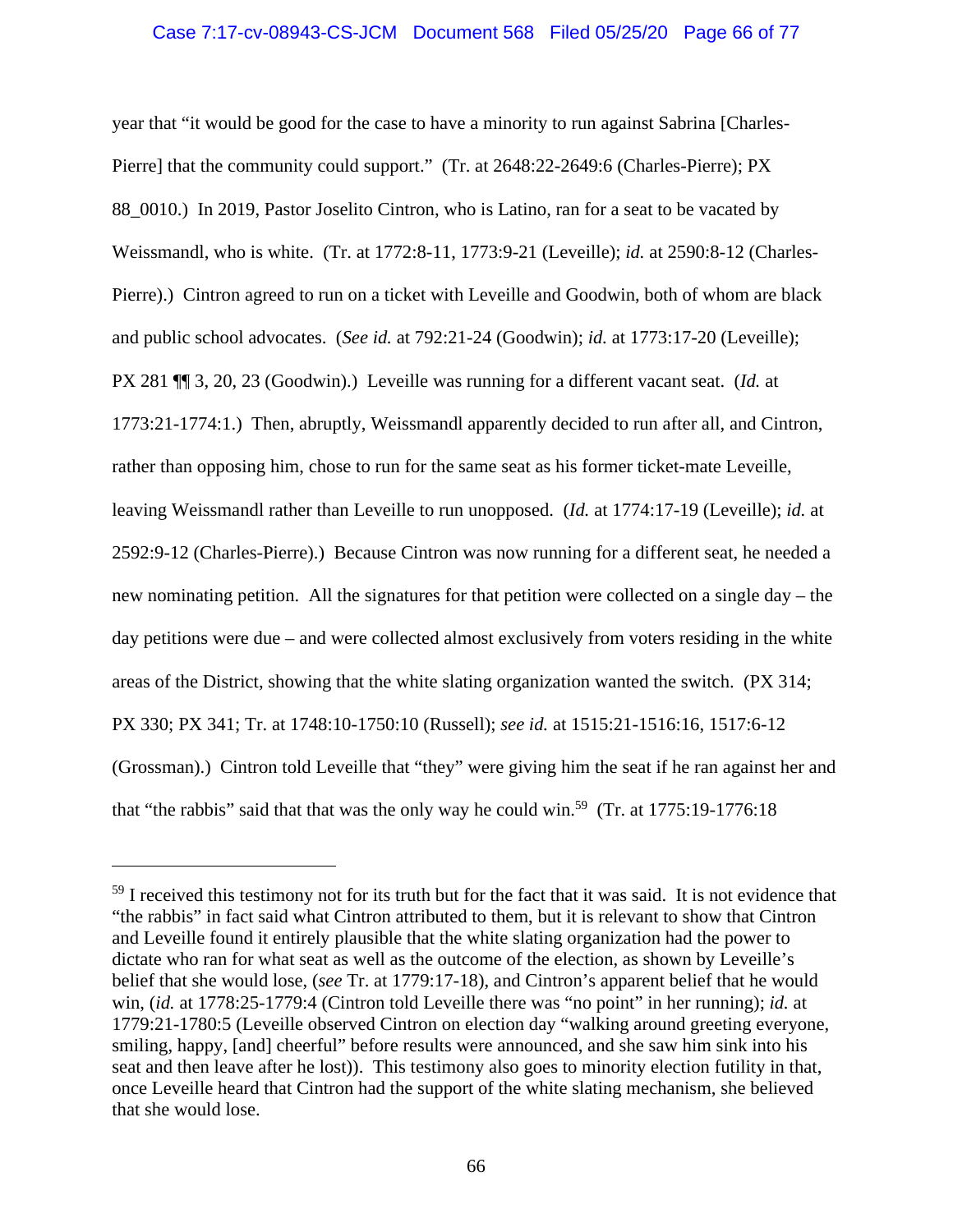#### Case 7:17-cv-08943-CS-JCM Document 568 Filed 05/25/20 Page 67 of 77

(Leveille).) On election day, to her surprise, Leveille unexpectedly defeated Cintron. (*Id.* at 1779:15-1780:2 (Leveille).) Turnout was inordinately low at the polling places in the white areas of the District, (*see id.* at 1742:19-1743:1 (Russell); DX 252 ¶ 62(1); DX 12), suggesting that the white slating organization had pulled its support from Cintron and engineered the victory of a candidate favored by the public school community over another minority candidate. Grossman had discussed with an activist named Rivke Feiner that it would be desirable to have two minority candidates running against one another. (Tr. at 1520:18-21 (Grossman).) This engineering of Leveille's win, complete with double-cross by and then of Cintron, shows not only the power of the white slating organization, but also that Leveille's victory was (without any participation on her part) at least a "special circumstance," if not a naked attempt to manipulate the outcome of this case.

77. Even before Leveille's engineered victory, the white slating organization was cognizant of appearances and aware that the white, private school community would be better off if it included minority candidates on the slate, whether to placate the monitor or the minority voters of the District. This awareness is supported by the white slating organization's selection and endorsement of Charles and Germain, who they believed would not stand in the way of what they wanted. Thus, the mere fact that there were some minority candidates, a few of whom were elected, does not carry a lot of weight in light of the evidence that victories were arranged for appearance's sake and/or occurred in unusual circumstances, especially considering how few people of color were ultimately elected. Senate Factor 7 therefore weighs in Plaintiffs' favor.

## **H. Additional Factor 8**

78. In some cases, "evidence demonstrating that elected officials are unresponsive to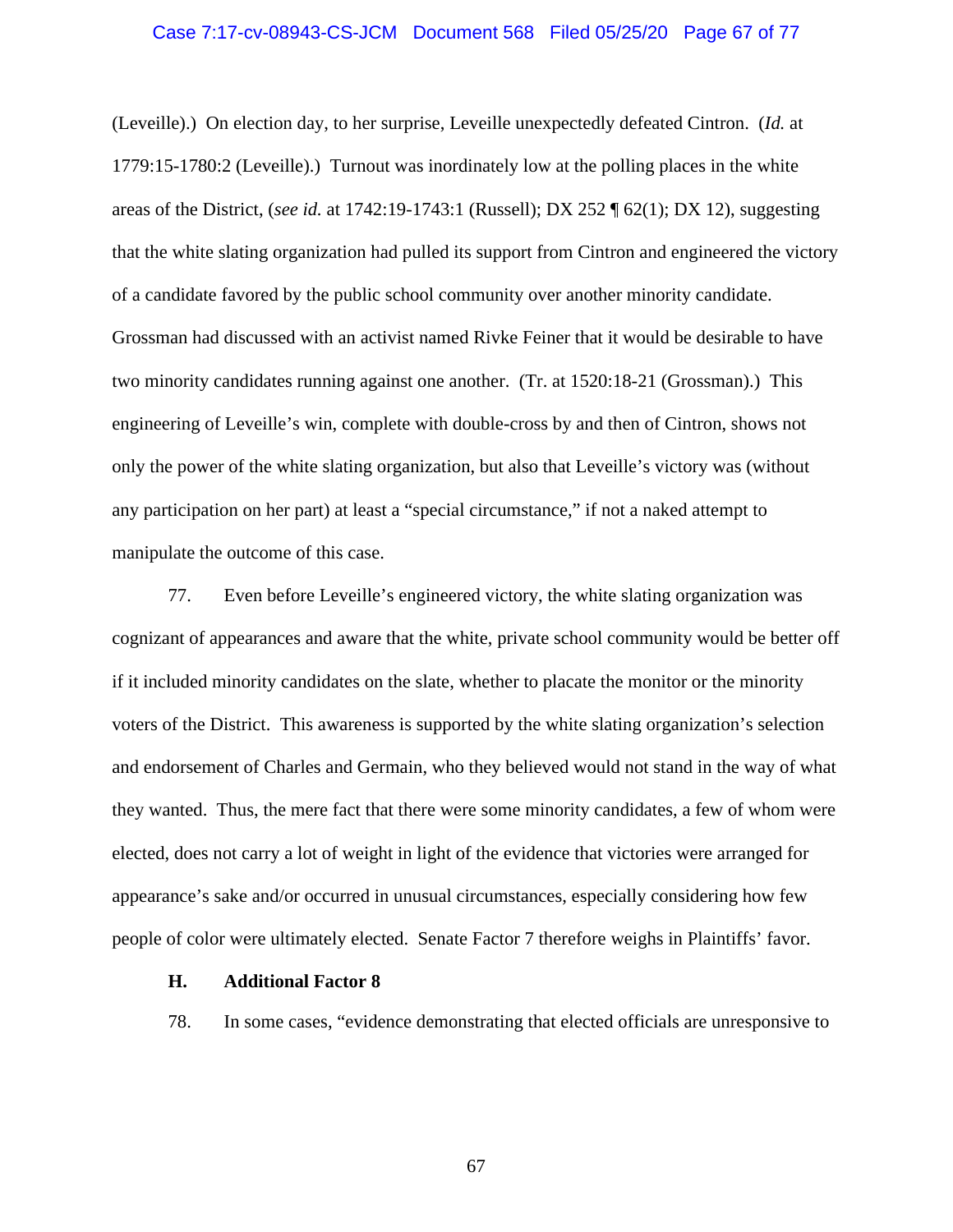#### Case 7:17-cv-08943-CS-JCM Document 568 Filed 05/25/20 Page 68 of 77

the particularized needs of the members of the minority group" has probative value. *Goosby*, 180 F.3d at 491-92 (internal quotation marks omitted). Unresponsiveness includes failure to respond to complaints of racial discrimination, *Goosby*, 956 F. Supp. at 346; failure to identify concerns of the minority community, *see McDaniels v. Mehfoud*, 702 F. Supp. 588, 595-96 (E.D. Va. 1988), *denying amendment*, 708 F. Supp. 754 (E.D. Va. 1989), *appeal dismissed*, 927 F.2d 596 (4th Cir. 1991); scarcity of outreach sessions in the minority community, *Conn. Citizen Action Grp. v. Pugliese*, 1984 U.S. Dist. LEXIS 24869, at \*12-13 (D. Conn. Sept. 27, 1984); failure to respond to unequal school resources and disparate discipline and educational opportunities, *Ferguson-Florissant Sch. Dist*., 201 F. Supp. 3d at 1073; and failure to provide bilingual translations of official forms, *Pugliese*, 1984 U.S. Dist. LEXIS 24869, at \*13.

79. Defendants can introduce evidence of responsiveness, but overall the Second Circuit pursues the responsiveness/unresponsiveness "inquiry with some reluctance, as it entails . . . deciphering what policy steps qualify as responses to the needs of members of the minority community," and is therefore less objective than other factors. *See Niagara Falls*, 65 F.3d at 1023 n.24 (internal quotation marks omitted). Accordingly, I do not give this factor as much weight as I give other factors. *See Village of Port Chester*, 704 F. Supp. 2d at 446.

80. Plaintiffs have put forth ample evidence of the Board's lack of responsiveness to particularized needs of the black and Latino communities since 2008. The Board has ignored concerns and numerous requests from the NAACP and others in the public school community. (*See* PX 342 ¶¶ 18-19 (Cohen); PX 288 ¶¶ 12-14, 16-18, 25, 36 (Trotman); PX 228 (letter from NAACP); PX 40 (same); Tr. at 2665:22-2266:7 (Charles-Pierre); PX 279 ¶¶ 21-24 (Dos Reis).) One former public school student of color – an impressive and thoughtful young woman – testified that when she approached the Board as a student, she was ignored or accused of lying.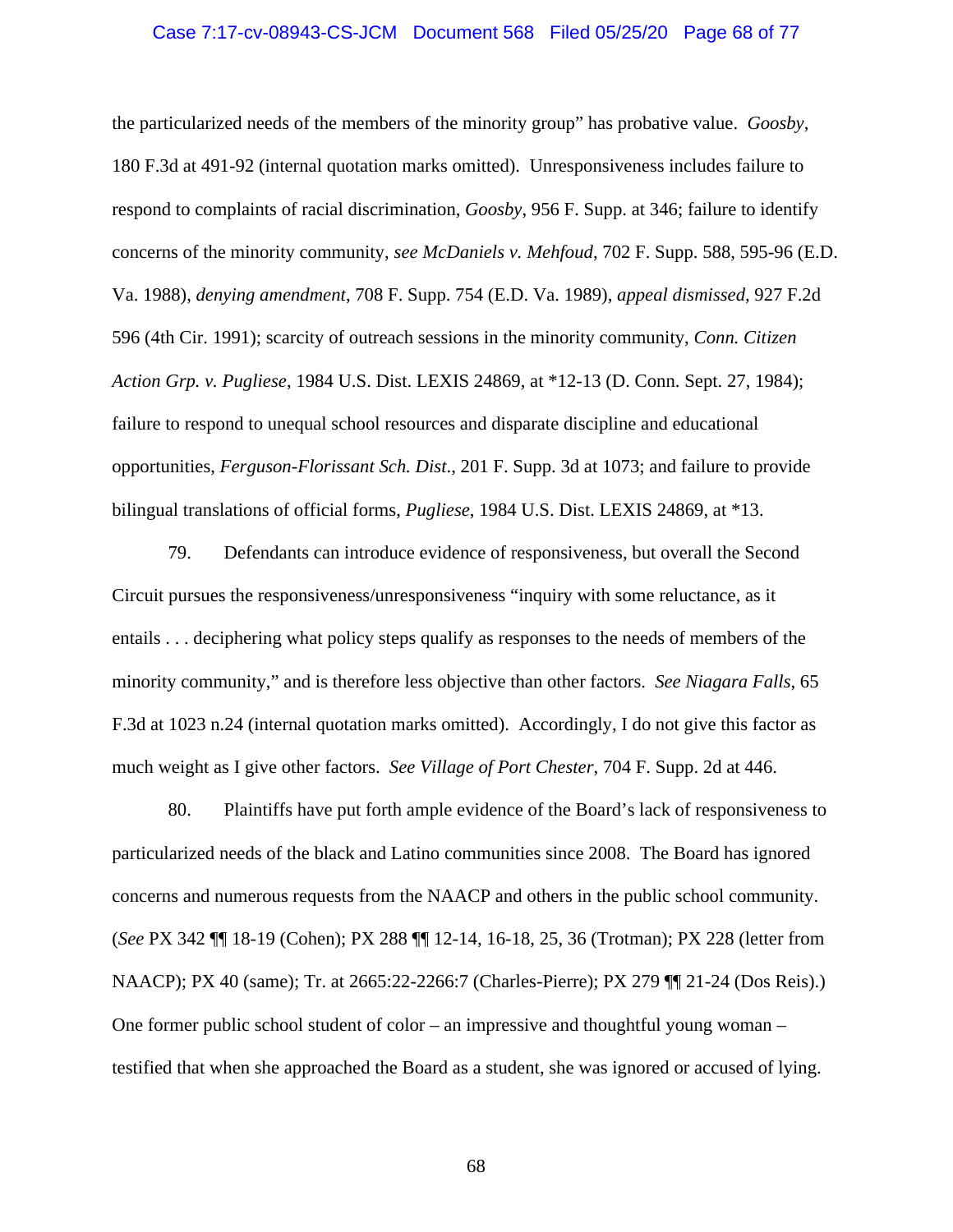(PX 278 ¶¶ 21-28 (Castor); Tr. at 590:11-24 (same).) In an apparent effort to prevent public school parents' voices from being heard, the Board for a time moved the public comment period to the end of its meetings, and often held such long executive sessions beforehand that public comments began after 10 or 11 p.m., when most members of the public had already had to leave. (PX 152 at 35; PX 342 ¶ 13 (Cohen); PX 283 ¶ 44 (Fields); PX 286 ¶ 30 (Price).) At times, Board members left the room to destroy a quorum and delay public comment, (PX 286 ¶ 31 (Price)), or became obviously absorbed in their phones or in side conversations while public school advocates were speaking, (Tr. at 590:17-22 (Castor); *id.* at 786:20-787:9 (Goodwin); *id.* at 820:14-16 (Miller)). Some were so disengaged while public school advocates were expressing concerns that "[i]t looked like they were sleeping." (*Id.* at 820:16-18 (Miller).) The Board also enacted a rule prohibiting its members from responding when community members voiced concerns during Board meetings. (*See id.* at 734:25-735:9 (Freilich).) Together, these policies stifled public school advocates' ability to articulate concerns and enabled Board members to not respond.

81. In one incident, former District Superintendent Joel Klein was discussing an influx of older students who had little education in their native Latin American countries. He said that "we know every<sup>[1]</sup> lone of these kids are dropping out" and that, to avoid having them skew the graduation rate, the District would set up an "alternate transitional program" for students who, he said, "want to learn the language, they want free lunch, breakfast and whatever else they can get." (DX 171 at 2:9-3:15; DX 180.) The state monitors characterized these remarks as a "failure to understand the background and needs of [the District's English Language Learner] community," (PX 217 at 9-10); one of Plaintiffs' witnesses called them "disgusting," (Tr. at 1337:11-1338:3); and Plaintiffs call them "racially insensitive," (Doc. 556 ¶ 140).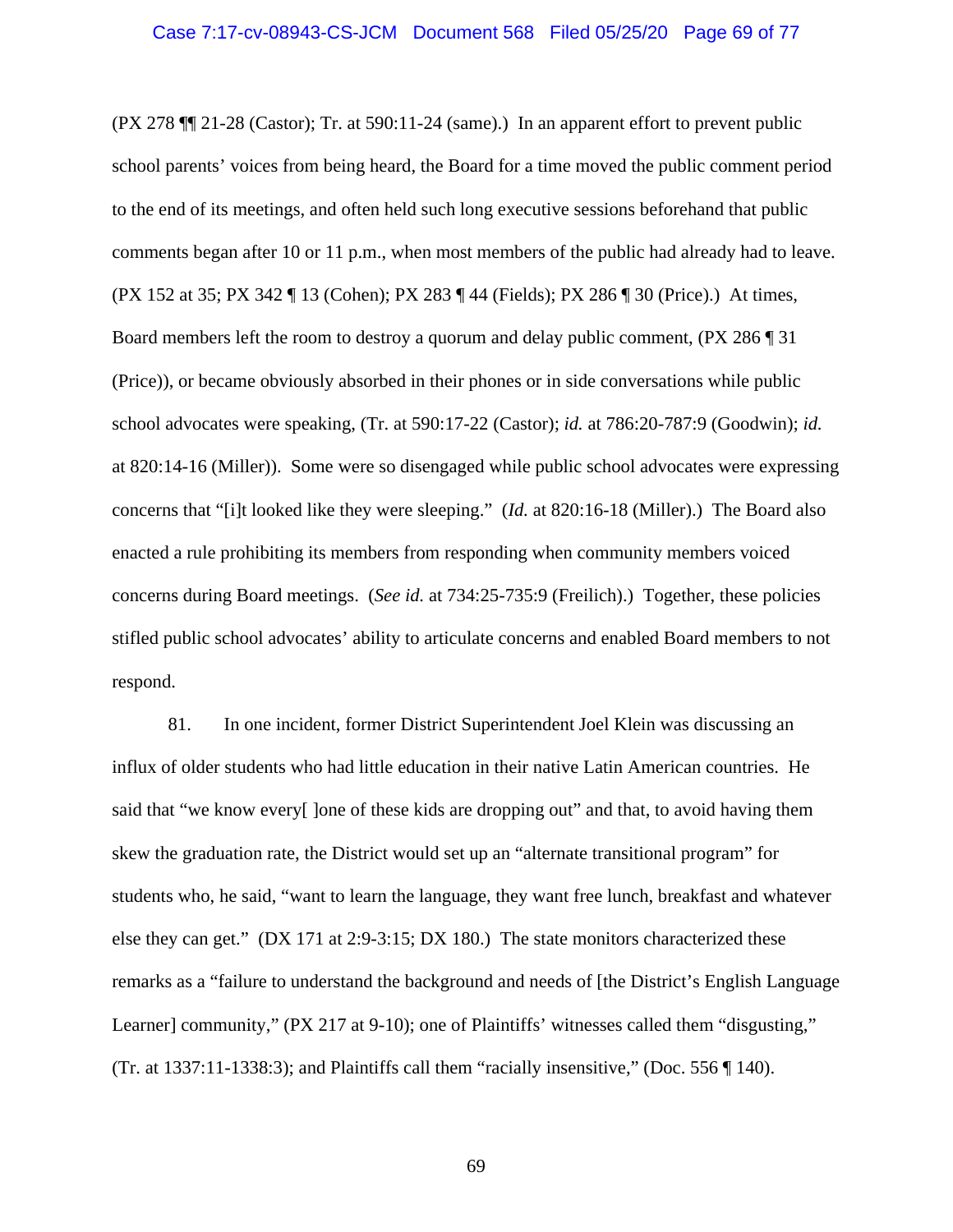#### Case 7:17-cv-08943-CS-JCM Document 568 Filed 05/25/20 Page 70 of 77

Regardless of whether Klein was merely responding to a crisis, or intentionally hostile, or somewhere in the middle, the Board's lack of response is what matters. Despite "numerous unfortunate comments" by Klein that "contributed to an ongoing distrust between the District leadership and the public school community," (DX 35 at 9), Klein remained in place for a year, (*see* DX 180 (comments made on August 20, 2014); DX 35 at 9 (Klein replaced in 2015); Tr. at 2410:21-25 (Wortham replaced Klein in November 2015)). Defendant points out that Klein was replaced by Deborah Wortham, who has overseen "remarkable and steady improvement," (Doc. 555 ¶ 247), but the Board hired her only after pressure from the state monitors to replace Klein, (DX 35 at 9), so her appointment does little to show District responsiveness. In other incidents, lawyers retained by the Board treated students and parents in a bizarrely hostile fashion but remained as Board counsel even after the public school community protested. (PX 286 ¶ 24 (Price); PX 343 ¶ 27 (Young-Mercer); PX 278 ¶ 29 (Castor); PX 140 (letter from parent who said her son was harassed); PX 283 ¶ 47 (Fields); PX at 152 at 28 (monitor presentation).)

82. Current and former Board members who support public schools felt marginalized and harassed, (*see* PX 343 ¶¶ 35-38 (Young-Mercer); PX 286 ¶ 33 (Price); Tr. at 1184:8-1186:22 (same); *id.* at 2664:5-20 (Charles-Pierre)), while white Board members acknowledged that they had all the power, (PX 342 \left 16 (former Board President told Cohen that the Board had "all of the power"); PX 80 at 427 (Grossman: "If private school really wanted [Ms. Charles-Pierre's] seat she would have lost the election like the rest of them."); PX 81\_0050 (Grossman: "Nothing can pass without [O]rthodox support."); PX 88\_0002 (Grossman: public school advocates "feel disempowered because they are"); PX 8 at 279 (Grossman: the outcome of the 2016 election "will be whatever we want it to be"); *see* Tr. at 2670:12-24 (Charles-Pierre agreeing that the "white majority" "had all the real power")). It is therefore unsurprising that the Board refused to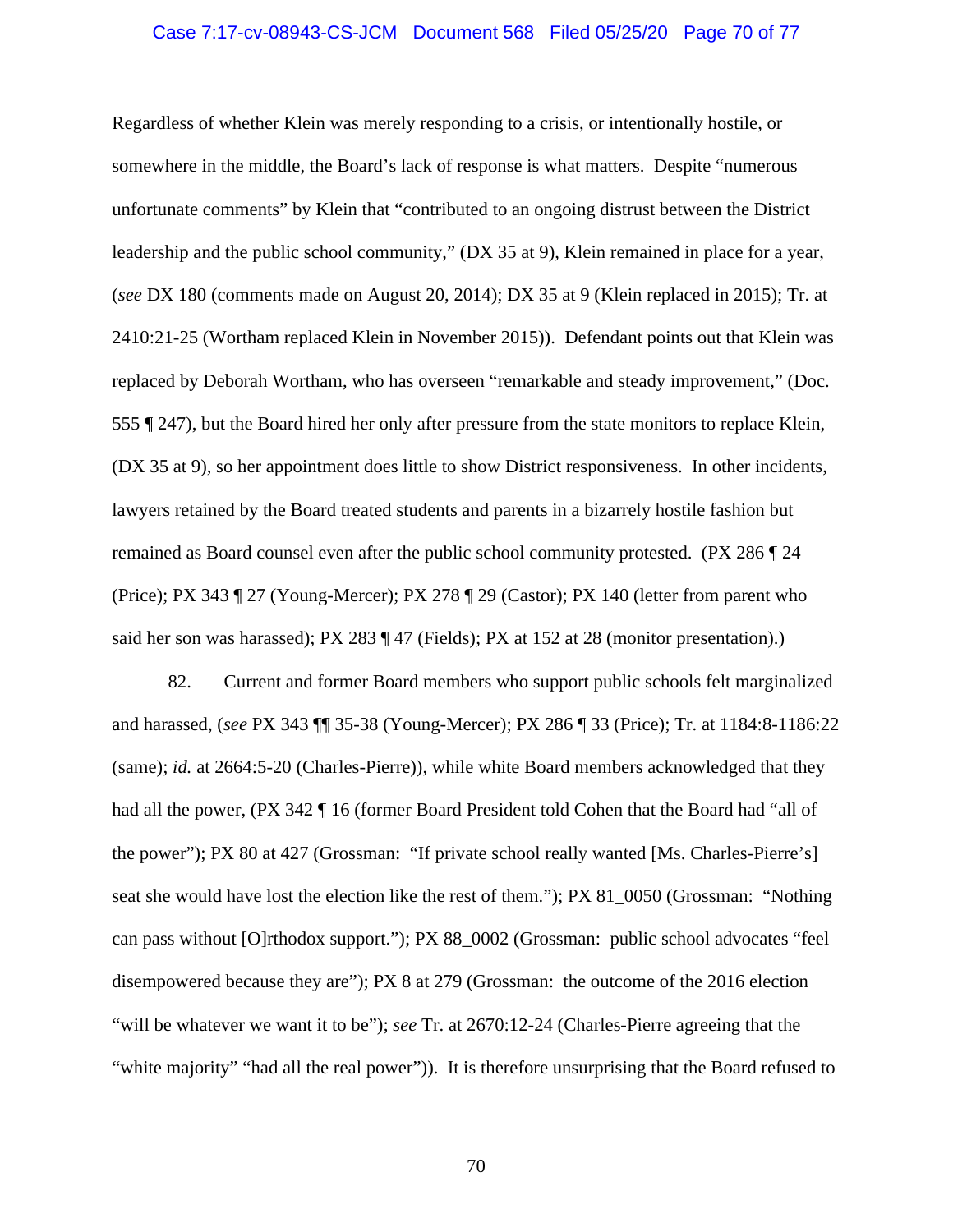#### Case 7:17-cv-08943-CS-JCM Document 568 Filed 05/25/20 Page 71 of 77

participate in a reconciliation process with public school community leaders. (PX 342 ¶ 16 (Cohen); PX 288 ¶ 9 (Trotman).)

83. This lack of concern regarding the views of the public school community seems to have allowed for numerous Board decisions privileging private school interests and/or harmful to public education.

- From 2009 to 2014, budgets were cut dramatically, and the Board eliminated hundreds of public school teaching, staff, and administrative positions and eliminated classes and programs. (PX 152 at 30-32.) The public school buildings fell into disrepair and custodial services were reduced. (PX 279 ¶ 19 (Dos Reis); PX 278 ¶¶ 18-20 (Castor); PX 283 ¶ 36 (Fields); PX 288 ¶ 18 (Trotman).) Students were given academically deficient schedules full of free time and filler. (PX 278 ¶¶ 15-16 (Castor); Tr. at 582:12-584:25, 638:9-24 (same); PX 3B at 2, 4.) The Board closed two public schools over minority opposition and tried to sell one of them to a yeshiva at a sweetheart price, a sale the New York State Commissioner of Education annulled. (PX 286  $\P$  26-27 (Price); PX 212.) Graduation rates and test scores sank. (PX 283 ¶¶ 30-35 (Fields); *see* PX 204A-I.) The Board made "no meaningful effort . . . to distribute [the] pain of deep budget cuts fairly among private and public schools." (PX 152 at 33.)
- In the 2010-2011 and 2011-2012 school years, so many special education placements were improperly given to white children that the state refused to fully reimburse the District. (PX 211; PX 286 ¶ 18 (Price); PX 289.)
- The state monitor found that in 2013 the Board turned down \$3.5 million in advanced lottery funds that could have been used to restore programs, but which would have required the District to form an advisory committee including parents and teachers that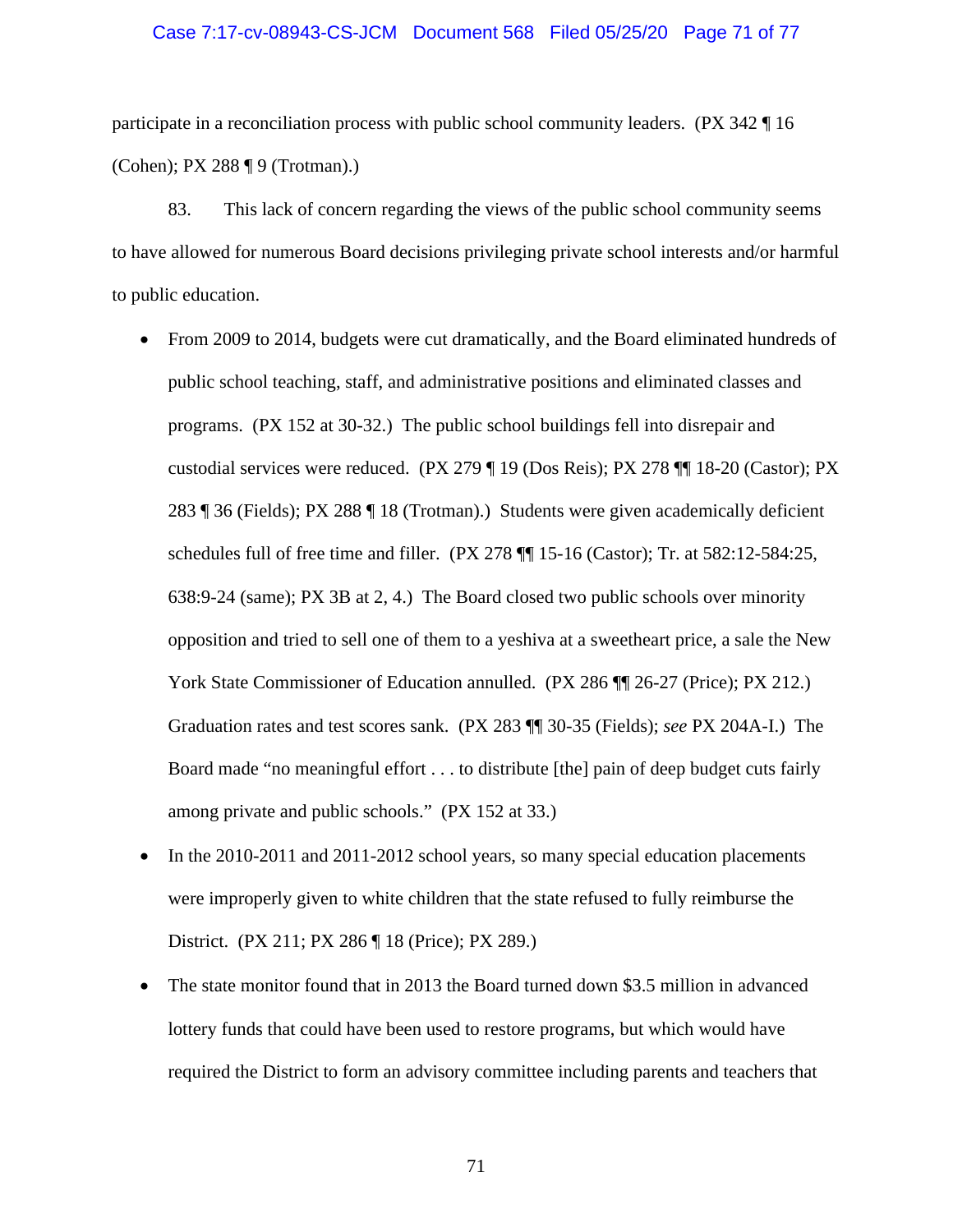would direct how the money would be spent. (*Id.* at 22, 45.)

- While the public school cuts have yet to be restored in full, (PX 108 at 5-6), nonmandated private school services have increased. For example, the budget for the 2017-2018 school year included funds for five nonmandated days of private school transportation, and as a result, the Commissioner of Education did not approve the budget. (PX 170.) The Board approved six days of nonmandated private school busing for the 2019-2020 school year. (PX 262.) In November 2019, the New York State Comptroller found that, over the preceding two school years, the District paid yeshiva private contractors to bus 1,172 more students than were registered, totaling \$832,584 in unsubstantiated expenses. (PX 214 at 1.)
- The Board appointed new members seemingly without concern for candidates' qualifications or lack thereof. (PX 172; PX 283 ¶¶ 65-66 (Fields); Tr. at 2666:21- 2667:17 (Charles-Pierre).) It also made accommodations for Yiddish-speaking parents and students that were not made for Spanish speakers. (PX 157 at 8-9; PX 217 at 1-2.) It remains under a corrective action plan by the New York State Education Department Office of Bilingual Education and World Languages. (Tr. at 2418:19-2419:6 (Wortham).)

Accordingly, that cuts may, as Defendant suggests,  $60$  have been necessitated by the financial crisis or a state funding formula that is unfair to the District does not undermine the conclusion that the Board has not been responsive to the concerns of black and Latino persons.

84. Since 2015, the District has seen improvements, which are commendable, but the

<sup>&</sup>lt;sup>60</sup> During discovery, Defendant invoked legislative privilege to shield testimony about the reasons for Board actions, so – while state funding and the financial crisis might explain certain Board actions to a certain extent – the Board's actual reasoning remains unknown.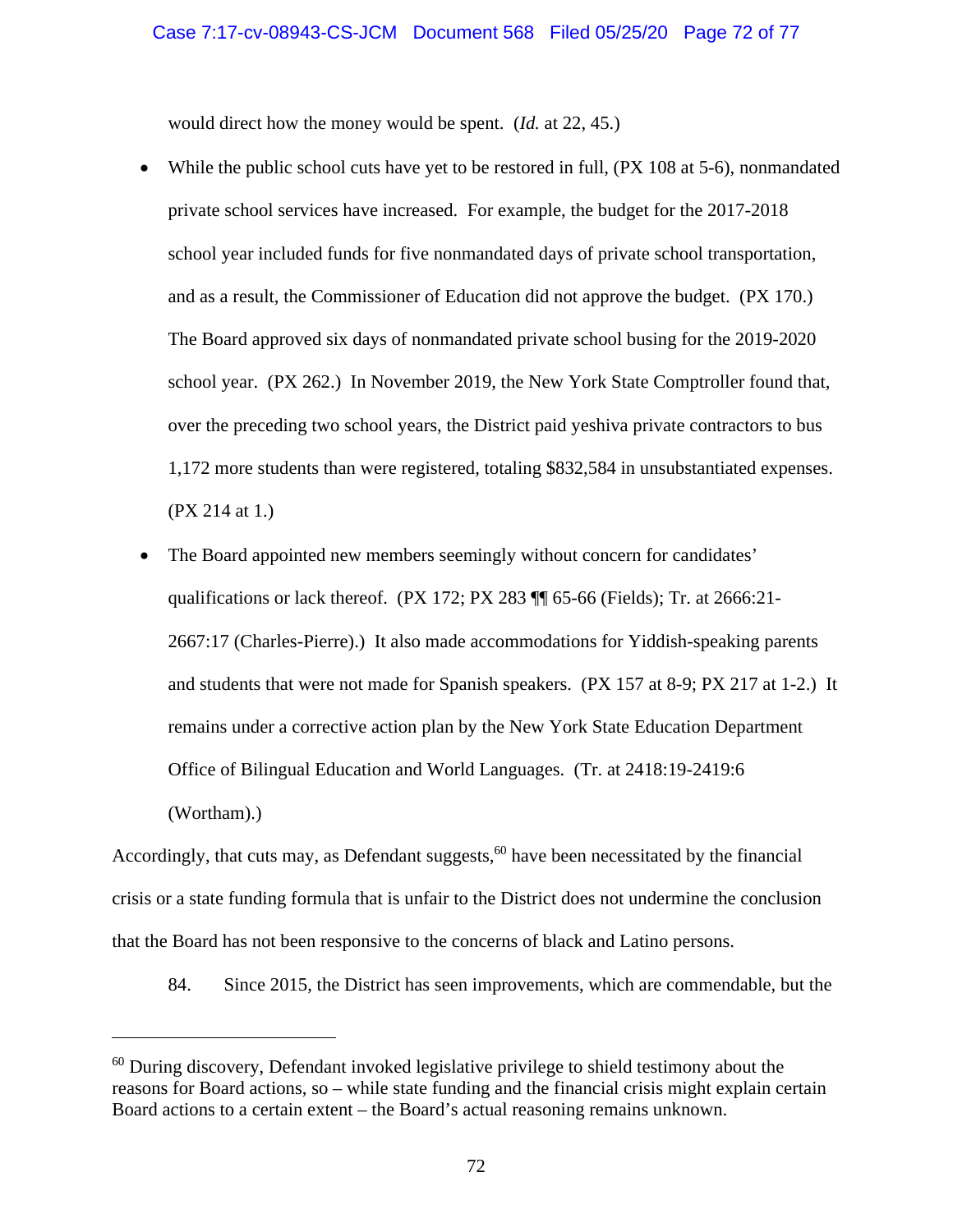## Case 7:17-cv-08943-CS-JCM Document 568 Filed 05/25/20 Page 73 of 77

positions that have been restored have not been restored in full, (*see* PX 208 at 5-6), and have not kept up with a significant increase in enrollment, (*id.*). Further, all improvements have occurred under state supervision and with the help of a lot of state money. For example, the District's budgets, developed in consultation with the state monitors, must be approved by the Commissioner before being submitted to a vote in the District, (Tr. at 2404:22-2405:4 (Wortham)), and an annual \$3 million grant recommended by the monitors must be spent on public schools, (PX 206\_0007-08; PX 203; Tr. at 2431:23-2432:13 (Wortham); PX 207\_0009- 10; PX 208\_0010-11). The District cannot maintain its public school program restorations without the grant money. (PX 206\_0019.) There is every reason to believe that the improvements are because of the state monitors, and in spite of the machinations of some Board members. (*See, e.g.*, Tr*.* at 1525:23-1529:9, 1550:7-1554:8, 2675:23-2676:23 (Grossman urging petitions against Board, suggesting removal of non-Orthodox Board members, and interfering with settlement of this lawsuit).) Even Superintendent Wortham, who has overseen many of the positive changes, was hired by the Board in collaboration with the state monitors, who helped to "identify, recruit, and hire" her. (PX 156\_0010.) Accordingly, the improvements to public education in the District do not show responsiveness by the Board, or change the facts above, which show a lack thereof. For these reasons, this factor favors Plaintiffs.

## **I. Additional Factor 9**

85. Under Senate Factor 9, courts consider "whether the policy underlying the . . . political subdivision's use of . . . [the contested] practice or procedure is tenuous." *Gingles*, 478 U.S. at 37 (internal quotation marks omitted).

86. Defendant contends that it is required to use an at-large voting system because under New York law, "[e]ach vacancy upon the board of education to be filled shall be considered a separate specific office," N.Y. Educ. Law § 2018(a), and all qualified voters are

73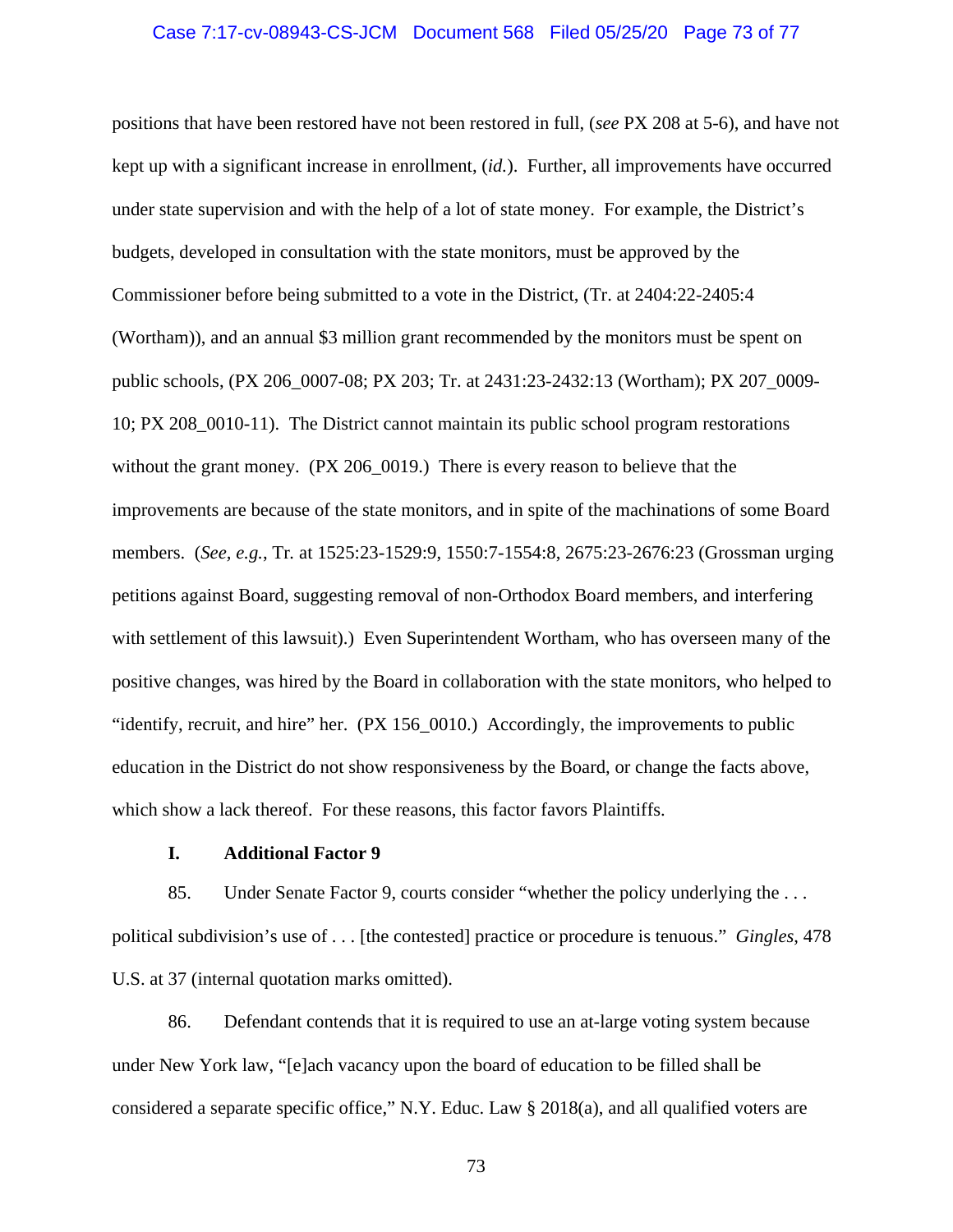# Case 7:17-cv-08943-CS-JCM Document 568 Filed 05/25/20 Page 74 of 77

"entitled to vote at any school meeting or election for the election of school district officers," *id.* § 2012. Defendant's interpretation is reasonable, and may even be correct, and on this record, there is no basis for concluding that the at-large elections are a cover for intentional discrimination or a desire for discriminatory effect. But although the District has a legitimate basis for running the elections the way that it does, there is evidence that the dominant Board members and the white slating organization have a desire to adhere to the current system despite its discriminatory effect and went to extraordinary lengths to preserve that system to maintain political power. The evidence shows that, in the course of this proceeding, Board members outright lied or disingenuously claimed lack of memory;<sup>61</sup> the Board President and others failed to provide the Board's members of color with complete or accurate information about this lawsuit, including settlement possibilities that could have saved enormous amounts of money, $62$ (*see* Tr. at 2672:10-2674:1, 2675:23-2677:1 (Charles-Pierre); Doc. 553-1 ¶ 9 (Leveille)); and one leader of the white slating organization went so far as to go into contempt of court, (*see* Doc. 530; note 49 above). The District also knew, at least as of January 30, 2020, when the Court ruled on the parties' motions *in limine*, that even if state law requires at-large elections, the Court has the power to impose a remedy if the challenged voting practice violates Section 2 and, therefore, that it would have been possible to resolve this case. Further, as discussed above, the

 $61$  Throughout this Decision and Order, I discuss credibility determinations with respect to each witness as appropriate. In the interest of brevity, I also find accurate and incorporate the details set forth in Part IV of Plaintiffs' Proposed Findings of Fact and Conclusions of Law. (Doc. 556 ¶¶ 209-216.)

<sup>62</sup> Plaintiffs' counsel offered to waive their fees as part of a settlement. (*See* Doc. 553.) A defendant obviously has no obligation whatsoever to settle a case, and the Court does not hold it against Defendant in any way that it put Plaintiffs to their proof. But the failure to provide Board members of color with updated and accurate information about the case, and the false, misleading, or evasive testimony of present and former Board members and their allies at trial, reveal a disturbing win-at-all-costs attitude that suggests bad motives for adhering to the challenged voting practice.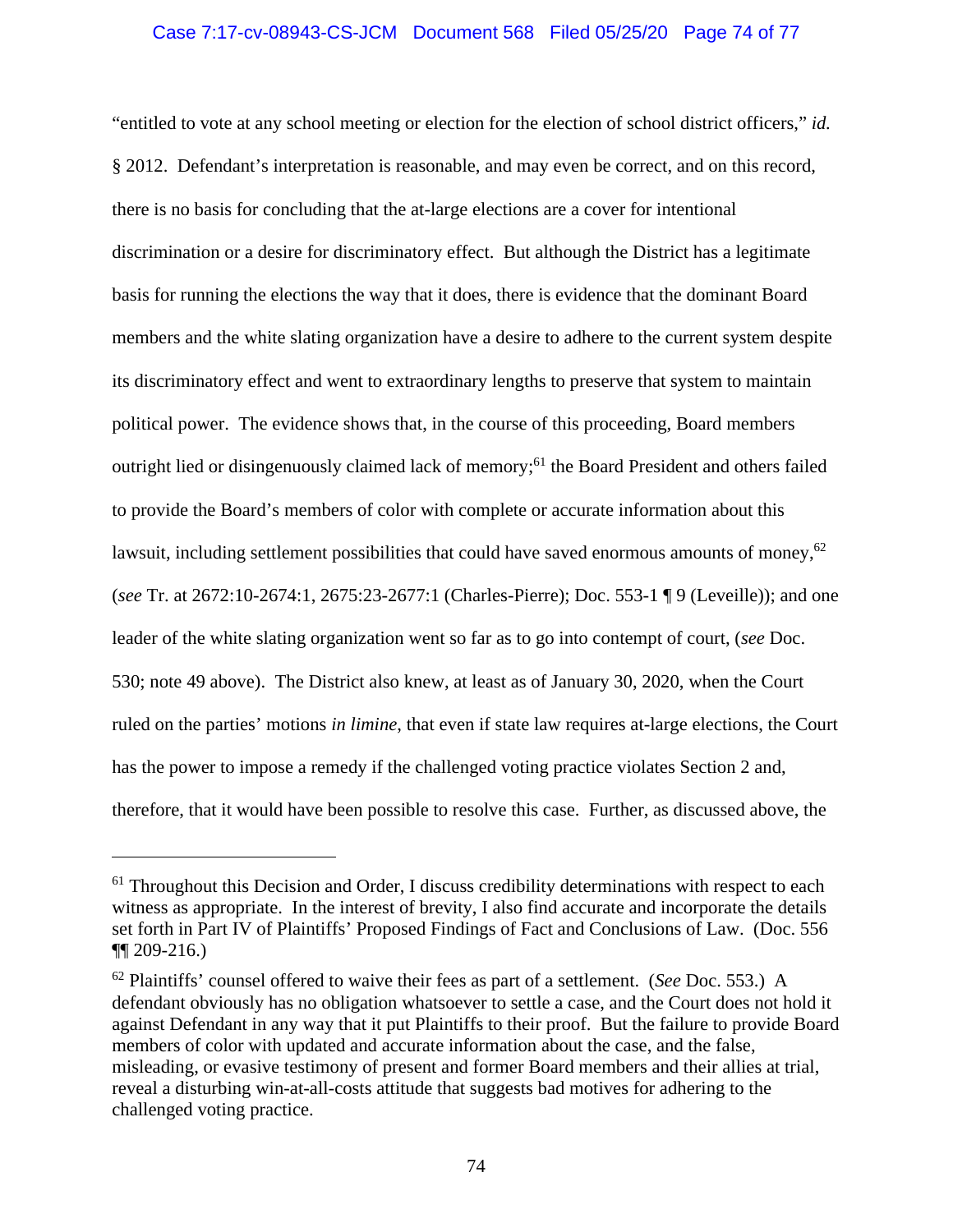## Case 7:17-cv-08943-CS-JCM Document 568 Filed 05/25/20 Page 75 of 77

slating organization appears to have been so desperate to maintain the at-large system that it engineered Leveille's 2019 victory for purposes of appearances after Defendant's counsel suggested it would be "good for the case" to have an additional minority candidate. (Tr. at 2648:22-2649:6 (Charles-Pierre); PX 88 at 10.) All of these machinations show that, even if the District is justified in its belief that state law requires at-large elections, some Board members had tenuous, if not illegitimate, reasons for wanting to maintain the *status quo*. Accordingly, this factor weighs in Plaintiffs' favor.

#### **IV. FINAL CONCLUSIONS & REMEDY**

87. Balancing all of the relevant factors, I find that Plaintiffs have convincingly proven their case of vote dilution. The three *Gingles* factors are met, and the Senate Factors weigh firmly in Plaintiffs' favor. The at-large system of electing the Board of Education of the East Ramapo Central School District affords black and Latino residents "less opportunity than other members of the electorate to participate in the political process and to elect representatives of their choice," *Gingles*, 478 U.S. at 36 (internal quotation marks omitted), in that it "thwarts a distinctive minority vote by submerging it in larger white voting population," *Growe*, 507 U.S. at 40. I do not address whether this result was intentional, as no such finding is required under Section 2. The case is made by showing that people of color feel the deleterious impact of the atlarge scheme employed for Board elections and white people do not, such that the challenged practice "has operated to invidiously exclude blacks [and Latinos] from effective participation in political life in violation of Section 2." *Goosby*, 956 F. Supp. at 356.

88. Plaintiffs have proven that the at-large method of electing Board members in the District violates Section 2 of the VRA and that they are thus entitled to full relief. This Court enjoins the District from holding any further elections under its at-large system, including the elections currently scheduled for June 9, 2020. *See Wright v. Sumter Cty. Bd. of Elections &* 

75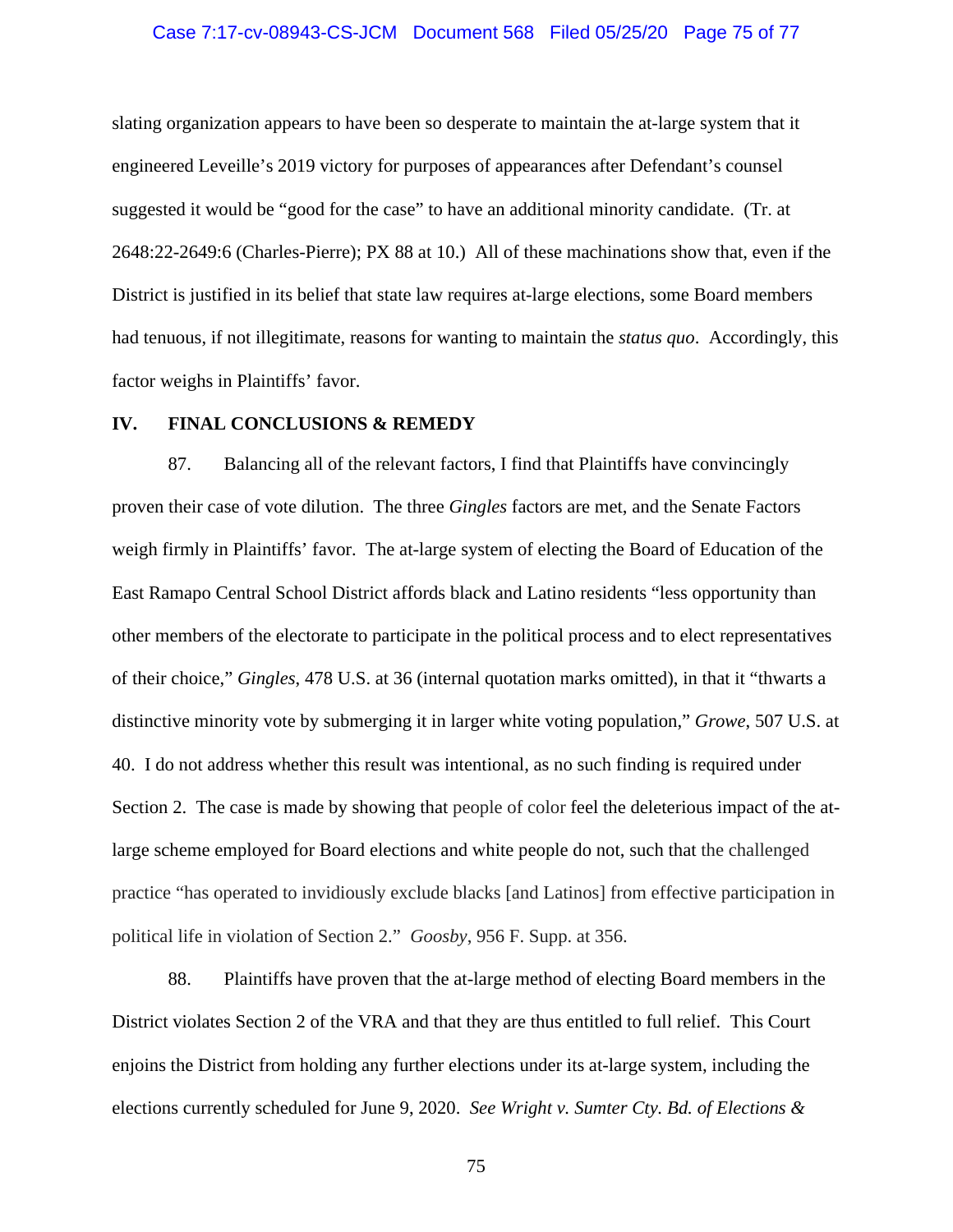*Registration*, 361 F. Supp. 3d 1296, 1305-06 (M.D. Ga. 2018) (enjoining election pending redistricting), *modified on other grounds*, No. 14-CV-42, 2018 WL 7366461 (M.D. Ga. June 21, 2018), *reconsideration denied*, 2018 WL 7366501 (M.D. Ga. July 23, 2018); *Arbor Hill*, 281 F. Supp. 2d at 457 (same); *cf. Reynolds v. Sims*, 377 U.S. 533, 585-86 (1964) (court not required to enjoin imminent election where apportionment scheme found invalid, but "it would be the unusual case in which a court would be justified in not taking appropriate action to insure that no further elections are conducted under the invalid plan"). The District shall propose a remedial plan that fully complies with the VRA within thirty days of the date of this Order. *See Goosby*, 981 F. Supp. at 755 ("Where a court has struck down a voting system, it must give the appropriate elected body an opportunity to propose a remedial plan."); *see also Pope*, 94 F. Supp. 3d at 351 (affording defendant municipality "the first opportunity to create a remedial plan"). Such a remedial plan shall divide the District into nine voting wards – one for each Board seat – and require that only those residents living in a voting ward may vote for that ward's seat. The Court will not prescribe further details at this time except to note that as many as four majority-minority wards appear to be possible, (*see* ¶ 13 above), and that a special election would appear to be necessary once the remedial plan is adopted. Plaintiffs shall respond within thirty days of the date of Defendant's proposal.<sup>63</sup> This Court shall retain jurisdiction to ensure that the District complies fully with the VRA and implements all steps to cure its violation. *See New Rochelle Voter Def. Fund v. City of New Rochelle*, 308 F. Supp. 2d 152, 163- 64 (S.D.N.Y. 2003).

 $63$  As noted, before and during trial certain Board members' actions and positions taken by the District seemed to stymie resolution of this matter, but I also observed some apparently sincere attempts at agreement. In hopes that the former will not be repeated, and encouraged by the latter, the Court urges the parties to reach agreement on the proposed remedial plan if possible.